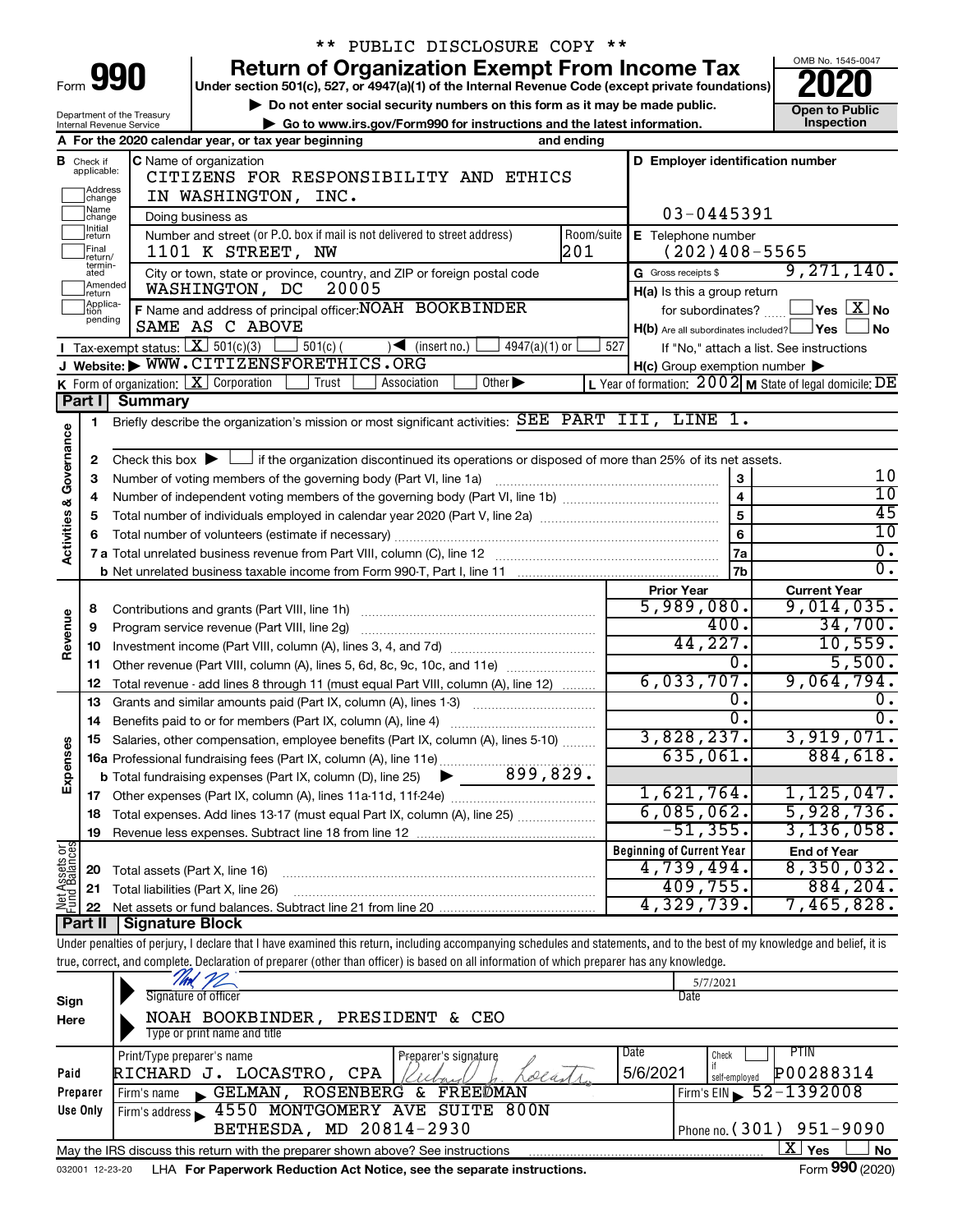|                | CITIZENS FOR RESPONSIBILITY AND ETHICS<br>IN WASHINGTON, INC.<br>Form 990 (2020)                                                             | 03-0445391      | Page 2                                           |
|----------------|----------------------------------------------------------------------------------------------------------------------------------------------|-----------------|--------------------------------------------------|
|                | <b>Part III   Statement of Program Service Accomplishments</b>                                                                               |                 |                                                  |
|                |                                                                                                                                              |                 | $\boxed{\textbf{X}}$                             |
| $\blacksquare$ | Briefly describe the organization's mission:                                                                                                 |                 |                                                  |
|                | CREW USES AGGRESSIVE LEGAL ACTION, IN-DEPTH RESEARCH, COLLABORATIVE                                                                          |                 |                                                  |
|                | POLICY DEVELOPMENT, AND BOLD COMMUNICATIONS TO HELP FOSTER A                                                                                 |                 |                                                  |
|                | GOVERNMENT THAT IS ETHICAL AND ACCOUNTABLE AND TO REDUCE THE INFLUENCE                                                                       |                 |                                                  |
|                | OF MONEY IN POLITICS. (CONTINUED ON SCHEDULE O)                                                                                              |                 |                                                  |
| $\mathbf{2}$   | Did the organization undertake any significant program services during the year which were not listed on the                                 |                 |                                                  |
|                | prior Form 990 or 990-EZ?                                                                                                                    |                 | $\overline{\ }$ Yes $\overline{\phantom{a}X}$ No |
|                | If "Yes," describe these new services on Schedule O.                                                                                         |                 |                                                  |
| 3              | Did the organization cease conducting, or make significant changes in how it conducts, any program services?                                 |                 | $\sqrt{\ }$ Yes $\sqrt{\ \text{X}}$ No           |
|                | If "Yes," describe these changes on Schedule O.                                                                                              |                 |                                                  |
| 4              | Describe the organization's program service accomplishments for each of its three largest program services, as measured by expenses.         |                 |                                                  |
|                | Section 501(c)(3) and 501(c)(4) organizations are required to report the amount of grants and allocations to others, the total expenses, and |                 |                                                  |
|                | revenue, if any, for each program service reported.                                                                                          |                 |                                                  |
| 4a             | $1,585,288$ $\cdot$ including grants of \$<br>(Code:<br>(Expenses \$<br>) (Revenue \$                                                        |                 |                                                  |
|                | EDUCATION: CREW HAS WORKED TO EDUCATE THE PUBLIC ABOUT UNETHICAL                                                                             |                 |                                                  |
|                | CONDUCT ON THE PART OF PUBLIC OFFICIALS AND THOSE WHO SEEK TO INFLUENCE                                                                      |                 |                                                  |
|                | THEM, THE THREAT THIS CONDUCT POSES TO OUR DEMOCRACY, AND THE                                                                                |                 |                                                  |
|                | CORRUPTING INFLUENCE OF MONEY IN POLITICS. IT HAS PUBLICIZED INSTANCES                                                                       |                 |                                                  |
|                | OF THESE KINDS OF ABUSES AND BROADER PATTERNS OF UNETHICAL CONDUCT AND                                                                       |                 |                                                  |
|                | IMPROPER OR EXCESSIVE INFLUENCE. THE ORGANIZATION'S ACTIVITIES HAVE                                                                          |                 |                                                  |
|                | BEEN HIGHLIGHTED IN PRINT, BROADCAST, AND ONLINE NEWS SOURCES<br>THROUGHOUT THE COUNTRY AND THE WORLD. IT ALSO MAINTAINS WEBSITES AND        |                 |                                                  |
|                | SOCIAL MEDIA ACCOUNTS THAT PUBLICIZE ITS ACTIVITIES. CREW HAS ALSO                                                                           |                 |                                                  |
|                | PUBLISHED IN DEPTH REPORTS ON GOVERNMENT ETHICS AND CORRUPTION ISSUES                                                                        |                 |                                                  |
|                | AND ON THE INFLUENCE OF MONEY IN POLITICS BASED ON ITS OWN RESEARCH,                                                                         |                 |                                                  |
|                | CONTINUED ON SCHEDULE O)                                                                                                                     |                 |                                                  |
|                | 2,358,564. including grants of \$                                                                                                            |                 | 34,700.                                          |
| 4b             | ) (Revenue \$<br>(Expenses \$<br>(Code:<br>CREW HAS ENGAGED IN LARGE SCALE LITIGATION TO ENSURE COMPLIANCE<br>LEGAL:                         |                 |                                                  |
|                | WITH KEY ACCOUNTABILITY AND TRANSPARENCY LAWS INCLUDING THE                                                                                  |                 |                                                  |
|                | CONSTITUTION'S EMOLUMENTS CLAUSES, THE FEDERAL RECORDS ACT, AND THE                                                                          |                 |                                                  |
|                | PRESIDENTIAL RECORDS ACT. CREW HAS FILED NUMEROUS ETHICS COMPLAINTS AND                                                                      |                 |                                                  |
|                | ADMINISTRATIVE AND LEGAL COMPLAINTS WITH THE OFFICE OF GOVERNMENT                                                                            |                 |                                                  |
|                | ETHICS, THE DEPARTMENT OF JUSTICE, THE OFFICE OF SPECIAL COUNSEL,                                                                            |                 | AND                                              |
|                | OTHER AGENCIES AGAINST EXECUTIVE BRANCH OFFICIALS AND MEMBERS OF                                                                             |                 |                                                  |
|                | CONGRESS; CREW HAS ALSO FILED COMPLAINTS WITH THE FEDERAL ELECTION                                                                           |                 |                                                  |
|                | COMMISSION, THE INTERNAL REVENUE SERVICE, AND OTHER AGENCIES CONCERNING                                                                      |                 |                                                  |
|                | VIOLATIONS OF CAMPAIGN FINANCE AND TAX LAWS BY GOVERNMENT OFFICIALS AND                                                                      |                 |                                                  |
|                | THOSE WHO SEEK TO INFLUENCE THEM, AS WELL AS BY CANDIDATES FOR OFFICE                                                                        |                 |                                                  |
|                | AND POLITICAL OR NON-PROFIT ORGANIZATIONS. (CONTINUED ON SCHEDULE O)                                                                         |                 |                                                  |
| 4c             | (Code: ) (Expenses \$ ) (Expenses \$ $\blacksquare$ ) (Revenue \$ ) (Revenue \$ )                                                            |                 |                                                  |
|                |                                                                                                                                              |                 |                                                  |
|                |                                                                                                                                              |                 |                                                  |
|                |                                                                                                                                              |                 |                                                  |
|                |                                                                                                                                              |                 |                                                  |
|                |                                                                                                                                              |                 |                                                  |
|                |                                                                                                                                              |                 |                                                  |
|                |                                                                                                                                              |                 |                                                  |
|                |                                                                                                                                              |                 |                                                  |
|                |                                                                                                                                              |                 |                                                  |
|                |                                                                                                                                              |                 |                                                  |
|                |                                                                                                                                              |                 |                                                  |
|                |                                                                                                                                              |                 |                                                  |
|                | 4d Other program services (Describe on Schedule O.)                                                                                          |                 |                                                  |
|                | (Expenses \$<br>) (Revenue \$<br>including grants of \$<br>3,943,852.                                                                        |                 |                                                  |
|                | 4e Total program service expenses >                                                                                                          | Form 990 (2020) |                                                  |
|                | SEE SCHEDULE O FOR CONTINUATION(S)<br>032002 12-23-20                                                                                        |                 |                                                  |
|                |                                                                                                                                              |                 |                                                  |
|                | 16440506 745960 06605<br>2020.03042 CITIZENS FOR RESPONSIBILITY 06605_1                                                                      |                 |                                                  |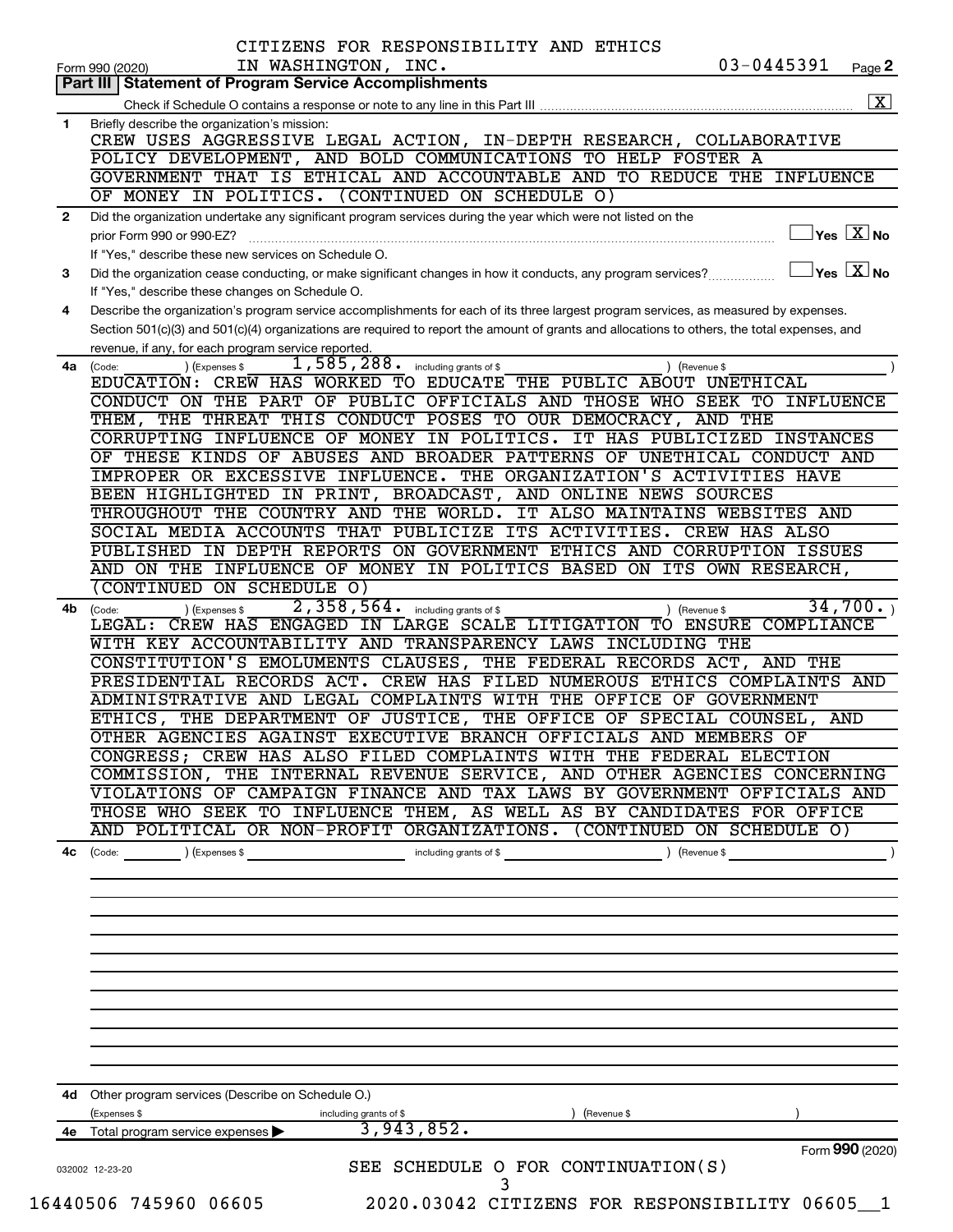**Part IV Checklist of Required Schedules**

#### Form 990 (2020) Page IN WASHINGTON, INC. 03-0445391 03-0445391 Page 3

| Is the organization described in section 501(c)(3) or 4947(a)(1) (other than a private foundation)?<br>1<br>х<br>1<br>$\overline{\text{x}}$<br>$\overline{2}$<br>2<br>Did the organization engage in direct or indirect political campaign activities on behalf of or in opposition to candidates for<br>3<br>3<br>Section 501(c)(3) organizations. Did the organization engage in lobbying activities, or have a section 501(h) election in effect<br>4<br>X<br>4<br>Is the organization a section 501(c)(4), 501(c)(5), or 501(c)(6) organization that receives membership dues, assessments, or<br>5<br>5<br>Did the organization maintain any donor advised funds or any similar funds or accounts for which donors have the right to<br>6<br>provide advice on the distribution or investment of amounts in such funds or accounts? If "Yes," complete Schedule D, Part I<br>6<br>Did the organization receive or hold a conservation easement, including easements to preserve open space,<br>7<br>$\overline{7}$<br>Did the organization maintain collections of works of art, historical treasures, or other similar assets? If "Yes," complete<br>8<br>Schedule D, Part III <b>Marting Communities</b> Contract and Technical Communities Contract and Technical Communities<br>8<br>Did the organization report an amount in Part X, line 21, for escrow or custodial account liability, serve as a custodian for<br>9<br>amounts not listed in Part X; or provide credit counseling, debt management, credit repair, or debt negotiation services?<br>9<br>Did the organization, directly or through a related organization, hold assets in donor-restricted endowments<br>10<br>10<br>If the organization's answer to any of the following questions is "Yes," then complete Schedule D, Parts VI, VII, VIII, IX, or X<br>11<br>as applicable.<br>a Did the organization report an amount for land, buildings, and equipment in Part X, line 10? If "Yes," complete Schedule D,<br>X<br>11a<br>Part VI<br><b>b</b> Did the organization report an amount for investments - other securities in Part X, line 12, that is 5% or more of its total<br>11 <sub>b</sub><br>c Did the organization report an amount for investments - program related in Part X, line 13, that is 5% or more of its total<br>x<br>11c<br>d Did the organization report an amount for other assets in Part X, line 15, that is 5% or more of its total assets reported in<br>11d<br>$\overline{\texttt{x}}$<br>11e<br>f Did the organization's separate or consolidated financial statements for the tax year include a footnote that addresses<br>X<br>the organization's liability for uncertain tax positions under FIN 48 (ASC 740)? If "Yes," complete Schedule D, Part X<br>11f<br>12a Did the organization obtain separate, independent audited financial statements for the tax year? If "Yes," complete<br>X<br>12a<br><b>b</b> Was the organization included in consolidated, independent audited financial statements for the tax year?<br>If "Yes," and if the organization answered "No" to line 12a, then completing Schedule D, Parts XI and XII is optional<br>12b<br>Is the organization a school described in section 170(b)(1)(A)(ii)? If "Yes," complete Schedule E manual content content of the organization a school described in section 170(b)(1)(A)(ii)? If "Yes," complete Schedule E<br>13<br>13<br>14a<br>14a<br>Did the organization have aggregate revenues or expenses of more than \$10,000 from grantmaking, fundraising, business,<br>b<br>investment, and program service activities outside the United States, or aggregate foreign investments valued at \$100,000<br>14b<br>Did the organization report on Part IX, column (A), line 3, more than \$5,000 of grants or other assistance to or for any<br>15<br>15<br>Did the organization report on Part IX, column (A), line 3, more than \$5,000 of aggregate grants or other assistance to<br>16<br>16<br>Did the organization report a total of more than \$15,000 of expenses for professional fundraising services on Part IX,<br>17<br>х<br>17<br>Did the organization report more than \$15,000 total of fundraising event gross income and contributions on Part VIII, lines<br>18<br>18<br>Did the organization report more than \$15,000 of gross income from gaming activities on Part VIII, line 9a? If "Yes,"<br>19<br>19<br>20a<br>20a<br>20b<br>b<br>Did the organization report more than \$5,000 of grants or other assistance to any domestic organization or<br>21 |  |  | Yes | No                      |
|--------------------------------------------------------------------------------------------------------------------------------------------------------------------------------------------------------------------------------------------------------------------------------------------------------------------------------------------------------------------------------------------------------------------------------------------------------------------------------------------------------------------------------------------------------------------------------------------------------------------------------------------------------------------------------------------------------------------------------------------------------------------------------------------------------------------------------------------------------------------------------------------------------------------------------------------------------------------------------------------------------------------------------------------------------------------------------------------------------------------------------------------------------------------------------------------------------------------------------------------------------------------------------------------------------------------------------------------------------------------------------------------------------------------------------------------------------------------------------------------------------------------------------------------------------------------------------------------------------------------------------------------------------------------------------------------------------------------------------------------------------------------------------------------------------------------------------------------------------------------------------------------------------------------------------------------------------------------------------------------------------------------------------------------------------------------------------------------------------------------------------------------------------------------------------------------------------------------------------------------------------------------------------------------------------------------------------------------------------------------------------------------------------------------------------------------------------------------------------------------------------------------------------------------------------------------------------------------------------------------------------------------------------------------------------------------------------------------------------------------------------------------------------------------------------------------------------------------------------------------------------------------------------------------------------------------------------------------------------------------------------------------------------------------------------------------------------------------------------------------------------------------------------------------------------------------------------------------------------------------------------------------------------------------------------------------------------------------------------------------------------------------------------------------------------------------------------------------------------------------------------------------------------------------------------------------------------------------------------------------------------------------------------------------------------------------------------------------------------------------------------------------------------------------------------------------------------------------------------------------------------------------------------------------------------------------------------------------------------------------------------------------------------------------------------------------------------------------------------------------------------------------------------------------------------------------------------------------------------------------------------------------------------------------------------------------------------------------------------------------------------------------------------------------------------------------------------------------------------------------------------------------------------------------------------------------|--|--|-----|-------------------------|
|                                                                                                                                                                                                                                                                                                                                                                                                                                                                                                                                                                                                                                                                                                                                                                                                                                                                                                                                                                                                                                                                                                                                                                                                                                                                                                                                                                                                                                                                                                                                                                                                                                                                                                                                                                                                                                                                                                                                                                                                                                                                                                                                                                                                                                                                                                                                                                                                                                                                                                                                                                                                                                                                                                                                                                                                                                                                                                                                                                                                                                                                                                                                                                                                                                                                                                                                                                                                                                                                                                                                                                                                                                                                                                                                                                                                                                                                                                                                                                                                                                                                                                                                                                                                                                                                                                                                                                                                                                                                                                                                                                    |  |  |     |                         |
|                                                                                                                                                                                                                                                                                                                                                                                                                                                                                                                                                                                                                                                                                                                                                                                                                                                                                                                                                                                                                                                                                                                                                                                                                                                                                                                                                                                                                                                                                                                                                                                                                                                                                                                                                                                                                                                                                                                                                                                                                                                                                                                                                                                                                                                                                                                                                                                                                                                                                                                                                                                                                                                                                                                                                                                                                                                                                                                                                                                                                                                                                                                                                                                                                                                                                                                                                                                                                                                                                                                                                                                                                                                                                                                                                                                                                                                                                                                                                                                                                                                                                                                                                                                                                                                                                                                                                                                                                                                                                                                                                                    |  |  |     |                         |
|                                                                                                                                                                                                                                                                                                                                                                                                                                                                                                                                                                                                                                                                                                                                                                                                                                                                                                                                                                                                                                                                                                                                                                                                                                                                                                                                                                                                                                                                                                                                                                                                                                                                                                                                                                                                                                                                                                                                                                                                                                                                                                                                                                                                                                                                                                                                                                                                                                                                                                                                                                                                                                                                                                                                                                                                                                                                                                                                                                                                                                                                                                                                                                                                                                                                                                                                                                                                                                                                                                                                                                                                                                                                                                                                                                                                                                                                                                                                                                                                                                                                                                                                                                                                                                                                                                                                                                                                                                                                                                                                                                    |  |  |     |                         |
|                                                                                                                                                                                                                                                                                                                                                                                                                                                                                                                                                                                                                                                                                                                                                                                                                                                                                                                                                                                                                                                                                                                                                                                                                                                                                                                                                                                                                                                                                                                                                                                                                                                                                                                                                                                                                                                                                                                                                                                                                                                                                                                                                                                                                                                                                                                                                                                                                                                                                                                                                                                                                                                                                                                                                                                                                                                                                                                                                                                                                                                                                                                                                                                                                                                                                                                                                                                                                                                                                                                                                                                                                                                                                                                                                                                                                                                                                                                                                                                                                                                                                                                                                                                                                                                                                                                                                                                                                                                                                                                                                                    |  |  |     |                         |
|                                                                                                                                                                                                                                                                                                                                                                                                                                                                                                                                                                                                                                                                                                                                                                                                                                                                                                                                                                                                                                                                                                                                                                                                                                                                                                                                                                                                                                                                                                                                                                                                                                                                                                                                                                                                                                                                                                                                                                                                                                                                                                                                                                                                                                                                                                                                                                                                                                                                                                                                                                                                                                                                                                                                                                                                                                                                                                                                                                                                                                                                                                                                                                                                                                                                                                                                                                                                                                                                                                                                                                                                                                                                                                                                                                                                                                                                                                                                                                                                                                                                                                                                                                                                                                                                                                                                                                                                                                                                                                                                                                    |  |  |     | x                       |
|                                                                                                                                                                                                                                                                                                                                                                                                                                                                                                                                                                                                                                                                                                                                                                                                                                                                                                                                                                                                                                                                                                                                                                                                                                                                                                                                                                                                                                                                                                                                                                                                                                                                                                                                                                                                                                                                                                                                                                                                                                                                                                                                                                                                                                                                                                                                                                                                                                                                                                                                                                                                                                                                                                                                                                                                                                                                                                                                                                                                                                                                                                                                                                                                                                                                                                                                                                                                                                                                                                                                                                                                                                                                                                                                                                                                                                                                                                                                                                                                                                                                                                                                                                                                                                                                                                                                                                                                                                                                                                                                                                    |  |  |     |                         |
|                                                                                                                                                                                                                                                                                                                                                                                                                                                                                                                                                                                                                                                                                                                                                                                                                                                                                                                                                                                                                                                                                                                                                                                                                                                                                                                                                                                                                                                                                                                                                                                                                                                                                                                                                                                                                                                                                                                                                                                                                                                                                                                                                                                                                                                                                                                                                                                                                                                                                                                                                                                                                                                                                                                                                                                                                                                                                                                                                                                                                                                                                                                                                                                                                                                                                                                                                                                                                                                                                                                                                                                                                                                                                                                                                                                                                                                                                                                                                                                                                                                                                                                                                                                                                                                                                                                                                                                                                                                                                                                                                                    |  |  |     |                         |
|                                                                                                                                                                                                                                                                                                                                                                                                                                                                                                                                                                                                                                                                                                                                                                                                                                                                                                                                                                                                                                                                                                                                                                                                                                                                                                                                                                                                                                                                                                                                                                                                                                                                                                                                                                                                                                                                                                                                                                                                                                                                                                                                                                                                                                                                                                                                                                                                                                                                                                                                                                                                                                                                                                                                                                                                                                                                                                                                                                                                                                                                                                                                                                                                                                                                                                                                                                                                                                                                                                                                                                                                                                                                                                                                                                                                                                                                                                                                                                                                                                                                                                                                                                                                                                                                                                                                                                                                                                                                                                                                                                    |  |  |     |                         |
|                                                                                                                                                                                                                                                                                                                                                                                                                                                                                                                                                                                                                                                                                                                                                                                                                                                                                                                                                                                                                                                                                                                                                                                                                                                                                                                                                                                                                                                                                                                                                                                                                                                                                                                                                                                                                                                                                                                                                                                                                                                                                                                                                                                                                                                                                                                                                                                                                                                                                                                                                                                                                                                                                                                                                                                                                                                                                                                                                                                                                                                                                                                                                                                                                                                                                                                                                                                                                                                                                                                                                                                                                                                                                                                                                                                                                                                                                                                                                                                                                                                                                                                                                                                                                                                                                                                                                                                                                                                                                                                                                                    |  |  |     | x                       |
|                                                                                                                                                                                                                                                                                                                                                                                                                                                                                                                                                                                                                                                                                                                                                                                                                                                                                                                                                                                                                                                                                                                                                                                                                                                                                                                                                                                                                                                                                                                                                                                                                                                                                                                                                                                                                                                                                                                                                                                                                                                                                                                                                                                                                                                                                                                                                                                                                                                                                                                                                                                                                                                                                                                                                                                                                                                                                                                                                                                                                                                                                                                                                                                                                                                                                                                                                                                                                                                                                                                                                                                                                                                                                                                                                                                                                                                                                                                                                                                                                                                                                                                                                                                                                                                                                                                                                                                                                                                                                                                                                                    |  |  |     |                         |
|                                                                                                                                                                                                                                                                                                                                                                                                                                                                                                                                                                                                                                                                                                                                                                                                                                                                                                                                                                                                                                                                                                                                                                                                                                                                                                                                                                                                                                                                                                                                                                                                                                                                                                                                                                                                                                                                                                                                                                                                                                                                                                                                                                                                                                                                                                                                                                                                                                                                                                                                                                                                                                                                                                                                                                                                                                                                                                                                                                                                                                                                                                                                                                                                                                                                                                                                                                                                                                                                                                                                                                                                                                                                                                                                                                                                                                                                                                                                                                                                                                                                                                                                                                                                                                                                                                                                                                                                                                                                                                                                                                    |  |  |     | x                       |
|                                                                                                                                                                                                                                                                                                                                                                                                                                                                                                                                                                                                                                                                                                                                                                                                                                                                                                                                                                                                                                                                                                                                                                                                                                                                                                                                                                                                                                                                                                                                                                                                                                                                                                                                                                                                                                                                                                                                                                                                                                                                                                                                                                                                                                                                                                                                                                                                                                                                                                                                                                                                                                                                                                                                                                                                                                                                                                                                                                                                                                                                                                                                                                                                                                                                                                                                                                                                                                                                                                                                                                                                                                                                                                                                                                                                                                                                                                                                                                                                                                                                                                                                                                                                                                                                                                                                                                                                                                                                                                                                                                    |  |  |     |                         |
|                                                                                                                                                                                                                                                                                                                                                                                                                                                                                                                                                                                                                                                                                                                                                                                                                                                                                                                                                                                                                                                                                                                                                                                                                                                                                                                                                                                                                                                                                                                                                                                                                                                                                                                                                                                                                                                                                                                                                                                                                                                                                                                                                                                                                                                                                                                                                                                                                                                                                                                                                                                                                                                                                                                                                                                                                                                                                                                                                                                                                                                                                                                                                                                                                                                                                                                                                                                                                                                                                                                                                                                                                                                                                                                                                                                                                                                                                                                                                                                                                                                                                                                                                                                                                                                                                                                                                                                                                                                                                                                                                                    |  |  |     | x                       |
|                                                                                                                                                                                                                                                                                                                                                                                                                                                                                                                                                                                                                                                                                                                                                                                                                                                                                                                                                                                                                                                                                                                                                                                                                                                                                                                                                                                                                                                                                                                                                                                                                                                                                                                                                                                                                                                                                                                                                                                                                                                                                                                                                                                                                                                                                                                                                                                                                                                                                                                                                                                                                                                                                                                                                                                                                                                                                                                                                                                                                                                                                                                                                                                                                                                                                                                                                                                                                                                                                                                                                                                                                                                                                                                                                                                                                                                                                                                                                                                                                                                                                                                                                                                                                                                                                                                                                                                                                                                                                                                                                                    |  |  |     |                         |
|                                                                                                                                                                                                                                                                                                                                                                                                                                                                                                                                                                                                                                                                                                                                                                                                                                                                                                                                                                                                                                                                                                                                                                                                                                                                                                                                                                                                                                                                                                                                                                                                                                                                                                                                                                                                                                                                                                                                                                                                                                                                                                                                                                                                                                                                                                                                                                                                                                                                                                                                                                                                                                                                                                                                                                                                                                                                                                                                                                                                                                                                                                                                                                                                                                                                                                                                                                                                                                                                                                                                                                                                                                                                                                                                                                                                                                                                                                                                                                                                                                                                                                                                                                                                                                                                                                                                                                                                                                                                                                                                                                    |  |  |     | x                       |
|                                                                                                                                                                                                                                                                                                                                                                                                                                                                                                                                                                                                                                                                                                                                                                                                                                                                                                                                                                                                                                                                                                                                                                                                                                                                                                                                                                                                                                                                                                                                                                                                                                                                                                                                                                                                                                                                                                                                                                                                                                                                                                                                                                                                                                                                                                                                                                                                                                                                                                                                                                                                                                                                                                                                                                                                                                                                                                                                                                                                                                                                                                                                                                                                                                                                                                                                                                                                                                                                                                                                                                                                                                                                                                                                                                                                                                                                                                                                                                                                                                                                                                                                                                                                                                                                                                                                                                                                                                                                                                                                                                    |  |  |     |                         |
|                                                                                                                                                                                                                                                                                                                                                                                                                                                                                                                                                                                                                                                                                                                                                                                                                                                                                                                                                                                                                                                                                                                                                                                                                                                                                                                                                                                                                                                                                                                                                                                                                                                                                                                                                                                                                                                                                                                                                                                                                                                                                                                                                                                                                                                                                                                                                                                                                                                                                                                                                                                                                                                                                                                                                                                                                                                                                                                                                                                                                                                                                                                                                                                                                                                                                                                                                                                                                                                                                                                                                                                                                                                                                                                                                                                                                                                                                                                                                                                                                                                                                                                                                                                                                                                                                                                                                                                                                                                                                                                                                                    |  |  |     |                         |
|                                                                                                                                                                                                                                                                                                                                                                                                                                                                                                                                                                                                                                                                                                                                                                                                                                                                                                                                                                                                                                                                                                                                                                                                                                                                                                                                                                                                                                                                                                                                                                                                                                                                                                                                                                                                                                                                                                                                                                                                                                                                                                                                                                                                                                                                                                                                                                                                                                                                                                                                                                                                                                                                                                                                                                                                                                                                                                                                                                                                                                                                                                                                                                                                                                                                                                                                                                                                                                                                                                                                                                                                                                                                                                                                                                                                                                                                                                                                                                                                                                                                                                                                                                                                                                                                                                                                                                                                                                                                                                                                                                    |  |  |     | x                       |
|                                                                                                                                                                                                                                                                                                                                                                                                                                                                                                                                                                                                                                                                                                                                                                                                                                                                                                                                                                                                                                                                                                                                                                                                                                                                                                                                                                                                                                                                                                                                                                                                                                                                                                                                                                                                                                                                                                                                                                                                                                                                                                                                                                                                                                                                                                                                                                                                                                                                                                                                                                                                                                                                                                                                                                                                                                                                                                                                                                                                                                                                                                                                                                                                                                                                                                                                                                                                                                                                                                                                                                                                                                                                                                                                                                                                                                                                                                                                                                                                                                                                                                                                                                                                                                                                                                                                                                                                                                                                                                                                                                    |  |  |     |                         |
|                                                                                                                                                                                                                                                                                                                                                                                                                                                                                                                                                                                                                                                                                                                                                                                                                                                                                                                                                                                                                                                                                                                                                                                                                                                                                                                                                                                                                                                                                                                                                                                                                                                                                                                                                                                                                                                                                                                                                                                                                                                                                                                                                                                                                                                                                                                                                                                                                                                                                                                                                                                                                                                                                                                                                                                                                                                                                                                                                                                                                                                                                                                                                                                                                                                                                                                                                                                                                                                                                                                                                                                                                                                                                                                                                                                                                                                                                                                                                                                                                                                                                                                                                                                                                                                                                                                                                                                                                                                                                                                                                                    |  |  |     | x                       |
|                                                                                                                                                                                                                                                                                                                                                                                                                                                                                                                                                                                                                                                                                                                                                                                                                                                                                                                                                                                                                                                                                                                                                                                                                                                                                                                                                                                                                                                                                                                                                                                                                                                                                                                                                                                                                                                                                                                                                                                                                                                                                                                                                                                                                                                                                                                                                                                                                                                                                                                                                                                                                                                                                                                                                                                                                                                                                                                                                                                                                                                                                                                                                                                                                                                                                                                                                                                                                                                                                                                                                                                                                                                                                                                                                                                                                                                                                                                                                                                                                                                                                                                                                                                                                                                                                                                                                                                                                                                                                                                                                                    |  |  |     |                         |
|                                                                                                                                                                                                                                                                                                                                                                                                                                                                                                                                                                                                                                                                                                                                                                                                                                                                                                                                                                                                                                                                                                                                                                                                                                                                                                                                                                                                                                                                                                                                                                                                                                                                                                                                                                                                                                                                                                                                                                                                                                                                                                                                                                                                                                                                                                                                                                                                                                                                                                                                                                                                                                                                                                                                                                                                                                                                                                                                                                                                                                                                                                                                                                                                                                                                                                                                                                                                                                                                                                                                                                                                                                                                                                                                                                                                                                                                                                                                                                                                                                                                                                                                                                                                                                                                                                                                                                                                                                                                                                                                                                    |  |  |     |                         |
|                                                                                                                                                                                                                                                                                                                                                                                                                                                                                                                                                                                                                                                                                                                                                                                                                                                                                                                                                                                                                                                                                                                                                                                                                                                                                                                                                                                                                                                                                                                                                                                                                                                                                                                                                                                                                                                                                                                                                                                                                                                                                                                                                                                                                                                                                                                                                                                                                                                                                                                                                                                                                                                                                                                                                                                                                                                                                                                                                                                                                                                                                                                                                                                                                                                                                                                                                                                                                                                                                                                                                                                                                                                                                                                                                                                                                                                                                                                                                                                                                                                                                                                                                                                                                                                                                                                                                                                                                                                                                                                                                                    |  |  |     |                         |
|                                                                                                                                                                                                                                                                                                                                                                                                                                                                                                                                                                                                                                                                                                                                                                                                                                                                                                                                                                                                                                                                                                                                                                                                                                                                                                                                                                                                                                                                                                                                                                                                                                                                                                                                                                                                                                                                                                                                                                                                                                                                                                                                                                                                                                                                                                                                                                                                                                                                                                                                                                                                                                                                                                                                                                                                                                                                                                                                                                                                                                                                                                                                                                                                                                                                                                                                                                                                                                                                                                                                                                                                                                                                                                                                                                                                                                                                                                                                                                                                                                                                                                                                                                                                                                                                                                                                                                                                                                                                                                                                                                    |  |  |     |                         |
|                                                                                                                                                                                                                                                                                                                                                                                                                                                                                                                                                                                                                                                                                                                                                                                                                                                                                                                                                                                                                                                                                                                                                                                                                                                                                                                                                                                                                                                                                                                                                                                                                                                                                                                                                                                                                                                                                                                                                                                                                                                                                                                                                                                                                                                                                                                                                                                                                                                                                                                                                                                                                                                                                                                                                                                                                                                                                                                                                                                                                                                                                                                                                                                                                                                                                                                                                                                                                                                                                                                                                                                                                                                                                                                                                                                                                                                                                                                                                                                                                                                                                                                                                                                                                                                                                                                                                                                                                                                                                                                                                                    |  |  |     |                         |
|                                                                                                                                                                                                                                                                                                                                                                                                                                                                                                                                                                                                                                                                                                                                                                                                                                                                                                                                                                                                                                                                                                                                                                                                                                                                                                                                                                                                                                                                                                                                                                                                                                                                                                                                                                                                                                                                                                                                                                                                                                                                                                                                                                                                                                                                                                                                                                                                                                                                                                                                                                                                                                                                                                                                                                                                                                                                                                                                                                                                                                                                                                                                                                                                                                                                                                                                                                                                                                                                                                                                                                                                                                                                                                                                                                                                                                                                                                                                                                                                                                                                                                                                                                                                                                                                                                                                                                                                                                                                                                                                                                    |  |  |     | x                       |
|                                                                                                                                                                                                                                                                                                                                                                                                                                                                                                                                                                                                                                                                                                                                                                                                                                                                                                                                                                                                                                                                                                                                                                                                                                                                                                                                                                                                                                                                                                                                                                                                                                                                                                                                                                                                                                                                                                                                                                                                                                                                                                                                                                                                                                                                                                                                                                                                                                                                                                                                                                                                                                                                                                                                                                                                                                                                                                                                                                                                                                                                                                                                                                                                                                                                                                                                                                                                                                                                                                                                                                                                                                                                                                                                                                                                                                                                                                                                                                                                                                                                                                                                                                                                                                                                                                                                                                                                                                                                                                                                                                    |  |  |     |                         |
|                                                                                                                                                                                                                                                                                                                                                                                                                                                                                                                                                                                                                                                                                                                                                                                                                                                                                                                                                                                                                                                                                                                                                                                                                                                                                                                                                                                                                                                                                                                                                                                                                                                                                                                                                                                                                                                                                                                                                                                                                                                                                                                                                                                                                                                                                                                                                                                                                                                                                                                                                                                                                                                                                                                                                                                                                                                                                                                                                                                                                                                                                                                                                                                                                                                                                                                                                                                                                                                                                                                                                                                                                                                                                                                                                                                                                                                                                                                                                                                                                                                                                                                                                                                                                                                                                                                                                                                                                                                                                                                                                                    |  |  |     |                         |
|                                                                                                                                                                                                                                                                                                                                                                                                                                                                                                                                                                                                                                                                                                                                                                                                                                                                                                                                                                                                                                                                                                                                                                                                                                                                                                                                                                                                                                                                                                                                                                                                                                                                                                                                                                                                                                                                                                                                                                                                                                                                                                                                                                                                                                                                                                                                                                                                                                                                                                                                                                                                                                                                                                                                                                                                                                                                                                                                                                                                                                                                                                                                                                                                                                                                                                                                                                                                                                                                                                                                                                                                                                                                                                                                                                                                                                                                                                                                                                                                                                                                                                                                                                                                                                                                                                                                                                                                                                                                                                                                                                    |  |  |     | x                       |
|                                                                                                                                                                                                                                                                                                                                                                                                                                                                                                                                                                                                                                                                                                                                                                                                                                                                                                                                                                                                                                                                                                                                                                                                                                                                                                                                                                                                                                                                                                                                                                                                                                                                                                                                                                                                                                                                                                                                                                                                                                                                                                                                                                                                                                                                                                                                                                                                                                                                                                                                                                                                                                                                                                                                                                                                                                                                                                                                                                                                                                                                                                                                                                                                                                                                                                                                                                                                                                                                                                                                                                                                                                                                                                                                                                                                                                                                                                                                                                                                                                                                                                                                                                                                                                                                                                                                                                                                                                                                                                                                                                    |  |  |     |                         |
|                                                                                                                                                                                                                                                                                                                                                                                                                                                                                                                                                                                                                                                                                                                                                                                                                                                                                                                                                                                                                                                                                                                                                                                                                                                                                                                                                                                                                                                                                                                                                                                                                                                                                                                                                                                                                                                                                                                                                                                                                                                                                                                                                                                                                                                                                                                                                                                                                                                                                                                                                                                                                                                                                                                                                                                                                                                                                                                                                                                                                                                                                                                                                                                                                                                                                                                                                                                                                                                                                                                                                                                                                                                                                                                                                                                                                                                                                                                                                                                                                                                                                                                                                                                                                                                                                                                                                                                                                                                                                                                                                                    |  |  |     |                         |
|                                                                                                                                                                                                                                                                                                                                                                                                                                                                                                                                                                                                                                                                                                                                                                                                                                                                                                                                                                                                                                                                                                                                                                                                                                                                                                                                                                                                                                                                                                                                                                                                                                                                                                                                                                                                                                                                                                                                                                                                                                                                                                                                                                                                                                                                                                                                                                                                                                                                                                                                                                                                                                                                                                                                                                                                                                                                                                                                                                                                                                                                                                                                                                                                                                                                                                                                                                                                                                                                                                                                                                                                                                                                                                                                                                                                                                                                                                                                                                                                                                                                                                                                                                                                                                                                                                                                                                                                                                                                                                                                                                    |  |  |     |                         |
|                                                                                                                                                                                                                                                                                                                                                                                                                                                                                                                                                                                                                                                                                                                                                                                                                                                                                                                                                                                                                                                                                                                                                                                                                                                                                                                                                                                                                                                                                                                                                                                                                                                                                                                                                                                                                                                                                                                                                                                                                                                                                                                                                                                                                                                                                                                                                                                                                                                                                                                                                                                                                                                                                                                                                                                                                                                                                                                                                                                                                                                                                                                                                                                                                                                                                                                                                                                                                                                                                                                                                                                                                                                                                                                                                                                                                                                                                                                                                                                                                                                                                                                                                                                                                                                                                                                                                                                                                                                                                                                                                                    |  |  |     |                         |
|                                                                                                                                                                                                                                                                                                                                                                                                                                                                                                                                                                                                                                                                                                                                                                                                                                                                                                                                                                                                                                                                                                                                                                                                                                                                                                                                                                                                                                                                                                                                                                                                                                                                                                                                                                                                                                                                                                                                                                                                                                                                                                                                                                                                                                                                                                                                                                                                                                                                                                                                                                                                                                                                                                                                                                                                                                                                                                                                                                                                                                                                                                                                                                                                                                                                                                                                                                                                                                                                                                                                                                                                                                                                                                                                                                                                                                                                                                                                                                                                                                                                                                                                                                                                                                                                                                                                                                                                                                                                                                                                                                    |  |  |     |                         |
|                                                                                                                                                                                                                                                                                                                                                                                                                                                                                                                                                                                                                                                                                                                                                                                                                                                                                                                                                                                                                                                                                                                                                                                                                                                                                                                                                                                                                                                                                                                                                                                                                                                                                                                                                                                                                                                                                                                                                                                                                                                                                                                                                                                                                                                                                                                                                                                                                                                                                                                                                                                                                                                                                                                                                                                                                                                                                                                                                                                                                                                                                                                                                                                                                                                                                                                                                                                                                                                                                                                                                                                                                                                                                                                                                                                                                                                                                                                                                                                                                                                                                                                                                                                                                                                                                                                                                                                                                                                                                                                                                                    |  |  |     |                         |
|                                                                                                                                                                                                                                                                                                                                                                                                                                                                                                                                                                                                                                                                                                                                                                                                                                                                                                                                                                                                                                                                                                                                                                                                                                                                                                                                                                                                                                                                                                                                                                                                                                                                                                                                                                                                                                                                                                                                                                                                                                                                                                                                                                                                                                                                                                                                                                                                                                                                                                                                                                                                                                                                                                                                                                                                                                                                                                                                                                                                                                                                                                                                                                                                                                                                                                                                                                                                                                                                                                                                                                                                                                                                                                                                                                                                                                                                                                                                                                                                                                                                                                                                                                                                                                                                                                                                                                                                                                                                                                                                                                    |  |  |     | x                       |
|                                                                                                                                                                                                                                                                                                                                                                                                                                                                                                                                                                                                                                                                                                                                                                                                                                                                                                                                                                                                                                                                                                                                                                                                                                                                                                                                                                                                                                                                                                                                                                                                                                                                                                                                                                                                                                                                                                                                                                                                                                                                                                                                                                                                                                                                                                                                                                                                                                                                                                                                                                                                                                                                                                                                                                                                                                                                                                                                                                                                                                                                                                                                                                                                                                                                                                                                                                                                                                                                                                                                                                                                                                                                                                                                                                                                                                                                                                                                                                                                                                                                                                                                                                                                                                                                                                                                                                                                                                                                                                                                                                    |  |  |     | $\overline{\text{x}}$   |
|                                                                                                                                                                                                                                                                                                                                                                                                                                                                                                                                                                                                                                                                                                                                                                                                                                                                                                                                                                                                                                                                                                                                                                                                                                                                                                                                                                                                                                                                                                                                                                                                                                                                                                                                                                                                                                                                                                                                                                                                                                                                                                                                                                                                                                                                                                                                                                                                                                                                                                                                                                                                                                                                                                                                                                                                                                                                                                                                                                                                                                                                                                                                                                                                                                                                                                                                                                                                                                                                                                                                                                                                                                                                                                                                                                                                                                                                                                                                                                                                                                                                                                                                                                                                                                                                                                                                                                                                                                                                                                                                                                    |  |  |     | $\overline{\text{X}}$   |
|                                                                                                                                                                                                                                                                                                                                                                                                                                                                                                                                                                                                                                                                                                                                                                                                                                                                                                                                                                                                                                                                                                                                                                                                                                                                                                                                                                                                                                                                                                                                                                                                                                                                                                                                                                                                                                                                                                                                                                                                                                                                                                                                                                                                                                                                                                                                                                                                                                                                                                                                                                                                                                                                                                                                                                                                                                                                                                                                                                                                                                                                                                                                                                                                                                                                                                                                                                                                                                                                                                                                                                                                                                                                                                                                                                                                                                                                                                                                                                                                                                                                                                                                                                                                                                                                                                                                                                                                                                                                                                                                                                    |  |  |     |                         |
|                                                                                                                                                                                                                                                                                                                                                                                                                                                                                                                                                                                                                                                                                                                                                                                                                                                                                                                                                                                                                                                                                                                                                                                                                                                                                                                                                                                                                                                                                                                                                                                                                                                                                                                                                                                                                                                                                                                                                                                                                                                                                                                                                                                                                                                                                                                                                                                                                                                                                                                                                                                                                                                                                                                                                                                                                                                                                                                                                                                                                                                                                                                                                                                                                                                                                                                                                                                                                                                                                                                                                                                                                                                                                                                                                                                                                                                                                                                                                                                                                                                                                                                                                                                                                                                                                                                                                                                                                                                                                                                                                                    |  |  |     |                         |
|                                                                                                                                                                                                                                                                                                                                                                                                                                                                                                                                                                                                                                                                                                                                                                                                                                                                                                                                                                                                                                                                                                                                                                                                                                                                                                                                                                                                                                                                                                                                                                                                                                                                                                                                                                                                                                                                                                                                                                                                                                                                                                                                                                                                                                                                                                                                                                                                                                                                                                                                                                                                                                                                                                                                                                                                                                                                                                                                                                                                                                                                                                                                                                                                                                                                                                                                                                                                                                                                                                                                                                                                                                                                                                                                                                                                                                                                                                                                                                                                                                                                                                                                                                                                                                                                                                                                                                                                                                                                                                                                                                    |  |  |     | x                       |
|                                                                                                                                                                                                                                                                                                                                                                                                                                                                                                                                                                                                                                                                                                                                                                                                                                                                                                                                                                                                                                                                                                                                                                                                                                                                                                                                                                                                                                                                                                                                                                                                                                                                                                                                                                                                                                                                                                                                                                                                                                                                                                                                                                                                                                                                                                                                                                                                                                                                                                                                                                                                                                                                                                                                                                                                                                                                                                                                                                                                                                                                                                                                                                                                                                                                                                                                                                                                                                                                                                                                                                                                                                                                                                                                                                                                                                                                                                                                                                                                                                                                                                                                                                                                                                                                                                                                                                                                                                                                                                                                                                    |  |  |     |                         |
|                                                                                                                                                                                                                                                                                                                                                                                                                                                                                                                                                                                                                                                                                                                                                                                                                                                                                                                                                                                                                                                                                                                                                                                                                                                                                                                                                                                                                                                                                                                                                                                                                                                                                                                                                                                                                                                                                                                                                                                                                                                                                                                                                                                                                                                                                                                                                                                                                                                                                                                                                                                                                                                                                                                                                                                                                                                                                                                                                                                                                                                                                                                                                                                                                                                                                                                                                                                                                                                                                                                                                                                                                                                                                                                                                                                                                                                                                                                                                                                                                                                                                                                                                                                                                                                                                                                                                                                                                                                                                                                                                                    |  |  |     | х                       |
|                                                                                                                                                                                                                                                                                                                                                                                                                                                                                                                                                                                                                                                                                                                                                                                                                                                                                                                                                                                                                                                                                                                                                                                                                                                                                                                                                                                                                                                                                                                                                                                                                                                                                                                                                                                                                                                                                                                                                                                                                                                                                                                                                                                                                                                                                                                                                                                                                                                                                                                                                                                                                                                                                                                                                                                                                                                                                                                                                                                                                                                                                                                                                                                                                                                                                                                                                                                                                                                                                                                                                                                                                                                                                                                                                                                                                                                                                                                                                                                                                                                                                                                                                                                                                                                                                                                                                                                                                                                                                                                                                                    |  |  |     |                         |
|                                                                                                                                                                                                                                                                                                                                                                                                                                                                                                                                                                                                                                                                                                                                                                                                                                                                                                                                                                                                                                                                                                                                                                                                                                                                                                                                                                                                                                                                                                                                                                                                                                                                                                                                                                                                                                                                                                                                                                                                                                                                                                                                                                                                                                                                                                                                                                                                                                                                                                                                                                                                                                                                                                                                                                                                                                                                                                                                                                                                                                                                                                                                                                                                                                                                                                                                                                                                                                                                                                                                                                                                                                                                                                                                                                                                                                                                                                                                                                                                                                                                                                                                                                                                                                                                                                                                                                                                                                                                                                                                                                    |  |  |     | X                       |
|                                                                                                                                                                                                                                                                                                                                                                                                                                                                                                                                                                                                                                                                                                                                                                                                                                                                                                                                                                                                                                                                                                                                                                                                                                                                                                                                                                                                                                                                                                                                                                                                                                                                                                                                                                                                                                                                                                                                                                                                                                                                                                                                                                                                                                                                                                                                                                                                                                                                                                                                                                                                                                                                                                                                                                                                                                                                                                                                                                                                                                                                                                                                                                                                                                                                                                                                                                                                                                                                                                                                                                                                                                                                                                                                                                                                                                                                                                                                                                                                                                                                                                                                                                                                                                                                                                                                                                                                                                                                                                                                                                    |  |  |     |                         |
|                                                                                                                                                                                                                                                                                                                                                                                                                                                                                                                                                                                                                                                                                                                                                                                                                                                                                                                                                                                                                                                                                                                                                                                                                                                                                                                                                                                                                                                                                                                                                                                                                                                                                                                                                                                                                                                                                                                                                                                                                                                                                                                                                                                                                                                                                                                                                                                                                                                                                                                                                                                                                                                                                                                                                                                                                                                                                                                                                                                                                                                                                                                                                                                                                                                                                                                                                                                                                                                                                                                                                                                                                                                                                                                                                                                                                                                                                                                                                                                                                                                                                                                                                                                                                                                                                                                                                                                                                                                                                                                                                                    |  |  |     |                         |
|                                                                                                                                                                                                                                                                                                                                                                                                                                                                                                                                                                                                                                                                                                                                                                                                                                                                                                                                                                                                                                                                                                                                                                                                                                                                                                                                                                                                                                                                                                                                                                                                                                                                                                                                                                                                                                                                                                                                                                                                                                                                                                                                                                                                                                                                                                                                                                                                                                                                                                                                                                                                                                                                                                                                                                                                                                                                                                                                                                                                                                                                                                                                                                                                                                                                                                                                                                                                                                                                                                                                                                                                                                                                                                                                                                                                                                                                                                                                                                                                                                                                                                                                                                                                                                                                                                                                                                                                                                                                                                                                                                    |  |  |     |                         |
|                                                                                                                                                                                                                                                                                                                                                                                                                                                                                                                                                                                                                                                                                                                                                                                                                                                                                                                                                                                                                                                                                                                                                                                                                                                                                                                                                                                                                                                                                                                                                                                                                                                                                                                                                                                                                                                                                                                                                                                                                                                                                                                                                                                                                                                                                                                                                                                                                                                                                                                                                                                                                                                                                                                                                                                                                                                                                                                                                                                                                                                                                                                                                                                                                                                                                                                                                                                                                                                                                                                                                                                                                                                                                                                                                                                                                                                                                                                                                                                                                                                                                                                                                                                                                                                                                                                                                                                                                                                                                                                                                                    |  |  |     | х                       |
|                                                                                                                                                                                                                                                                                                                                                                                                                                                                                                                                                                                                                                                                                                                                                                                                                                                                                                                                                                                                                                                                                                                                                                                                                                                                                                                                                                                                                                                                                                                                                                                                                                                                                                                                                                                                                                                                                                                                                                                                                                                                                                                                                                                                                                                                                                                                                                                                                                                                                                                                                                                                                                                                                                                                                                                                                                                                                                                                                                                                                                                                                                                                                                                                                                                                                                                                                                                                                                                                                                                                                                                                                                                                                                                                                                                                                                                                                                                                                                                                                                                                                                                                                                                                                                                                                                                                                                                                                                                                                                                                                                    |  |  |     |                         |
|                                                                                                                                                                                                                                                                                                                                                                                                                                                                                                                                                                                                                                                                                                                                                                                                                                                                                                                                                                                                                                                                                                                                                                                                                                                                                                                                                                                                                                                                                                                                                                                                                                                                                                                                                                                                                                                                                                                                                                                                                                                                                                                                                                                                                                                                                                                                                                                                                                                                                                                                                                                                                                                                                                                                                                                                                                                                                                                                                                                                                                                                                                                                                                                                                                                                                                                                                                                                                                                                                                                                                                                                                                                                                                                                                                                                                                                                                                                                                                                                                                                                                                                                                                                                                                                                                                                                                                                                                                                                                                                                                                    |  |  |     | x                       |
|                                                                                                                                                                                                                                                                                                                                                                                                                                                                                                                                                                                                                                                                                                                                                                                                                                                                                                                                                                                                                                                                                                                                                                                                                                                                                                                                                                                                                                                                                                                                                                                                                                                                                                                                                                                                                                                                                                                                                                                                                                                                                                                                                                                                                                                                                                                                                                                                                                                                                                                                                                                                                                                                                                                                                                                                                                                                                                                                                                                                                                                                                                                                                                                                                                                                                                                                                                                                                                                                                                                                                                                                                                                                                                                                                                                                                                                                                                                                                                                                                                                                                                                                                                                                                                                                                                                                                                                                                                                                                                                                                                    |  |  |     | $\overline{\mathtt{x}}$ |
|                                                                                                                                                                                                                                                                                                                                                                                                                                                                                                                                                                                                                                                                                                                                                                                                                                                                                                                                                                                                                                                                                                                                                                                                                                                                                                                                                                                                                                                                                                                                                                                                                                                                                                                                                                                                                                                                                                                                                                                                                                                                                                                                                                                                                                                                                                                                                                                                                                                                                                                                                                                                                                                                                                                                                                                                                                                                                                                                                                                                                                                                                                                                                                                                                                                                                                                                                                                                                                                                                                                                                                                                                                                                                                                                                                                                                                                                                                                                                                                                                                                                                                                                                                                                                                                                                                                                                                                                                                                                                                                                                                    |  |  |     |                         |
|                                                                                                                                                                                                                                                                                                                                                                                                                                                                                                                                                                                                                                                                                                                                                                                                                                                                                                                                                                                                                                                                                                                                                                                                                                                                                                                                                                                                                                                                                                                                                                                                                                                                                                                                                                                                                                                                                                                                                                                                                                                                                                                                                                                                                                                                                                                                                                                                                                                                                                                                                                                                                                                                                                                                                                                                                                                                                                                                                                                                                                                                                                                                                                                                                                                                                                                                                                                                                                                                                                                                                                                                                                                                                                                                                                                                                                                                                                                                                                                                                                                                                                                                                                                                                                                                                                                                                                                                                                                                                                                                                                    |  |  |     |                         |
| 21                                                                                                                                                                                                                                                                                                                                                                                                                                                                                                                                                                                                                                                                                                                                                                                                                                                                                                                                                                                                                                                                                                                                                                                                                                                                                                                                                                                                                                                                                                                                                                                                                                                                                                                                                                                                                                                                                                                                                                                                                                                                                                                                                                                                                                                                                                                                                                                                                                                                                                                                                                                                                                                                                                                                                                                                                                                                                                                                                                                                                                                                                                                                                                                                                                                                                                                                                                                                                                                                                                                                                                                                                                                                                                                                                                                                                                                                                                                                                                                                                                                                                                                                                                                                                                                                                                                                                                                                                                                                                                                                                                 |  |  |     |                         |
| Form 990 (2020)<br>032003 12-23-20                                                                                                                                                                                                                                                                                                                                                                                                                                                                                                                                                                                                                                                                                                                                                                                                                                                                                                                                                                                                                                                                                                                                                                                                                                                                                                                                                                                                                                                                                                                                                                                                                                                                                                                                                                                                                                                                                                                                                                                                                                                                                                                                                                                                                                                                                                                                                                                                                                                                                                                                                                                                                                                                                                                                                                                                                                                                                                                                                                                                                                                                                                                                                                                                                                                                                                                                                                                                                                                                                                                                                                                                                                                                                                                                                                                                                                                                                                                                                                                                                                                                                                                                                                                                                                                                                                                                                                                                                                                                                                                                 |  |  |     | x                       |
|                                                                                                                                                                                                                                                                                                                                                                                                                                                                                                                                                                                                                                                                                                                                                                                                                                                                                                                                                                                                                                                                                                                                                                                                                                                                                                                                                                                                                                                                                                                                                                                                                                                                                                                                                                                                                                                                                                                                                                                                                                                                                                                                                                                                                                                                                                                                                                                                                                                                                                                                                                                                                                                                                                                                                                                                                                                                                                                                                                                                                                                                                                                                                                                                                                                                                                                                                                                                                                                                                                                                                                                                                                                                                                                                                                                                                                                                                                                                                                                                                                                                                                                                                                                                                                                                                                                                                                                                                                                                                                                                                                    |  |  |     |                         |

16440506 745960 06605 2020.03042 CITIZENS FOR RESPONSIBILITY 06605\_\_1

4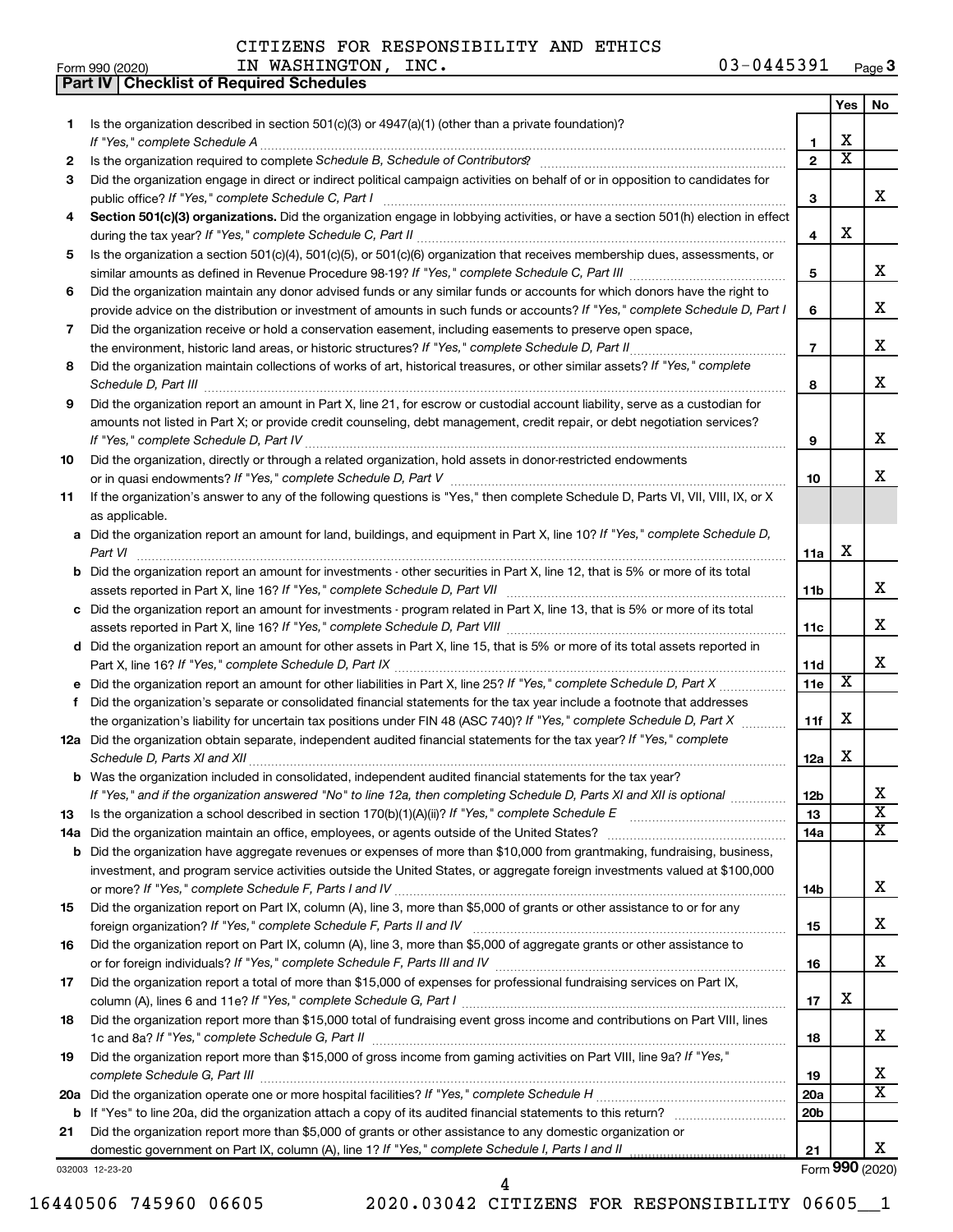*(continued)* **Part IV Checklist of Required Schedules**

| Form 990 (2020) | <b>WASHINGTON</b><br>ΙN<br>INC. | 03-0445391 | Page 4 |
|-----------------|---------------------------------|------------|--------|
|-----------------|---------------------------------|------------|--------|

|               |                                                                                                                                                                                                                                                                                                                                                                                                                                                                                                            |                 | Yes | No              |
|---------------|------------------------------------------------------------------------------------------------------------------------------------------------------------------------------------------------------------------------------------------------------------------------------------------------------------------------------------------------------------------------------------------------------------------------------------------------------------------------------------------------------------|-----------------|-----|-----------------|
| 22            | Did the organization report more than \$5,000 of grants or other assistance to or for domestic individuals on                                                                                                                                                                                                                                                                                                                                                                                              | 22              |     | х               |
| 23            | Did the organization answer "Yes" to Part VII, Section A, line 3, 4, or 5 about compensation of the organization's current                                                                                                                                                                                                                                                                                                                                                                                 |                 |     |                 |
|               | and former officers, directors, trustees, key employees, and highest compensated employees? If "Yes," complete<br>$\textit{Schedule J} \textit{ \textbf{} \textbf{} \textbf{} \textbf{} \textbf{} \textbf{} \textbf{} \textbf{} \textbf{} \textbf{} \textbf{} \textbf{} \textbf{} \textbf{} \textbf{} \textbf{} \textbf{} \textbf{} \textbf{} \textbf{} \textbf{} \textbf{} \textbf{} \textbf{} \textbf{} \textbf{} \textbf{} \textbf{} \textbf{} \textbf{} \textbf{} \textbf{} \textbf{} \textbf{} \text$ | 23              | х   |                 |
|               | 24a Did the organization have a tax-exempt bond issue with an outstanding principal amount of more than \$100,000 as of the                                                                                                                                                                                                                                                                                                                                                                                |                 |     |                 |
|               | last day of the year, that was issued after December 31, 2002? If "Yes," answer lines 24b through 24d and complete                                                                                                                                                                                                                                                                                                                                                                                         |                 |     |                 |
|               | Schedule K. If "No," go to line 25a                                                                                                                                                                                                                                                                                                                                                                                                                                                                        | 24a             |     | x               |
|               |                                                                                                                                                                                                                                                                                                                                                                                                                                                                                                            | 24 <sub>b</sub> |     |                 |
|               | c Did the organization maintain an escrow account other than a refunding escrow at any time during the year to defease                                                                                                                                                                                                                                                                                                                                                                                     |                 |     |                 |
|               |                                                                                                                                                                                                                                                                                                                                                                                                                                                                                                            | 24c             |     |                 |
|               |                                                                                                                                                                                                                                                                                                                                                                                                                                                                                                            | 24d             |     |                 |
|               | 25a Section 501(c)(3), 501(c)(4), and 501(c)(29) organizations. Did the organization engage in an excess benefit                                                                                                                                                                                                                                                                                                                                                                                           |                 |     |                 |
|               |                                                                                                                                                                                                                                                                                                                                                                                                                                                                                                            | 25a             |     | x               |
|               | b Is the organization aware that it engaged in an excess benefit transaction with a disqualified person in a prior year, and<br>that the transaction has not been reported on any of the organization's prior Forms 990 or 990-EZ? If "Yes," complete<br>Schedule L, Part I                                                                                                                                                                                                                                | 25b             |     | x               |
| 26            | Did the organization report any amount on Part X, line 5 or 22, for receivables from or payables to any current                                                                                                                                                                                                                                                                                                                                                                                            |                 |     |                 |
|               | or former officer, director, trustee, key employee, creator or founder, substantial contributor, or 35%                                                                                                                                                                                                                                                                                                                                                                                                    |                 |     |                 |
|               |                                                                                                                                                                                                                                                                                                                                                                                                                                                                                                            | 26              |     | х               |
| 27            | Did the organization provide a grant or other assistance to any current or former officer, director, trustee, key employee,                                                                                                                                                                                                                                                                                                                                                                                |                 |     |                 |
|               | creator or founder, substantial contributor or employee thereof, a grant selection committee member, or to a 35% controlled                                                                                                                                                                                                                                                                                                                                                                                |                 |     |                 |
|               | entity (including an employee thereof) or family member of any of these persons? If "Yes," complete Schedule L, Part III                                                                                                                                                                                                                                                                                                                                                                                   | 27              |     | х               |
| 28            | Was the organization a party to a business transaction with one of the following parties (see Schedule L, Part IV                                                                                                                                                                                                                                                                                                                                                                                          |                 |     |                 |
|               | instructions, for applicable filing thresholds, conditions, and exceptions):                                                                                                                                                                                                                                                                                                                                                                                                                               |                 |     |                 |
|               | a A current or former officer, director, trustee, key employee, creator or founder, or substantial contributor? If                                                                                                                                                                                                                                                                                                                                                                                         | 28a             |     | х               |
|               |                                                                                                                                                                                                                                                                                                                                                                                                                                                                                                            | 28 <sub>b</sub> |     | X               |
|               | c A 35% controlled entity of one or more individuals and/or organizations described in lines 28a or 28b?If                                                                                                                                                                                                                                                                                                                                                                                                 |                 |     |                 |
|               |                                                                                                                                                                                                                                                                                                                                                                                                                                                                                                            | 28c             | x   | х               |
| 29            |                                                                                                                                                                                                                                                                                                                                                                                                                                                                                                            | 29              |     |                 |
| 30            | Did the organization receive contributions of art, historical treasures, or other similar assets, or qualified conservation                                                                                                                                                                                                                                                                                                                                                                                | 30              |     | х               |
| 31            | Did the organization liquidate, terminate, or dissolve and cease operations? If "Yes," complete Schedule N, Part I                                                                                                                                                                                                                                                                                                                                                                                         | 31              |     | x               |
| 32            | Did the organization sell, exchange, dispose of, or transfer more than 25% of its net assets? If "Yes," complete<br>Schedule N, Part II                                                                                                                                                                                                                                                                                                                                                                    | 32              |     | х               |
| 33            | Did the organization own 100% of an entity disregarded as separate from the organization under Regulations                                                                                                                                                                                                                                                                                                                                                                                                 |                 |     |                 |
|               |                                                                                                                                                                                                                                                                                                                                                                                                                                                                                                            | 33              |     | х               |
| 34            | Was the organization related to any tax-exempt or taxable entity? If "Yes," complete Schedule R, Part II, III, or IV, and                                                                                                                                                                                                                                                                                                                                                                                  |                 |     | х               |
|               | Part V, line 1                                                                                                                                                                                                                                                                                                                                                                                                                                                                                             | 34<br>35a       |     | х               |
|               | <b>b</b> If "Yes" to line 35a, did the organization receive any payment from or engage in any transaction with a controlled entity                                                                                                                                                                                                                                                                                                                                                                         |                 |     |                 |
|               |                                                                                                                                                                                                                                                                                                                                                                                                                                                                                                            | 35 <sub>b</sub> |     |                 |
| 36            | Section 501(c)(3) organizations. Did the organization make any transfers to an exempt non-charitable related organization?                                                                                                                                                                                                                                                                                                                                                                                 |                 |     |                 |
|               |                                                                                                                                                                                                                                                                                                                                                                                                                                                                                                            | 36              |     | х               |
| 37            | Did the organization conduct more than 5% of its activities through an entity that is not a related organization                                                                                                                                                                                                                                                                                                                                                                                           |                 |     |                 |
|               |                                                                                                                                                                                                                                                                                                                                                                                                                                                                                                            | 37              |     | х               |
| 38            | Did the organization complete Schedule O and provide explanations in Schedule O for Part VI, lines 11b and 19?                                                                                                                                                                                                                                                                                                                                                                                             |                 |     |                 |
|               |                                                                                                                                                                                                                                                                                                                                                                                                                                                                                                            | 38              | х   |                 |
| <b>Part V</b> | <b>Statements Regarding Other IRS Filings and Tax Compliance</b>                                                                                                                                                                                                                                                                                                                                                                                                                                           |                 |     |                 |
|               |                                                                                                                                                                                                                                                                                                                                                                                                                                                                                                            |                 |     |                 |
|               | 14                                                                                                                                                                                                                                                                                                                                                                                                                                                                                                         |                 | Yes | No              |
|               | 1a Enter the number reported in Box 3 of Form 1096. Enter -0- if not applicable <i>manumeraness</i><br>1a<br>1b                                                                                                                                                                                                                                                                                                                                                                                            |                 |     |                 |
|               | c Did the organization comply with backup withholding rules for reportable payments to vendors and reportable gaming                                                                                                                                                                                                                                                                                                                                                                                       |                 |     |                 |
|               |                                                                                                                                                                                                                                                                                                                                                                                                                                                                                                            | 1c              | х   |                 |
|               | 032004 12-23-20                                                                                                                                                                                                                                                                                                                                                                                                                                                                                            |                 |     | Form 990 (2020) |
|               | 5<br>2000 02042 CITIZENIC ROD DRODONCIDIIIMY ACC<br>AANENE TAENEN NEENE                                                                                                                                                                                                                                                                                                                                                                                                                                    |                 |     |                 |

16440506 745960 06605 2020.03042 CITIZENS FOR RESPONSIBILITY 06605\_\_1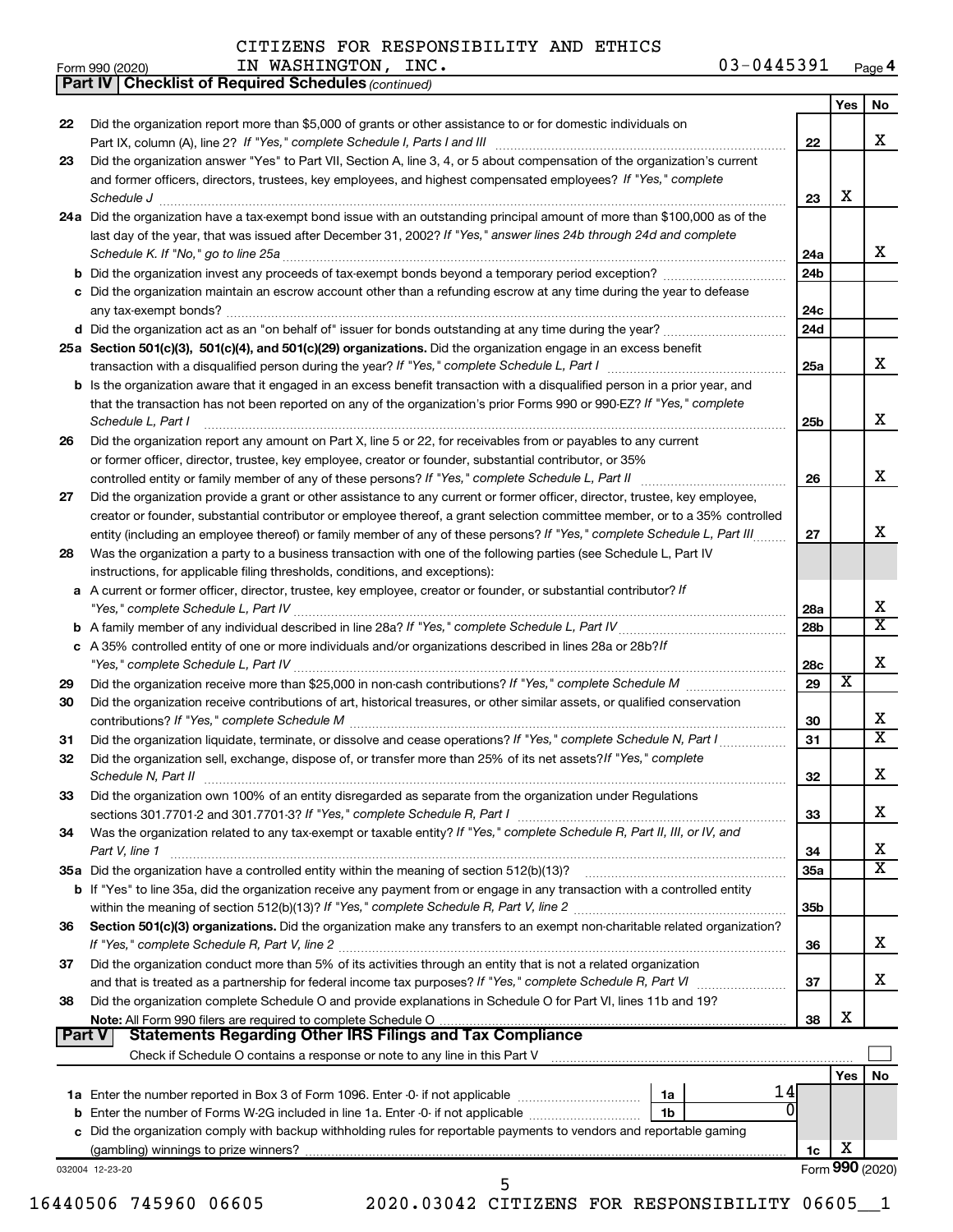$\frac{1}{1}$  Form 990 (2020) The MASHINGTON , INC . The extended of the U3-U445391 Page **5** IN WASHINGTON, INC. 2008 2014 12:391

| Yes<br>2a Enter the number of employees reported on Form W-3, Transmittal of Wage and Tax Statements,<br>45<br>filed for the calendar year ending with or within the year covered by this return<br>2a<br>X<br>2 <sub>b</sub><br><b>b</b> If at least one is reported on line 2a, did the organization file all required federal employment tax returns?<br>Note: If the sum of lines 1a and 2a is greater than 250, you may be required to e-file (see instructions) <i>managereroum</i><br>3a<br>Did the organization have unrelated business gross income of \$1,000 or more during the year?<br>За<br>3b<br>b<br>At any time during the calendar year, did the organization have an interest in, or a signature or other authority over, a<br>4a<br>financial account in a foreign country (such as a bank account, securities account, or other financial account)?<br>4a<br><b>b</b> If "Yes," enter the name of the foreign country<br>See instructions for filing requirements for FinCEN Form 114, Report of Foreign Bank and Financial Accounts (FBAR).<br>х<br>5a<br>5a<br>5b<br>b<br>5c<br>с<br>Does the organization have annual gross receipts that are normally greater than \$100,000, and did the organization solicit<br>6а<br>x<br>6a<br><b>b</b> If "Yes," did the organization include with every solicitation an express statement that such contributions or gifts<br>6b<br>Organizations that may receive deductible contributions under section 170(c).<br>7<br>Did the organization receive a payment in excess of \$75 made partly as a contribution and partly for goods and services provided to the payor?<br>7a<br>а<br>7b<br>b<br>Did the organization sell, exchange, or otherwise dispose of tangible personal property for which it was required<br>7c<br>7d<br>7е<br>е<br>7f<br>If the organization received a contribution of qualified intellectual property, did the organization file Form 8899 as required?<br>7g<br>g<br>If the organization received a contribution of cars, boats, airplanes, or other vehicles, did the organization file a Form 1098-C?<br>7h<br>h<br>Sponsoring organizations maintaining donor advised funds. Did a donor advised fund maintained by the<br>8<br>N/A<br>8<br>sponsoring organization have excess business holdings at any time during the year? [[[[[[[[[[[[[[[[[[[[[[[[[[<br>Sponsoring organizations maintaining donor advised funds.<br>9<br>N/A<br>9а<br>Did the sponsoring organization make any taxable distributions under section 4966?<br>а<br>N/A<br>9b<br>b<br>Section 501(c)(7) organizations. Enter:<br>10<br>10a<br>а<br>10 <sub>b</sub><br>b Gross receipts, included on Form 990, Part VIII, line 12, for public use of club facilities<br>Section 501(c)(12) organizations. Enter:<br>11<br>N/A<br>11a<br>а<br>Gross income from other sources (Do not net amounts due or paid to other sources against<br>b<br>11b<br>12a Section 4947(a)(1) non-exempt charitable trusts. Is the organization filing Form 990 in lieu of Form 1041?<br><b>12a</b><br><b>b</b> If "Yes," enter the amount of tax-exempt interest received or accrued during the year $\ldots \mathbf{N}/\mathbf{A}$ .<br>12b<br>Section 501(c)(29) qualified nonprofit health insurance issuers.<br>13<br>N/A<br>13a<br>Is the organization licensed to issue qualified health plans in more than one state?<br>а<br>Note: See the instructions for additional information the organization must report on Schedule O.<br><b>b</b> Enter the amount of reserves the organization is required to maintain by the states in which the<br>13 <sub>b</sub><br>13с<br>с<br>Did the organization receive any payments for indoor tanning services during the tax year?<br>14a<br>14a<br><b>b</b> If "Yes," has it filed a Form 720 to report these payments? If "No," provide an explanation on Schedule O<br>14b<br>Is the organization subject to the section 4960 tax on payment(s) of more than \$1,000,000 in remuneration or<br>15<br>excess parachute payment(s) during the year?<br>15<br>If "Yes," see instructions and file Form 4720, Schedule N.<br>Is the organization an educational institution subject to the section 4968 excise tax on net investment income?<br>16<br>16<br>If "Yes," complete Form 4720, Schedule O.<br>$Form$ 000 (2000) | <b>Part V</b> | Statements Regarding Other IRS Filings and Tax Compliance (continued) |  |  |        |  |  |  |
|---------------------------------------------------------------------------------------------------------------------------------------------------------------------------------------------------------------------------------------------------------------------------------------------------------------------------------------------------------------------------------------------------------------------------------------------------------------------------------------------------------------------------------------------------------------------------------------------------------------------------------------------------------------------------------------------------------------------------------------------------------------------------------------------------------------------------------------------------------------------------------------------------------------------------------------------------------------------------------------------------------------------------------------------------------------------------------------------------------------------------------------------------------------------------------------------------------------------------------------------------------------------------------------------------------------------------------------------------------------------------------------------------------------------------------------------------------------------------------------------------------------------------------------------------------------------------------------------------------------------------------------------------------------------------------------------------------------------------------------------------------------------------------------------------------------------------------------------------------------------------------------------------------------------------------------------------------------------------------------------------------------------------------------------------------------------------------------------------------------------------------------------------------------------------------------------------------------------------------------------------------------------------------------------------------------------------------------------------------------------------------------------------------------------------------------------------------------------------------------------------------------------------------------------------------------------------------------------------------------------------------------------------------------------------------------------------------------------------------------------------------------------------------------------------------------------------------------------------------------------------------------------------------------------------------------------------------------------------------------------------------------------------------------------------------------------------------------------------------------------------------------------------------------------------------------------------------------------------------------------------------------------------------------------------------------------------------------------------------------------------------------------------------------------------------------------------------------------------------------------------------------------------------------------------------------------------------------------------------------------------------------------------------------------------------------------------------------------------------------------------------------------------------------------------------------------------------------------------------------------------------------------------------------------------------------------------------------------------------------------------------------------------------------------------------------------------------------------------------------------------------------------------------------------------------------------------------------------------------------------------------------------------------------------------------------------------|---------------|-----------------------------------------------------------------------|--|--|--------|--|--|--|
|                                                                                                                                                                                                                                                                                                                                                                                                                                                                                                                                                                                                                                                                                                                                                                                                                                                                                                                                                                                                                                                                                                                                                                                                                                                                                                                                                                                                                                                                                                                                                                                                                                                                                                                                                                                                                                                                                                                                                                                                                                                                                                                                                                                                                                                                                                                                                                                                                                                                                                                                                                                                                                                                                                                                                                                                                                                                                                                                                                                                                                                                                                                                                                                                                                                                                                                                                                                                                                                                                                                                                                                                                                                                                                                                                                                                                                                                                                                                                                                                                                                                                                                                                                                                                                                                                                                           |               |                                                                       |  |  | No     |  |  |  |
|                                                                                                                                                                                                                                                                                                                                                                                                                                                                                                                                                                                                                                                                                                                                                                                                                                                                                                                                                                                                                                                                                                                                                                                                                                                                                                                                                                                                                                                                                                                                                                                                                                                                                                                                                                                                                                                                                                                                                                                                                                                                                                                                                                                                                                                                                                                                                                                                                                                                                                                                                                                                                                                                                                                                                                                                                                                                                                                                                                                                                                                                                                                                                                                                                                                                                                                                                                                                                                                                                                                                                                                                                                                                                                                                                                                                                                                                                                                                                                                                                                                                                                                                                                                                                                                                                                                           |               |                                                                       |  |  |        |  |  |  |
|                                                                                                                                                                                                                                                                                                                                                                                                                                                                                                                                                                                                                                                                                                                                                                                                                                                                                                                                                                                                                                                                                                                                                                                                                                                                                                                                                                                                                                                                                                                                                                                                                                                                                                                                                                                                                                                                                                                                                                                                                                                                                                                                                                                                                                                                                                                                                                                                                                                                                                                                                                                                                                                                                                                                                                                                                                                                                                                                                                                                                                                                                                                                                                                                                                                                                                                                                                                                                                                                                                                                                                                                                                                                                                                                                                                                                                                                                                                                                                                                                                                                                                                                                                                                                                                                                                                           |               |                                                                       |  |  |        |  |  |  |
|                                                                                                                                                                                                                                                                                                                                                                                                                                                                                                                                                                                                                                                                                                                                                                                                                                                                                                                                                                                                                                                                                                                                                                                                                                                                                                                                                                                                                                                                                                                                                                                                                                                                                                                                                                                                                                                                                                                                                                                                                                                                                                                                                                                                                                                                                                                                                                                                                                                                                                                                                                                                                                                                                                                                                                                                                                                                                                                                                                                                                                                                                                                                                                                                                                                                                                                                                                                                                                                                                                                                                                                                                                                                                                                                                                                                                                                                                                                                                                                                                                                                                                                                                                                                                                                                                                                           |               |                                                                       |  |  |        |  |  |  |
|                                                                                                                                                                                                                                                                                                                                                                                                                                                                                                                                                                                                                                                                                                                                                                                                                                                                                                                                                                                                                                                                                                                                                                                                                                                                                                                                                                                                                                                                                                                                                                                                                                                                                                                                                                                                                                                                                                                                                                                                                                                                                                                                                                                                                                                                                                                                                                                                                                                                                                                                                                                                                                                                                                                                                                                                                                                                                                                                                                                                                                                                                                                                                                                                                                                                                                                                                                                                                                                                                                                                                                                                                                                                                                                                                                                                                                                                                                                                                                                                                                                                                                                                                                                                                                                                                                                           |               |                                                                       |  |  |        |  |  |  |
|                                                                                                                                                                                                                                                                                                                                                                                                                                                                                                                                                                                                                                                                                                                                                                                                                                                                                                                                                                                                                                                                                                                                                                                                                                                                                                                                                                                                                                                                                                                                                                                                                                                                                                                                                                                                                                                                                                                                                                                                                                                                                                                                                                                                                                                                                                                                                                                                                                                                                                                                                                                                                                                                                                                                                                                                                                                                                                                                                                                                                                                                                                                                                                                                                                                                                                                                                                                                                                                                                                                                                                                                                                                                                                                                                                                                                                                                                                                                                                                                                                                                                                                                                                                                                                                                                                                           |               |                                                                       |  |  | x      |  |  |  |
|                                                                                                                                                                                                                                                                                                                                                                                                                                                                                                                                                                                                                                                                                                                                                                                                                                                                                                                                                                                                                                                                                                                                                                                                                                                                                                                                                                                                                                                                                                                                                                                                                                                                                                                                                                                                                                                                                                                                                                                                                                                                                                                                                                                                                                                                                                                                                                                                                                                                                                                                                                                                                                                                                                                                                                                                                                                                                                                                                                                                                                                                                                                                                                                                                                                                                                                                                                                                                                                                                                                                                                                                                                                                                                                                                                                                                                                                                                                                                                                                                                                                                                                                                                                                                                                                                                                           |               |                                                                       |  |  |        |  |  |  |
|                                                                                                                                                                                                                                                                                                                                                                                                                                                                                                                                                                                                                                                                                                                                                                                                                                                                                                                                                                                                                                                                                                                                                                                                                                                                                                                                                                                                                                                                                                                                                                                                                                                                                                                                                                                                                                                                                                                                                                                                                                                                                                                                                                                                                                                                                                                                                                                                                                                                                                                                                                                                                                                                                                                                                                                                                                                                                                                                                                                                                                                                                                                                                                                                                                                                                                                                                                                                                                                                                                                                                                                                                                                                                                                                                                                                                                                                                                                                                                                                                                                                                                                                                                                                                                                                                                                           |               |                                                                       |  |  |        |  |  |  |
|                                                                                                                                                                                                                                                                                                                                                                                                                                                                                                                                                                                                                                                                                                                                                                                                                                                                                                                                                                                                                                                                                                                                                                                                                                                                                                                                                                                                                                                                                                                                                                                                                                                                                                                                                                                                                                                                                                                                                                                                                                                                                                                                                                                                                                                                                                                                                                                                                                                                                                                                                                                                                                                                                                                                                                                                                                                                                                                                                                                                                                                                                                                                                                                                                                                                                                                                                                                                                                                                                                                                                                                                                                                                                                                                                                                                                                                                                                                                                                                                                                                                                                                                                                                                                                                                                                                           |               |                                                                       |  |  | x      |  |  |  |
|                                                                                                                                                                                                                                                                                                                                                                                                                                                                                                                                                                                                                                                                                                                                                                                                                                                                                                                                                                                                                                                                                                                                                                                                                                                                                                                                                                                                                                                                                                                                                                                                                                                                                                                                                                                                                                                                                                                                                                                                                                                                                                                                                                                                                                                                                                                                                                                                                                                                                                                                                                                                                                                                                                                                                                                                                                                                                                                                                                                                                                                                                                                                                                                                                                                                                                                                                                                                                                                                                                                                                                                                                                                                                                                                                                                                                                                                                                                                                                                                                                                                                                                                                                                                                                                                                                                           |               |                                                                       |  |  |        |  |  |  |
|                                                                                                                                                                                                                                                                                                                                                                                                                                                                                                                                                                                                                                                                                                                                                                                                                                                                                                                                                                                                                                                                                                                                                                                                                                                                                                                                                                                                                                                                                                                                                                                                                                                                                                                                                                                                                                                                                                                                                                                                                                                                                                                                                                                                                                                                                                                                                                                                                                                                                                                                                                                                                                                                                                                                                                                                                                                                                                                                                                                                                                                                                                                                                                                                                                                                                                                                                                                                                                                                                                                                                                                                                                                                                                                                                                                                                                                                                                                                                                                                                                                                                                                                                                                                                                                                                                                           |               |                                                                       |  |  |        |  |  |  |
|                                                                                                                                                                                                                                                                                                                                                                                                                                                                                                                                                                                                                                                                                                                                                                                                                                                                                                                                                                                                                                                                                                                                                                                                                                                                                                                                                                                                                                                                                                                                                                                                                                                                                                                                                                                                                                                                                                                                                                                                                                                                                                                                                                                                                                                                                                                                                                                                                                                                                                                                                                                                                                                                                                                                                                                                                                                                                                                                                                                                                                                                                                                                                                                                                                                                                                                                                                                                                                                                                                                                                                                                                                                                                                                                                                                                                                                                                                                                                                                                                                                                                                                                                                                                                                                                                                                           |               |                                                                       |  |  |        |  |  |  |
|                                                                                                                                                                                                                                                                                                                                                                                                                                                                                                                                                                                                                                                                                                                                                                                                                                                                                                                                                                                                                                                                                                                                                                                                                                                                                                                                                                                                                                                                                                                                                                                                                                                                                                                                                                                                                                                                                                                                                                                                                                                                                                                                                                                                                                                                                                                                                                                                                                                                                                                                                                                                                                                                                                                                                                                                                                                                                                                                                                                                                                                                                                                                                                                                                                                                                                                                                                                                                                                                                                                                                                                                                                                                                                                                                                                                                                                                                                                                                                                                                                                                                                                                                                                                                                                                                                                           |               |                                                                       |  |  | X      |  |  |  |
|                                                                                                                                                                                                                                                                                                                                                                                                                                                                                                                                                                                                                                                                                                                                                                                                                                                                                                                                                                                                                                                                                                                                                                                                                                                                                                                                                                                                                                                                                                                                                                                                                                                                                                                                                                                                                                                                                                                                                                                                                                                                                                                                                                                                                                                                                                                                                                                                                                                                                                                                                                                                                                                                                                                                                                                                                                                                                                                                                                                                                                                                                                                                                                                                                                                                                                                                                                                                                                                                                                                                                                                                                                                                                                                                                                                                                                                                                                                                                                                                                                                                                                                                                                                                                                                                                                                           |               |                                                                       |  |  |        |  |  |  |
|                                                                                                                                                                                                                                                                                                                                                                                                                                                                                                                                                                                                                                                                                                                                                                                                                                                                                                                                                                                                                                                                                                                                                                                                                                                                                                                                                                                                                                                                                                                                                                                                                                                                                                                                                                                                                                                                                                                                                                                                                                                                                                                                                                                                                                                                                                                                                                                                                                                                                                                                                                                                                                                                                                                                                                                                                                                                                                                                                                                                                                                                                                                                                                                                                                                                                                                                                                                                                                                                                                                                                                                                                                                                                                                                                                                                                                                                                                                                                                                                                                                                                                                                                                                                                                                                                                                           |               |                                                                       |  |  |        |  |  |  |
|                                                                                                                                                                                                                                                                                                                                                                                                                                                                                                                                                                                                                                                                                                                                                                                                                                                                                                                                                                                                                                                                                                                                                                                                                                                                                                                                                                                                                                                                                                                                                                                                                                                                                                                                                                                                                                                                                                                                                                                                                                                                                                                                                                                                                                                                                                                                                                                                                                                                                                                                                                                                                                                                                                                                                                                                                                                                                                                                                                                                                                                                                                                                                                                                                                                                                                                                                                                                                                                                                                                                                                                                                                                                                                                                                                                                                                                                                                                                                                                                                                                                                                                                                                                                                                                                                                                           |               |                                                                       |  |  |        |  |  |  |
|                                                                                                                                                                                                                                                                                                                                                                                                                                                                                                                                                                                                                                                                                                                                                                                                                                                                                                                                                                                                                                                                                                                                                                                                                                                                                                                                                                                                                                                                                                                                                                                                                                                                                                                                                                                                                                                                                                                                                                                                                                                                                                                                                                                                                                                                                                                                                                                                                                                                                                                                                                                                                                                                                                                                                                                                                                                                                                                                                                                                                                                                                                                                                                                                                                                                                                                                                                                                                                                                                                                                                                                                                                                                                                                                                                                                                                                                                                                                                                                                                                                                                                                                                                                                                                                                                                                           |               |                                                                       |  |  |        |  |  |  |
|                                                                                                                                                                                                                                                                                                                                                                                                                                                                                                                                                                                                                                                                                                                                                                                                                                                                                                                                                                                                                                                                                                                                                                                                                                                                                                                                                                                                                                                                                                                                                                                                                                                                                                                                                                                                                                                                                                                                                                                                                                                                                                                                                                                                                                                                                                                                                                                                                                                                                                                                                                                                                                                                                                                                                                                                                                                                                                                                                                                                                                                                                                                                                                                                                                                                                                                                                                                                                                                                                                                                                                                                                                                                                                                                                                                                                                                                                                                                                                                                                                                                                                                                                                                                                                                                                                                           |               |                                                                       |  |  |        |  |  |  |
|                                                                                                                                                                                                                                                                                                                                                                                                                                                                                                                                                                                                                                                                                                                                                                                                                                                                                                                                                                                                                                                                                                                                                                                                                                                                                                                                                                                                                                                                                                                                                                                                                                                                                                                                                                                                                                                                                                                                                                                                                                                                                                                                                                                                                                                                                                                                                                                                                                                                                                                                                                                                                                                                                                                                                                                                                                                                                                                                                                                                                                                                                                                                                                                                                                                                                                                                                                                                                                                                                                                                                                                                                                                                                                                                                                                                                                                                                                                                                                                                                                                                                                                                                                                                                                                                                                                           |               |                                                                       |  |  |        |  |  |  |
|                                                                                                                                                                                                                                                                                                                                                                                                                                                                                                                                                                                                                                                                                                                                                                                                                                                                                                                                                                                                                                                                                                                                                                                                                                                                                                                                                                                                                                                                                                                                                                                                                                                                                                                                                                                                                                                                                                                                                                                                                                                                                                                                                                                                                                                                                                                                                                                                                                                                                                                                                                                                                                                                                                                                                                                                                                                                                                                                                                                                                                                                                                                                                                                                                                                                                                                                                                                                                                                                                                                                                                                                                                                                                                                                                                                                                                                                                                                                                                                                                                                                                                                                                                                                                                                                                                                           |               |                                                                       |  |  | x.     |  |  |  |
|                                                                                                                                                                                                                                                                                                                                                                                                                                                                                                                                                                                                                                                                                                                                                                                                                                                                                                                                                                                                                                                                                                                                                                                                                                                                                                                                                                                                                                                                                                                                                                                                                                                                                                                                                                                                                                                                                                                                                                                                                                                                                                                                                                                                                                                                                                                                                                                                                                                                                                                                                                                                                                                                                                                                                                                                                                                                                                                                                                                                                                                                                                                                                                                                                                                                                                                                                                                                                                                                                                                                                                                                                                                                                                                                                                                                                                                                                                                                                                                                                                                                                                                                                                                                                                                                                                                           |               |                                                                       |  |  |        |  |  |  |
|                                                                                                                                                                                                                                                                                                                                                                                                                                                                                                                                                                                                                                                                                                                                                                                                                                                                                                                                                                                                                                                                                                                                                                                                                                                                                                                                                                                                                                                                                                                                                                                                                                                                                                                                                                                                                                                                                                                                                                                                                                                                                                                                                                                                                                                                                                                                                                                                                                                                                                                                                                                                                                                                                                                                                                                                                                                                                                                                                                                                                                                                                                                                                                                                                                                                                                                                                                                                                                                                                                                                                                                                                                                                                                                                                                                                                                                                                                                                                                                                                                                                                                                                                                                                                                                                                                                           |               |                                                                       |  |  |        |  |  |  |
|                                                                                                                                                                                                                                                                                                                                                                                                                                                                                                                                                                                                                                                                                                                                                                                                                                                                                                                                                                                                                                                                                                                                                                                                                                                                                                                                                                                                                                                                                                                                                                                                                                                                                                                                                                                                                                                                                                                                                                                                                                                                                                                                                                                                                                                                                                                                                                                                                                                                                                                                                                                                                                                                                                                                                                                                                                                                                                                                                                                                                                                                                                                                                                                                                                                                                                                                                                                                                                                                                                                                                                                                                                                                                                                                                                                                                                                                                                                                                                                                                                                                                                                                                                                                                                                                                                                           |               |                                                                       |  |  | x      |  |  |  |
|                                                                                                                                                                                                                                                                                                                                                                                                                                                                                                                                                                                                                                                                                                                                                                                                                                                                                                                                                                                                                                                                                                                                                                                                                                                                                                                                                                                                                                                                                                                                                                                                                                                                                                                                                                                                                                                                                                                                                                                                                                                                                                                                                                                                                                                                                                                                                                                                                                                                                                                                                                                                                                                                                                                                                                                                                                                                                                                                                                                                                                                                                                                                                                                                                                                                                                                                                                                                                                                                                                                                                                                                                                                                                                                                                                                                                                                                                                                                                                                                                                                                                                                                                                                                                                                                                                                           |               |                                                                       |  |  |        |  |  |  |
|                                                                                                                                                                                                                                                                                                                                                                                                                                                                                                                                                                                                                                                                                                                                                                                                                                                                                                                                                                                                                                                                                                                                                                                                                                                                                                                                                                                                                                                                                                                                                                                                                                                                                                                                                                                                                                                                                                                                                                                                                                                                                                                                                                                                                                                                                                                                                                                                                                                                                                                                                                                                                                                                                                                                                                                                                                                                                                                                                                                                                                                                                                                                                                                                                                                                                                                                                                                                                                                                                                                                                                                                                                                                                                                                                                                                                                                                                                                                                                                                                                                                                                                                                                                                                                                                                                                           |               |                                                                       |  |  | х<br>X |  |  |  |
|                                                                                                                                                                                                                                                                                                                                                                                                                                                                                                                                                                                                                                                                                                                                                                                                                                                                                                                                                                                                                                                                                                                                                                                                                                                                                                                                                                                                                                                                                                                                                                                                                                                                                                                                                                                                                                                                                                                                                                                                                                                                                                                                                                                                                                                                                                                                                                                                                                                                                                                                                                                                                                                                                                                                                                                                                                                                                                                                                                                                                                                                                                                                                                                                                                                                                                                                                                                                                                                                                                                                                                                                                                                                                                                                                                                                                                                                                                                                                                                                                                                                                                                                                                                                                                                                                                                           |               |                                                                       |  |  |        |  |  |  |
|                                                                                                                                                                                                                                                                                                                                                                                                                                                                                                                                                                                                                                                                                                                                                                                                                                                                                                                                                                                                                                                                                                                                                                                                                                                                                                                                                                                                                                                                                                                                                                                                                                                                                                                                                                                                                                                                                                                                                                                                                                                                                                                                                                                                                                                                                                                                                                                                                                                                                                                                                                                                                                                                                                                                                                                                                                                                                                                                                                                                                                                                                                                                                                                                                                                                                                                                                                                                                                                                                                                                                                                                                                                                                                                                                                                                                                                                                                                                                                                                                                                                                                                                                                                                                                                                                                                           |               |                                                                       |  |  |        |  |  |  |
|                                                                                                                                                                                                                                                                                                                                                                                                                                                                                                                                                                                                                                                                                                                                                                                                                                                                                                                                                                                                                                                                                                                                                                                                                                                                                                                                                                                                                                                                                                                                                                                                                                                                                                                                                                                                                                                                                                                                                                                                                                                                                                                                                                                                                                                                                                                                                                                                                                                                                                                                                                                                                                                                                                                                                                                                                                                                                                                                                                                                                                                                                                                                                                                                                                                                                                                                                                                                                                                                                                                                                                                                                                                                                                                                                                                                                                                                                                                                                                                                                                                                                                                                                                                                                                                                                                                           |               |                                                                       |  |  |        |  |  |  |
|                                                                                                                                                                                                                                                                                                                                                                                                                                                                                                                                                                                                                                                                                                                                                                                                                                                                                                                                                                                                                                                                                                                                                                                                                                                                                                                                                                                                                                                                                                                                                                                                                                                                                                                                                                                                                                                                                                                                                                                                                                                                                                                                                                                                                                                                                                                                                                                                                                                                                                                                                                                                                                                                                                                                                                                                                                                                                                                                                                                                                                                                                                                                                                                                                                                                                                                                                                                                                                                                                                                                                                                                                                                                                                                                                                                                                                                                                                                                                                                                                                                                                                                                                                                                                                                                                                                           |               |                                                                       |  |  |        |  |  |  |
|                                                                                                                                                                                                                                                                                                                                                                                                                                                                                                                                                                                                                                                                                                                                                                                                                                                                                                                                                                                                                                                                                                                                                                                                                                                                                                                                                                                                                                                                                                                                                                                                                                                                                                                                                                                                                                                                                                                                                                                                                                                                                                                                                                                                                                                                                                                                                                                                                                                                                                                                                                                                                                                                                                                                                                                                                                                                                                                                                                                                                                                                                                                                                                                                                                                                                                                                                                                                                                                                                                                                                                                                                                                                                                                                                                                                                                                                                                                                                                                                                                                                                                                                                                                                                                                                                                                           |               |                                                                       |  |  |        |  |  |  |
|                                                                                                                                                                                                                                                                                                                                                                                                                                                                                                                                                                                                                                                                                                                                                                                                                                                                                                                                                                                                                                                                                                                                                                                                                                                                                                                                                                                                                                                                                                                                                                                                                                                                                                                                                                                                                                                                                                                                                                                                                                                                                                                                                                                                                                                                                                                                                                                                                                                                                                                                                                                                                                                                                                                                                                                                                                                                                                                                                                                                                                                                                                                                                                                                                                                                                                                                                                                                                                                                                                                                                                                                                                                                                                                                                                                                                                                                                                                                                                                                                                                                                                                                                                                                                                                                                                                           |               |                                                                       |  |  |        |  |  |  |
|                                                                                                                                                                                                                                                                                                                                                                                                                                                                                                                                                                                                                                                                                                                                                                                                                                                                                                                                                                                                                                                                                                                                                                                                                                                                                                                                                                                                                                                                                                                                                                                                                                                                                                                                                                                                                                                                                                                                                                                                                                                                                                                                                                                                                                                                                                                                                                                                                                                                                                                                                                                                                                                                                                                                                                                                                                                                                                                                                                                                                                                                                                                                                                                                                                                                                                                                                                                                                                                                                                                                                                                                                                                                                                                                                                                                                                                                                                                                                                                                                                                                                                                                                                                                                                                                                                                           |               |                                                                       |  |  |        |  |  |  |
|                                                                                                                                                                                                                                                                                                                                                                                                                                                                                                                                                                                                                                                                                                                                                                                                                                                                                                                                                                                                                                                                                                                                                                                                                                                                                                                                                                                                                                                                                                                                                                                                                                                                                                                                                                                                                                                                                                                                                                                                                                                                                                                                                                                                                                                                                                                                                                                                                                                                                                                                                                                                                                                                                                                                                                                                                                                                                                                                                                                                                                                                                                                                                                                                                                                                                                                                                                                                                                                                                                                                                                                                                                                                                                                                                                                                                                                                                                                                                                                                                                                                                                                                                                                                                                                                                                                           |               |                                                                       |  |  |        |  |  |  |
|                                                                                                                                                                                                                                                                                                                                                                                                                                                                                                                                                                                                                                                                                                                                                                                                                                                                                                                                                                                                                                                                                                                                                                                                                                                                                                                                                                                                                                                                                                                                                                                                                                                                                                                                                                                                                                                                                                                                                                                                                                                                                                                                                                                                                                                                                                                                                                                                                                                                                                                                                                                                                                                                                                                                                                                                                                                                                                                                                                                                                                                                                                                                                                                                                                                                                                                                                                                                                                                                                                                                                                                                                                                                                                                                                                                                                                                                                                                                                                                                                                                                                                                                                                                                                                                                                                                           |               |                                                                       |  |  |        |  |  |  |
|                                                                                                                                                                                                                                                                                                                                                                                                                                                                                                                                                                                                                                                                                                                                                                                                                                                                                                                                                                                                                                                                                                                                                                                                                                                                                                                                                                                                                                                                                                                                                                                                                                                                                                                                                                                                                                                                                                                                                                                                                                                                                                                                                                                                                                                                                                                                                                                                                                                                                                                                                                                                                                                                                                                                                                                                                                                                                                                                                                                                                                                                                                                                                                                                                                                                                                                                                                                                                                                                                                                                                                                                                                                                                                                                                                                                                                                                                                                                                                                                                                                                                                                                                                                                                                                                                                                           |               |                                                                       |  |  |        |  |  |  |
|                                                                                                                                                                                                                                                                                                                                                                                                                                                                                                                                                                                                                                                                                                                                                                                                                                                                                                                                                                                                                                                                                                                                                                                                                                                                                                                                                                                                                                                                                                                                                                                                                                                                                                                                                                                                                                                                                                                                                                                                                                                                                                                                                                                                                                                                                                                                                                                                                                                                                                                                                                                                                                                                                                                                                                                                                                                                                                                                                                                                                                                                                                                                                                                                                                                                                                                                                                                                                                                                                                                                                                                                                                                                                                                                                                                                                                                                                                                                                                                                                                                                                                                                                                                                                                                                                                                           |               |                                                                       |  |  |        |  |  |  |
|                                                                                                                                                                                                                                                                                                                                                                                                                                                                                                                                                                                                                                                                                                                                                                                                                                                                                                                                                                                                                                                                                                                                                                                                                                                                                                                                                                                                                                                                                                                                                                                                                                                                                                                                                                                                                                                                                                                                                                                                                                                                                                                                                                                                                                                                                                                                                                                                                                                                                                                                                                                                                                                                                                                                                                                                                                                                                                                                                                                                                                                                                                                                                                                                                                                                                                                                                                                                                                                                                                                                                                                                                                                                                                                                                                                                                                                                                                                                                                                                                                                                                                                                                                                                                                                                                                                           |               |                                                                       |  |  |        |  |  |  |
|                                                                                                                                                                                                                                                                                                                                                                                                                                                                                                                                                                                                                                                                                                                                                                                                                                                                                                                                                                                                                                                                                                                                                                                                                                                                                                                                                                                                                                                                                                                                                                                                                                                                                                                                                                                                                                                                                                                                                                                                                                                                                                                                                                                                                                                                                                                                                                                                                                                                                                                                                                                                                                                                                                                                                                                                                                                                                                                                                                                                                                                                                                                                                                                                                                                                                                                                                                                                                                                                                                                                                                                                                                                                                                                                                                                                                                                                                                                                                                                                                                                                                                                                                                                                                                                                                                                           |               |                                                                       |  |  |        |  |  |  |
|                                                                                                                                                                                                                                                                                                                                                                                                                                                                                                                                                                                                                                                                                                                                                                                                                                                                                                                                                                                                                                                                                                                                                                                                                                                                                                                                                                                                                                                                                                                                                                                                                                                                                                                                                                                                                                                                                                                                                                                                                                                                                                                                                                                                                                                                                                                                                                                                                                                                                                                                                                                                                                                                                                                                                                                                                                                                                                                                                                                                                                                                                                                                                                                                                                                                                                                                                                                                                                                                                                                                                                                                                                                                                                                                                                                                                                                                                                                                                                                                                                                                                                                                                                                                                                                                                                                           |               |                                                                       |  |  |        |  |  |  |
|                                                                                                                                                                                                                                                                                                                                                                                                                                                                                                                                                                                                                                                                                                                                                                                                                                                                                                                                                                                                                                                                                                                                                                                                                                                                                                                                                                                                                                                                                                                                                                                                                                                                                                                                                                                                                                                                                                                                                                                                                                                                                                                                                                                                                                                                                                                                                                                                                                                                                                                                                                                                                                                                                                                                                                                                                                                                                                                                                                                                                                                                                                                                                                                                                                                                                                                                                                                                                                                                                                                                                                                                                                                                                                                                                                                                                                                                                                                                                                                                                                                                                                                                                                                                                                                                                                                           |               |                                                                       |  |  |        |  |  |  |
|                                                                                                                                                                                                                                                                                                                                                                                                                                                                                                                                                                                                                                                                                                                                                                                                                                                                                                                                                                                                                                                                                                                                                                                                                                                                                                                                                                                                                                                                                                                                                                                                                                                                                                                                                                                                                                                                                                                                                                                                                                                                                                                                                                                                                                                                                                                                                                                                                                                                                                                                                                                                                                                                                                                                                                                                                                                                                                                                                                                                                                                                                                                                                                                                                                                                                                                                                                                                                                                                                                                                                                                                                                                                                                                                                                                                                                                                                                                                                                                                                                                                                                                                                                                                                                                                                                                           |               |                                                                       |  |  |        |  |  |  |
|                                                                                                                                                                                                                                                                                                                                                                                                                                                                                                                                                                                                                                                                                                                                                                                                                                                                                                                                                                                                                                                                                                                                                                                                                                                                                                                                                                                                                                                                                                                                                                                                                                                                                                                                                                                                                                                                                                                                                                                                                                                                                                                                                                                                                                                                                                                                                                                                                                                                                                                                                                                                                                                                                                                                                                                                                                                                                                                                                                                                                                                                                                                                                                                                                                                                                                                                                                                                                                                                                                                                                                                                                                                                                                                                                                                                                                                                                                                                                                                                                                                                                                                                                                                                                                                                                                                           |               |                                                                       |  |  |        |  |  |  |
|                                                                                                                                                                                                                                                                                                                                                                                                                                                                                                                                                                                                                                                                                                                                                                                                                                                                                                                                                                                                                                                                                                                                                                                                                                                                                                                                                                                                                                                                                                                                                                                                                                                                                                                                                                                                                                                                                                                                                                                                                                                                                                                                                                                                                                                                                                                                                                                                                                                                                                                                                                                                                                                                                                                                                                                                                                                                                                                                                                                                                                                                                                                                                                                                                                                                                                                                                                                                                                                                                                                                                                                                                                                                                                                                                                                                                                                                                                                                                                                                                                                                                                                                                                                                                                                                                                                           |               |                                                                       |  |  |        |  |  |  |
|                                                                                                                                                                                                                                                                                                                                                                                                                                                                                                                                                                                                                                                                                                                                                                                                                                                                                                                                                                                                                                                                                                                                                                                                                                                                                                                                                                                                                                                                                                                                                                                                                                                                                                                                                                                                                                                                                                                                                                                                                                                                                                                                                                                                                                                                                                                                                                                                                                                                                                                                                                                                                                                                                                                                                                                                                                                                                                                                                                                                                                                                                                                                                                                                                                                                                                                                                                                                                                                                                                                                                                                                                                                                                                                                                                                                                                                                                                                                                                                                                                                                                                                                                                                                                                                                                                                           |               |                                                                       |  |  |        |  |  |  |
|                                                                                                                                                                                                                                                                                                                                                                                                                                                                                                                                                                                                                                                                                                                                                                                                                                                                                                                                                                                                                                                                                                                                                                                                                                                                                                                                                                                                                                                                                                                                                                                                                                                                                                                                                                                                                                                                                                                                                                                                                                                                                                                                                                                                                                                                                                                                                                                                                                                                                                                                                                                                                                                                                                                                                                                                                                                                                                                                                                                                                                                                                                                                                                                                                                                                                                                                                                                                                                                                                                                                                                                                                                                                                                                                                                                                                                                                                                                                                                                                                                                                                                                                                                                                                                                                                                                           |               |                                                                       |  |  |        |  |  |  |
|                                                                                                                                                                                                                                                                                                                                                                                                                                                                                                                                                                                                                                                                                                                                                                                                                                                                                                                                                                                                                                                                                                                                                                                                                                                                                                                                                                                                                                                                                                                                                                                                                                                                                                                                                                                                                                                                                                                                                                                                                                                                                                                                                                                                                                                                                                                                                                                                                                                                                                                                                                                                                                                                                                                                                                                                                                                                                                                                                                                                                                                                                                                                                                                                                                                                                                                                                                                                                                                                                                                                                                                                                                                                                                                                                                                                                                                                                                                                                                                                                                                                                                                                                                                                                                                                                                                           |               |                                                                       |  |  |        |  |  |  |
|                                                                                                                                                                                                                                                                                                                                                                                                                                                                                                                                                                                                                                                                                                                                                                                                                                                                                                                                                                                                                                                                                                                                                                                                                                                                                                                                                                                                                                                                                                                                                                                                                                                                                                                                                                                                                                                                                                                                                                                                                                                                                                                                                                                                                                                                                                                                                                                                                                                                                                                                                                                                                                                                                                                                                                                                                                                                                                                                                                                                                                                                                                                                                                                                                                                                                                                                                                                                                                                                                                                                                                                                                                                                                                                                                                                                                                                                                                                                                                                                                                                                                                                                                                                                                                                                                                                           |               |                                                                       |  |  |        |  |  |  |
|                                                                                                                                                                                                                                                                                                                                                                                                                                                                                                                                                                                                                                                                                                                                                                                                                                                                                                                                                                                                                                                                                                                                                                                                                                                                                                                                                                                                                                                                                                                                                                                                                                                                                                                                                                                                                                                                                                                                                                                                                                                                                                                                                                                                                                                                                                                                                                                                                                                                                                                                                                                                                                                                                                                                                                                                                                                                                                                                                                                                                                                                                                                                                                                                                                                                                                                                                                                                                                                                                                                                                                                                                                                                                                                                                                                                                                                                                                                                                                                                                                                                                                                                                                                                                                                                                                                           |               |                                                                       |  |  | x      |  |  |  |
|                                                                                                                                                                                                                                                                                                                                                                                                                                                                                                                                                                                                                                                                                                                                                                                                                                                                                                                                                                                                                                                                                                                                                                                                                                                                                                                                                                                                                                                                                                                                                                                                                                                                                                                                                                                                                                                                                                                                                                                                                                                                                                                                                                                                                                                                                                                                                                                                                                                                                                                                                                                                                                                                                                                                                                                                                                                                                                                                                                                                                                                                                                                                                                                                                                                                                                                                                                                                                                                                                                                                                                                                                                                                                                                                                                                                                                                                                                                                                                                                                                                                                                                                                                                                                                                                                                                           |               |                                                                       |  |  |        |  |  |  |
|                                                                                                                                                                                                                                                                                                                                                                                                                                                                                                                                                                                                                                                                                                                                                                                                                                                                                                                                                                                                                                                                                                                                                                                                                                                                                                                                                                                                                                                                                                                                                                                                                                                                                                                                                                                                                                                                                                                                                                                                                                                                                                                                                                                                                                                                                                                                                                                                                                                                                                                                                                                                                                                                                                                                                                                                                                                                                                                                                                                                                                                                                                                                                                                                                                                                                                                                                                                                                                                                                                                                                                                                                                                                                                                                                                                                                                                                                                                                                                                                                                                                                                                                                                                                                                                                                                                           |               |                                                                       |  |  |        |  |  |  |
|                                                                                                                                                                                                                                                                                                                                                                                                                                                                                                                                                                                                                                                                                                                                                                                                                                                                                                                                                                                                                                                                                                                                                                                                                                                                                                                                                                                                                                                                                                                                                                                                                                                                                                                                                                                                                                                                                                                                                                                                                                                                                                                                                                                                                                                                                                                                                                                                                                                                                                                                                                                                                                                                                                                                                                                                                                                                                                                                                                                                                                                                                                                                                                                                                                                                                                                                                                                                                                                                                                                                                                                                                                                                                                                                                                                                                                                                                                                                                                                                                                                                                                                                                                                                                                                                                                                           |               |                                                                       |  |  | x      |  |  |  |
|                                                                                                                                                                                                                                                                                                                                                                                                                                                                                                                                                                                                                                                                                                                                                                                                                                                                                                                                                                                                                                                                                                                                                                                                                                                                                                                                                                                                                                                                                                                                                                                                                                                                                                                                                                                                                                                                                                                                                                                                                                                                                                                                                                                                                                                                                                                                                                                                                                                                                                                                                                                                                                                                                                                                                                                                                                                                                                                                                                                                                                                                                                                                                                                                                                                                                                                                                                                                                                                                                                                                                                                                                                                                                                                                                                                                                                                                                                                                                                                                                                                                                                                                                                                                                                                                                                                           |               |                                                                       |  |  |        |  |  |  |
|                                                                                                                                                                                                                                                                                                                                                                                                                                                                                                                                                                                                                                                                                                                                                                                                                                                                                                                                                                                                                                                                                                                                                                                                                                                                                                                                                                                                                                                                                                                                                                                                                                                                                                                                                                                                                                                                                                                                                                                                                                                                                                                                                                                                                                                                                                                                                                                                                                                                                                                                                                                                                                                                                                                                                                                                                                                                                                                                                                                                                                                                                                                                                                                                                                                                                                                                                                                                                                                                                                                                                                                                                                                                                                                                                                                                                                                                                                                                                                                                                                                                                                                                                                                                                                                                                                                           |               |                                                                       |  |  | х      |  |  |  |
|                                                                                                                                                                                                                                                                                                                                                                                                                                                                                                                                                                                                                                                                                                                                                                                                                                                                                                                                                                                                                                                                                                                                                                                                                                                                                                                                                                                                                                                                                                                                                                                                                                                                                                                                                                                                                                                                                                                                                                                                                                                                                                                                                                                                                                                                                                                                                                                                                                                                                                                                                                                                                                                                                                                                                                                                                                                                                                                                                                                                                                                                                                                                                                                                                                                                                                                                                                                                                                                                                                                                                                                                                                                                                                                                                                                                                                                                                                                                                                                                                                                                                                                                                                                                                                                                                                                           |               |                                                                       |  |  |        |  |  |  |

Form (2020) **990**

032005 12-23-20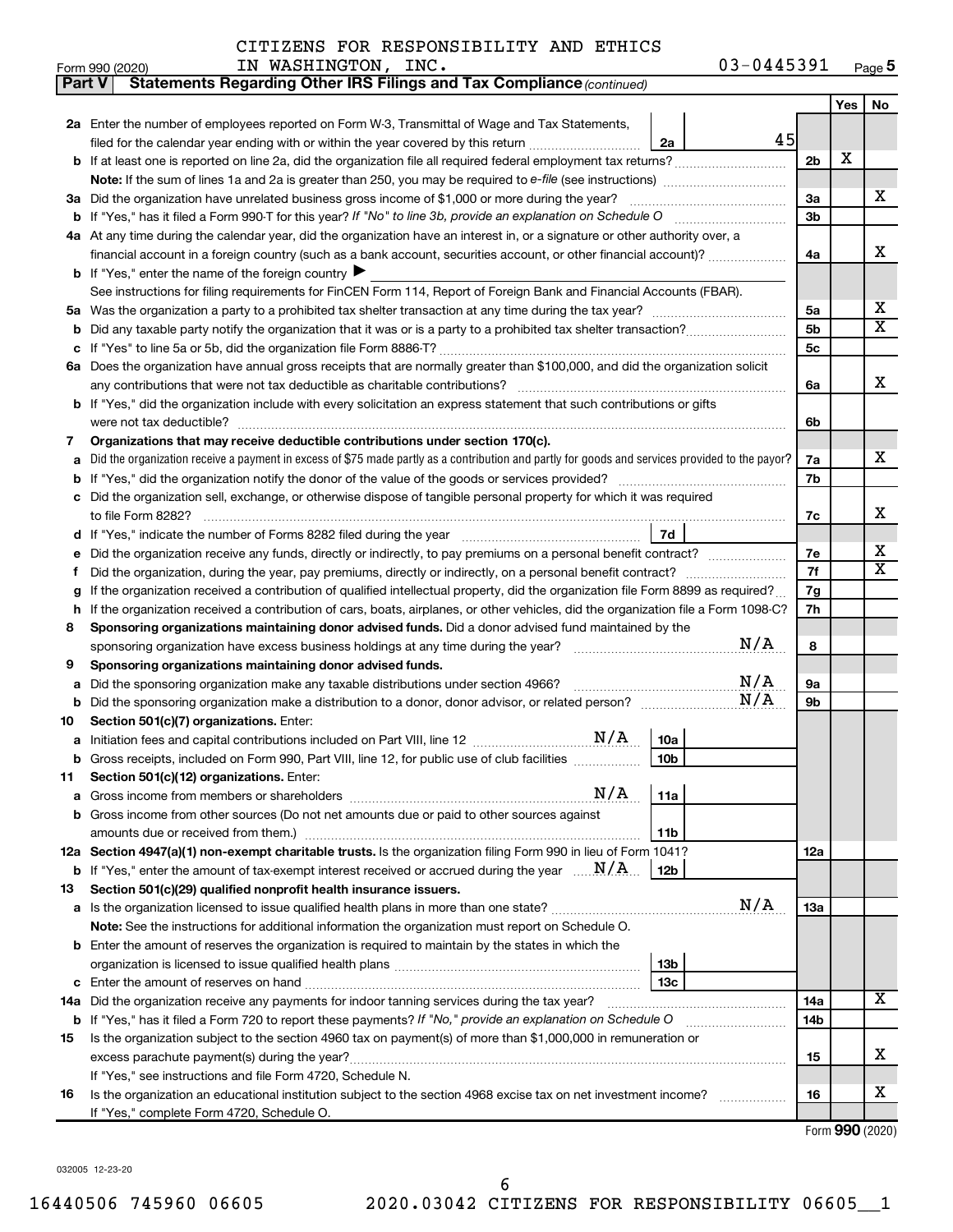#### Form 990 (2020) Page IN WASHINGTON, INC. 03-0445391 03-0445391 Page 6

|    |                                                                                                                                                                         |    |                 |                 |                         | $\boxed{\textbf{X}}$    |
|----|-------------------------------------------------------------------------------------------------------------------------------------------------------------------------|----|-----------------|-----------------|-------------------------|-------------------------|
|    | <b>Section A. Governing Body and Management</b>                                                                                                                         |    |                 |                 |                         |                         |
|    |                                                                                                                                                                         |    |                 |                 | Yes                     | No                      |
|    | 1a Enter the number of voting members of the governing body at the end of the tax year                                                                                  | 1a | 10 <sub>l</sub> |                 |                         |                         |
|    | If there are material differences in voting rights among members of the governing body, or if the governing                                                             |    |                 |                 |                         |                         |
|    | body delegated broad authority to an executive committee or similar committee, explain on Schedule O.                                                                   |    |                 |                 |                         |                         |
|    | Enter the number of voting members included on line 1a, above, who are independent                                                                                      | 1b | 10              |                 |                         |                         |
| 2  | Did any officer, director, trustee, or key employee have a family relationship or a business relationship with any other                                                |    |                 |                 |                         |                         |
|    |                                                                                                                                                                         |    |                 | $\mathbf{2}$    |                         | x                       |
| 3  | Did the organization delegate control over management duties customarily performed by or under the direct supervision                                                   |    |                 |                 |                         |                         |
|    |                                                                                                                                                                         |    |                 | 3               |                         | х                       |
| 4  | Did the organization make any significant changes to its governing documents since the prior Form 990 was filed?                                                        |    |                 | 4               |                         | $\overline{\textbf{x}}$ |
| 5  |                                                                                                                                                                         |    |                 | 5               |                         | $\overline{\textbf{X}}$ |
| 6  |                                                                                                                                                                         |    |                 | 6               |                         | $\overline{\mathtt{x}}$ |
| 7a | Did the organization have members, stockholders, or other persons who had the power to elect or appoint one or                                                          |    |                 |                 |                         |                         |
|    |                                                                                                                                                                         |    |                 | 7a              |                         | x                       |
|    | <b>b</b> Are any governance decisions of the organization reserved to (or subject to approval by) members, stockholders, or                                             |    |                 |                 |                         |                         |
|    |                                                                                                                                                                         |    |                 | 7b              |                         | x                       |
| 8  | Did the organization contemporaneously document the meetings held or written actions undertaken during the year by the following:                                       |    |                 |                 |                         |                         |
| a  |                                                                                                                                                                         |    |                 | 8а              | х                       |                         |
|    |                                                                                                                                                                         |    |                 | 8b              | $\overline{\textbf{x}}$ |                         |
| 9  | Is there any officer, director, trustee, or key employee listed in Part VII, Section A, who cannot be reached at the                                                    |    |                 |                 |                         |                         |
|    |                                                                                                                                                                         |    |                 | 9               |                         | X.                      |
|    | Section B. Policies (This Section B requests information about policies not required by the Internal Revenue Code.)                                                     |    |                 |                 |                         |                         |
|    |                                                                                                                                                                         |    |                 |                 | Yes                     | No                      |
|    |                                                                                                                                                                         |    |                 | <b>10a</b>      |                         | $\overline{\mathbf{X}}$ |
|    |                                                                                                                                                                         |    |                 |                 |                         |                         |
|    | b If "Yes," did the organization have written policies and procedures governing the activities of such chapters, affiliates,                                            |    |                 |                 |                         |                         |
|    |                                                                                                                                                                         |    |                 | 10 <sub>b</sub> | X                       |                         |
|    | 11a Has the organization provided a complete copy of this Form 990 to all members of its governing body before filing the form?                                         |    |                 | 11a             |                         |                         |
|    | <b>b</b> Describe in Schedule O the process, if any, used by the organization to review this Form 990.                                                                  |    |                 |                 | х                       |                         |
|    |                                                                                                                                                                         |    |                 | 12a             | $\overline{\textbf{x}}$ |                         |
|    | <b>b</b> Were officers, directors, or trustees, and key employees required to disclose annually interests that could give rise to conflicts?                            |    |                 | 12 <sub>b</sub> |                         |                         |
|    | c Did the organization regularly and consistently monitor and enforce compliance with the policy? If "Yes," describe                                                    |    |                 |                 |                         |                         |
|    | in Schedule O how this was done manufactured and continuum and contact the was done manufactured and contact t                                                          |    |                 | 12c             | Х                       |                         |
| 13 |                                                                                                                                                                         |    |                 | 13              | $\overline{\textbf{x}}$ |                         |
| 14 | Did the organization have a written document retention and destruction policy? [111] [12] manument contains an                                                          |    |                 | 14              | $\overline{\mathtt{x}}$ |                         |
| 15 | Did the process for determining compensation of the following persons include a review and approval by independent                                                      |    |                 |                 |                         |                         |
|    | persons, comparability data, and contemporaneous substantiation of the deliberation and decision?                                                                       |    |                 |                 |                         |                         |
| а  |                                                                                                                                                                         |    |                 | 15a             | х                       |                         |
|    |                                                                                                                                                                         |    |                 | 15b             | $\overline{\text{X}}$   |                         |
|    | If "Yes" to line 15a or 15b, describe the process in Schedule O (see instructions).                                                                                     |    |                 |                 |                         |                         |
|    | 16a Did the organization invest in, contribute assets to, or participate in a joint venture or similar arrangement with a                                               |    |                 |                 |                         |                         |
|    | taxable entity during the year?                                                                                                                                         |    |                 | 16a             |                         | х                       |
|    | b If "Yes," did the organization follow a written policy or procedure requiring the organization to evaluate its participation                                          |    |                 |                 |                         |                         |
|    | in joint venture arrangements under applicable federal tax law, and take steps to safeguard the organization's                                                          |    |                 |                 |                         |                         |
|    | exempt status with respect to such arrangements?                                                                                                                        |    |                 | 16b             |                         |                         |
|    | <b>Section C. Disclosure</b>                                                                                                                                            |    |                 |                 |                         |                         |
| 17 | List the states with which a copy of this Form 990 is required to be filed ▶SEE SCHEDULE O                                                                              |    |                 |                 |                         |                         |
| 18 | Section 6104 requires an organization to make its Forms 1023 (1024 or 1024-A, if applicable), 990, and 990-T (Section 501(c)(3)s only) available                        |    |                 |                 |                         |                         |
|    | for public inspection. Indicate how you made these available. Check all that apply.                                                                                     |    |                 |                 |                         |                         |
|    | $\lfloor x \rfloor$ Upon request<br>Another's website<br>Other (explain on Schedule O)<br>Own website                                                                   |    |                 |                 |                         |                         |
|    | Describe on Schedule O whether (and if so, how) the organization made its governing documents, conflict of interest policy, and financial                               |    |                 |                 |                         |                         |
| 19 |                                                                                                                                                                         |    |                 |                 |                         |                         |
|    | statements available to the public during the tax year.                                                                                                                 |    |                 |                 |                         |                         |
| 20 | State the name, address, and telephone number of the person who possesses the organization's books and records $\blacktriangleright$<br>NOAH BOOKBINDER - (202)408-5565 |    |                 |                 |                         |                         |
|    | 20005                                                                                                                                                                   |    |                 |                 |                         |                         |
|    | 1101 K STREET, NW, NO. 201, WASHINGTON, DC                                                                                                                              |    |                 |                 |                         |                         |
|    | 032006 12-23-20                                                                                                                                                         |    |                 |                 | Form 990 (2020)         |                         |
|    |                                                                                                                                                                         |    |                 |                 |                         |                         |
|    | 2020.03042 CITIZENS FOR RESPONSIBILITY 06605_1<br>16440506 745960 06605                                                                                                 |    |                 |                 |                         |                         |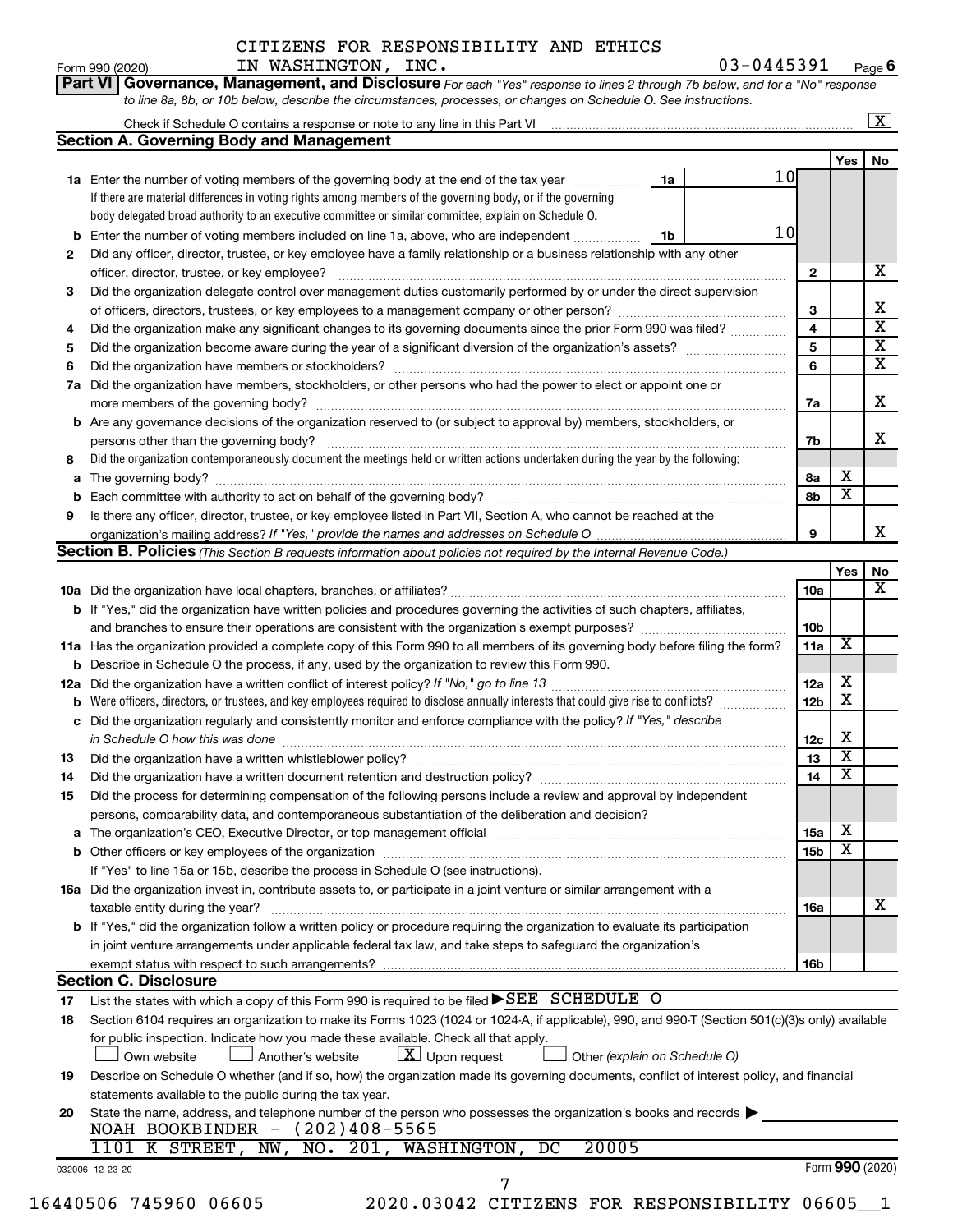| WASHINGTON<br>IΝ<br>Form 990 (2020) | INC. | $-0445391$<br>ັັ | Page |
|-------------------------------------|------|------------------|------|
|-------------------------------------|------|------------------|------|

 $\Box$ 

| Part VII Compensation of Officers, Directors, Trustees, Key Employees, Highest Compensated |  |  |
|--------------------------------------------------------------------------------------------|--|--|
| <b>Employees, and Independent Contractors</b>                                              |  |  |

Check if Schedule O contains a response or note to any line in this Part VII

**Section A. Officers, Directors, Trustees, Key Employees, and Highest Compensated Employees**

**1a**  Complete this table for all persons required to be listed. Report compensation for the calendar year ending with or within the organization's tax year.  $\bullet$  List all of the organization's current officers, directors, trustees (whether individuals or organizations), regardless of amount of compensation.

Enter -0- in columns (D), (E), and (F) if no compensation was paid.

**•** List all of the organization's current key employees, if any. See instructions for definition of "key employee."

• List the organization's five *current* highest compensated employees (other than an officer, director, trustee, or key employee) who received reportable compensation (Box 5 of Form W-2 and/or Box 7 of Form 1099-MISC) of more than \$100,000 from the organization and any related organizations.

 $\bullet$  List all of the organization's former officers, key employees, and highest compensated employees who received more than \$100,000 of reportable compensation from the organization and any related organizations.

**•** List all of the organization's former directors or trustees that received, in the capacity as a former director or trustee of the organization, more than \$10,000 of reportable compensation from the organization and any related organizations.

See instructions for the order in which to list the persons above.

Check this box if neither the organization nor any related organization compensated any current officer, director, or trustee.  $\overline{a}$ 

| (A)                                  | (B)                    |                                |                                                                                                             | (C)         |              |                                   |        | (D)                 | (E)                              | (F)                      |
|--------------------------------------|------------------------|--------------------------------|-------------------------------------------------------------------------------------------------------------|-------------|--------------|-----------------------------------|--------|---------------------|----------------------------------|--------------------------|
| Name and title                       | Average                |                                | Position<br>(do not check more than one<br>box, unless person is both an<br>officer and a director/trustee) |             |              |                                   |        | Reportable          | Reportable                       | Estimated                |
|                                      | hours per              |                                |                                                                                                             |             |              |                                   |        | compensation        | compensation                     | amount of                |
|                                      | week                   |                                |                                                                                                             |             |              |                                   |        | from                | from related                     | other                    |
|                                      | (list any<br>hours for |                                |                                                                                                             |             |              |                                   |        | the<br>organization | organizations<br>(W-2/1099-MISC) | compensation<br>from the |
|                                      | related                |                                |                                                                                                             |             |              |                                   |        | (W-2/1099-MISC)     |                                  | organization             |
|                                      | organizations          |                                | trustee                                                                                                     |             |              |                                   |        |                     |                                  | and related              |
|                                      | below                  | Individual trustee or director | Institutional t                                                                                             |             | Key employee |                                   |        |                     |                                  | organizations            |
|                                      | line)                  |                                |                                                                                                             | Officer     |              | Highest compensated<br>  employee | Former |                     |                                  |                          |
| (1)<br>NOAH BOOKBINDER               | 40.00                  |                                |                                                                                                             |             |              |                                   |        |                     |                                  |                          |
| PRESIDENT & CEO                      |                        |                                |                                                                                                             | X           |              |                                   |        | 288,530.            | $\mathbf 0$ .                    | 9,498.                   |
| ADAM RAPPAPORT<br>(2)                | 40.00                  |                                |                                                                                                             |             |              |                                   |        |                     |                                  |                          |
| CHIEF COUNSEL                        |                        |                                |                                                                                                             |             |              | $\mathbf X$                       |        | 186,945.            | 0.                               | 27,222.                  |
| <b>DONALD SHERMAN</b><br>(3)         | 40.00                  |                                |                                                                                                             |             |              |                                   |        |                     |                                  |                          |
| DEPUTY DIRECTOR                      |                        |                                |                                                                                                             |             |              | $\mathbf X$                       |        | 186,494.            | 0.                               | 22,012.                  |
| STUART MCPHAIL<br>(4)                | 40.00                  |                                |                                                                                                             |             |              |                                   |        |                     |                                  |                          |
| SR. LITIGATION COUNSEL               |                        |                                |                                                                                                             |             |              | $\mathbf X$                       |        | 152,826.            | $\mathbf 0$ .                    | 14,636.                  |
| (5)<br><b>JENNIFER AHEARN</b>        | 40.00                  |                                |                                                                                                             |             |              |                                   |        |                     |                                  |                          |
| POLICY DIRECTOR                      |                        |                                |                                                                                                             |             |              | $\mathbf X$                       |        | 148,899.            | $\mathbf 0$ .                    | 15,607.                  |
| ANNE WEISMANN<br>(6)                 | 40.00                  |                                |                                                                                                             |             |              |                                   |        |                     |                                  |                          |
| CHIEF FOIA COUNSEL                   |                        |                                |                                                                                                             |             |              | $\mathbf X$                       |        | 130,175.            | $\mathbf 0$ .                    | 21,587.                  |
| ARIELLE LINSKY STOGNER<br>(7)        | 40.00                  |                                |                                                                                                             |             |              |                                   |        |                     |                                  |                          |
| CHIEF OPERATING OFFICER              |                        |                                |                                                                                                             | X           |              |                                   |        | 124,187.            | $\mathbf 0$ .                    | 16,488.                  |
| PILAR MARTINEZ<br>(8)                | 15.00                  |                                |                                                                                                             |             |              |                                   |        |                     |                                  |                          |
| CHIEF FINANCIAL OFFICER              |                        |                                |                                                                                                             | $\mathbf X$ |              |                                   |        | 77,350.             | $\mathbf 0$ .                    | 5,351.                   |
| BETH NOLAN<br>(9)                    | 1.00                   |                                |                                                                                                             |             |              |                                   |        |                     |                                  |                          |
| VICE-CHAIR, THEN CHAIR (TRANS, 6/20) |                        | X                              |                                                                                                             | X           |              |                                   |        | $\mathbf 0$ .       | $\mathbf 0$ .                    | 0.                       |
| (10) WAYNE JORDAN                    | 1.00                   |                                |                                                                                                             |             |              |                                   |        |                     |                                  |                          |
| CHAIR, THEN VICE CHAIR (TRANS. 9/20) |                        | X                              |                                                                                                             | $\mathbf X$ |              |                                   |        | $\mathbf{0}$ .      | $\mathbf 0$ .                    | $\mathbf 0$ .            |
| (11) AL DWOSKIN                      | 1.00                   |                                |                                                                                                             |             |              |                                   |        |                     |                                  |                          |
| TREASURER                            |                        | X                              |                                                                                                             | X           |              |                                   |        | $\mathbf 0$ .       | $\mathbf 0$ .                    | $\mathbf 0$ .            |
| (12) JOHN LUONGO                     | 1.00                   |                                |                                                                                                             |             |              |                                   |        |                     |                                  |                          |
| <b>DIRECTOR</b>                      |                        | $\mathbf X$                    |                                                                                                             |             |              |                                   |        | 0.                  | $\mathbf 0$ .                    | $\mathbf 0$ .            |
| (13) CRAIG KAPLAN                    | 1.00                   |                                |                                                                                                             |             |              |                                   |        |                     |                                  |                          |
| <b>DIRECTOR</b>                      |                        | X                              |                                                                                                             |             |              |                                   |        | $\mathbf 0$ .       | $\mathbf 0$ .                    | $\mathbf 0$ .            |
| (14) ZEPHYR TEACHOUT                 | 1.00                   |                                |                                                                                                             |             |              |                                   |        |                     |                                  |                          |
| <b>DIRECTOR</b>                      |                        | $\mathbf X$                    |                                                                                                             |             |              |                                   |        | $\mathbf 0$ .       | $\mathbf 0$ .                    | $\mathbf 0$ .            |
| (15) CLAUDINE SCHNEIDER              | 1.00                   |                                |                                                                                                             |             |              |                                   |        |                     |                                  |                          |
| <b>DIRECTOR</b>                      |                        | X                              |                                                                                                             |             |              |                                   |        | $\mathbf 0$ .       | $\mathbf 0$ .                    | $\mathbf 0$ .            |
| $(16)$ AMY POPE                      | 1.00                   |                                |                                                                                                             |             |              |                                   |        |                     |                                  |                          |
| <b>DIRECTOR</b>                      |                        | $\mathbf X$                    |                                                                                                             |             |              |                                   |        | $\mathbf 0$ .       | $\mathbf 0$ .                    | $\mathbf 0$ .            |
| (17) EVAN MCMULLIN                   | 1.00                   |                                |                                                                                                             |             |              |                                   |        |                     |                                  |                          |
| <b>DIRECTOR</b>                      |                        | $\mathbf x$                    |                                                                                                             |             |              |                                   |        | $\mathbf 0$ .       | $\mathbf 0$ .                    | $\mathbf 0$ .            |
|                                      |                        |                                |                                                                                                             |             |              |                                   |        |                     |                                  | $000 \, \text{km}$       |

032007 12-23-20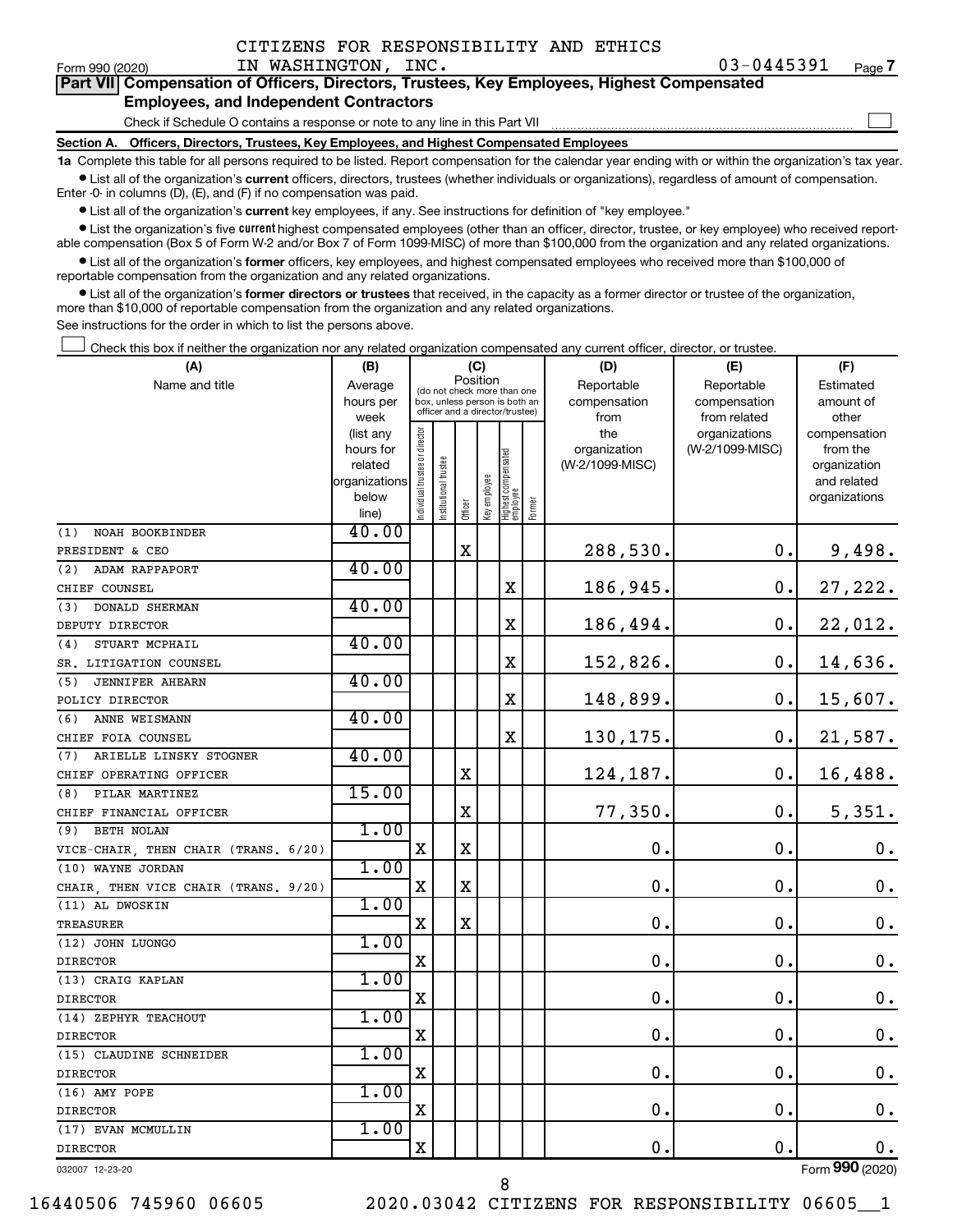| 03-0445391 | Page 8 |
|------------|--------|
|------------|--------|

| IN WASHINGTON, INC.<br>Form 990 (2020)                                                                                                                                                                                                                      |                                                                      |                                |                       |                 |              |                                                                                                 |        |                                           | 03-0445391                                        |                                                 |                     |                                                                          | Page 8                       |
|-------------------------------------------------------------------------------------------------------------------------------------------------------------------------------------------------------------------------------------------------------------|----------------------------------------------------------------------|--------------------------------|-----------------------|-----------------|--------------|-------------------------------------------------------------------------------------------------|--------|-------------------------------------------|---------------------------------------------------|-------------------------------------------------|---------------------|--------------------------------------------------------------------------|------------------------------|
| <b>Part VII</b><br>Section A. Officers, Directors, Trustees, Key Employees, and Highest Compensated Employees (continued)                                                                                                                                   |                                                                      |                                |                       |                 |              |                                                                                                 |        |                                           |                                                   |                                                 |                     |                                                                          |                              |
| (A)<br>Name and title                                                                                                                                                                                                                                       | (B)<br>Average<br>hours per<br>week                                  |                                |                       | (C)<br>Position |              | (do not check more than one<br>box, unless person is both an<br>officer and a director/trustee) |        | (D)<br>Reportable<br>compensation<br>from | (E)<br>Reportable<br>compensation<br>from related |                                                 |                     | (F)<br>Estimated<br>amount of<br>other                                   |                              |
|                                                                                                                                                                                                                                                             | (list any<br>hours for<br>related<br>organizations<br>below<br>line) | Individual trustee or director | Institutional trustee | Officer         | Key employee | Highest compensated<br>  employee                                                               | Former | the<br>organization<br>(W-2/1099-MISC)    | organizations<br>(W-2/1099-MISC)                  |                                                 |                     | compensation<br>from the<br>organization<br>and related<br>organizations |                              |
| (18) CLAIRE MCCASKILL                                                                                                                                                                                                                                       | 1.00                                                                 |                                |                       |                 |              |                                                                                                 |        |                                           |                                                   |                                                 |                     |                                                                          |                              |
| <b>DIRECTOR</b>                                                                                                                                                                                                                                             |                                                                      | x                              |                       |                 |              |                                                                                                 |        | 0.                                        |                                                   | 0.                                              |                     |                                                                          | $0$ .                        |
| (19) MICKEY EDWARDS<br>DIRECTOR (UNTIL 9/20)                                                                                                                                                                                                                | 1.00                                                                 | X                              |                       |                 |              |                                                                                                 |        | 0.                                        |                                                   | 0.                                              |                     |                                                                          | 0.                           |
|                                                                                                                                                                                                                                                             |                                                                      |                                |                       |                 |              |                                                                                                 |        |                                           |                                                   |                                                 |                     |                                                                          |                              |
|                                                                                                                                                                                                                                                             |                                                                      |                                |                       |                 |              |                                                                                                 |        |                                           |                                                   |                                                 |                     |                                                                          |                              |
|                                                                                                                                                                                                                                                             |                                                                      |                                |                       |                 |              |                                                                                                 |        |                                           |                                                   |                                                 |                     |                                                                          |                              |
|                                                                                                                                                                                                                                                             |                                                                      |                                |                       |                 |              |                                                                                                 |        |                                           |                                                   |                                                 |                     |                                                                          |                              |
|                                                                                                                                                                                                                                                             |                                                                      |                                |                       |                 |              |                                                                                                 |        |                                           |                                                   |                                                 |                     |                                                                          |                              |
|                                                                                                                                                                                                                                                             |                                                                      |                                |                       |                 |              |                                                                                                 |        |                                           |                                                   |                                                 |                     |                                                                          |                              |
| 1b Subtotal                                                                                                                                                                                                                                                 |                                                                      |                                |                       |                 |              |                                                                                                 |        | 1, 295, 406.                              |                                                   | $\overline{0}$ .                                |                     |                                                                          | 132,401.                     |
|                                                                                                                                                                                                                                                             |                                                                      |                                |                       |                 |              |                                                                                                 |        | $\overline{0}$ .<br>1, 295, 406.          |                                                   | $\overline{\mathfrak{o}}$ .<br>$\overline{0}$ . |                     |                                                                          | $\overline{0}$ .<br>132,401. |
| Total number of individuals (including but not limited to those listed above) who received more than \$100,000 of reportable<br>2<br>compensation from the organization $\blacktriangleright$                                                               |                                                                      |                                |                       |                 |              |                                                                                                 |        |                                           |                                                   |                                                 |                     |                                                                          | 14                           |
|                                                                                                                                                                                                                                                             |                                                                      |                                |                       |                 |              |                                                                                                 |        |                                           |                                                   |                                                 |                     | Yes                                                                      | No                           |
| Did the organization list any former officer, director, trustee, key employee, or highest compensated employee on<br>3<br>line 1a? If "Yes," complete Schedule J for such individual manufactured content to the content of the complete                    |                                                                      |                                |                       |                 |              |                                                                                                 |        |                                           |                                                   |                                                 | 3                   |                                                                          | х                            |
| For any individual listed on line 1a, is the sum of reportable compensation and other compensation from the organization<br>and related organizations greater than \$150,000? If "Yes," complete Schedule J for such individual                             |                                                                      |                                |                       |                 |              |                                                                                                 |        |                                           |                                                   |                                                 | 4                   | х                                                                        |                              |
| Did any person listed on line 1a receive or accrue compensation from any unrelated organization or individual for services<br>5                                                                                                                             |                                                                      |                                |                       |                 |              |                                                                                                 |        |                                           |                                                   |                                                 | 5                   |                                                                          | X                            |
| <b>Section B. Independent Contractors</b>                                                                                                                                                                                                                   |                                                                      |                                |                       |                 |              |                                                                                                 |        |                                           |                                                   |                                                 |                     |                                                                          |                              |
| Complete this table for your five highest compensated independent contractors that received more than \$100,000 of compensation from<br>1<br>the organization. Report compensation for the calendar year ending with or within the organization's tax year. |                                                                      |                                |                       |                 |              |                                                                                                 |        |                                           |                                                   |                                                 |                     |                                                                          |                              |
| (A)<br>Name and business address                                                                                                                                                                                                                            |                                                                      |                                |                       |                 |              |                                                                                                 |        | (B)<br>Description of services            |                                                   |                                                 | (C)<br>Compensation |                                                                          |                              |
| BONNER GROUP, INC., 800 MAINE AVE, SW,<br>FLOOR, WASHINGTON, DC 20024                                                                                                                                                                                       |                                                                      |                                |                       |                 |              | 4TH                                                                                             |        | PROFESSIONAL<br>FUNDRAISING               |                                                   |                                                 |                     |                                                                          | 843,424.                     |
|                                                                                                                                                                                                                                                             |                                                                      |                                |                       |                 |              |                                                                                                 |        |                                           |                                                   |                                                 |                     |                                                                          |                              |
|                                                                                                                                                                                                                                                             |                                                                      |                                |                       |                 |              |                                                                                                 |        |                                           |                                                   |                                                 |                     |                                                                          |                              |
|                                                                                                                                                                                                                                                             |                                                                      |                                |                       |                 |              |                                                                                                 |        |                                           |                                                   |                                                 |                     |                                                                          |                              |
| Total number of independent contractors (including but not limited to those listed above) who received more than<br>2                                                                                                                                       |                                                                      |                                |                       |                 |              |                                                                                                 |        |                                           |                                                   |                                                 |                     |                                                                          |                              |
| \$100,000 of compensation from the organization                                                                                                                                                                                                             |                                                                      |                                |                       |                 |              | ı                                                                                               |        |                                           |                                                   |                                                 |                     |                                                                          | $000 \times 000$             |

032008 12-23-20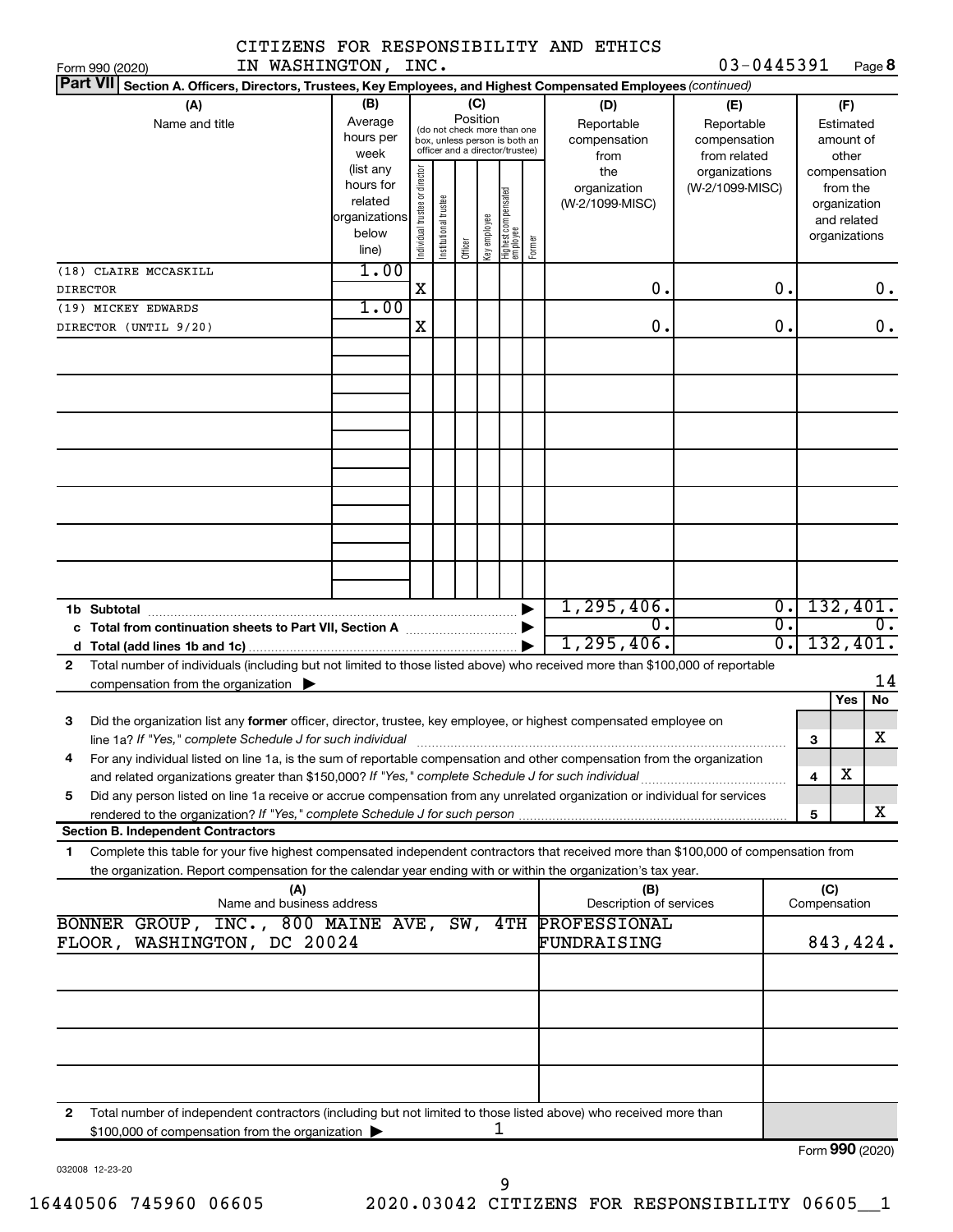Form 990 (2020)  $IN$   $NASHINGTON$ ,  $INC$ .  $03-0445391$  Page 03-0445391 Page 9

|                                                           | <b>Part VIII</b> |   | <b>Statement of Revenue</b>                                                   |                                |                     |                                       |                               |                         |
|-----------------------------------------------------------|------------------|---|-------------------------------------------------------------------------------|--------------------------------|---------------------|---------------------------------------|-------------------------------|-------------------------|
|                                                           |                  |   | Check if Schedule O contains a response or note to any line in this Part VIII |                                |                     |                                       |                               |                         |
|                                                           |                  |   |                                                                               |                                | (A)                 | (B)                                   | (C)                           | (D)<br>Revenue excluded |
|                                                           |                  |   |                                                                               |                                | Total revenue       | Related or exempt<br>function revenue | Unrelated<br>business revenue | from tax under          |
|                                                           |                  |   |                                                                               |                                |                     |                                       |                               | sections 512 - 514      |
|                                                           |                  |   | 1 a Federated campaigns<br>1a                                                 |                                |                     |                                       |                               |                         |
|                                                           |                  | b | 1 <sub>b</sub><br>Membership dues<br>$\ldots \ldots \ldots \ldots \ldots$     |                                |                     |                                       |                               |                         |
|                                                           |                  |   | 1 <sub>c</sub><br>c Fundraising events                                        |                                |                     |                                       |                               |                         |
|                                                           |                  |   | 1 <sub>d</sub><br>d Related organizations<br>.                                |                                |                     |                                       |                               |                         |
| Contributions, Gifts, Grants<br>and Other Similar Amounts |                  |   | e Government grants (contributions)<br>1e                                     |                                |                     |                                       |                               |                         |
|                                                           |                  |   | f All other contributions, gifts, grants, and                                 |                                |                     |                                       |                               |                         |
|                                                           |                  |   | similar amounts not included above<br>1f                                      |                                |                     |                                       |                               |                         |
|                                                           |                  | g | $1g$ \$<br>Noncash contributions included in lines 1a-1f                      | $\frac{9,014,035}{243,908}$    |                     |                                       |                               |                         |
|                                                           |                  |   |                                                                               |                                | $\rceil$ 9,014,035. |                                       |                               |                         |
|                                                           |                  |   |                                                                               | <b>Business Code</b>           |                     |                                       |                               |                         |
|                                                           | 2a               |   | COURT AWARDS                                                                  | 900099                         | 34,700.             | 34,700.                               |                               |                         |
|                                                           |                  | b |                                                                               |                                |                     |                                       |                               |                         |
|                                                           |                  | с |                                                                               |                                |                     |                                       |                               |                         |
|                                                           |                  | d |                                                                               |                                |                     |                                       |                               |                         |
| Program Service<br>Revenue                                |                  | е |                                                                               |                                |                     |                                       |                               |                         |
|                                                           |                  |   | f All other program service revenue                                           |                                |                     |                                       |                               |                         |
|                                                           |                  |   |                                                                               | ▶                              | 34,700.             |                                       |                               |                         |
|                                                           | 3                |   | Investment income (including dividends, interest, and                         |                                |                     |                                       |                               |                         |
|                                                           |                  |   |                                                                               |                                | 12,373.             |                                       |                               | 12,373.                 |
|                                                           | 4                |   | Income from investment of tax-exempt bond proceeds                            |                                |                     |                                       |                               |                         |
|                                                           | 5                |   |                                                                               |                                |                     |                                       |                               |                         |
|                                                           |                  |   | (i) Real                                                                      | (ii) Personal                  |                     |                                       |                               |                         |
|                                                           |                  |   | 6 a Gross rents<br>l 6a                                                       |                                |                     |                                       |                               |                         |
|                                                           |                  |   | <b>b</b> Less: rental expenses $\ldots$<br>6 <sub>b</sub>                     |                                |                     |                                       |                               |                         |
|                                                           |                  |   | 6c<br>c Rental income or (loss)                                               |                                |                     |                                       |                               |                         |
|                                                           |                  |   | d Net rental income or (loss)                                                 |                                |                     |                                       |                               |                         |
|                                                           |                  |   | (i) Securities<br>7 a Gross amount from sales of                              | (ii) Other                     |                     |                                       |                               |                         |
|                                                           |                  |   | 7a 204, 532.<br>assets other than inventory                                   |                                |                     |                                       |                               |                         |
|                                                           |                  |   | <b>b</b> Less: cost or other basis                                            |                                |                     |                                       |                               |                         |
|                                                           |                  |   | $7b$ 206, 346.<br>and sales expenses                                          |                                |                     |                                       |                               |                         |
| Revenue                                                   |                  |   |                                                                               |                                |                     |                                       |                               |                         |
|                                                           |                  |   |                                                                               | ▶                              | $-1,814.$           |                                       |                               | $-1,814.$               |
|                                                           |                  |   | 8 a Gross income from fundraising events (not                                 |                                |                     |                                       |                               |                         |
| $\check{\epsilon}$                                        |                  |   | including \$<br>οf                                                            |                                |                     |                                       |                               |                         |
|                                                           |                  |   | contributions reported on line 1c). See                                       |                                |                     |                                       |                               |                         |
|                                                           |                  |   | 8a                                                                            |                                |                     |                                       |                               |                         |
|                                                           |                  |   | 8 <sub>b</sub>                                                                |                                |                     |                                       |                               |                         |
|                                                           |                  |   | c Net income or (loss) from fundraising events                                |                                |                     |                                       |                               |                         |
|                                                           |                  |   | 9 a Gross income from gaming activities. See                                  |                                |                     |                                       |                               |                         |
|                                                           |                  |   | 9a                                                                            |                                |                     |                                       |                               |                         |
|                                                           |                  |   | 9 <sub>b</sub><br><b>b</b> Less: direct expenses <b>manually</b>              |                                |                     |                                       |                               |                         |
|                                                           |                  |   | c Net income or (loss) from gaming activities                                 |                                |                     |                                       |                               |                         |
|                                                           |                  |   | 10 a Gross sales of inventory, less returns                                   |                                |                     |                                       |                               |                         |
|                                                           |                  |   | 10a                                                                           |                                |                     |                                       |                               |                         |
|                                                           |                  |   | l10bl<br><b>b</b> Less: cost of goods sold                                    |                                |                     |                                       |                               |                         |
|                                                           |                  |   | c Net income or (loss) from sales of inventory                                |                                |                     |                                       |                               |                         |
|                                                           |                  |   | 11 a OTHER REVENUE                                                            | <b>Business Code</b><br>900099 | 5,500.              |                                       |                               | 5,500.                  |
| Miscellaneous<br>Revenue                                  |                  |   |                                                                               |                                |                     |                                       |                               |                         |
|                                                           |                  | b |                                                                               |                                |                     |                                       |                               |                         |
|                                                           |                  | с |                                                                               |                                |                     |                                       |                               |                         |
|                                                           |                  |   |                                                                               | ▶                              | 5,500.              |                                       |                               |                         |
|                                                           | 12               |   |                                                                               |                                | 9,064,794.          | 34,700.                               | Ο.                            | 16,059.                 |
| 032009 12-23-20                                           |                  |   |                                                                               |                                |                     |                                       |                               | Form 990 (2020)         |

10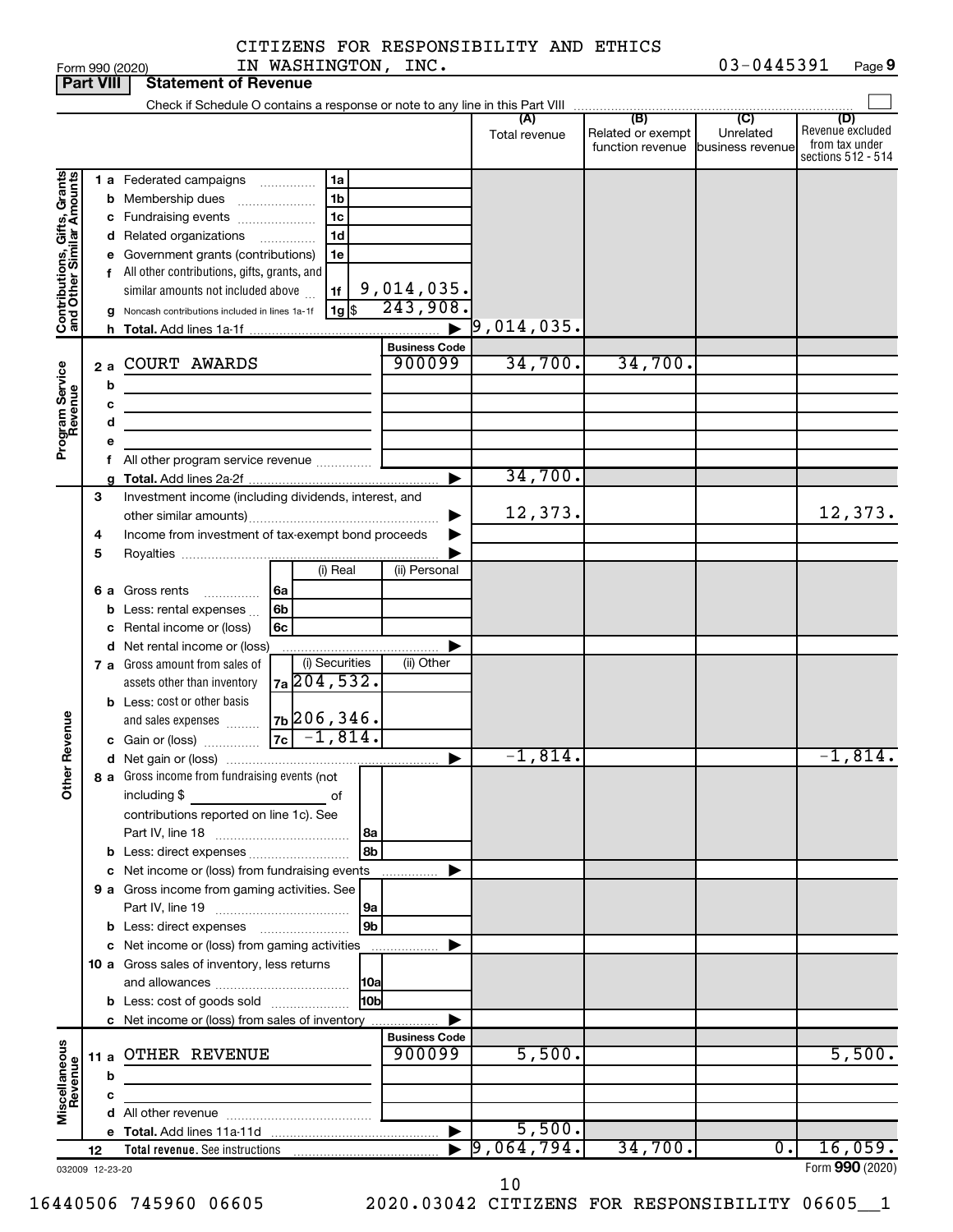# Form 990 (2020) Page IN WASHINGTON, INC. 03-0445391 CITIZENS FOR RESPONSIBILITY AND ETHICS

 $03 - 0445391$  Page 10

|        | <b>Part IX Statement of Functional Expenses</b>                                                                                                            |                       |                                    |                                           |                                |
|--------|------------------------------------------------------------------------------------------------------------------------------------------------------------|-----------------------|------------------------------------|-------------------------------------------|--------------------------------|
|        | Section 501(c)(3) and 501(c)(4) organizations must complete all columns. All other organizations must complete column (A).                                 |                       |                                    |                                           |                                |
|        | Check if Schedule O contains a response or note to any line in this Part IX                                                                                |                       |                                    |                                           |                                |
|        | Do not include amounts reported on lines 6b,<br>7b, 8b, 9b, and 10b of Part VIII.                                                                          | (A)<br>Total expenses | (B)<br>Program service<br>expenses | (C)<br>Management and<br>general expenses | (D)<br>Fundraising<br>expenses |
| 1.     | Grants and other assistance to domestic organizations                                                                                                      |                       |                                    |                                           |                                |
|        | and domestic governments. See Part IV, line 21                                                                                                             |                       |                                    |                                           |                                |
| 2      | Grants and other assistance to domestic                                                                                                                    |                       |                                    |                                           |                                |
|        | individuals. See Part IV, line 22                                                                                                                          |                       |                                    |                                           |                                |
| 3      | Grants and other assistance to foreign                                                                                                                     |                       |                                    |                                           |                                |
|        | organizations, foreign governments, and foreign                                                                                                            |                       |                                    |                                           |                                |
|        | individuals. See Part IV, lines 15 and 16                                                                                                                  |                       |                                    |                                           |                                |
| 4      | Benefits paid to or for members                                                                                                                            |                       |                                    |                                           |                                |
| 5      | Compensation of current officers, directors,                                                                                                               | 521,404.              | 130,351.                           | 391,053.                                  |                                |
|        | trustees, and key employees                                                                                                                                |                       |                                    |                                           |                                |
| 6      | Compensation not included above to disqualified                                                                                                            |                       |                                    |                                           |                                |
|        | persons (as defined under section 4958(f)(1)) and<br>persons described in section 4958(c)(3)(B)                                                            |                       |                                    |                                           |                                |
|        |                                                                                                                                                            | 2,812,378.            | 2,449,970.                         | 362,408.                                  |                                |
| 7<br>8 | Pension plan accruals and contributions (include                                                                                                           |                       |                                    |                                           |                                |
|        | section 401(k) and 403(b) employer contributions)                                                                                                          | 79,785.               | 71,468.                            | 8,317.                                    |                                |
| 9      | Other employee benefits                                                                                                                                    | 257,528.              | 212,608.                           | 44,920.                                   |                                |
| 10     |                                                                                                                                                            | 247,976.              | 200,571.                           | 47,405.                                   |                                |
| 11     | Fees for services (nonemployees):                                                                                                                          |                       |                                    |                                           |                                |
| a      |                                                                                                                                                            |                       |                                    |                                           |                                |
| b      |                                                                                                                                                            | 138,905.              | 126,901.                           | 5,164.                                    | 6,840.                         |
|        |                                                                                                                                                            | 19,394.               | 12, 122.                           | 7,272.                                    |                                |
| d      |                                                                                                                                                            |                       |                                    |                                           |                                |
| е      | Professional fundraising services. See Part IV, line 17                                                                                                    | 884,618.              |                                    |                                           | 884,618.                       |
| f.     | Investment management fees                                                                                                                                 | 490.                  |                                    | 490.                                      |                                |
| g      | Other. (If line 11g amount exceeds 10% of line 25,                                                                                                         |                       |                                    |                                           |                                |
|        | column (A) amount, list line 11g expenses on Sch O.)                                                                                                       | $161,056$ .           | 128,300.                           | 32,756.                                   |                                |
| 12     | Advertising and promotion <i>manually contained</i>                                                                                                        |                       |                                    |                                           |                                |
| 13     |                                                                                                                                                            | 85,597.               | 63, 271.                           | 22, 303.                                  | 23.                            |
| 14     |                                                                                                                                                            | 60, 371.              | 47,844.                            | 12,527.                                   |                                |
| 15     |                                                                                                                                                            |                       |                                    |                                           |                                |
| 16     |                                                                                                                                                            | 401, 113.             | 306, 362.                          | 94,751.                                   |                                |
| 17     |                                                                                                                                                            | 5,468.                | 2,543.                             | 362.                                      | 2,563.                         |
| 18     | Payments of travel or entertainment expenses                                                                                                               |                       |                                    |                                           |                                |
|        | for any federal, state, or local public officials                                                                                                          |                       |                                    |                                           |                                |
| 19     | Conferences, conventions, and meetings                                                                                                                     | 4,768.                | 3,870.                             | 777.<br>620.                              | 121.                           |
| 20     | Interest                                                                                                                                                   | 2,882.                | 2, 262.                            |                                           |                                |
| 21     |                                                                                                                                                            | 92,872.               | 73,258.                            | 19,614.                                   |                                |
| 22     | Depreciation, depletion, and amortization                                                                                                                  | 46, 106.              | 34,517.                            | 11,589.                                   |                                |
| 23     | Insurance<br>Other expenses. Itemize expenses not covered                                                                                                  |                       |                                    |                                           |                                |
| 24     | above (List miscellaneous expenses on line 24e. If<br>line 24e amount exceeds 10% of line 25, column (A)<br>amount, list line 24e expenses on Schedule O.) |                       |                                    |                                           |                                |
| a      | DUES AND SUBSCRIPTIONS                                                                                                                                     | 78,115.               | 58, 545.                           | 18,906.                                   | 664.                           |
|        | LIC., FEES & PERMITS                                                                                                                                       | 16,620.               | 11,469.                            | 151.                                      | 5,000.                         |
|        | PAYROLL EXPENSE                                                                                                                                            | 9,412.                | 7,560.                             | 1,852.                                    |                                |
| d      | <b>MISCELLANEOUS</b>                                                                                                                                       | 1,878.                | 60.                                | 1,818.                                    |                                |
|        | e All other expenses                                                                                                                                       |                       |                                    |                                           |                                |
| 25     | Total functional expenses. Add lines 1 through 24e                                                                                                         | 5,928,736.            | 3,943,852.                         | 1,085,055.                                | 899, 829.                      |
| 26     | Joint costs. Complete this line only if the organization                                                                                                   |                       |                                    |                                           |                                |
|        | reported in column (B) joint costs from a combined                                                                                                         |                       |                                    |                                           |                                |
|        | educational campaign and fundraising solicitation.<br>Check here $\blacktriangleright$<br>if following SOP 98-2 (ASC 958-720)                              |                       |                                    |                                           |                                |
|        |                                                                                                                                                            |                       |                                    |                                           |                                |

032010 12-23-20

16440506 745960 06605 2020.03042 CITIZENS FOR RESPONSIBILITY 06605\_\_1

11

Form (2020) **990**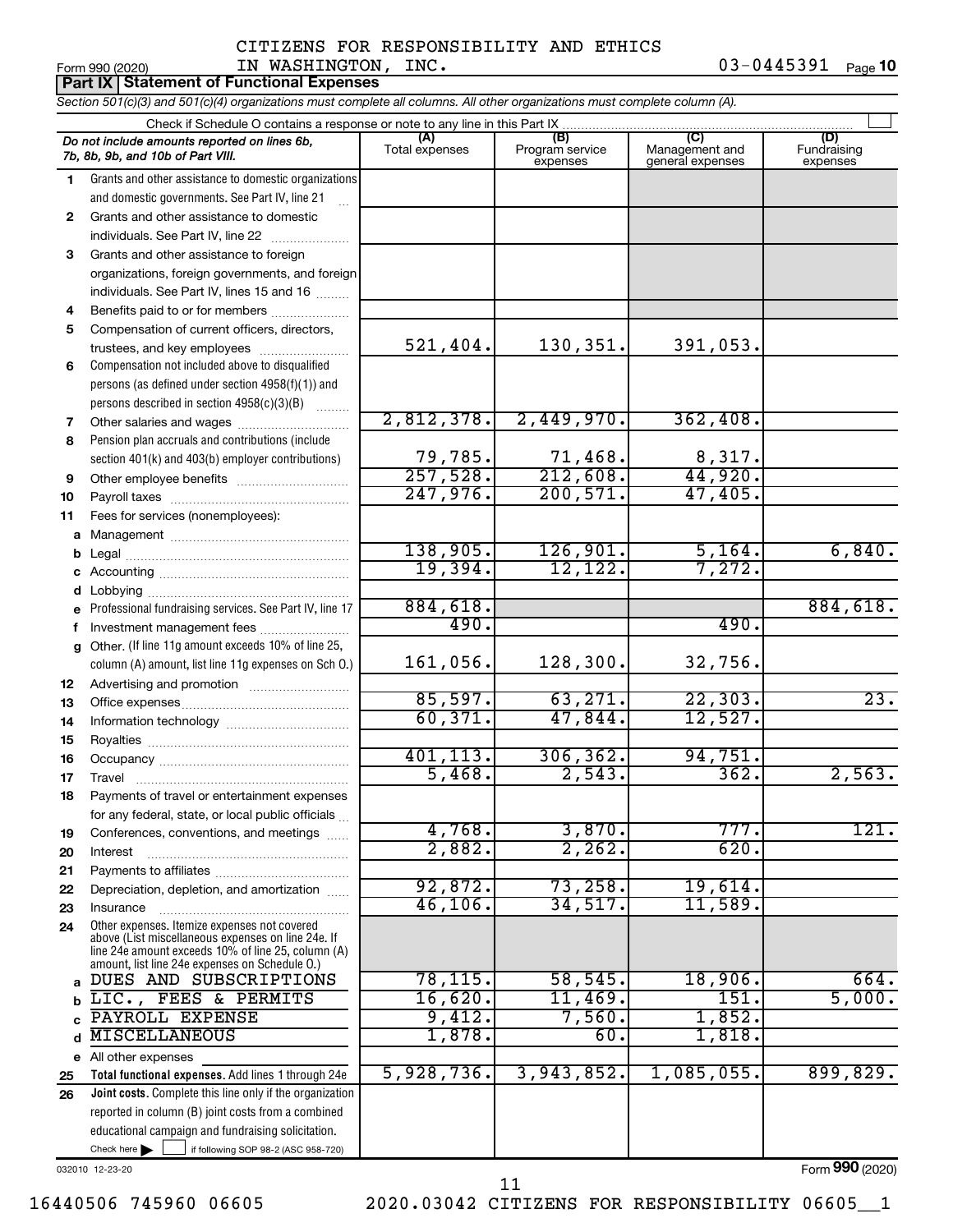**Part 890 (2020)**<br>**Part X Balance Sheet** 

# CITIZENS FOR RESPONSIBILITY AND ETHICS

Form 990 (2020) Page IN WASHINGTON, INC. 03-0445391 03-0445391 Page 11

| א ום ו                      |    | המומווטפ טוופפנ                                                                                                                                                                                                               |           |              |                          |                         |                                                 |
|-----------------------------|----|-------------------------------------------------------------------------------------------------------------------------------------------------------------------------------------------------------------------------------|-----------|--------------|--------------------------|-------------------------|-------------------------------------------------|
|                             |    |                                                                                                                                                                                                                               |           |              |                          |                         | $\overline{\mathbf{x}}$ $\overline{\mathbf{x}}$ |
|                             |    |                                                                                                                                                                                                                               |           |              | (A)<br>Beginning of year |                         | (B)<br>End of year                              |
|                             | 1  | Cash - non-interest-bearing                                                                                                                                                                                                   |           |              | 912,017.                 | $\mathbf{1}$            | 2,637,488.                                      |
|                             | 2  |                                                                                                                                                                                                                               |           |              | 2, 253, 036.             | $\overline{2}$          | 4,494,971.                                      |
|                             | 3  |                                                                                                                                                                                                                               | 681, 250. | $\mathbf{3}$ | 715,000.                 |                         |                                                 |
|                             | 4  |                                                                                                                                                                                                                               |           |              | 605, 226.                | $\overline{\mathbf{4}}$ | 246,937.                                        |
|                             | 5  | Loans and other receivables from any current or former officer, director,                                                                                                                                                     |           |              |                          |                         |                                                 |
|                             |    | trustee, key employee, creator or founder, substantial contributor, or 35%                                                                                                                                                    |           |              |                          |                         |                                                 |
|                             |    | controlled entity or family member of any of these persons                                                                                                                                                                    |           |              |                          | 5                       |                                                 |
|                             | 6  | Loans and other receivables from other disqualified persons (as defined                                                                                                                                                       |           |              |                          |                         |                                                 |
|                             |    | under section 4958(f)(1)), and persons described in section 4958(c)(3)(B)                                                                                                                                                     |           | $\sim$       |                          | 6                       |                                                 |
|                             | 7  |                                                                                                                                                                                                                               |           |              |                          | $\overline{7}$          |                                                 |
| Assets                      | 8  |                                                                                                                                                                                                                               |           |              |                          | 8                       |                                                 |
|                             | 9  | Prepaid expenses and deferred charges [11] [11] Prepaid expenses and deferred charges [11] [11] Martin Marian Marian Marian Marian Marian Marian Marian Marian Marian Marian Marian Marian Marian Marian Marian Marian Marian |           |              | 73,855.                  | 9                       | 66, 366.                                        |
|                             |    | 10a Land, buildings, and equipment: cost or other                                                                                                                                                                             |           |              |                          |                         |                                                 |
|                             |    | basis. Complete Part VI of Schedule D  10a                                                                                                                                                                                    |           | 438,524.     |                          |                         |                                                 |
|                             |    |                                                                                                                                                                                                                               |           | 347,808.     | 123,588.                 | 10 <sub>c</sub>         | 90,716.                                         |
|                             | 11 |                                                                                                                                                                                                                               |           |              |                          | 11                      | 8,032.                                          |
|                             | 12 |                                                                                                                                                                                                                               |           |              | 12                       |                         |                                                 |
|                             | 13 |                                                                                                                                                                                                                               |           | 13           |                          |                         |                                                 |
|                             | 14 |                                                                                                                                                                                                                               |           |              | 14                       |                         |                                                 |
|                             | 15 |                                                                                                                                                                                                                               | 90,522.   | 15           | 90,522.                  |                         |                                                 |
|                             | 16 |                                                                                                                                                                                                                               |           |              | 4,739,494.               | 16                      | 8,350,032.                                      |
|                             | 17 |                                                                                                                                                                                                                               |           |              | 258,853.                 | 17                      | 368, 562.                                       |
|                             | 18 |                                                                                                                                                                                                                               |           | 18           |                          |                         |                                                 |
|                             | 19 |                                                                                                                                                                                                                               |           |              |                          | 19                      |                                                 |
|                             | 20 |                                                                                                                                                                                                                               |           |              |                          | 20                      |                                                 |
|                             | 21 | Escrow or custodial account liability. Complete Part IV of Schedule D                                                                                                                                                         |           |              |                          | 21                      |                                                 |
|                             | 22 | Loans and other payables to any current or former officer, director,                                                                                                                                                          |           |              |                          |                         |                                                 |
| Liabilities                 |    | trustee, key employee, creator or founder, substantial contributor, or 35%                                                                                                                                                    |           |              |                          |                         |                                                 |
|                             |    | controlled entity or family member of any of these persons                                                                                                                                                                    |           |              |                          | 22                      |                                                 |
|                             | 23 | Secured mortgages and notes payable to unrelated third parties <i>manumum</i>                                                                                                                                                 |           |              |                          | 23                      |                                                 |
|                             | 24 |                                                                                                                                                                                                                               |           |              |                          | 24                      | 432,300.                                        |
|                             | 25 | Other liabilities (including federal income tax, payables to related third                                                                                                                                                    |           |              |                          |                         |                                                 |
|                             |    | parties, and other liabilities not included on lines 17-24). Complete Part X                                                                                                                                                  |           |              |                          |                         |                                                 |
|                             |    | of Schedule D                                                                                                                                                                                                                 |           |              | 150,902.                 | 25                      | 83,342.                                         |
|                             | 26 | Total liabilities. Add lines 17 through 25                                                                                                                                                                                    |           |              | 409,755.                 | 26                      | 884, 204.                                       |
|                             |    | Organizations that follow FASB ASC 958, check here $\blacktriangleright \lfloor \underline{X} \rfloor$                                                                                                                        |           |              |                          |                         |                                                 |
|                             |    | and complete lines 27, 28, 32, and 33.                                                                                                                                                                                        |           |              |                          |                         |                                                 |
|                             | 27 | Net assets without donor restrictions                                                                                                                                                                                         |           |              | 4, 152, 812.             | 27                      | 6,288,437.                                      |
|                             | 28 | Net assets with donor restrictions                                                                                                                                                                                            |           |              | 176,927.                 | 28                      | 1, 177, 391.                                    |
|                             |    | Organizations that do not follow FASB ASC 958, check here $\blacktriangleright$                                                                                                                                               |           |              |                          |                         |                                                 |
|                             |    | and complete lines 29 through 33.                                                                                                                                                                                             |           |              |                          |                         |                                                 |
|                             | 29 |                                                                                                                                                                                                                               |           |              |                          | 29                      |                                                 |
|                             | 30 | Paid-in or capital surplus, or land, building, or equipment fund                                                                                                                                                              |           |              |                          | 30                      |                                                 |
| Net Assets or Fund Balances | 31 | Retained earnings, endowment, accumulated income, or other funds                                                                                                                                                              |           |              |                          | 31                      |                                                 |
|                             | 32 |                                                                                                                                                                                                                               |           |              | 4,329,739.               | 32                      | 7,465,828.                                      |
|                             | 33 |                                                                                                                                                                                                                               |           |              | 4,739,494.               | 33                      | 8,350,032.                                      |
|                             |    |                                                                                                                                                                                                                               |           |              |                          |                         | Form 990 (2020)                                 |

032011 12-23-20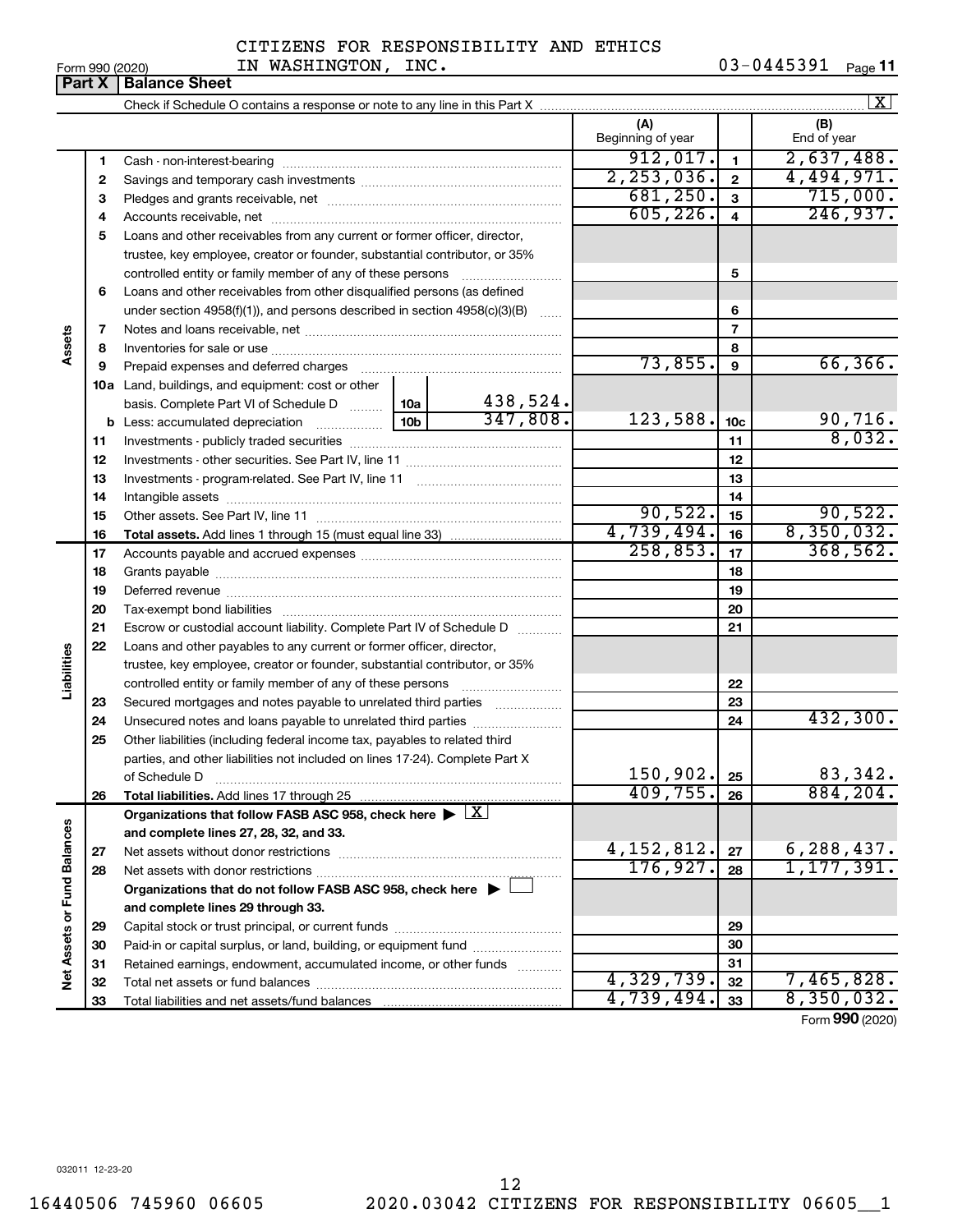|                   | CITIZENS FOR RESPONSIBILITY AND ETHICS |  |
|-------------------|----------------------------------------|--|
| TN WASHTNGTON TNO |                                        |  |

|    | Form 990 (2020)<br>IN WASHINGTON, INC.                                                                                          | U3-0445391              |                |     | Page 12          |  |
|----|---------------------------------------------------------------------------------------------------------------------------------|-------------------------|----------------|-----|------------------|--|
|    | <b>Part XI Reconciliation of Net Assets</b>                                                                                     |                         |                |     |                  |  |
|    |                                                                                                                                 |                         |                |     |                  |  |
|    |                                                                                                                                 |                         |                |     |                  |  |
| 1  |                                                                                                                                 | $\mathbf{1}$            | 9,064,794.     |     |                  |  |
| 2  |                                                                                                                                 | $\overline{2}$          | 5,928,736.     |     |                  |  |
| З  | $\overline{3}$<br>Revenue less expenses. Subtract line 2 from line 1                                                            |                         |                |     | 3, 136, 058.     |  |
| 4  |                                                                                                                                 | $\overline{\mathbf{4}}$ | 4,329,739.     |     |                  |  |
| 5  | Net unrealized gains (losses) on investments [111] www.martime.community.community.community.community.communi                  | 5                       |                |     | 31.              |  |
| 6  |                                                                                                                                 | 6                       |                |     |                  |  |
| 7  |                                                                                                                                 | $\overline{7}$          |                |     |                  |  |
| 8  | Prior period adjustments www.communication.communication.communication.com/                                                     | 8                       |                |     |                  |  |
| 9  | Other changes in net assets or fund balances (explain on Schedule O)                                                            | $\mathbf{q}$            |                |     | $\overline{0}$ . |  |
| 10 | Net assets or fund balances at end of year. Combine lines 3 through 9 (must equal Part X, line 32,                              |                         |                |     |                  |  |
|    |                                                                                                                                 | 10                      | 7,465,828.     |     |                  |  |
|    | Part XII Financial Statements and Reporting                                                                                     |                         |                |     |                  |  |
|    |                                                                                                                                 |                         |                |     |                  |  |
|    |                                                                                                                                 |                         |                | Yes | No.              |  |
| 1. | $\lfloor x \rfloor$ Accrual<br>Accounting method used to prepare the Form 990: [130] Cash<br>$\Box$ Other                       |                         |                |     |                  |  |
|    | If the organization changed its method of accounting from a prior year or checked "Other," explain in Schedule O.               |                         |                |     |                  |  |
|    |                                                                                                                                 |                         | 2a             |     | x                |  |
|    | If "Yes," check a box below to indicate whether the financial statements for the year were compiled or reviewed on a            |                         |                |     |                  |  |
|    | separate basis, consolidated basis, or both:                                                                                    |                         |                |     |                  |  |
|    | Both consolidated and separate basis<br>Separate basis<br>Consolidated basis                                                    |                         |                |     |                  |  |
|    |                                                                                                                                 |                         | 2 <sub>b</sub> | х   |                  |  |
|    | If "Yes," check a box below to indicate whether the financial statements for the year were audited on a separate basis,         |                         |                |     |                  |  |
|    | consolidated basis, or both:                                                                                                    |                         |                |     |                  |  |
|    | $ \mathbf{X} $ Separate basis<br>Consolidated basis<br>Both consolidated and separate basis                                     |                         |                |     |                  |  |
|    | c If "Yes" to line 2a or 2b, does the organization have a committee that assumes responsibility for oversight of the audit,     |                         |                |     |                  |  |
|    | review, or compilation of its financial statements and selection of an independent accountant?                                  |                         | 2c             | х   |                  |  |
|    | If the organization changed either its oversight process or selection process during the tax year, explain on Schedule O.       |                         |                |     |                  |  |
|    | 3a As a result of a federal award, was the organization required to undergo an audit or audits as set forth in the Single Audit |                         |                |     |                  |  |
|    |                                                                                                                                 |                         |                |     | x                |  |
|    | b If "Yes," did the organization undergo the required audit or audits? If the organization did not undergo the required audit   |                         |                |     |                  |  |
|    |                                                                                                                                 |                         | 3b             |     |                  |  |

Form (2020) **990**

032012 12-23-20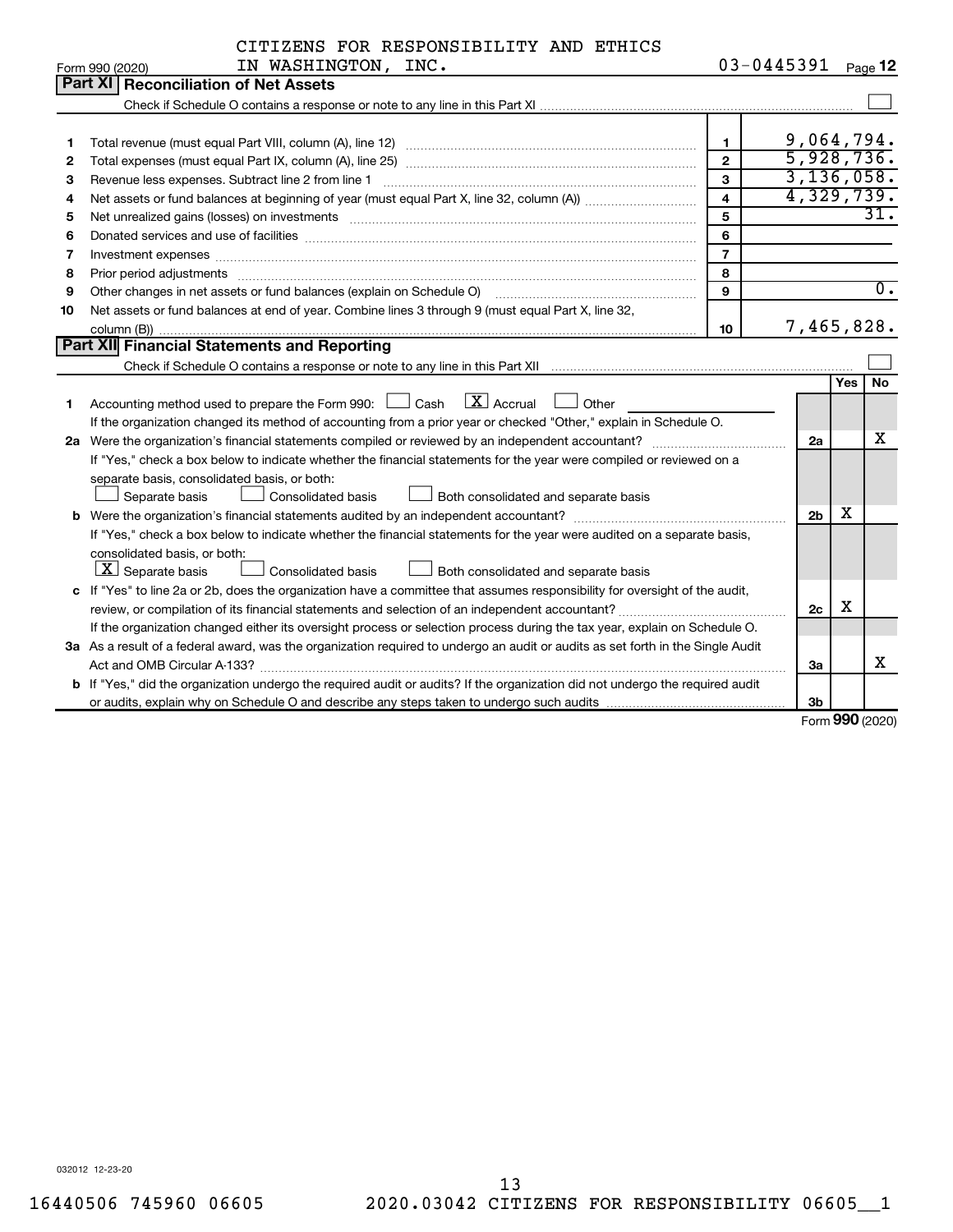| <b>SCHEDULE A</b>                                                                                                                                        |                                                                                                                                                                                                                                                                                  |                                                                        |                                                                                                                                                                                                                          |     |                                                                |                            |  | OMB No. 1545-0047                     |  |
|----------------------------------------------------------------------------------------------------------------------------------------------------------|----------------------------------------------------------------------------------------------------------------------------------------------------------------------------------------------------------------------------------------------------------------------------------|------------------------------------------------------------------------|--------------------------------------------------------------------------------------------------------------------------------------------------------------------------------------------------------------------------|-----|----------------------------------------------------------------|----------------------------|--|---------------------------------------|--|
| <b>Public Charity Status and Public Support</b><br>(Form 990 or 990-EZ)<br>Complete if the organization is a section 501(c)(3) organization or a section |                                                                                                                                                                                                                                                                                  |                                                                        |                                                                                                                                                                                                                          |     |                                                                |                            |  |                                       |  |
|                                                                                                                                                          |                                                                                                                                                                                                                                                                                  |                                                                        |                                                                                                                                                                                                                          |     |                                                                |                            |  |                                       |  |
| Department of the Treasury                                                                                                                               |                                                                                                                                                                                                                                                                                  |                                                                        | 4947(a)(1) nonexempt charitable trust.<br>Attach to Form 990 or Form 990-EZ.                                                                                                                                             |     |                                                                |                            |  | <b>Open to Public</b>                 |  |
| Internal Revenue Service                                                                                                                                 |                                                                                                                                                                                                                                                                                  |                                                                        | Go to www.irs.gov/Form990 for instructions and the latest information.                                                                                                                                                   |     |                                                                |                            |  | Inspection                            |  |
| Name of the organization                                                                                                                                 |                                                                                                                                                                                                                                                                                  |                                                                        | CITIZENS FOR RESPONSIBILITY AND ETHICS                                                                                                                                                                                   |     |                                                                |                            |  | <b>Employer identification number</b> |  |
| Part I                                                                                                                                                   |                                                                                                                                                                                                                                                                                  | IN WASHINGTON, INC.                                                    |                                                                                                                                                                                                                          |     |                                                                |                            |  | 03-0445391                            |  |
|                                                                                                                                                          |                                                                                                                                                                                                                                                                                  |                                                                        | Reason for Public Charity Status. (All organizations must complete this part.) See instructions.                                                                                                                         |     |                                                                |                            |  |                                       |  |
| The organization is not a private foundation because it is: (For lines 1 through 12, check only one box.)                                                |                                                                                                                                                                                                                                                                                  |                                                                        |                                                                                                                                                                                                                          |     |                                                                |                            |  |                                       |  |
| 1                                                                                                                                                        |                                                                                                                                                                                                                                                                                  |                                                                        | A church, convention of churches, or association of churches described in section 170(b)(1)(A)(i).                                                                                                                       |     |                                                                |                            |  |                                       |  |
| 2                                                                                                                                                        | A school described in section 170(b)(1)(A)(ii). (Attach Schedule E (Form 990 or 990-EZ).)<br>A hospital or a cooperative hospital service organization described in section 170(b)(1)(A)(iii).                                                                                   |                                                                        |                                                                                                                                                                                                                          |     |                                                                |                            |  |                                       |  |
| 3                                                                                                                                                        |                                                                                                                                                                                                                                                                                  |                                                                        |                                                                                                                                                                                                                          |     |                                                                |                            |  |                                       |  |
| 4                                                                                                                                                        | A medical research organization operated in conjunction with a hospital described in section 170(b)(1)(A)(iii). Enter the hospital's name,<br>city, and state:                                                                                                                   |                                                                        |                                                                                                                                                                                                                          |     |                                                                |                            |  |                                       |  |
| 5                                                                                                                                                        |                                                                                                                                                                                                                                                                                  |                                                                        | An organization operated for the benefit of a college or university owned or operated by a governmental unit described in                                                                                                |     |                                                                |                            |  |                                       |  |
|                                                                                                                                                          |                                                                                                                                                                                                                                                                                  | section 170(b)(1)(A)(iv). (Complete Part II.)                          |                                                                                                                                                                                                                          |     |                                                                |                            |  |                                       |  |
| 6                                                                                                                                                        |                                                                                                                                                                                                                                                                                  |                                                                        | A federal, state, or local government or governmental unit described in section 170(b)(1)(A)(v).                                                                                                                         |     |                                                                |                            |  |                                       |  |
| $\mathbf{X}$<br>$\overline{7}$                                                                                                                           |                                                                                                                                                                                                                                                                                  |                                                                        | An organization that normally receives a substantial part of its support from a governmental unit or from the general public described in                                                                                |     |                                                                |                            |  |                                       |  |
|                                                                                                                                                          |                                                                                                                                                                                                                                                                                  | section 170(b)(1)(A)(vi). (Complete Part II.)                          |                                                                                                                                                                                                                          |     |                                                                |                            |  |                                       |  |
| 8                                                                                                                                                        |                                                                                                                                                                                                                                                                                  |                                                                        | A community trust described in section 170(b)(1)(A)(vi). (Complete Part II.)                                                                                                                                             |     |                                                                |                            |  |                                       |  |
| 9                                                                                                                                                        |                                                                                                                                                                                                                                                                                  |                                                                        | An agricultural research organization described in section 170(b)(1)(A)(ix) operated in conjunction with a land-grant college                                                                                            |     |                                                                |                            |  |                                       |  |
|                                                                                                                                                          |                                                                                                                                                                                                                                                                                  |                                                                        | or university or a non-land-grant college of agriculture (see instructions). Enter the name, city, and state of the college or                                                                                           |     |                                                                |                            |  |                                       |  |
| university:                                                                                                                                              |                                                                                                                                                                                                                                                                                  |                                                                        |                                                                                                                                                                                                                          |     |                                                                |                            |  |                                       |  |
| 10                                                                                                                                                       |                                                                                                                                                                                                                                                                                  |                                                                        | An organization that normally receives (1) more than 33 1/3% of its support from contributions, membership fees, and gross receipts from                                                                                 |     |                                                                |                            |  |                                       |  |
|                                                                                                                                                          | activities related to its exempt functions, subject to certain exceptions; and (2) no more than 33 1/3% of its support from gross investment                                                                                                                                     |                                                                        |                                                                                                                                                                                                                          |     |                                                                |                            |  |                                       |  |
|                                                                                                                                                          | income and unrelated business taxable income (less section 511 tax) from businesses acquired by the organization after June 30, 1975.                                                                                                                                            |                                                                        |                                                                                                                                                                                                                          |     |                                                                |                            |  |                                       |  |
|                                                                                                                                                          | See section 509(a)(2). (Complete Part III.)                                                                                                                                                                                                                                      |                                                                        |                                                                                                                                                                                                                          |     |                                                                |                            |  |                                       |  |
| 11<br>An organization organized and operated exclusively to test for public safety. See section 509(a)(4).<br>12 <sub>2</sub>                            |                                                                                                                                                                                                                                                                                  |                                                                        |                                                                                                                                                                                                                          |     |                                                                |                            |  |                                       |  |
|                                                                                                                                                          | An organization organized and operated exclusively for the benefit of, to perform the functions of, or to carry out the purposes of one or<br>more publicly supported organizations described in section 509(a)(1) or section 509(a)(2). See section 509(a)(3). Check the box in |                                                                        |                                                                                                                                                                                                                          |     |                                                                |                            |  |                                       |  |
| lines 12a through 12d that describes the type of supporting organization and complete lines 12e, 12f, and 12g.                                           |                                                                                                                                                                                                                                                                                  |                                                                        |                                                                                                                                                                                                                          |     |                                                                |                            |  |                                       |  |
| a                                                                                                                                                        |                                                                                                                                                                                                                                                                                  |                                                                        | Type I. A supporting organization operated, supervised, or controlled by its supported organization(s), typically by giving                                                                                              |     |                                                                |                            |  |                                       |  |
|                                                                                                                                                          |                                                                                                                                                                                                                                                                                  |                                                                        | the supported organization(s) the power to regularly appoint or elect a majority of the directors or trustees of the supporting                                                                                          |     |                                                                |                            |  |                                       |  |
|                                                                                                                                                          |                                                                                                                                                                                                                                                                                  | organization. You must complete Part IV, Sections A and B.             |                                                                                                                                                                                                                          |     |                                                                |                            |  |                                       |  |
| b                                                                                                                                                        |                                                                                                                                                                                                                                                                                  |                                                                        | Type II. A supporting organization supervised or controlled in connection with its supported organization(s), by having                                                                                                  |     |                                                                |                            |  |                                       |  |
|                                                                                                                                                          |                                                                                                                                                                                                                                                                                  |                                                                        | control or management of the supporting organization vested in the same persons that control or manage the supported                                                                                                     |     |                                                                |                            |  |                                       |  |
|                                                                                                                                                          |                                                                                                                                                                                                                                                                                  | organization(s). You must complete Part IV, Sections A and C.          |                                                                                                                                                                                                                          |     |                                                                |                            |  |                                       |  |
|                                                                                                                                                          |                                                                                                                                                                                                                                                                                  |                                                                        | Type III functionally integrated. A supporting organization operated in connection with, and functionally integrated with,                                                                                               |     |                                                                |                            |  |                                       |  |
|                                                                                                                                                          |                                                                                                                                                                                                                                                                                  |                                                                        | its supported organization(s) (see instructions). You must complete Part IV, Sections A, D, and E.                                                                                                                       |     |                                                                |                            |  |                                       |  |
| d                                                                                                                                                        |                                                                                                                                                                                                                                                                                  |                                                                        | Type III non-functionally integrated. A supporting organization operated in connection with its supported organization(s)                                                                                                |     |                                                                |                            |  |                                       |  |
|                                                                                                                                                          |                                                                                                                                                                                                                                                                                  |                                                                        | that is not functionally integrated. The organization generally must satisfy a distribution requirement and an attentiveness<br>requirement (see instructions). You must complete Part IV, Sections A and D, and Part V. |     |                                                                |                            |  |                                       |  |
| е                                                                                                                                                        |                                                                                                                                                                                                                                                                                  |                                                                        | Check this box if the organization received a written determination from the IRS that it is a Type I, Type II, Type III                                                                                                  |     |                                                                |                            |  |                                       |  |
|                                                                                                                                                          |                                                                                                                                                                                                                                                                                  |                                                                        | functionally integrated, or Type III non-functionally integrated supporting organization.                                                                                                                                |     |                                                                |                            |  |                                       |  |
| f Enter the number of supported organizations                                                                                                            |                                                                                                                                                                                                                                                                                  |                                                                        |                                                                                                                                                                                                                          |     |                                                                |                            |  |                                       |  |
|                                                                                                                                                          |                                                                                                                                                                                                                                                                                  | Provide the following information about the supported organization(s). |                                                                                                                                                                                                                          |     |                                                                |                            |  |                                       |  |
| (i) Name of supported                                                                                                                                    |                                                                                                                                                                                                                                                                                  | (ii) EIN                                                               | (iii) Type of organization                                                                                                                                                                                               |     | (iv) Is the organization listed<br>in your governing document? | (v) Amount of monetary     |  | (vi) Amount of other                  |  |
| organization                                                                                                                                             |                                                                                                                                                                                                                                                                                  |                                                                        | (described on lines 1-10<br>above (see instructions))                                                                                                                                                                    | Yes | No                                                             | support (see instructions) |  | support (see instructions)            |  |
|                                                                                                                                                          |                                                                                                                                                                                                                                                                                  |                                                                        |                                                                                                                                                                                                                          |     |                                                                |                            |  |                                       |  |
|                                                                                                                                                          |                                                                                                                                                                                                                                                                                  |                                                                        |                                                                                                                                                                                                                          |     |                                                                |                            |  |                                       |  |
|                                                                                                                                                          |                                                                                                                                                                                                                                                                                  |                                                                        |                                                                                                                                                                                                                          |     |                                                                |                            |  |                                       |  |
|                                                                                                                                                          |                                                                                                                                                                                                                                                                                  |                                                                        |                                                                                                                                                                                                                          |     |                                                                |                            |  |                                       |  |
|                                                                                                                                                          |                                                                                                                                                                                                                                                                                  |                                                                        |                                                                                                                                                                                                                          |     |                                                                |                            |  |                                       |  |
|                                                                                                                                                          |                                                                                                                                                                                                                                                                                  |                                                                        |                                                                                                                                                                                                                          |     |                                                                |                            |  |                                       |  |
|                                                                                                                                                          |                                                                                                                                                                                                                                                                                  |                                                                        |                                                                                                                                                                                                                          |     |                                                                |                            |  |                                       |  |
|                                                                                                                                                          |                                                                                                                                                                                                                                                                                  |                                                                        |                                                                                                                                                                                                                          |     |                                                                |                            |  |                                       |  |
|                                                                                                                                                          |                                                                                                                                                                                                                                                                                  |                                                                        |                                                                                                                                                                                                                          |     |                                                                |                            |  |                                       |  |
| Total                                                                                                                                                    |                                                                                                                                                                                                                                                                                  |                                                                        |                                                                                                                                                                                                                          |     |                                                                |                            |  |                                       |  |
| LHA For Paperwork Reduction Act Notice, see the Instructions for Form 990 or 990-FZ, 032021 01-25-21 Schedule A (Form 990 or 990-FZ) 2020                |                                                                                                                                                                                                                                                                                  |                                                                        |                                                                                                                                                                                                                          |     |                                                                |                            |  |                                       |  |

032021 01-25-21 **For Paperwork Reduction Act Notice, see the Instructions for Form 990 or 990-EZ. Schedule A (Form 990 or 990-EZ) 2020** LHA 14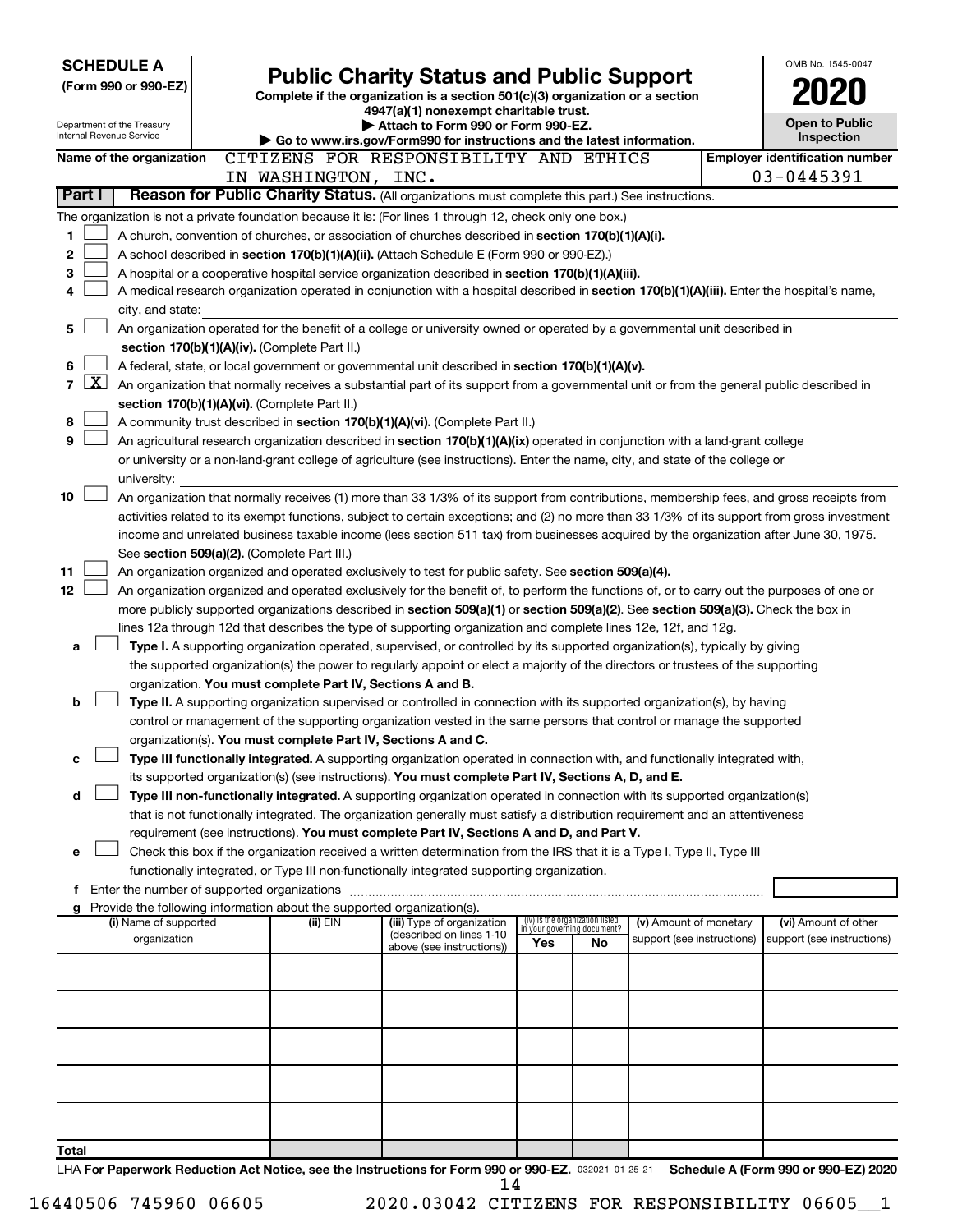#### Schedule A (Form 990 or 990-EZ) 2020  $\:$  IN WASHINGTON ,  $\:$  INC  $\bullet$   $\quad$   $\qquad$   $\qquad$   $\qquad$   $\qquad$   $\qquad$   $\qquad$   $\qquad$   $\qquad$   $\qquad$   $\qquad$   $\qquad$   $\qquad$   $\qquad$   $\qquad$   $\qquad$   $\qquad$   $\qquad$   $\qquad$   $\qquad$   $\qquad$   $\qquad$   $\qquad$   $\qquad$   $\qquad$   $\$

03-0445391 Page 2

# **Part II Support Schedule for Organizations Described in Sections 170(b)(1)(A)(iv) and 170(b)(1)(A)(vi)**

(Complete only if you checked the box on line 5, 7, or 8 of Part I or if the organization failed to qualify under Part III. If the organization fails to qualify under the tests listed below, please complete Part III.)

|    | <b>Section A. Public Support</b>                                                                                                                                                                                               |                       |                        |                         |                         |                                      |                                    |
|----|--------------------------------------------------------------------------------------------------------------------------------------------------------------------------------------------------------------------------------|-----------------------|------------------------|-------------------------|-------------------------|--------------------------------------|------------------------------------|
|    | Calendar year (or fiscal year beginning in)                                                                                                                                                                                    | (a) 2016              | (b) 2017               | $(c)$ 2018              | $(d)$ 2019              | (e) 2020                             | (f) Total                          |
|    | 1 Gifts, grants, contributions, and                                                                                                                                                                                            |                       |                        |                         |                         |                                      |                                    |
|    | membership fees received. (Do not                                                                                                                                                                                              |                       |                        |                         |                         |                                      |                                    |
|    | include any "unusual grants.")                                                                                                                                                                                                 | 1,853,672.            | 7,773,524.             | 5,304,030.              | 5,989,080.              | 9,014,035.                           | 29,934,341.                        |
|    | 2 Tax revenues levied for the organ-                                                                                                                                                                                           |                       |                        |                         |                         |                                      |                                    |
|    | ization's benefit and either paid to                                                                                                                                                                                           |                       |                        |                         |                         |                                      |                                    |
|    | or expended on its behalf                                                                                                                                                                                                      |                       |                        |                         |                         |                                      |                                    |
|    | 3 The value of services or facilities                                                                                                                                                                                          |                       |                        |                         |                         |                                      |                                    |
|    | furnished by a governmental unit to                                                                                                                                                                                            |                       |                        |                         |                         |                                      |                                    |
|    | the organization without charge                                                                                                                                                                                                |                       |                        |                         |                         |                                      |                                    |
|    | 4 Total. Add lines 1 through 3                                                                                                                                                                                                 | 1,853,672.            | 7,773,524.             | 5,304,030               | 5,989,080               | 9,014,035.                           | 29,934,341.                        |
|    | 5 The portion of total contributions                                                                                                                                                                                           |                       |                        |                         |                         |                                      |                                    |
|    | by each person (other than a                                                                                                                                                                                                   |                       |                        |                         |                         |                                      |                                    |
|    | governmental unit or publicly                                                                                                                                                                                                  |                       |                        |                         |                         |                                      |                                    |
|    | supported organization) included                                                                                                                                                                                               |                       |                        |                         |                         |                                      |                                    |
|    | on line 1 that exceeds 2% of the                                                                                                                                                                                               |                       |                        |                         |                         |                                      |                                    |
|    | amount shown on line 11,                                                                                                                                                                                                       |                       |                        |                         |                         |                                      |                                    |
|    | column (f)                                                                                                                                                                                                                     |                       |                        |                         |                         |                                      | 7,923,549.                         |
|    | 6 Public support. Subtract line 5 from line 4.<br><b>Section B. Total Support</b>                                                                                                                                              |                       |                        |                         |                         |                                      | 22,010,792.                        |
|    |                                                                                                                                                                                                                                |                       |                        |                         |                         |                                      |                                    |
|    | Calendar year (or fiscal year beginning in)                                                                                                                                                                                    | (a) 2016<br>1,853,672 | (b) 2017<br>7,773,524. | $(c)$ 2018<br>5,304,030 | $(d)$ 2019<br>5,989,080 | (e) 2020<br>9,014,035                | (f) Total<br>29, 934, 341.         |
|    | <b>7</b> Amounts from line 4                                                                                                                                                                                                   |                       |                        |                         |                         |                                      |                                    |
|    | 8 Gross income from interest,                                                                                                                                                                                                  |                       |                        |                         |                         |                                      |                                    |
|    | dividends, payments received on                                                                                                                                                                                                |                       |                        |                         |                         |                                      |                                    |
|    | securities loans, rents, royalties,<br>and income from similar sources                                                                                                                                                         | 662.                  | 3,098.                 | 24, 717.                | 43,947.                 | 12,373.                              | 84,797.                            |
|    | <b>9</b> Net income from unrelated business                                                                                                                                                                                    |                       |                        |                         |                         |                                      |                                    |
|    | activities, whether or not the                                                                                                                                                                                                 |                       |                        |                         |                         |                                      |                                    |
|    | business is regularly carried on                                                                                                                                                                                               |                       |                        |                         |                         |                                      |                                    |
|    | 10 Other income. Do not include gain                                                                                                                                                                                           |                       |                        |                         |                         |                                      |                                    |
|    | or loss from the sale of capital                                                                                                                                                                                               |                       |                        |                         |                         |                                      |                                    |
|    | assets (Explain in Part VI.)                                                                                                                                                                                                   |                       |                        |                         |                         | 5,500.                               | 5,500.                             |
|    | 11 Total support. Add lines 7 through 10                                                                                                                                                                                       |                       |                        |                         |                         |                                      | 30,024,638.                        |
|    | <b>12</b> Gross receipts from related activities, etc. (see instructions)                                                                                                                                                      |                       |                        |                         |                         | 12                                   | 207,575.                           |
|    | 13 First 5 years. If the Form 990 is for the organization's first, second, third, fourth, or fifth tax year as a section 501(c)(3)                                                                                             |                       |                        |                         |                         |                                      |                                    |
|    |                                                                                                                                                                                                                                |                       |                        |                         |                         |                                      |                                    |
|    | <b>Section C. Computation of Public Support Percentage</b>                                                                                                                                                                     |                       |                        |                         |                         |                                      |                                    |
|    |                                                                                                                                                                                                                                |                       |                        |                         |                         | 14                                   | 73.31<br>%                         |
|    |                                                                                                                                                                                                                                |                       |                        |                         |                         | 15                                   | 78.90<br>%                         |
|    | 16a 33 1/3% support test - 2020. If the organization did not check the box on line 13, and line 14 is 33 1/3% or more, check this box and                                                                                      |                       |                        |                         |                         |                                      |                                    |
|    | stop here. The organization qualifies as a publicly supported organization manufaction manufacture or the organization manufacture or the organization manufacture or the organization manufacture or the state of the state o |                       |                        |                         |                         |                                      | $\blacktriangleright$ $\mathbf{X}$ |
|    | b 33 1/3% support test - 2019. If the organization did not check a box on line 13 or 16a, and line 15 is 33 1/3% or more, check this box                                                                                       |                       |                        |                         |                         |                                      |                                    |
|    |                                                                                                                                                                                                                                |                       |                        |                         |                         |                                      |                                    |
|    | 17a 10% -facts-and-circumstances test - 2020. If the organization did not check a box on line 13, 16a, or 16b, and line 14 is 10% or more,                                                                                     |                       |                        |                         |                         |                                      |                                    |
|    | and if the organization meets the facts-and-circumstances test, check this box and stop here. Explain in Part VI how the organization                                                                                          |                       |                        |                         |                         |                                      |                                    |
|    | meets the facts-and-circumstances test. The organization qualifies as a publicly supported organization                                                                                                                        |                       |                        |                         |                         |                                      |                                    |
|    | <b>b 10%</b> -facts-and-circumstances test - 2019. If the organization did not check a box on line 13, 16a, 16b, or 17a, and line 15 is 10% or                                                                                 |                       |                        |                         |                         |                                      |                                    |
|    | more, and if the organization meets the facts-and-circumstances test, check this box and <b>stop here.</b> Explain in Part VI how the                                                                                          |                       |                        |                         |                         |                                      |                                    |
|    | organization meets the facts-and-circumstances test. The organization qualifies as a publicly supported organization                                                                                                           |                       |                        |                         |                         |                                      |                                    |
| 18 | Private foundation. If the organization did not check a box on line 13, 16a, 16b, 17a, or 17b, check this box and see instructions.                                                                                            |                       |                        |                         |                         |                                      |                                    |
|    |                                                                                                                                                                                                                                |                       |                        |                         |                         | Schedule A (Form 990 or 990-EZ) 2020 |                                    |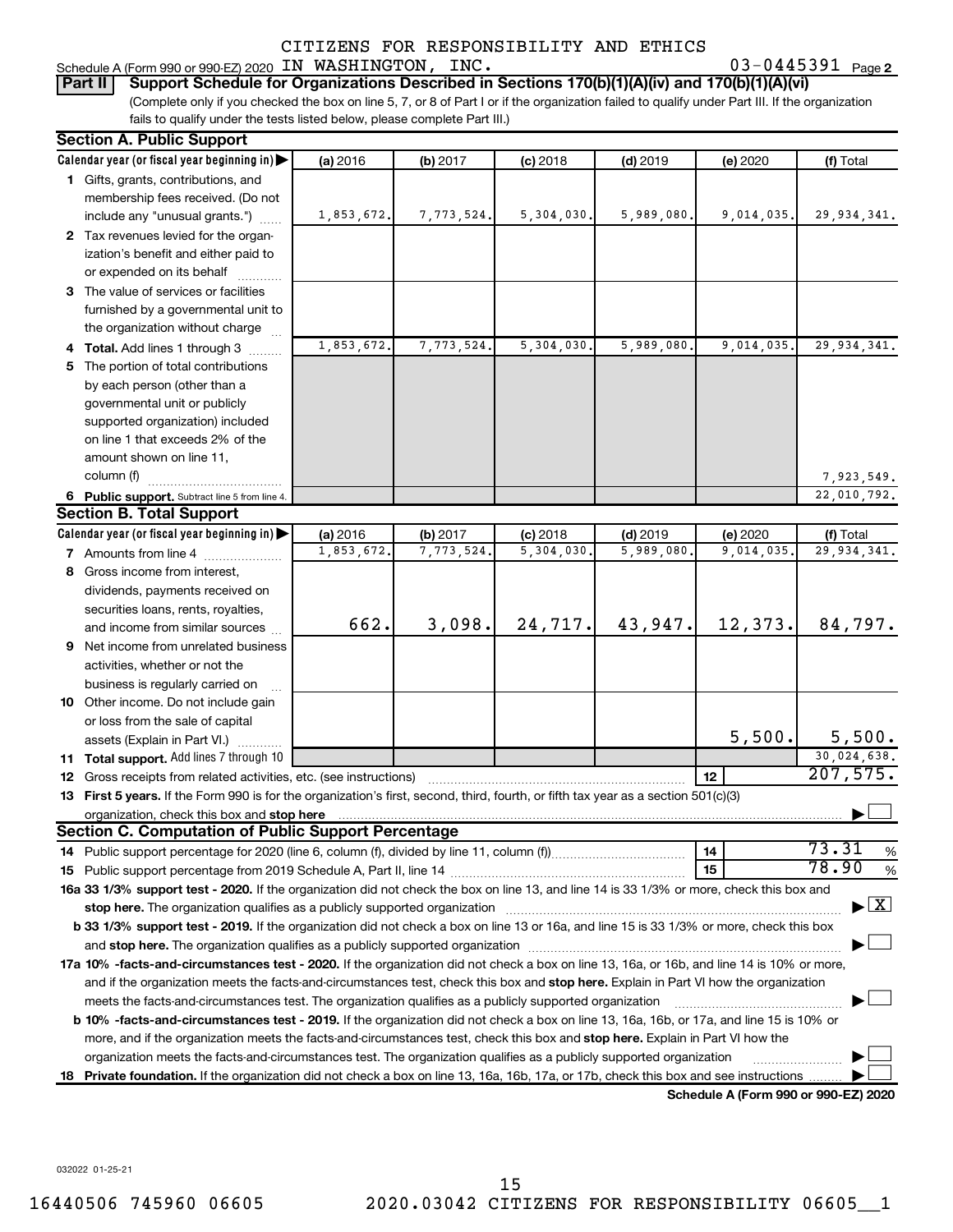#### Schedule A (Form 990 or 990-EZ) 2020  $\:$  IN WASHINGTON ,  $\:$  INC  $\bullet$   $\quad$   $\qquad$   $\qquad$   $\qquad$   $\qquad$   $\qquad$   $\qquad$   $\qquad$   $\qquad$   $\qquad$   $\qquad$   $\qquad$   $\qquad$   $\qquad$   $\qquad$   $\qquad$   $\qquad$   $\qquad$   $\qquad$   $\qquad$   $\qquad$   $\qquad$   $\qquad$   $\qquad$   $\qquad$   $\$ **Part III Support Schedule for Organizations Described in Section 509(a)(2)**

03-0445391 Page 3

(Complete only if you checked the box on line 10 of Part I or if the organization failed to qualify under Part II. If the organization fails to qualify under the tests listed below, please complete Part II.)

| <b>Section A. Public Support</b>                                                                                                                                                         |                 |                 |          |                 |          |                                      |
|------------------------------------------------------------------------------------------------------------------------------------------------------------------------------------------|-----------------|-----------------|----------|-----------------|----------|--------------------------------------|
| Calendar year (or fiscal year beginning in)                                                                                                                                              | <b>(a)</b> 2016 | <b>(b)</b> 2017 | (c) 2018 | <b>(d)</b> 2019 | (e) 2020 | (f) Total                            |
| 1 Gifts, grants, contributions, and                                                                                                                                                      |                 |                 |          |                 |          |                                      |
| membership fees received. (Do not                                                                                                                                                        |                 |                 |          |                 |          |                                      |
| include any "unusual grants.")                                                                                                                                                           |                 |                 |          |                 |          |                                      |
| 2 Gross receipts from admissions,<br>merchandise sold or services per-<br>formed, or facilities furnished in<br>any activity that is related to the<br>organization's tax-exempt purpose |                 |                 |          |                 |          |                                      |
| <b>3</b> Gross receipts from activities that                                                                                                                                             |                 |                 |          |                 |          |                                      |
| are not an unrelated trade or bus-<br>iness under section 513                                                                                                                            |                 |                 |          |                 |          |                                      |
| 4 Tax revenues levied for the organ-                                                                                                                                                     |                 |                 |          |                 |          |                                      |
| ization's benefit and either paid to<br>or expended on its behalf                                                                                                                        |                 |                 |          |                 |          |                                      |
| 5 The value of services or facilities                                                                                                                                                    |                 |                 |          |                 |          |                                      |
| furnished by a governmental unit to                                                                                                                                                      |                 |                 |          |                 |          |                                      |
| the organization without charge                                                                                                                                                          |                 |                 |          |                 |          |                                      |
| 6 Total. Add lines 1 through 5                                                                                                                                                           |                 |                 |          |                 |          |                                      |
| 7a Amounts included on lines 1, 2, and                                                                                                                                                   |                 |                 |          |                 |          |                                      |
| 3 received from disqualified persons                                                                                                                                                     |                 |                 |          |                 |          |                                      |
| <b>b</b> Amounts included on lines 2 and 3 received<br>from other than disqualified persons that<br>exceed the greater of \$5,000 or 1% of the<br>amount on line 13 for the year         |                 |                 |          |                 |          |                                      |
| c Add lines 7a and 7b                                                                                                                                                                    |                 |                 |          |                 |          |                                      |
| 8 Public support. (Subtract line 7c from line 6.)                                                                                                                                        |                 |                 |          |                 |          |                                      |
| <b>Section B. Total Support</b>                                                                                                                                                          |                 |                 |          |                 |          |                                      |
| Calendar year (or fiscal year beginning in) $\blacktriangleright$                                                                                                                        | (a) 2016        | (b) $2017$      | (c) 2018 | $(d)$ 2019      | (e) 2020 | (f) Total                            |
| 9 Amounts from line 6                                                                                                                                                                    |                 |                 |          |                 |          |                                      |
| <b>10a</b> Gross income from interest,<br>dividends, payments received on<br>securities loans, rents, royalties,<br>and income from similar sources                                      |                 |                 |          |                 |          |                                      |
| <b>b</b> Unrelated business taxable income                                                                                                                                               |                 |                 |          |                 |          |                                      |
| (less section 511 taxes) from businesses                                                                                                                                                 |                 |                 |          |                 |          |                                      |
| acquired after June 30, 1975                                                                                                                                                             |                 |                 |          |                 |          |                                      |
| c Add lines 10a and 10b                                                                                                                                                                  |                 |                 |          |                 |          |                                      |
| <b>11</b> Net income from unrelated business<br>activities not included in line 10b,<br>whether or not the business is<br>regularly carried on                                           |                 |                 |          |                 |          |                                      |
| <b>12</b> Other income. Do not include gain<br>or loss from the sale of capital<br>assets (Explain in Part VI.) $\cdots$                                                                 |                 |                 |          |                 |          |                                      |
| 13 Total support. (Add lines 9, 10c, 11, and 12.)                                                                                                                                        |                 |                 |          |                 |          |                                      |
| 14 First 5 years. If the Form 990 is for the organization's first, second, third, fourth, or fifth tax year as a section 501(c)(3) organization,                                         |                 |                 |          |                 |          |                                      |
| check this box and stop here                                                                                                                                                             |                 |                 |          |                 |          |                                      |
| <b>Section C. Computation of Public Support Percentage</b>                                                                                                                               |                 |                 |          |                 |          |                                      |
|                                                                                                                                                                                          |                 |                 |          |                 | 15       | %                                    |
|                                                                                                                                                                                          |                 |                 |          |                 | 16       | %                                    |
| Section D. Computation of Investment Income Percentage                                                                                                                                   |                 |                 |          |                 |          |                                      |
|                                                                                                                                                                                          |                 |                 |          |                 | 17       | %                                    |
|                                                                                                                                                                                          |                 |                 |          |                 | 18       | %                                    |
| 19a 33 1/3% support tests - 2020. If the organization did not check the box on line 14, and line 15 is more than 33 1/3%, and line 17 is not                                             |                 |                 |          |                 |          |                                      |
| more than 33 1/3%, check this box and stop here. The organization qualifies as a publicly supported organization                                                                         |                 |                 |          |                 |          |                                      |
| b 33 1/3% support tests - 2019. If the organization did not check a box on line 14 or line 19a, and line 16 is more than 33 1/3%, and                                                    |                 |                 |          |                 |          |                                      |
| line 18 is not more than 33 1/3%, check this box and stop here. The organization qualifies as a publicly supported organization                                                          |                 |                 |          |                 |          |                                      |
|                                                                                                                                                                                          |                 |                 |          |                 |          |                                      |
| 032023 01-25-21                                                                                                                                                                          |                 |                 | 16       |                 |          | Schedule A (Form 990 or 990-EZ) 2020 |

16440506 745960 06605 2020.03042 CITIZENS FOR RESPONSIBILITY 06605\_\_1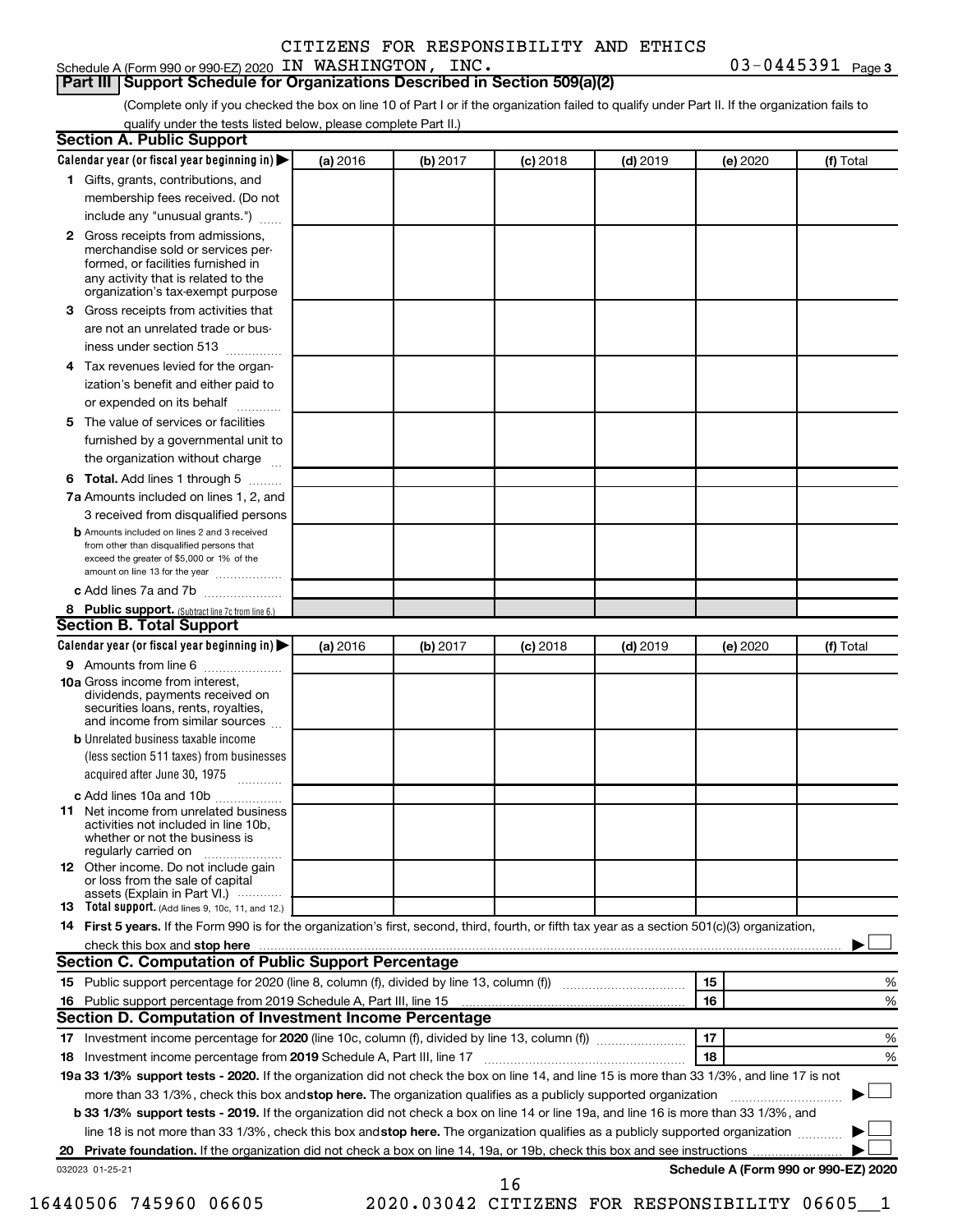Schedule A (Form 990 or 990-EZ) 2020  $\:$  IN WASHINGTON ,  $\:$  INC  $\bullet$   $\quad$   $\qquad$   $\qquad$   $\qquad$   $\qquad$   $\qquad$   $\qquad$   $\qquad$   $\qquad$   $\qquad$   $\qquad$   $\qquad$   $\qquad$   $\qquad$   $\qquad$   $\qquad$   $\qquad$   $\qquad$   $\qquad$   $\qquad$   $\qquad$   $\qquad$   $\qquad$   $\qquad$   $\qquad$   $\$ 

03-0445391 Page 4

**1**

**2**

**3a**

**3b**

**3c**

**4a**

**4b**

**4c**

**5a**

**5b 5c**

**6**

**7**

**8**

**9a**

**9b**

**9c**

**10a**

**10b**

**Yes No**

# **Part IV Supporting Organizations**

(Complete only if you checked a box in line 12 on Part I. If you checked box 12a, Part I, complete Sections A and B. If you checked box 12b, Part I, complete Sections A and C. If you checked box 12c, Part I, complete Sections A, D, and E. If you checked box 12d, Part I, complete Sections A and D, and complete Part V.)

# **Section A. All Supporting Organizations**

- **1** Are all of the organization's supported organizations listed by name in the organization's governing documents? If "No," describe in Part VI how the supported organizations are designated. If designated by *class or purpose, describe the designation. If historic and continuing relationship, explain.*
- **2** Did the organization have any supported organization that does not have an IRS determination of status under section 509(a)(1) or (2)? If "Yes," explain in Part **VI** how the organization determined that the supported *organization was described in section 509(a)(1) or (2).*
- **3a** Did the organization have a supported organization described in section 501(c)(4), (5), or (6)? If "Yes," answer *lines 3b and 3c below.*
- **b** Did the organization confirm that each supported organization qualified under section 501(c)(4), (5), or (6) and satisfied the public support tests under section 509(a)(2)? If "Yes," describe in Part VI when and how the *organization made the determination.*
- **c** Did the organization ensure that all support to such organizations was used exclusively for section 170(c)(2)(B) purposes? If "Yes," explain in Part VI what controls the organization put in place to ensure such use.
- **4 a** *If* Was any supported organization not organized in the United States ("foreign supported organization")? *"Yes," and if you checked box 12a or 12b in Part I, answer lines 4b and 4c below.*
- **b** Did the organization have ultimate control and discretion in deciding whether to make grants to the foreign supported organization? If "Yes," describe in Part VI how the organization had such control and discretion *despite being controlled or supervised by or in connection with its supported organizations.*
- **c** Did the organization support any foreign supported organization that does not have an IRS determination under sections 501(c)(3) and 509(a)(1) or (2)? If "Yes," explain in Part VI what controls the organization used *to ensure that all support to the foreign supported organization was used exclusively for section 170(c)(2)(B) purposes.*
- **5a** Did the organization add, substitute, or remove any supported organizations during the tax year? If "Yes," answer lines 5b and 5c below (if applicable). Also, provide detail in **Part VI,** including (i) the names and EIN *numbers of the supported organizations added, substituted, or removed; (ii) the reasons for each such action; (iii) the authority under the organization's organizing document authorizing such action; and (iv) how the action was accomplished (such as by amendment to the organizing document).*
- **b** Type I or Type II only. Was any added or substituted supported organization part of a class already designated in the organization's organizing document?
- **c Substitutions only.**  Was the substitution the result of an event beyond the organization's control?
- **6** Did the organization provide support (whether in the form of grants or the provision of services or facilities) to **Part VI.** support or benefit one or more of the filing organization's supported organizations? If "Yes," provide detail in anyone other than (i) its supported organizations, (ii) individuals that are part of the charitable class benefited by one or more of its supported organizations, or (iii) other supporting organizations that also
- **7** Did the organization provide a grant, loan, compensation, or other similar payment to a substantial contributor regard to a substantial contributor? If "Yes," complete Part I of Schedule L (Form 990 or 990-EZ). (as defined in section 4958(c)(3)(C)), a family member of a substantial contributor, or a 35% controlled entity with
- **8** Did the organization make a loan to a disqualified person (as defined in section 4958) not described in line 7? *If "Yes," complete Part I of Schedule L (Form 990 or 990-EZ).*
- **9 a** Was the organization controlled directly or indirectly at any time during the tax year by one or more in section 509(a)(1) or (2))? If "Yes," provide detail in **Part VI.** disqualified persons, as defined in section 4946 (other than foundation managers and organizations described
- **b** Did one or more disqualified persons (as defined in line 9a) hold a controlling interest in any entity in which the supporting organization had an interest? If "Yes," provide detail in Part VI.
- **c** Did a disqualified person (as defined in line 9a) have an ownership interest in, or derive any personal benefit from, assets in which the supporting organization also had an interest? If "Yes," provide detail in Part VI.
- **10 a** Was the organization subject to the excess business holdings rules of section 4943 because of section supporting organizations)? If "Yes," answer line 10b below. 4943(f) (regarding certain Type II supporting organizations, and all Type III non-functionally integrated
	- **b** Did the organization have any excess business holdings in the tax year? (Use Schedule C, Form 4720, to *determine whether the organization had excess business holdings.)*

032024 01-25-21

**Schedule A (Form 990 or 990-EZ) 2020**

16440506 745960 06605 2020.03042 CITIZENS FOR RESPONSIBILITY 06605\_\_1

17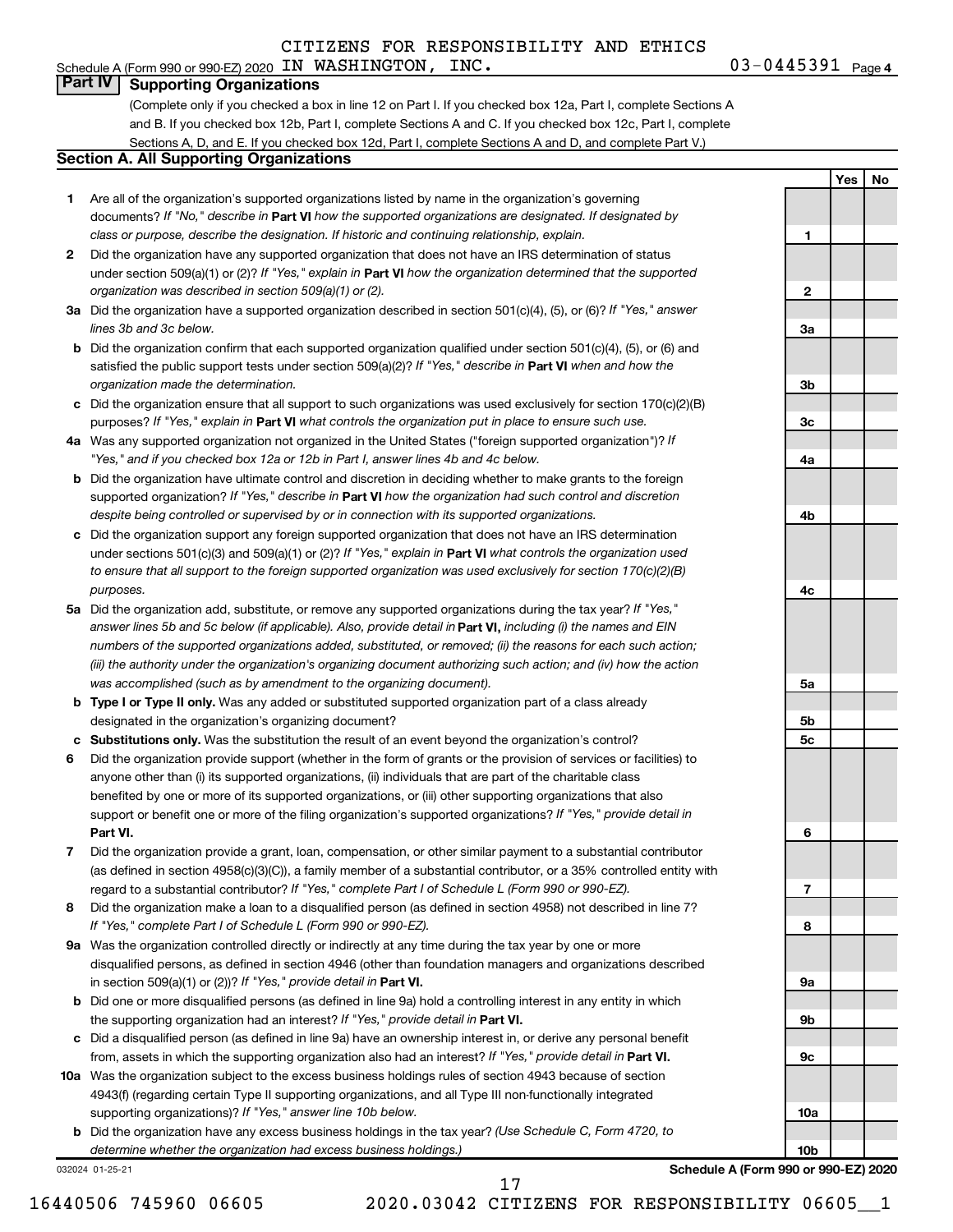**Yes No 11** Has the organization accepted a gift or contribution from any of the following persons? **a** A person who directly or indirectly controls, either alone or together with persons described in lines 11b and **b** A family member of a person described in line 11a above? **c** *If "Yes" to line 11a, 11b, or 11c, provide* A 35% controlled entity of a person described in line 11a or 11b above? **11a 11b Part VI. 11c Yes No 2** Did the organization operate for the benefit of any supported organization other than the supported directors, or trustees at all times during the tax year? If "No," describe in Part VI how the supported organization(s) **1 2 Part VI**  *how providing such benefit carried out the purposes of the supported organization(s) that operated,* **Yes No 1** Were a majority of the organization's directors or trustees during the tax year also a majority of the directors or trustees of each of the organization's supported organization(s)? If "No," describe in Part VI how control **1** *effectively operated, supervised, or controlled the organization's activities. If the organization had more than one supported organization, describe how the powers to appoint and/or remove officers, directors, or trustees were allocated among the supported organizations and what conditions or restrictions, if any, applied to such powers during the tax year.* organization(s) that operated, supervised, or controlled the supporting organization? If "Yes," explain in *supervised, or controlled the supporting organization. or management of the supporting organization was vested in the same persons that controlled or managed the supported organization(s).* Schedule A (Form 990 or 990-EZ) 2020  $\:$  IN WASHINGTON ,  $\:$  INC  $\bullet$   $\quad$   $\qquad$   $\qquad$   $\qquad$   $\qquad$   $\qquad$   $\qquad$   $\qquad$   $\qquad$   $\qquad$   $\qquad$   $\qquad$   $\qquad$   $\qquad$   $\qquad$   $\qquad$   $\qquad$   $\qquad$   $\qquad$   $\qquad$   $\qquad$   $\qquad$   $\qquad$   $\qquad$   $\qquad$   $\$ 11c below, the governing body of a supported organization? Did the governing body, members of the governing body, officers acting in their official capacity, or membership of one or more supported organizations have the power to regularly appoint or elect at least a majority of the organization's officers, **Part IV Supporting Organizations** *(continued)* **Section B. Type I Supporting Organizations Section C. Type II Supporting Organizations**

#### **Section D. All Type III Supporting Organizations**

|              |                                                                                                                        |   | Yes | No |
|--------------|------------------------------------------------------------------------------------------------------------------------|---|-----|----|
|              | Did the organization provide to each of its supported organizations, by the last day of the fifth month of the         |   |     |    |
|              | organization's tax year, (i) a written notice describing the type and amount of support provided during the prior tax  |   |     |    |
|              | year, (ii) a copy of the Form 990 that was most recently filed as of the date of notification, and (iii) copies of the |   |     |    |
|              | organization's governing documents in effect on the date of notification, to the extent not previously provided?       |   |     |    |
| $\mathbf{2}$ | Were any of the organization's officers, directors, or trustees either (i) appointed or elected by the supported       |   |     |    |
|              | organization(s) or (ii) serving on the governing body of a supported organization? If "No," explain in Part VI how     |   |     |    |
|              | the organization maintained a close and continuous working relationship with the supported organization(s).            | 2 |     |    |
| 3            | By reason of the relationship described in line 2, above, did the organization's supported organizations have a        |   |     |    |
|              | significant voice in the organization's investment policies and in directing the use of the organization's             |   |     |    |
|              | income or assets at all times during the tax year? If "Yes," describe in Part VI the role the organization's           |   |     |    |
|              | supported organizations played in this regard.                                                                         | з |     |    |

#### **Section E. Type III Functionally Integrated Supporting Organizations**

|  | Check the box next to the method that the organization used to satisfy the Integral Part Test during the yealsee instructions). |  |  |
|--|---------------------------------------------------------------------------------------------------------------------------------|--|--|
|--|---------------------------------------------------------------------------------------------------------------------------------|--|--|

- **a** The organization satisfied the Activities Test. Complete line 2 below.  $\Box$
- **b** The organization is the parent of each of its supported organizations. Complete line 3 below.  $\Box$
- **c** The organization supported a governmental entity. Describe in Part VI how you supported a governmental entity (see instructions).  $\Box$
- **2 Answer lines 2a and 2b below. Yes No** Activities Test.
- **a** Did substantially all of the organization's activities during the tax year directly further the exempt purposes of the supported organization(s) to which the organization was responsive? If "Yes," then in Part VI identify **those supported organizations and explain**  *how these activities directly furthered their exempt purposes, how the organization was responsive to those supported organizations, and how the organization determined that these activities constituted substantially all of its activities.*
- **b** Did the activities described in line 2a, above, constitute activities that, but for the organization's involvement, **Part VI**  *the reasons for the organization's position that its supported organization(s) would have engaged in* one or more of the organization's supported organization(s) would have been engaged in? If "Yes," explain in *these activities but for the organization's involvement.*
- 3 Parent of Supported Organizations. Answer lines 3a and 3b below.
- **a** Did the organization have the power to regularly appoint or elect a majority of the officers, directors, or trustees of each of the supported organizations? If "Yes" or "No" provide details in Part VI.
- **b** Did the organization exercise a substantial degree of direction over the policies, programs, and activities of each of its supported organizations? If "Yes," describe in Part VI the role played by the organization in this regard.

032025 01-25-21

**1**

detail in Part VI.

**Schedule A (Form 990 or 990-EZ) 2020**

**2a**

**2b**

**3a**

**3b**

18

16440506 745960 06605 2020.03042 CITIZENS FOR RESPONSIBILITY 06605\_\_1

| $-$ |  |
|-----|--|
|     |  |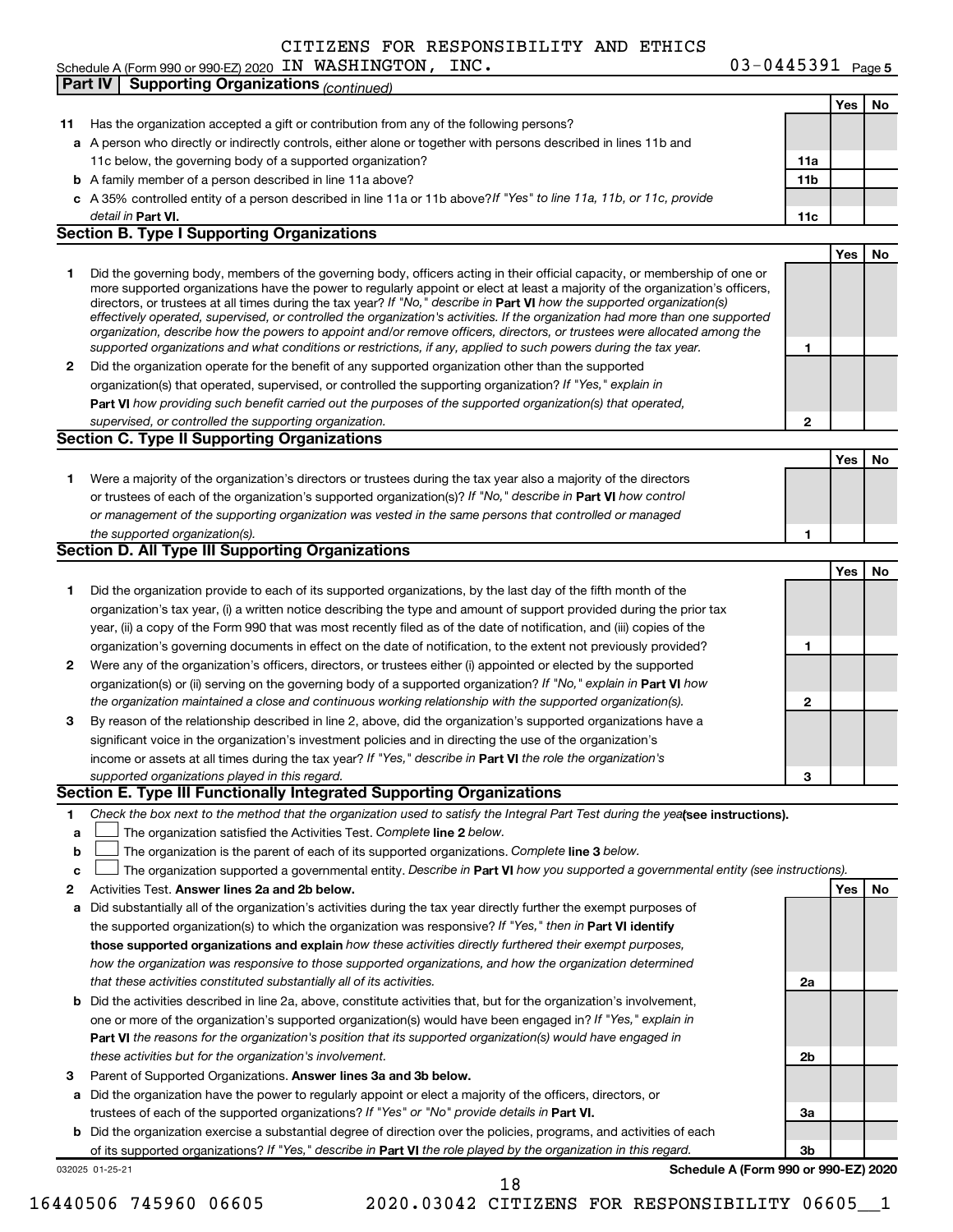#### 03-0445391 Page 6 **1 Part VI** Check here if the organization satisfied the Integral Part Test as a qualifying trust on Nov. 20, 1970 (*explain in* Part **VI**). See instructions. **Section A - Adjusted Net Income 1 2 3 4 5 6 7 8 1 2 3 4 5 6 7 Adjusted Net Income** (subtract lines 5, 6, and 7 from line 4) **8 8 Section B - Minimum Asset Amount 1 2 3 4 5 6 7 8 a** Average monthly value of securities **b** Average monthly cash balances **c** Fair market value of other non-exempt-use assets **d Total**  (add lines 1a, 1b, and 1c) **e Discount** claimed for blockage or other factors **1a 1b 1c 1d 2 3 4 5 6 7 8** (explain in detail in Part VI): **Minimum Asset Amount**  (add line 7 to line 6) **Section C - Distributable Amount 1 2 3 4 5 1 2 3 4 5** Schedule A (Form 990 or 990-EZ) 2020  $\:$  IN WASHINGTON ,  $\:$  INC  $\bullet$   $\quad$   $\qquad$   $\qquad$   $\qquad$   $\qquad$   $\qquad$   $\qquad$   $\qquad$   $\qquad$   $\qquad$   $\qquad$   $\qquad$   $\qquad$   $\qquad$   $\qquad$   $\qquad$   $\qquad$   $\qquad$   $\qquad$   $\qquad$   $\qquad$   $\qquad$   $\qquad$   $\qquad$   $\qquad$   $\$ All other Type III non-functionally integrated supporting organizations must complete Sections A through E. (B) Current Year (A) Prior Year Net short-term capital gain Recoveries of prior-year distributions Other gross income (see instructions) Add lines 1 through 3. Depreciation and depletion Portion of operating expenses paid or incurred for production or collection of gross income or for management, conservation, or maintenance of property held for production of income (see instructions) Other expenses (see instructions) (B) Current Year  $(A)$  Prior Year  $\left\{\n\begin{array}{ccc}\n\end{array}\n\right\}$  (optional) Aggregate fair market value of all non-exempt-use assets (see instructions for short tax year or assets held for part of year): Acquisition indebtedness applicable to non-exempt-use assets Subtract line 2 from line 1d. Cash deemed held for exempt use. Enter 0.015 of line 3 (for greater amount, see instructions). Net value of non-exempt-use assets (subtract line 4 from line 3) Multiply line 5 by 0.035. Recoveries of prior-year distributions Current Year Adjusted net income for prior year (from Section A, line 8, column A) Enter 0.85 of line 1. Minimum asset amount for prior year (from Section B, line 8, column A) Enter greater of line 2 or line 3. Income tax imposed in prior year **Part V Type III Non-Functionally Integrated 509(a)(3) Supporting Organizations**   $\Box$

**7 6** emergency temporary reduction (see instructions). Check here if the current year is the organization's first as a non-functionally integrated Type III supporting organization (see † instructions).

Distributable Amount. Subtract line 5 from line 4, unless subject to

**Schedule A (Form 990 or 990-EZ) 2020**

032026 01-25-21

**6**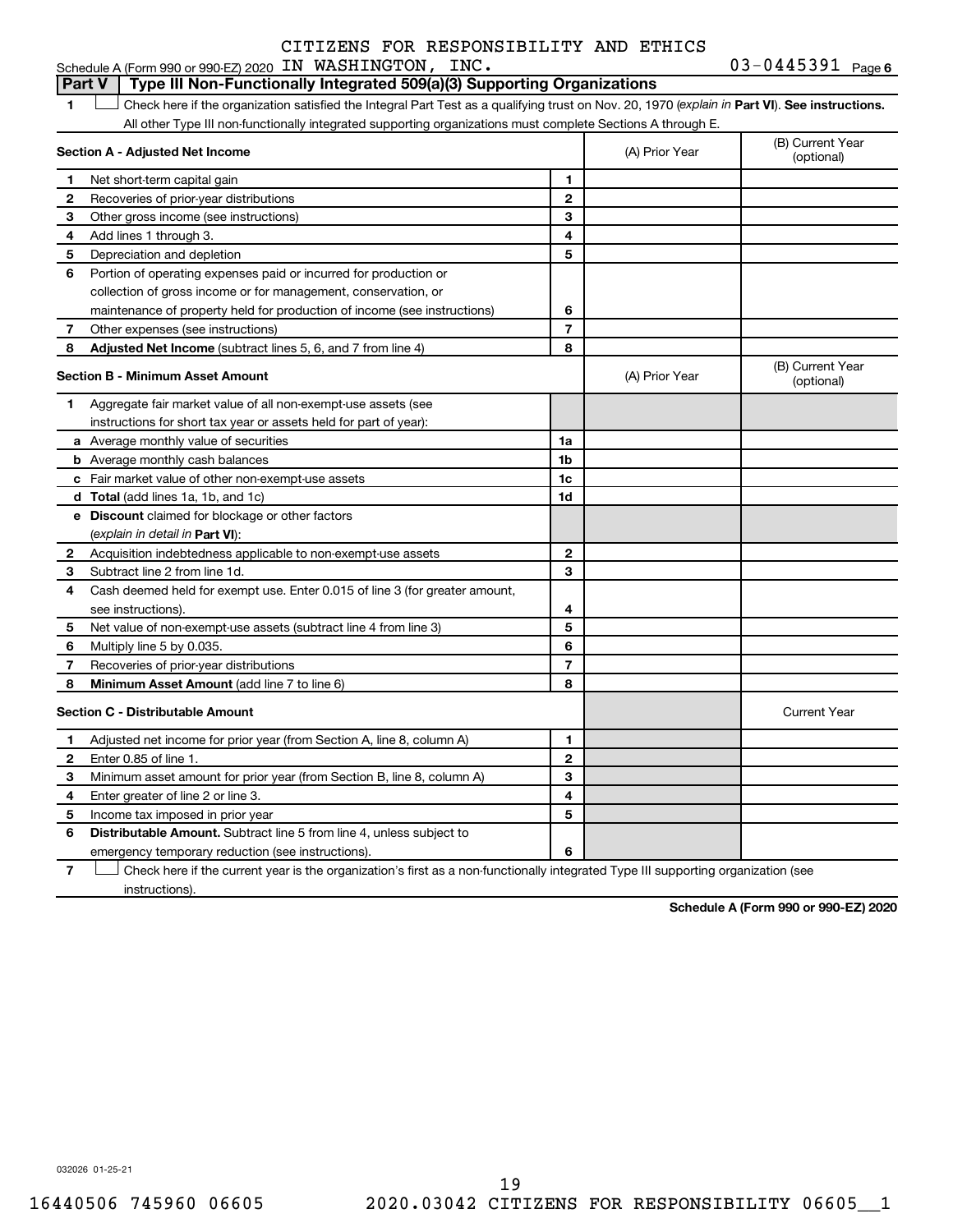|               | Schedule A (Form 990 or 990-EZ) 2020 IN WASHINGTON, INC.                                   |                                    |                                               |              | $03 - 0445391$ Page 7                            |  |
|---------------|--------------------------------------------------------------------------------------------|------------------------------------|-----------------------------------------------|--------------|--------------------------------------------------|--|
| <b>Part V</b> | Type III Non-Functionally Integrated 509(a)(3) Supporting Organizations (continued)        |                                    |                                               |              |                                                  |  |
|               | <b>Section D - Distributions</b>                                                           |                                    |                                               |              | <b>Current Year</b>                              |  |
| 1             | Amounts paid to supported organizations to accomplish exempt purposes                      |                                    |                                               | 1            |                                                  |  |
| 2             | Amounts paid to perform activity that directly furthers exempt purposes of supported       |                                    |                                               |              |                                                  |  |
|               | organizations, in excess of income from activity                                           |                                    |                                               | $\mathbf{2}$ |                                                  |  |
| 3             | Administrative expenses paid to accomplish exempt purposes of supported organizations      |                                    |                                               | 3            |                                                  |  |
| 4             | Amounts paid to acquire exempt-use assets                                                  |                                    |                                               | 4            |                                                  |  |
| 5             | Qualified set-aside amounts (prior IRS approval required - provide details in Part VI)     |                                    |                                               | 5            |                                                  |  |
| 6             | Other distributions (describe in Part VI). See instructions.                               |                                    |                                               | 6            |                                                  |  |
| 7             | Total annual distributions. Add lines 1 through 6.                                         |                                    |                                               | 7            |                                                  |  |
| 8             | Distributions to attentive supported organizations to which the organization is responsive |                                    |                                               |              |                                                  |  |
|               | (provide details in Part VI). See instructions.                                            |                                    |                                               | 8            |                                                  |  |
| 9             | Distributable amount for 2020 from Section C, line 6                                       |                                    |                                               | 9            |                                                  |  |
| 10            | Line 8 amount divided by line 9 amount                                                     |                                    |                                               | 10           |                                                  |  |
|               | <b>Section E - Distribution Allocations (see instructions)</b>                             | (i)<br><b>Excess Distributions</b> | (ii)<br><b>Underdistributions</b><br>Pre-2020 |              | (iii)<br><b>Distributable</b><br>Amount for 2020 |  |
| 1             | Distributable amount for 2020 from Section C, line 6                                       |                                    |                                               |              |                                                  |  |
| 2             | Underdistributions, if any, for years prior to 2020 (reason-                               |                                    |                                               |              |                                                  |  |
|               | able cause required - explain in Part VI). See instructions.                               |                                    |                                               |              |                                                  |  |
| 3             | Excess distributions carryover, if any, to 2020                                            |                                    |                                               |              |                                                  |  |
|               | a From 2015                                                                                |                                    |                                               |              |                                                  |  |
|               | <b>b</b> From 2016                                                                         |                                    |                                               |              |                                                  |  |
|               | c From 2017                                                                                |                                    |                                               |              |                                                  |  |
|               | <b>d</b> From 2018                                                                         |                                    |                                               |              |                                                  |  |
|               | e From 2019                                                                                |                                    |                                               |              |                                                  |  |
|               | f Total of lines 3a through 3e                                                             |                                    |                                               |              |                                                  |  |
|               | g Applied to underdistributions of prior years                                             |                                    |                                               |              |                                                  |  |
|               | h Applied to 2020 distributable amount                                                     |                                    |                                               |              |                                                  |  |
|               | i Carryover from 2015 not applied (see instructions)                                       |                                    |                                               |              |                                                  |  |
|               | Remainder. Subtract lines 3g, 3h, and 3i from line 3f.                                     |                                    |                                               |              |                                                  |  |
| 4             | Distributions for 2020 from Section D,                                                     |                                    |                                               |              |                                                  |  |
|               | line $7:$                                                                                  |                                    |                                               |              |                                                  |  |
|               | a Applied to underdistributions of prior years                                             |                                    |                                               |              |                                                  |  |
|               | <b>b</b> Applied to 2020 distributable amount                                              |                                    |                                               |              |                                                  |  |
|               | c Remainder. Subtract lines 4a and 4b from line 4.                                         |                                    |                                               |              |                                                  |  |
|               | 5 Remaining underdistributions for years prior to 2020, if                                 |                                    |                                               |              |                                                  |  |
|               | any. Subtract lines 3g and 4a from line 2. For result greater                              |                                    |                                               |              |                                                  |  |
|               | than zero, explain in Part VI. See instructions.                                           |                                    |                                               |              |                                                  |  |
| 6             | Remaining underdistributions for 2020. Subtract lines 3h                                   |                                    |                                               |              |                                                  |  |
|               | and 4b from line 1. For result greater than zero, explain in                               |                                    |                                               |              |                                                  |  |
|               | <b>Part VI.</b> See instructions.                                                          |                                    |                                               |              |                                                  |  |
| 7             | Excess distributions carryover to 2021. Add lines 3j                                       |                                    |                                               |              |                                                  |  |
|               | and 4c.                                                                                    |                                    |                                               |              |                                                  |  |
| 8             | Breakdown of line 7:                                                                       |                                    |                                               |              |                                                  |  |
|               | a Excess from 2016                                                                         |                                    |                                               |              |                                                  |  |
|               | <b>b</b> Excess from 2017                                                                  |                                    |                                               |              |                                                  |  |
|               | c Excess from 2018                                                                         |                                    |                                               |              |                                                  |  |
|               | d Excess from 2019                                                                         |                                    |                                               |              |                                                  |  |
|               | e Excess from 2020                                                                         |                                    |                                               |              |                                                  |  |
|               |                                                                                            |                                    |                                               |              |                                                  |  |

**Schedule A (Form 990 or 990-EZ) 2020**

032027 01-25-21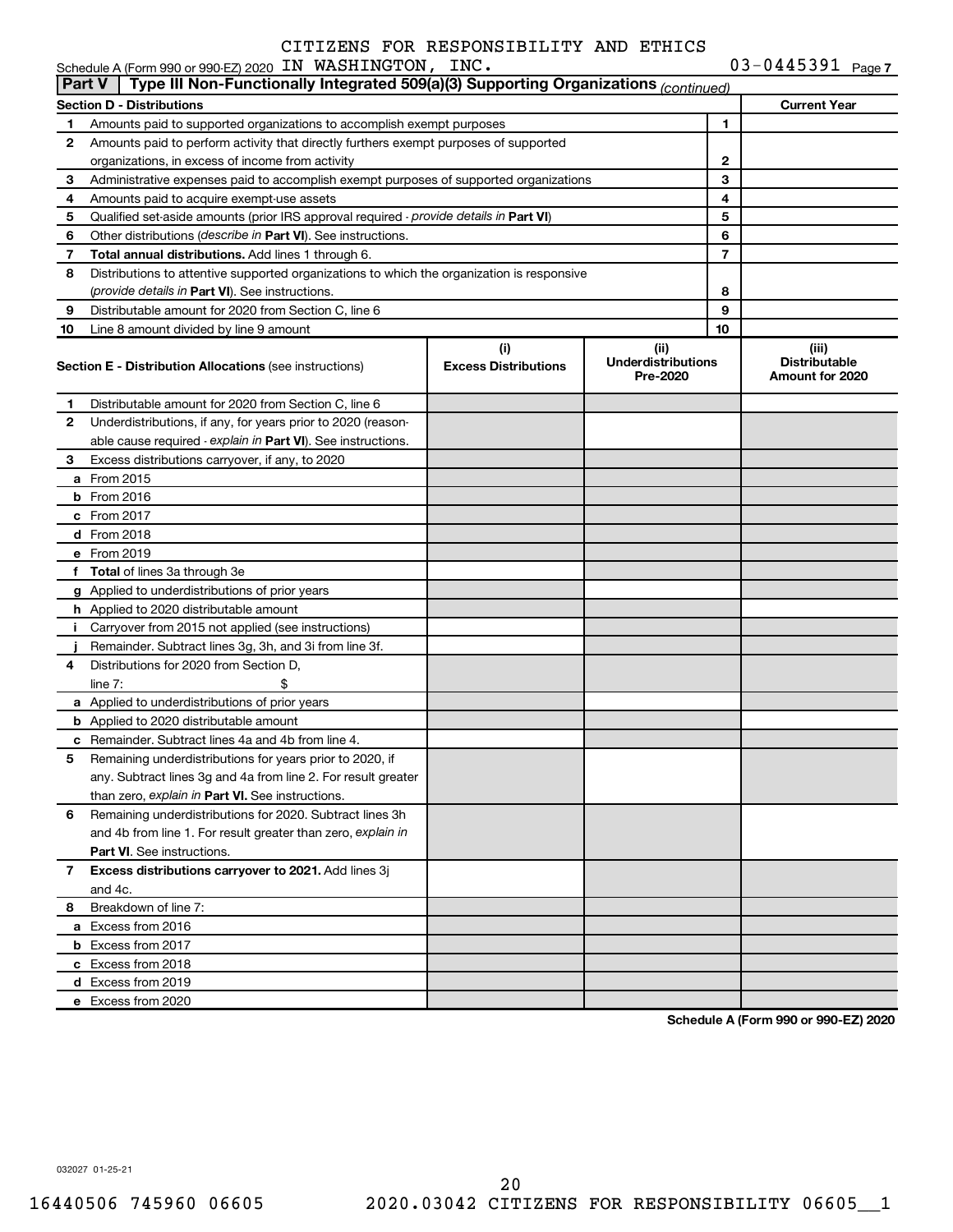|                 | Schedule A (Form 990 or 990-EZ) 2020 IN WASHINGTON, INC.                                                                                               |  |  | CITIZENS FOR RESPONSIBILITY AND ETHICS |  | 03-0445391 Page 8                                                                                                                                                                                                                                                                                                                                                                                                                 |
|-----------------|--------------------------------------------------------------------------------------------------------------------------------------------------------|--|--|----------------------------------------|--|-----------------------------------------------------------------------------------------------------------------------------------------------------------------------------------------------------------------------------------------------------------------------------------------------------------------------------------------------------------------------------------------------------------------------------------|
| <b>Part VI</b>  | Section D, lines 5, 6, and 8; and Part V, Section E, lines 2, 5, and 6. Also complete this part for any additional information.<br>(See instructions.) |  |  |                                        |  | Supplemental Information. Provide the explanations required by Part II, line 10; Part II, line 17a or 17b; Part III, line 12;<br>Part IV, Section A, lines 1, 2, 3b, 3c, 4b, 4c, 5a, 6, 9a, 9b, 9c, 11a, 11b, and 11c; Part IV, Section B, lines 1 and 2; Part IV, Section C,<br>line 1; Part IV, Section D, lines 2 and 3; Part IV, Section E, lines 1c, 2a, 2b, 3a, and 3b; Part V, line 1; Part V, Section B, line 1e; Part V, |
|                 |                                                                                                                                                        |  |  |                                        |  |                                                                                                                                                                                                                                                                                                                                                                                                                                   |
|                 |                                                                                                                                                        |  |  |                                        |  |                                                                                                                                                                                                                                                                                                                                                                                                                                   |
|                 |                                                                                                                                                        |  |  |                                        |  |                                                                                                                                                                                                                                                                                                                                                                                                                                   |
|                 |                                                                                                                                                        |  |  |                                        |  |                                                                                                                                                                                                                                                                                                                                                                                                                                   |
|                 |                                                                                                                                                        |  |  |                                        |  |                                                                                                                                                                                                                                                                                                                                                                                                                                   |
|                 |                                                                                                                                                        |  |  |                                        |  |                                                                                                                                                                                                                                                                                                                                                                                                                                   |
|                 |                                                                                                                                                        |  |  |                                        |  |                                                                                                                                                                                                                                                                                                                                                                                                                                   |
|                 |                                                                                                                                                        |  |  |                                        |  |                                                                                                                                                                                                                                                                                                                                                                                                                                   |
|                 |                                                                                                                                                        |  |  |                                        |  |                                                                                                                                                                                                                                                                                                                                                                                                                                   |
|                 |                                                                                                                                                        |  |  |                                        |  |                                                                                                                                                                                                                                                                                                                                                                                                                                   |
|                 |                                                                                                                                                        |  |  |                                        |  |                                                                                                                                                                                                                                                                                                                                                                                                                                   |
|                 |                                                                                                                                                        |  |  |                                        |  |                                                                                                                                                                                                                                                                                                                                                                                                                                   |
|                 |                                                                                                                                                        |  |  |                                        |  |                                                                                                                                                                                                                                                                                                                                                                                                                                   |
|                 |                                                                                                                                                        |  |  |                                        |  |                                                                                                                                                                                                                                                                                                                                                                                                                                   |
|                 |                                                                                                                                                        |  |  |                                        |  |                                                                                                                                                                                                                                                                                                                                                                                                                                   |
|                 |                                                                                                                                                        |  |  |                                        |  |                                                                                                                                                                                                                                                                                                                                                                                                                                   |
|                 |                                                                                                                                                        |  |  |                                        |  |                                                                                                                                                                                                                                                                                                                                                                                                                                   |
|                 |                                                                                                                                                        |  |  |                                        |  |                                                                                                                                                                                                                                                                                                                                                                                                                                   |
|                 |                                                                                                                                                        |  |  |                                        |  |                                                                                                                                                                                                                                                                                                                                                                                                                                   |
|                 |                                                                                                                                                        |  |  |                                        |  |                                                                                                                                                                                                                                                                                                                                                                                                                                   |
|                 |                                                                                                                                                        |  |  |                                        |  |                                                                                                                                                                                                                                                                                                                                                                                                                                   |
|                 |                                                                                                                                                        |  |  |                                        |  |                                                                                                                                                                                                                                                                                                                                                                                                                                   |
|                 |                                                                                                                                                        |  |  |                                        |  |                                                                                                                                                                                                                                                                                                                                                                                                                                   |
|                 |                                                                                                                                                        |  |  |                                        |  |                                                                                                                                                                                                                                                                                                                                                                                                                                   |
|                 |                                                                                                                                                        |  |  |                                        |  |                                                                                                                                                                                                                                                                                                                                                                                                                                   |
|                 |                                                                                                                                                        |  |  |                                        |  | Schedule A (Form 990 or 990-EZ) 2020                                                                                                                                                                                                                                                                                                                                                                                              |
| 032028 01-25-21 | 16440506 745960 06605                                                                                                                                  |  |  | 21                                     |  | 2020.03042 CITIZENS FOR RESPONSIBILITY 06605_1                                                                                                                                                                                                                                                                                                                                                                                    |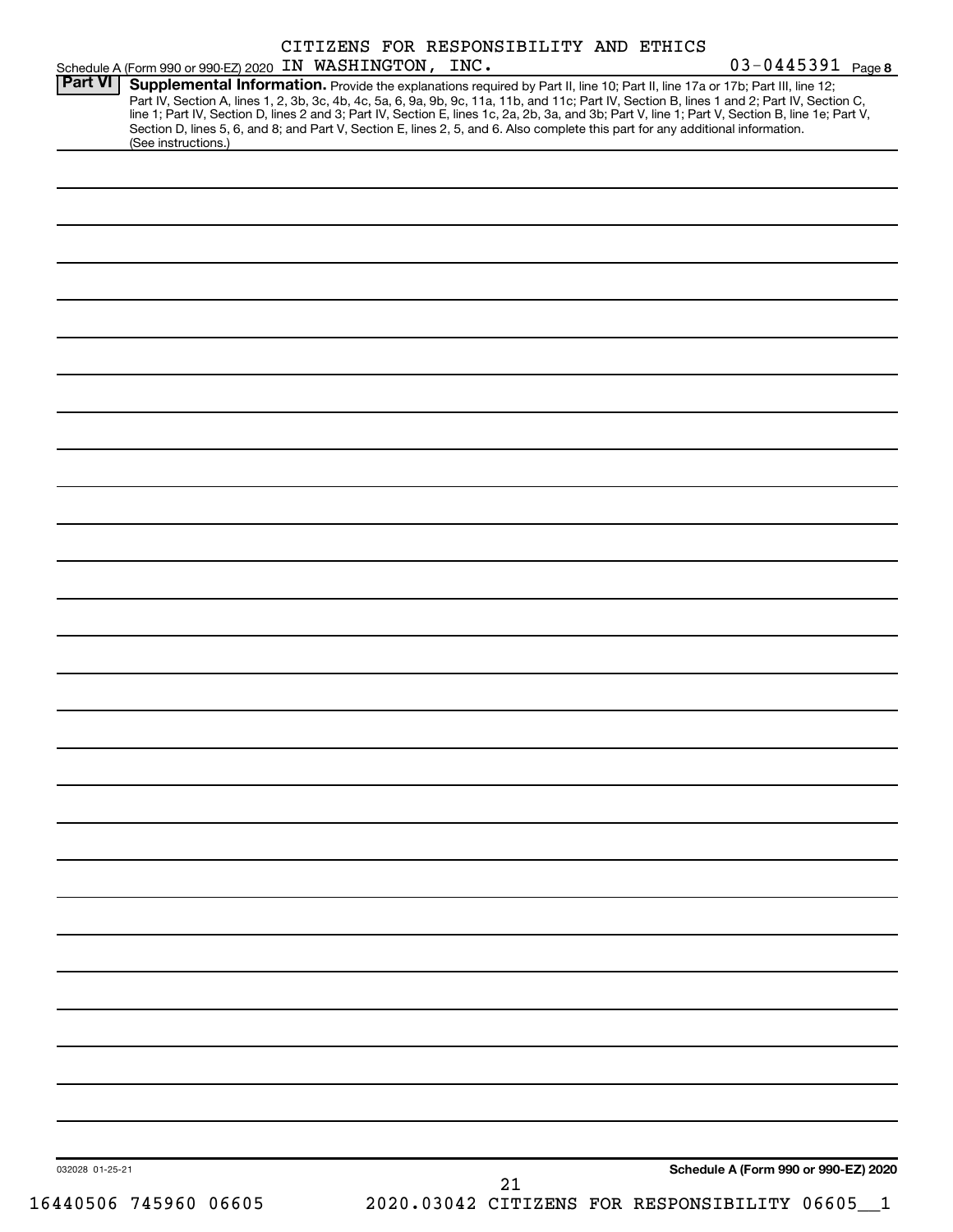| <b>SCHEDULE C</b>                                      |                                                      | <b>Political Campaign and Lobbying Activities</b>                                                                                                                                                                              |           |                                                     |                          | OMB No. 1545-0047                                   |  |  |  |  |  |
|--------------------------------------------------------|------------------------------------------------------|--------------------------------------------------------------------------------------------------------------------------------------------------------------------------------------------------------------------------------|-----------|-----------------------------------------------------|--------------------------|-----------------------------------------------------|--|--|--|--|--|
| (Form 990 or 990-EZ)                                   |                                                      | For Organizations Exempt From Income Tax Under section 501(c) and section 527                                                                                                                                                  |           |                                                     |                          |                                                     |  |  |  |  |  |
|                                                        |                                                      | Complete if the organization is described below. > Attach to Form 990 or Form 990-EZ.                                                                                                                                          |           |                                                     |                          | <b>Open to Public</b>                               |  |  |  |  |  |
| Department of the Treasury<br>Internal Revenue Service |                                                      | Go to www.irs.gov/Form990 for instructions and the latest information.                                                                                                                                                         |           |                                                     |                          | Inspection                                          |  |  |  |  |  |
|                                                        |                                                      | If the organization answered "Yes," on Form 990, Part IV, line 3, or Form 990-EZ, Part V, line 46 (Political Campaign Activities), then                                                                                        |           |                                                     |                          |                                                     |  |  |  |  |  |
|                                                        |                                                      | • Section 501(c)(3) organizations: Complete Parts I-A and B. Do not complete Part I-C.                                                                                                                                         |           |                                                     |                          |                                                     |  |  |  |  |  |
|                                                        |                                                      | • Section 501(c) (other than section 501(c)(3)) organizations: Complete Parts I-A and C below. Do not complete Part I-B.                                                                                                       |           |                                                     |                          |                                                     |  |  |  |  |  |
|                                                        | • Section 527 organizations: Complete Part I-A only. |                                                                                                                                                                                                                                |           |                                                     |                          |                                                     |  |  |  |  |  |
|                                                        |                                                      | If the organization answered "Yes," on Form 990, Part IV, line 4, or Form 990-EZ, Part VI, line 47 (Lobbying Activities), then                                                                                                 |           |                                                     |                          |                                                     |  |  |  |  |  |
|                                                        |                                                      | ● Section 501(c)(3) organizations that have filed Form 5768 (election under section 501(h)): Complete Part II-A. Do not complete Part II-B.                                                                                    |           |                                                     |                          |                                                     |  |  |  |  |  |
|                                                        |                                                      | • Section 501(c)(3) organizations that have NOT filed Form 5768 (election under section 501(h)): Complete Part II-B. Do not complete Part II-A.                                                                                |           |                                                     |                          |                                                     |  |  |  |  |  |
|                                                        |                                                      | If the organization answered "Yes," on Form 990, Part IV, line 5 (Proxy Tax) (See separate instructions) or Form 990-EZ, Part V, line 35c (Proxy                                                                               |           |                                                     |                          |                                                     |  |  |  |  |  |
| Tax) (See separate instructions), then                 |                                                      |                                                                                                                                                                                                                                |           |                                                     |                          |                                                     |  |  |  |  |  |
| Name of organization                                   |                                                      | • Section 501(c)(4), (5), or (6) organizations: Complete Part III.<br>CITIZENS FOR RESPONSIBILITY AND ETHICS                                                                                                                   |           |                                                     |                          | <b>Employer identification number</b>               |  |  |  |  |  |
|                                                        |                                                      | IN WASHINGTON, INC.                                                                                                                                                                                                            |           |                                                     |                          | 03-0445391                                          |  |  |  |  |  |
| Part I-A                                               |                                                      | Complete if the organization is exempt under section 501(c) or is a section 527 organization.                                                                                                                                  |           |                                                     |                          |                                                     |  |  |  |  |  |
|                                                        |                                                      |                                                                                                                                                                                                                                |           |                                                     |                          |                                                     |  |  |  |  |  |
|                                                        |                                                      | 1 Provide a description of the organization's direct and indirect political campaign activities in Part IV.                                                                                                                    |           |                                                     |                          |                                                     |  |  |  |  |  |
| 2                                                      |                                                      | Political campaign activity expenditures [111] production and all productions are political campaign activity expenditures [11] production and all productions and all productions are political campaign activity expenditure |           |                                                     | $\triangleright$ \$      |                                                     |  |  |  |  |  |
| 3 Volunteer hours for political campaign activities    |                                                      |                                                                                                                                                                                                                                |           |                                                     |                          |                                                     |  |  |  |  |  |
|                                                        |                                                      |                                                                                                                                                                                                                                |           |                                                     |                          |                                                     |  |  |  |  |  |
| Part I-B                                               |                                                      | Complete if the organization is exempt under section 501(c)(3).                                                                                                                                                                |           |                                                     |                          |                                                     |  |  |  |  |  |
|                                                        |                                                      |                                                                                                                                                                                                                                |           |                                                     | >                        |                                                     |  |  |  |  |  |
|                                                        |                                                      |                                                                                                                                                                                                                                |           |                                                     |                          |                                                     |  |  |  |  |  |
|                                                        |                                                      |                                                                                                                                                                                                                                |           |                                                     |                          | Yes<br>No                                           |  |  |  |  |  |
|                                                        |                                                      |                                                                                                                                                                                                                                |           |                                                     |                          | Yes<br>No                                           |  |  |  |  |  |
| <b>b</b> If "Yes," describe in Part IV.                |                                                      | Part I-C Complete if the organization is exempt under section 501(c), except section 501(c)(3).                                                                                                                                |           |                                                     |                          |                                                     |  |  |  |  |  |
|                                                        |                                                      |                                                                                                                                                                                                                                |           |                                                     | $\triangleright$ \$      |                                                     |  |  |  |  |  |
|                                                        |                                                      | 1 Enter the amount directly expended by the filing organization for section 527 exempt function activities<br>2 Enter the amount of the filing organization's funds contributed to other organizations for section 527         |           |                                                     |                          |                                                     |  |  |  |  |  |
| exempt function activities                             |                                                      |                                                                                                                                                                                                                                |           |                                                     | ► \$                     |                                                     |  |  |  |  |  |
|                                                        |                                                      | 3 Total exempt function expenditures. Add lines 1 and 2. Enter here and on Form 1120-POL,                                                                                                                                      |           |                                                     |                          |                                                     |  |  |  |  |  |
|                                                        |                                                      |                                                                                                                                                                                                                                |           |                                                     | $\blacktriangleright$ \$ |                                                     |  |  |  |  |  |
|                                                        |                                                      | Did the filing organization file Form 1120-POL for this year?                                                                                                                                                                  |           |                                                     |                          | <b>No</b><br>Yes                                    |  |  |  |  |  |
|                                                        |                                                      | 5 Enter the names, addresses and employer identification number (EIN) of all section 527 political organizations to which the filing organization                                                                              |           |                                                     |                          |                                                     |  |  |  |  |  |
|                                                        |                                                      | made payments. For each organization listed, enter the amount paid from the filing organization's funds. Also enter the amount of political                                                                                    |           |                                                     |                          |                                                     |  |  |  |  |  |
|                                                        |                                                      | contributions received that were promptly and directly delivered to a separate political organization, such as a separate segregated fund or a                                                                                 |           |                                                     |                          |                                                     |  |  |  |  |  |
|                                                        |                                                      | political action committee (PAC). If additional space is needed, provide information in Part IV.                                                                                                                               |           |                                                     |                          |                                                     |  |  |  |  |  |
| (a) Name                                               |                                                      | (b) Address                                                                                                                                                                                                                    | $(c)$ EIN | (d) Amount paid from                                |                          | (e) Amount of political                             |  |  |  |  |  |
|                                                        |                                                      |                                                                                                                                                                                                                                |           | filing organization's<br>funds. If none, enter -0-. |                          | contributions received and<br>promptly and directly |  |  |  |  |  |
|                                                        |                                                      |                                                                                                                                                                                                                                |           |                                                     |                          | delivered to a separate                             |  |  |  |  |  |
|                                                        |                                                      |                                                                                                                                                                                                                                |           |                                                     |                          | political organization.                             |  |  |  |  |  |
|                                                        |                                                      |                                                                                                                                                                                                                                |           |                                                     |                          | If none, enter -0-.                                 |  |  |  |  |  |
|                                                        |                                                      |                                                                                                                                                                                                                                |           |                                                     |                          |                                                     |  |  |  |  |  |
|                                                        |                                                      |                                                                                                                                                                                                                                |           |                                                     |                          |                                                     |  |  |  |  |  |
|                                                        |                                                      |                                                                                                                                                                                                                                |           |                                                     |                          |                                                     |  |  |  |  |  |
|                                                        |                                                      |                                                                                                                                                                                                                                |           |                                                     |                          |                                                     |  |  |  |  |  |
|                                                        |                                                      |                                                                                                                                                                                                                                |           |                                                     |                          |                                                     |  |  |  |  |  |
|                                                        |                                                      |                                                                                                                                                                                                                                |           |                                                     |                          |                                                     |  |  |  |  |  |
|                                                        |                                                      |                                                                                                                                                                                                                                |           |                                                     |                          |                                                     |  |  |  |  |  |
|                                                        |                                                      |                                                                                                                                                                                                                                |           |                                                     |                          |                                                     |  |  |  |  |  |
|                                                        |                                                      |                                                                                                                                                                                                                                |           |                                                     |                          |                                                     |  |  |  |  |  |
|                                                        |                                                      |                                                                                                                                                                                                                                |           |                                                     |                          |                                                     |  |  |  |  |  |
|                                                        |                                                      |                                                                                                                                                                                                                                |           |                                                     |                          |                                                     |  |  |  |  |  |

**For Paperwork Reduction Act Notice, see the Instructions for Form 990 or 990-EZ. Schedule C (Form 990 or 990-EZ) 2020** LHA

032041 12-02-20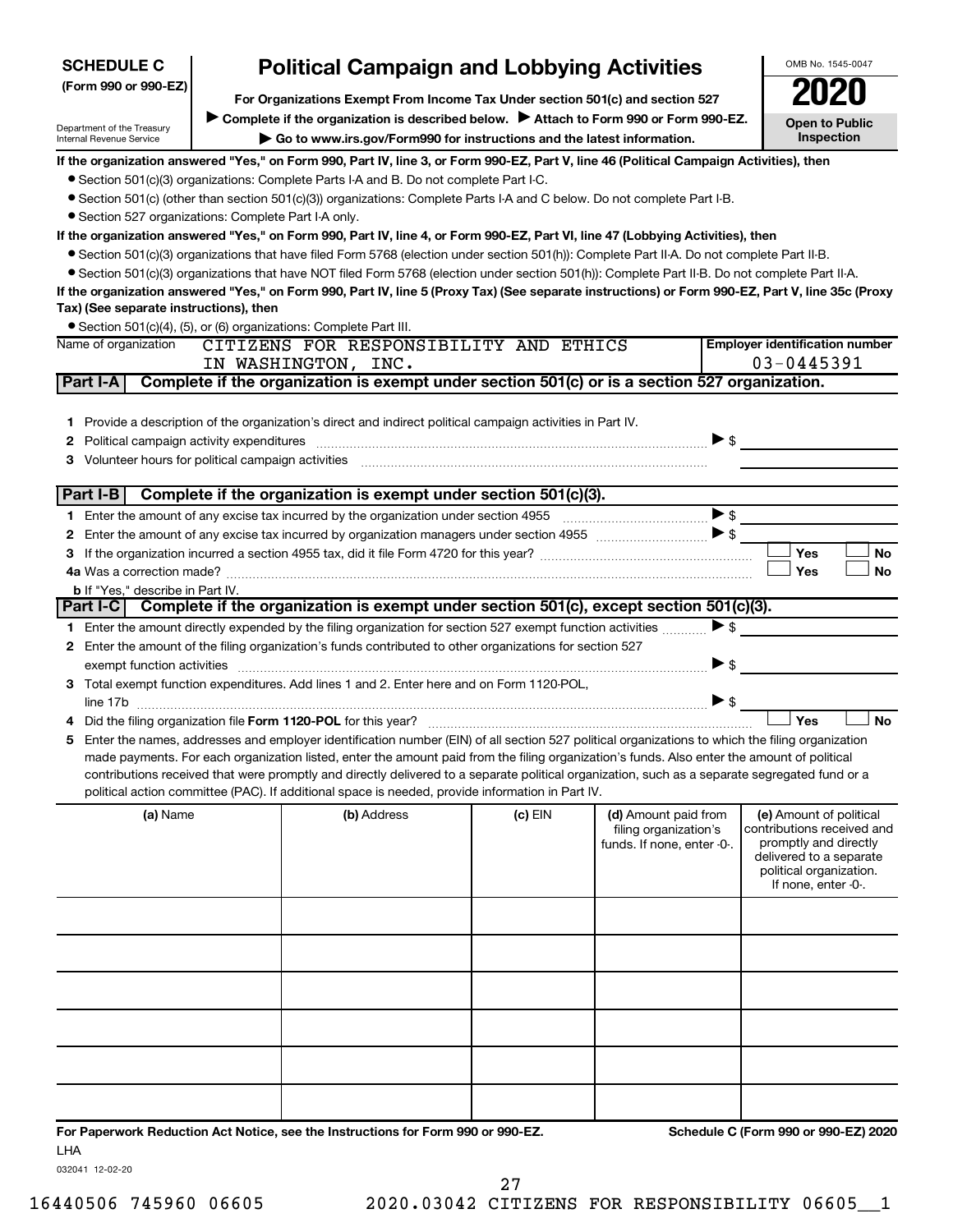| Schedule C (Form 990 or 990-EZ) 2020 IN WASHINGTON, INC.                                                                                             |                                                       | CITIZENS FOR RESPONSIBILITY AND ETHICS                                                                                            |            |                          | $03 - 0445391$ Page 2  |
|------------------------------------------------------------------------------------------------------------------------------------------------------|-------------------------------------------------------|-----------------------------------------------------------------------------------------------------------------------------------|------------|--------------------------|------------------------|
| Complete if the organization is exempt under section 501(c)(3) and filed Form 5768 (election under<br>Part II-A<br>section 501(h)).                  |                                                       |                                                                                                                                   |            |                          |                        |
| A Check $\blacktriangleright$                                                                                                                        |                                                       |                                                                                                                                   |            |                          |                        |
|                                                                                                                                                      | expenses, and share of excess lobbying expenditures). | if the filing organization belongs to an affiliated group (and list in Part IV each affiliated group member's name, address, EIN, |            |                          |                        |
| B Check $\blacktriangleright$                                                                                                                        |                                                       | if the filing organization checked box A and "limited control" provisions apply.                                                  |            |                          |                        |
|                                                                                                                                                      |                                                       |                                                                                                                                   |            | (a) Filing               | (b) Affiliated group   |
|                                                                                                                                                      | <b>Limits on Lobbying Expenditures</b>                | (The term "expenditures" means amounts paid or incurred.)                                                                         |            | organization's<br>totals | totals                 |
| 1a Total lobbying expenditures to influence public opinion (grassroots lobbying)                                                                     |                                                       |                                                                                                                                   |            | 5,810.                   |                        |
| <b>b</b> Total lobbying expenditures to influence a legislative body (direct lobbying) <i>manumumumum</i>                                            |                                                       | 17,376.                                                                                                                           |            |                          |                        |
| с                                                                                                                                                    |                                                       |                                                                                                                                   |            | 23,186.                  |                        |
| Other exempt purpose expenditures                                                                                                                    |                                                       |                                                                                                                                   |            | 5,905,550.               |                        |
|                                                                                                                                                      |                                                       |                                                                                                                                   |            | 5,928,736.               |                        |
| f Lobbying nontaxable amount. Enter the amount from the following table in both columns.                                                             |                                                       | 446,437.                                                                                                                          |            |                          |                        |
| If the amount on line 1e, column (a) or (b) is:                                                                                                      |                                                       | The lobbying nontaxable amount is:                                                                                                |            |                          |                        |
| Not over \$500,000                                                                                                                                   |                                                       | 20% of the amount on line 1e.                                                                                                     |            |                          |                        |
| Over \$500,000 but not over \$1,000,000                                                                                                              |                                                       | \$100,000 plus 15% of the excess over \$500,000.                                                                                  |            |                          |                        |
| Over \$1,000,000 but not over \$1,500,000                                                                                                            |                                                       | \$175,000 plus 10% of the excess over \$1,000,000                                                                                 |            |                          |                        |
| Over \$1,500,000 but not over \$17,000,000                                                                                                           |                                                       | \$225,000 plus 5% of the excess over \$1,500,000.                                                                                 |            |                          |                        |
| Over \$17,000,000                                                                                                                                    | \$1,000,000.                                          |                                                                                                                                   |            |                          |                        |
|                                                                                                                                                      |                                                       |                                                                                                                                   |            |                          |                        |
| g Grassroots nontaxable amount (enter 25% of line 1f)                                                                                                |                                                       | 111,609.                                                                                                                          |            |                          |                        |
| h Subtract line 1g from line 1a. If zero or less, enter -0-                                                                                          |                                                       |                                                                                                                                   |            | $\mathbf{0}$ .           |                        |
| i Subtract line 1f from line 1c. If zero or less, enter -0-                                                                                          |                                                       |                                                                                                                                   |            | 0.                       |                        |
| If there is an amount other than zero on either line 1h or line 1i, did the organization file Form 4720<br>reporting section 4911 tax for this year? |                                                       |                                                                                                                                   |            |                          | Yes<br>No              |
| (Some organizations that made a section 501(h) election do not have to complete all of the five columns below.                                       |                                                       | 4-Year Averaging Period Under Section 501(h)<br>See the separate instructions for lines 2a through 2f.)                           |            |                          |                        |
|                                                                                                                                                      |                                                       | Lobbying Expenditures During 4-Year Averaging Period                                                                              |            |                          |                        |
| Calendar year<br>(or fiscal year beginning in)                                                                                                       | (a) $2017$                                            | $(b)$ 2018                                                                                                                        | $(c)$ 2019 | $(d)$ 2020               | (e) Total              |
| <b>2a</b> Lobbying nontaxable amount                                                                                                                 | 384,459.                                              | 384, 457.                                                                                                                         | 454, 253.  |                          | $446, 437.$ 1,669,606. |
| <b>b</b> Lobbying ceiling amount<br>(150% of line 2a, column(e))                                                                                     |                                                       |                                                                                                                                   |            |                          | 2,504,409.             |
| c Total lobbying expenditures                                                                                                                        | 2,755.                                                | 11,620.                                                                                                                           | 19,340.    | 23,186.                  | 56,901.                |
| d Grassroots nontaxable amount                                                                                                                       | 96,115.                                               | 96,114.                                                                                                                           | 113,563.   | 111,609.                 | 417,401.               |
| e Grassroots ceiling amount<br>(150% of line 2d, column (e))                                                                                         |                                                       |                                                                                                                                   |            |                          | 626,102.               |
| f Grassroots lobbying expenditures                                                                                                                   |                                                       | 360.                                                                                                                              | 4,356.     | 5,810.                   | 10,526.                |

**Schedule C (Form 990 or 990-EZ) 2020**

032042 12-02-20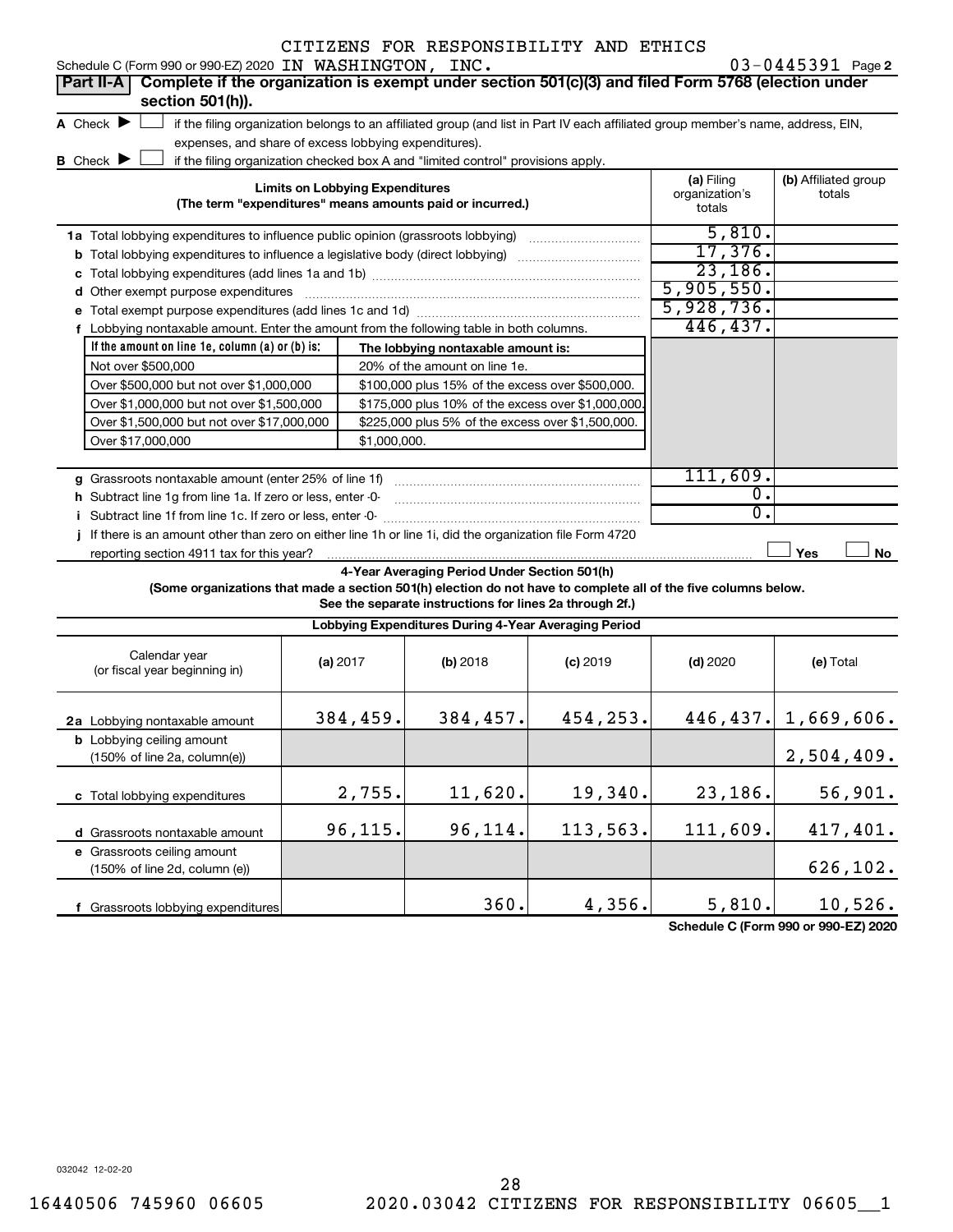#### Schedule C (Form 990 or 990-EZ) 2020 Page IN WASHINGTON, INC. 03-0445391

#### 03-0445391 Page 3

### **Part II-B Complete if the organization is exempt under section 501(c)(3) and has NOT filed Form 5768 (election under section 501(h)).**

|    | For each "Yes" response on lines 1a through 1i below, provide in Part IV a detailed description                                                                                                                                            |     | (a)            |     | (b)    |  |
|----|--------------------------------------------------------------------------------------------------------------------------------------------------------------------------------------------------------------------------------------------|-----|----------------|-----|--------|--|
|    | of the lobbying activity.                                                                                                                                                                                                                  | Yes | No             |     | Amount |  |
| 1. | During the year, did the filing organization attempt to influence foreign, national, state, or<br>local legislation, including any attempt to influence public opinion on a legislative matter<br>or referendum, through the use of:       |     |                |     |        |  |
|    | <b>b</b> Paid staff or management (include compensation in expenses reported on lines 1c through 1i)?                                                                                                                                      |     |                |     |        |  |
|    |                                                                                                                                                                                                                                            |     |                |     |        |  |
|    |                                                                                                                                                                                                                                            |     |                |     |        |  |
|    |                                                                                                                                                                                                                                            |     |                |     |        |  |
|    | g Direct contact with legislators, their staffs, government officials, or a legislative body?                                                                                                                                              |     |                |     |        |  |
|    | h Rallies, demonstrations, seminars, conventions, speeches, lectures, or any similar means?                                                                                                                                                |     |                |     |        |  |
|    | <i>i</i> Other activities?                                                                                                                                                                                                                 |     |                |     |        |  |
|    |                                                                                                                                                                                                                                            |     |                |     |        |  |
|    | 2a Did the activities in line 1 cause the organization to be not described in section 501(c)(3)?                                                                                                                                           |     |                |     |        |  |
|    |                                                                                                                                                                                                                                            |     |                |     |        |  |
|    | c If "Yes," enter the amount of any tax incurred by organization managers under section 4912                                                                                                                                               |     |                |     |        |  |
|    | d If the filing organization incurred a section 4912 tax, did it file Form 4720 for this year?                                                                                                                                             |     |                |     |        |  |
|    | Part III-A Complete if the organization is exempt under section 501(c)(4), section 501(c)(5), or section                                                                                                                                   |     |                |     |        |  |
|    | $501(c)(6)$ .                                                                                                                                                                                                                              |     |                |     |        |  |
|    |                                                                                                                                                                                                                                            |     |                | Yes | No     |  |
| 1  |                                                                                                                                                                                                                                            |     | 1              |     |        |  |
| 2  |                                                                                                                                                                                                                                            |     | $\overline{2}$ |     |        |  |
| 3  | Did the organization agree to carry over lobbying and political campaign activity expenditures from the prior year?                                                                                                                        |     | 3              |     |        |  |
|    | Part III-B Complete if the organization is exempt under section 501(c)(4), section 501(c)(5), or section<br>501(c)(6) and if either (a) BOTH Part III-A, lines 1 and 2, are answered "No" OR (b) Part III-A, line 3, is<br>answered "Yes." |     |                |     |        |  |
| 1  |                                                                                                                                                                                                                                            |     | $\mathbf{1}$   |     |        |  |
| 2  | Section 162(e) nondeductible lobbying and political expenditures (do not include amounts of political                                                                                                                                      |     |                |     |        |  |
|    | expenses for which the section 527(f) tax was paid).                                                                                                                                                                                       |     |                |     |        |  |
|    |                                                                                                                                                                                                                                            |     | 2a             |     |        |  |
|    | b Carryover from last year manufactured and continuum control of the control of the carryover from last year manufactured and control of the control of the control of the control of the control of the control of the contro             |     | 2 <sub>b</sub> |     |        |  |
|    |                                                                                                                                                                                                                                            |     | 2c             |     |        |  |
| 3  | Aggregate amount reported in section 6033(e)(1)(A) notices of nondeductible section 162(e) dues manufactured                                                                                                                               |     | 3              |     |        |  |
| 4  | If notices were sent and the amount on line 2c exceeds the amount on line 3, what portion of the excess                                                                                                                                    |     |                |     |        |  |
|    | does the organization agree to carryover to the reasonable estimate of nondeductible lobbying and political                                                                                                                                |     |                |     |        |  |
|    |                                                                                                                                                                                                                                            |     | 4              |     |        |  |
| 5. |                                                                                                                                                                                                                                            |     | 5              |     |        |  |
|    | <b>Part IV  </b><br><b>Supplemental Information</b>                                                                                                                                                                                        |     |                |     |        |  |
|    | Drovide the descriptions required for Dart LA Jine 1: Dart LR Jine 4: Dart LC Jine 5: Dart ILA (affiliated group list): Dart ILA Jines 1 and 2 (See                                                                                        |     |                |     |        |  |

criptions required for Part I-A, line 1; Part I-B, line 4; Part I-C, line 5; Part II-A (affiliated group list); Part II-A, lines 1 and 2 (See instructions); and Part II-B, line 1. Also, complete this part for any additional information.

**Schedule C (Form 990 or 990-EZ) 2020**

032043 12-02-20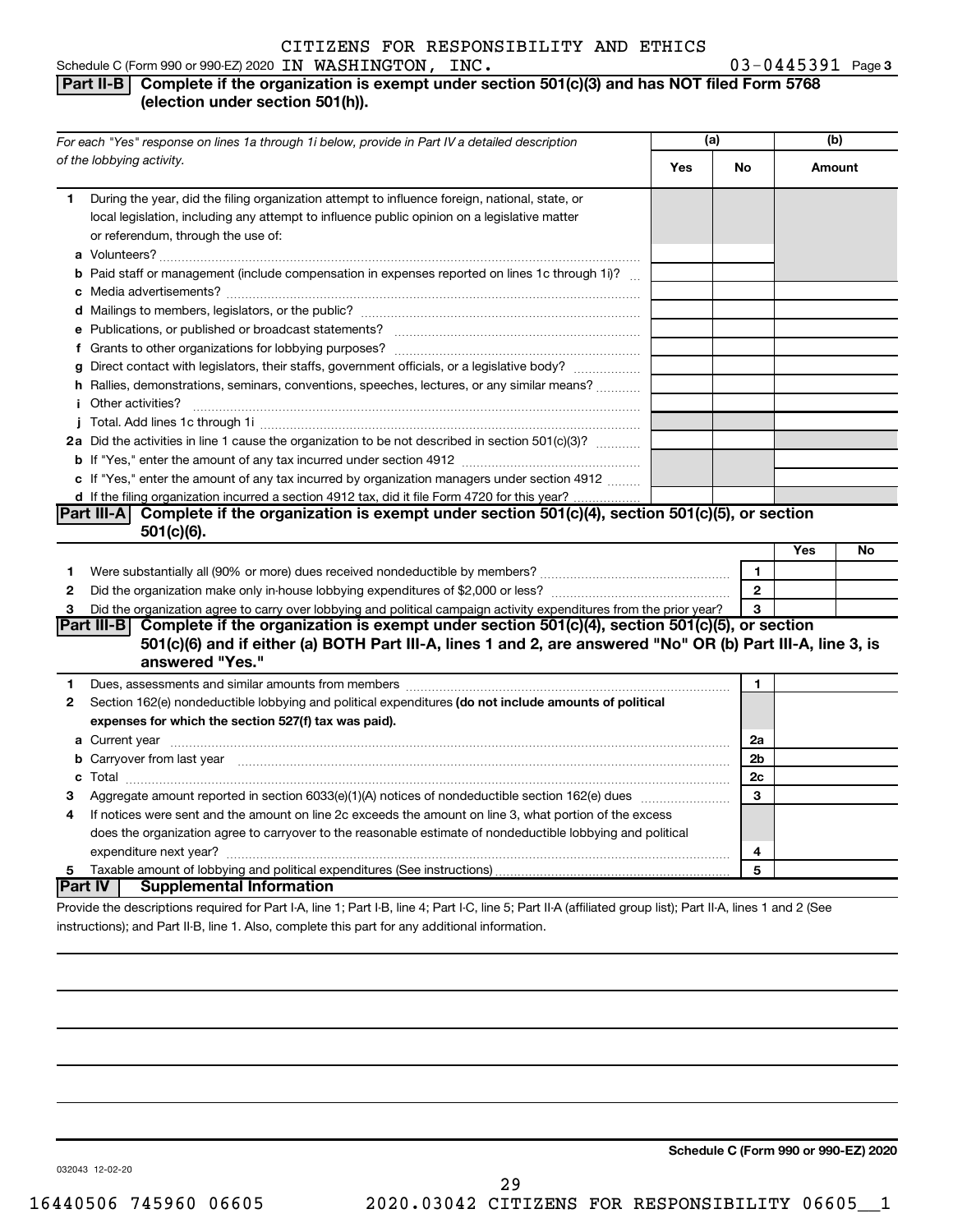| <b>Open to Public</b><br>Inspection<br><b>Employer identification number</b><br>03-0445391<br>Organizations Maintaining Donor Advised Funds or Other Similar Funds or Accounts. Complete if the<br>(b) Funds and other accounts<br>Yes<br>No<br>Yes<br>No.<br>Preservation of a historically important land area<br>Preservation of a certified historic structure |
|--------------------------------------------------------------------------------------------------------------------------------------------------------------------------------------------------------------------------------------------------------------------------------------------------------------------------------------------------------------------|
|                                                                                                                                                                                                                                                                                                                                                                    |
|                                                                                                                                                                                                                                                                                                                                                                    |
|                                                                                                                                                                                                                                                                                                                                                                    |
|                                                                                                                                                                                                                                                                                                                                                                    |
|                                                                                                                                                                                                                                                                                                                                                                    |
|                                                                                                                                                                                                                                                                                                                                                                    |
|                                                                                                                                                                                                                                                                                                                                                                    |
|                                                                                                                                                                                                                                                                                                                                                                    |
|                                                                                                                                                                                                                                                                                                                                                                    |
|                                                                                                                                                                                                                                                                                                                                                                    |
|                                                                                                                                                                                                                                                                                                                                                                    |
|                                                                                                                                                                                                                                                                                                                                                                    |
|                                                                                                                                                                                                                                                                                                                                                                    |
|                                                                                                                                                                                                                                                                                                                                                                    |
|                                                                                                                                                                                                                                                                                                                                                                    |
|                                                                                                                                                                                                                                                                                                                                                                    |
|                                                                                                                                                                                                                                                                                                                                                                    |
|                                                                                                                                                                                                                                                                                                                                                                    |
|                                                                                                                                                                                                                                                                                                                                                                    |
| Complete lines 2a through 2d if the organization held a qualified conservation contribution in the form of a conservation easement on the last<br>Held at the End of the Tax Year                                                                                                                                                                                  |
|                                                                                                                                                                                                                                                                                                                                                                    |
|                                                                                                                                                                                                                                                                                                                                                                    |
|                                                                                                                                                                                                                                                                                                                                                                    |
|                                                                                                                                                                                                                                                                                                                                                                    |
|                                                                                                                                                                                                                                                                                                                                                                    |
| Number of conservation easements modified, transferred, released, extinguished, or terminated by the organization during the tax                                                                                                                                                                                                                                   |
|                                                                                                                                                                                                                                                                                                                                                                    |
|                                                                                                                                                                                                                                                                                                                                                                    |
|                                                                                                                                                                                                                                                                                                                                                                    |
| Yes<br>No                                                                                                                                                                                                                                                                                                                                                          |
| Staff and volunteer hours devoted to monitoring, inspecting, handling of violations, and enforcing conservation easements during the year                                                                                                                                                                                                                          |
|                                                                                                                                                                                                                                                                                                                                                                    |
| Amount of expenses incurred in monitoring, inspecting, handling of violations, and enforcing conservation easements during the year                                                                                                                                                                                                                                |
|                                                                                                                                                                                                                                                                                                                                                                    |
|                                                                                                                                                                                                                                                                                                                                                                    |
| Yes<br>No                                                                                                                                                                                                                                                                                                                                                          |
|                                                                                                                                                                                                                                                                                                                                                                    |
| balance sheet, and include, if applicable, the text of the footnote to the organization's financial statements that describes the                                                                                                                                                                                                                                  |
| Organizations Maintaining Collections of Art, Historical Treasures, or Other Similar Assets.                                                                                                                                                                                                                                                                       |
|                                                                                                                                                                                                                                                                                                                                                                    |
| 1a If the organization elected, as permitted under FASB ASC 958, not to report in its revenue statement and balance sheet works                                                                                                                                                                                                                                    |
|                                                                                                                                                                                                                                                                                                                                                                    |
|                                                                                                                                                                                                                                                                                                                                                                    |
| <b>b</b> If the organization elected, as permitted under FASB ASC 958, to report in its revenue statement and balance sheet works of                                                                                                                                                                                                                               |
| art, historical treasures, or other similar assets held for public exhibition, education, or research in furtherance of public service,                                                                                                                                                                                                                            |
|                                                                                                                                                                                                                                                                                                                                                                    |
|                                                                                                                                                                                                                                                                                                                                                                    |
|                                                                                                                                                                                                                                                                                                                                                                    |
|                                                                                                                                                                                                                                                                                                                                                                    |
|                                                                                                                                                                                                                                                                                                                                                                    |
|                                                                                                                                                                                                                                                                                                                                                                    |
|                                                                                                                                                                                                                                                                                                                                                                    |
| Schedule D (Form 990) 2020                                                                                                                                                                                                                                                                                                                                         |
|                                                                                                                                                                                                                                                                                                                                                                    |
| 2020.03042 CITIZENS FOR RESPONSIBILITY 06605_1                                                                                                                                                                                                                                                                                                                     |
|                                                                                                                                                                                                                                                                                                                                                                    |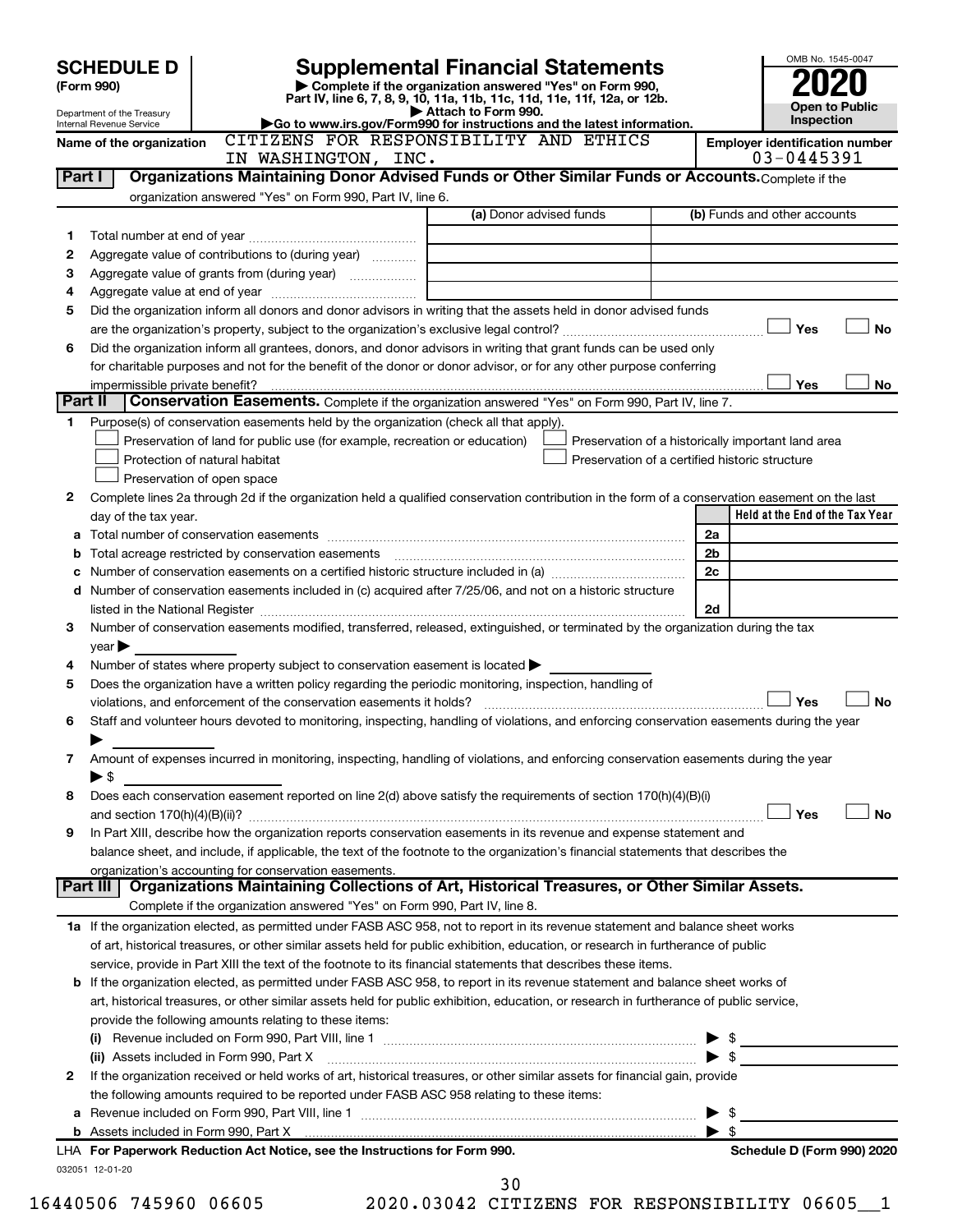| $03 - 0445391$ Page 2<br>IN WASHINGTON, INC.<br>Schedule D (Form 990) 2020<br>Part III   Organizations Maintaining Collections of Art, Historical Treasures, or Other Similar Assets (continued)<br>Using the organization's acquisition, accession, and other records, check any of the following that make significant use of its<br>3<br>collection items (check all that apply):<br>Public exhibition<br>Loan or exchange program<br>a<br>d<br>Other and the contract of the contract of the contract of the contract of the contract of the contract of the contract of the contract of the contract of the contract of the contract of the contract of the contract of the<br>Scholarly research<br>b<br>e<br>Preservation for future generations<br>с<br>Provide a description of the organization's collections and explain how they further the organization's exempt purpose in Part XIII.<br>During the year, did the organization solicit or receive donations of art, historical treasures, or other similar assets<br>5<br>Yes<br>No<br><b>Part IV</b><br><b>Escrow and Custodial Arrangements.</b> Complete if the organization answered "Yes" on Form 990, Part IV, line 9, or<br>reported an amount on Form 990, Part X, line 21.<br>1a Is the organization an agent, trustee, custodian or other intermediary for contributions or other assets not included<br>Yes<br>No<br>b If "Yes," explain the arrangement in Part XIII and complete the following table:<br>Amount<br>1c<br>1d<br>e Distributions during the year manufactured and contain an account of the year manufactured and the year manufactured and the year manufactured and the year manufactured and the year manufactured and the year manufactured<br>1е<br>1f<br>2a Did the organization include an amount on Form 990, Part X, line 21, for escrow or custodial account liability?<br>Yes<br>No<br><b>b</b> If "Yes," explain the arrangement in Part XIII. Check here if the explanation has been provided on Part XIII<br>Endowment Funds. Complete if the organization answered "Yes" on Form 990, Part IV, line 10.<br>Part V<br>(c) Two years back $\vert$ (d) Three years back $\vert$ (e) Four years back<br>(a) Current year<br>(b) Prior year<br>Net investment earnings, gains, and losses<br>e Other expenditures for facilities<br>g<br>Provide the estimated percentage of the current year end balance (line 1g, column (a)) held as:<br>a Board designated or quasi-endowment ><br>%<br>Permanent endowment ><br>%<br><b>c</b> Term endowment $\blacktriangleright$<br>%<br>The percentages on lines 2a, 2b, and 2c should equal 100%.<br>3a Are there endowment funds not in the possession of the organization that are held and administered for the organization<br>Yes<br>No<br>by:<br>3a(i)<br>(i)<br>3a(ii)<br>3b<br>Describe in Part XIII the intended uses of the organization's endowment funds.<br>Land, Buildings, and Equipment.<br><b>Part VI</b><br>Complete if the organization answered "Yes" on Form 990, Part IV, line 11a. See Form 990, Part X, line 10.<br>Description of property<br>(a) Cost or other<br>(b) Cost or other<br>(c) Accumulated<br>(d) Book value<br>basis (investment)<br>basis (other)<br>depreciation<br>189,168.<br>34,988.<br>154, 180.<br>102, 718.<br>101,990.<br>728.<br>55,000.<br>146,638.<br>91,638.<br>90,716.<br>Total. Add lines 1a through 1e. (Column (d) must equal Form 990, Part X, column (B), line 10c.)<br>Schedule D (Form 990) 2020 |  | CITIZENS FOR RESPONSIBILITY AND ETHICS |  |  |  |
|-----------------------------------------------------------------------------------------------------------------------------------------------------------------------------------------------------------------------------------------------------------------------------------------------------------------------------------------------------------------------------------------------------------------------------------------------------------------------------------------------------------------------------------------------------------------------------------------------------------------------------------------------------------------------------------------------------------------------------------------------------------------------------------------------------------------------------------------------------------------------------------------------------------------------------------------------------------------------------------------------------------------------------------------------------------------------------------------------------------------------------------------------------------------------------------------------------------------------------------------------------------------------------------------------------------------------------------------------------------------------------------------------------------------------------------------------------------------------------------------------------------------------------------------------------------------------------------------------------------------------------------------------------------------------------------------------------------------------------------------------------------------------------------------------------------------------------------------------------------------------------------------------------------------------------------------------------------------------------------------------------------------------------------------------------------------------------------------------------------------------------------------------------------------------------------------------------------------------------------------------------------------------------------------------------------------------------------------------------------------------------------------------------------------------------------------------------------------------------------------------------------------------------------------------------------------------------------------------------------------------------------------------------------------------------------------------------------------------------------------------------------------------------------------------------------------------------------------------------------------------------------------------------------------------------------------------------------------------------------------------------------------------------------------------------------------------------------------------------------------------------------------------------------------------------------------------------------------------------------------------------------------------------------------------------------------------------------------------------------------------------------------------------------------------------------------------------------------------------------------------------------|--|----------------------------------------|--|--|--|
|                                                                                                                                                                                                                                                                                                                                                                                                                                                                                                                                                                                                                                                                                                                                                                                                                                                                                                                                                                                                                                                                                                                                                                                                                                                                                                                                                                                                                                                                                                                                                                                                                                                                                                                                                                                                                                                                                                                                                                                                                                                                                                                                                                                                                                                                                                                                                                                                                                                                                                                                                                                                                                                                                                                                                                                                                                                                                                                                                                                                                                                                                                                                                                                                                                                                                                                                                                                                                                                                                                           |  |                                        |  |  |  |
|                                                                                                                                                                                                                                                                                                                                                                                                                                                                                                                                                                                                                                                                                                                                                                                                                                                                                                                                                                                                                                                                                                                                                                                                                                                                                                                                                                                                                                                                                                                                                                                                                                                                                                                                                                                                                                                                                                                                                                                                                                                                                                                                                                                                                                                                                                                                                                                                                                                                                                                                                                                                                                                                                                                                                                                                                                                                                                                                                                                                                                                                                                                                                                                                                                                                                                                                                                                                                                                                                                           |  |                                        |  |  |  |
|                                                                                                                                                                                                                                                                                                                                                                                                                                                                                                                                                                                                                                                                                                                                                                                                                                                                                                                                                                                                                                                                                                                                                                                                                                                                                                                                                                                                                                                                                                                                                                                                                                                                                                                                                                                                                                                                                                                                                                                                                                                                                                                                                                                                                                                                                                                                                                                                                                                                                                                                                                                                                                                                                                                                                                                                                                                                                                                                                                                                                                                                                                                                                                                                                                                                                                                                                                                                                                                                                                           |  |                                        |  |  |  |
|                                                                                                                                                                                                                                                                                                                                                                                                                                                                                                                                                                                                                                                                                                                                                                                                                                                                                                                                                                                                                                                                                                                                                                                                                                                                                                                                                                                                                                                                                                                                                                                                                                                                                                                                                                                                                                                                                                                                                                                                                                                                                                                                                                                                                                                                                                                                                                                                                                                                                                                                                                                                                                                                                                                                                                                                                                                                                                                                                                                                                                                                                                                                                                                                                                                                                                                                                                                                                                                                                                           |  |                                        |  |  |  |
|                                                                                                                                                                                                                                                                                                                                                                                                                                                                                                                                                                                                                                                                                                                                                                                                                                                                                                                                                                                                                                                                                                                                                                                                                                                                                                                                                                                                                                                                                                                                                                                                                                                                                                                                                                                                                                                                                                                                                                                                                                                                                                                                                                                                                                                                                                                                                                                                                                                                                                                                                                                                                                                                                                                                                                                                                                                                                                                                                                                                                                                                                                                                                                                                                                                                                                                                                                                                                                                                                                           |  |                                        |  |  |  |
|                                                                                                                                                                                                                                                                                                                                                                                                                                                                                                                                                                                                                                                                                                                                                                                                                                                                                                                                                                                                                                                                                                                                                                                                                                                                                                                                                                                                                                                                                                                                                                                                                                                                                                                                                                                                                                                                                                                                                                                                                                                                                                                                                                                                                                                                                                                                                                                                                                                                                                                                                                                                                                                                                                                                                                                                                                                                                                                                                                                                                                                                                                                                                                                                                                                                                                                                                                                                                                                                                                           |  |                                        |  |  |  |
|                                                                                                                                                                                                                                                                                                                                                                                                                                                                                                                                                                                                                                                                                                                                                                                                                                                                                                                                                                                                                                                                                                                                                                                                                                                                                                                                                                                                                                                                                                                                                                                                                                                                                                                                                                                                                                                                                                                                                                                                                                                                                                                                                                                                                                                                                                                                                                                                                                                                                                                                                                                                                                                                                                                                                                                                                                                                                                                                                                                                                                                                                                                                                                                                                                                                                                                                                                                                                                                                                                           |  |                                        |  |  |  |
|                                                                                                                                                                                                                                                                                                                                                                                                                                                                                                                                                                                                                                                                                                                                                                                                                                                                                                                                                                                                                                                                                                                                                                                                                                                                                                                                                                                                                                                                                                                                                                                                                                                                                                                                                                                                                                                                                                                                                                                                                                                                                                                                                                                                                                                                                                                                                                                                                                                                                                                                                                                                                                                                                                                                                                                                                                                                                                                                                                                                                                                                                                                                                                                                                                                                                                                                                                                                                                                                                                           |  |                                        |  |  |  |
|                                                                                                                                                                                                                                                                                                                                                                                                                                                                                                                                                                                                                                                                                                                                                                                                                                                                                                                                                                                                                                                                                                                                                                                                                                                                                                                                                                                                                                                                                                                                                                                                                                                                                                                                                                                                                                                                                                                                                                                                                                                                                                                                                                                                                                                                                                                                                                                                                                                                                                                                                                                                                                                                                                                                                                                                                                                                                                                                                                                                                                                                                                                                                                                                                                                                                                                                                                                                                                                                                                           |  |                                        |  |  |  |
|                                                                                                                                                                                                                                                                                                                                                                                                                                                                                                                                                                                                                                                                                                                                                                                                                                                                                                                                                                                                                                                                                                                                                                                                                                                                                                                                                                                                                                                                                                                                                                                                                                                                                                                                                                                                                                                                                                                                                                                                                                                                                                                                                                                                                                                                                                                                                                                                                                                                                                                                                                                                                                                                                                                                                                                                                                                                                                                                                                                                                                                                                                                                                                                                                                                                                                                                                                                                                                                                                                           |  |                                        |  |  |  |
|                                                                                                                                                                                                                                                                                                                                                                                                                                                                                                                                                                                                                                                                                                                                                                                                                                                                                                                                                                                                                                                                                                                                                                                                                                                                                                                                                                                                                                                                                                                                                                                                                                                                                                                                                                                                                                                                                                                                                                                                                                                                                                                                                                                                                                                                                                                                                                                                                                                                                                                                                                                                                                                                                                                                                                                                                                                                                                                                                                                                                                                                                                                                                                                                                                                                                                                                                                                                                                                                                                           |  |                                        |  |  |  |
|                                                                                                                                                                                                                                                                                                                                                                                                                                                                                                                                                                                                                                                                                                                                                                                                                                                                                                                                                                                                                                                                                                                                                                                                                                                                                                                                                                                                                                                                                                                                                                                                                                                                                                                                                                                                                                                                                                                                                                                                                                                                                                                                                                                                                                                                                                                                                                                                                                                                                                                                                                                                                                                                                                                                                                                                                                                                                                                                                                                                                                                                                                                                                                                                                                                                                                                                                                                                                                                                                                           |  |                                        |  |  |  |
|                                                                                                                                                                                                                                                                                                                                                                                                                                                                                                                                                                                                                                                                                                                                                                                                                                                                                                                                                                                                                                                                                                                                                                                                                                                                                                                                                                                                                                                                                                                                                                                                                                                                                                                                                                                                                                                                                                                                                                                                                                                                                                                                                                                                                                                                                                                                                                                                                                                                                                                                                                                                                                                                                                                                                                                                                                                                                                                                                                                                                                                                                                                                                                                                                                                                                                                                                                                                                                                                                                           |  |                                        |  |  |  |
|                                                                                                                                                                                                                                                                                                                                                                                                                                                                                                                                                                                                                                                                                                                                                                                                                                                                                                                                                                                                                                                                                                                                                                                                                                                                                                                                                                                                                                                                                                                                                                                                                                                                                                                                                                                                                                                                                                                                                                                                                                                                                                                                                                                                                                                                                                                                                                                                                                                                                                                                                                                                                                                                                                                                                                                                                                                                                                                                                                                                                                                                                                                                                                                                                                                                                                                                                                                                                                                                                                           |  |                                        |  |  |  |
|                                                                                                                                                                                                                                                                                                                                                                                                                                                                                                                                                                                                                                                                                                                                                                                                                                                                                                                                                                                                                                                                                                                                                                                                                                                                                                                                                                                                                                                                                                                                                                                                                                                                                                                                                                                                                                                                                                                                                                                                                                                                                                                                                                                                                                                                                                                                                                                                                                                                                                                                                                                                                                                                                                                                                                                                                                                                                                                                                                                                                                                                                                                                                                                                                                                                                                                                                                                                                                                                                                           |  |                                        |  |  |  |
|                                                                                                                                                                                                                                                                                                                                                                                                                                                                                                                                                                                                                                                                                                                                                                                                                                                                                                                                                                                                                                                                                                                                                                                                                                                                                                                                                                                                                                                                                                                                                                                                                                                                                                                                                                                                                                                                                                                                                                                                                                                                                                                                                                                                                                                                                                                                                                                                                                                                                                                                                                                                                                                                                                                                                                                                                                                                                                                                                                                                                                                                                                                                                                                                                                                                                                                                                                                                                                                                                                           |  |                                        |  |  |  |
|                                                                                                                                                                                                                                                                                                                                                                                                                                                                                                                                                                                                                                                                                                                                                                                                                                                                                                                                                                                                                                                                                                                                                                                                                                                                                                                                                                                                                                                                                                                                                                                                                                                                                                                                                                                                                                                                                                                                                                                                                                                                                                                                                                                                                                                                                                                                                                                                                                                                                                                                                                                                                                                                                                                                                                                                                                                                                                                                                                                                                                                                                                                                                                                                                                                                                                                                                                                                                                                                                                           |  |                                        |  |  |  |
|                                                                                                                                                                                                                                                                                                                                                                                                                                                                                                                                                                                                                                                                                                                                                                                                                                                                                                                                                                                                                                                                                                                                                                                                                                                                                                                                                                                                                                                                                                                                                                                                                                                                                                                                                                                                                                                                                                                                                                                                                                                                                                                                                                                                                                                                                                                                                                                                                                                                                                                                                                                                                                                                                                                                                                                                                                                                                                                                                                                                                                                                                                                                                                                                                                                                                                                                                                                                                                                                                                           |  |                                        |  |  |  |
|                                                                                                                                                                                                                                                                                                                                                                                                                                                                                                                                                                                                                                                                                                                                                                                                                                                                                                                                                                                                                                                                                                                                                                                                                                                                                                                                                                                                                                                                                                                                                                                                                                                                                                                                                                                                                                                                                                                                                                                                                                                                                                                                                                                                                                                                                                                                                                                                                                                                                                                                                                                                                                                                                                                                                                                                                                                                                                                                                                                                                                                                                                                                                                                                                                                                                                                                                                                                                                                                                                           |  |                                        |  |  |  |
|                                                                                                                                                                                                                                                                                                                                                                                                                                                                                                                                                                                                                                                                                                                                                                                                                                                                                                                                                                                                                                                                                                                                                                                                                                                                                                                                                                                                                                                                                                                                                                                                                                                                                                                                                                                                                                                                                                                                                                                                                                                                                                                                                                                                                                                                                                                                                                                                                                                                                                                                                                                                                                                                                                                                                                                                                                                                                                                                                                                                                                                                                                                                                                                                                                                                                                                                                                                                                                                                                                           |  |                                        |  |  |  |
|                                                                                                                                                                                                                                                                                                                                                                                                                                                                                                                                                                                                                                                                                                                                                                                                                                                                                                                                                                                                                                                                                                                                                                                                                                                                                                                                                                                                                                                                                                                                                                                                                                                                                                                                                                                                                                                                                                                                                                                                                                                                                                                                                                                                                                                                                                                                                                                                                                                                                                                                                                                                                                                                                                                                                                                                                                                                                                                                                                                                                                                                                                                                                                                                                                                                                                                                                                                                                                                                                                           |  |                                        |  |  |  |
|                                                                                                                                                                                                                                                                                                                                                                                                                                                                                                                                                                                                                                                                                                                                                                                                                                                                                                                                                                                                                                                                                                                                                                                                                                                                                                                                                                                                                                                                                                                                                                                                                                                                                                                                                                                                                                                                                                                                                                                                                                                                                                                                                                                                                                                                                                                                                                                                                                                                                                                                                                                                                                                                                                                                                                                                                                                                                                                                                                                                                                                                                                                                                                                                                                                                                                                                                                                                                                                                                                           |  |                                        |  |  |  |
|                                                                                                                                                                                                                                                                                                                                                                                                                                                                                                                                                                                                                                                                                                                                                                                                                                                                                                                                                                                                                                                                                                                                                                                                                                                                                                                                                                                                                                                                                                                                                                                                                                                                                                                                                                                                                                                                                                                                                                                                                                                                                                                                                                                                                                                                                                                                                                                                                                                                                                                                                                                                                                                                                                                                                                                                                                                                                                                                                                                                                                                                                                                                                                                                                                                                                                                                                                                                                                                                                                           |  |                                        |  |  |  |
|                                                                                                                                                                                                                                                                                                                                                                                                                                                                                                                                                                                                                                                                                                                                                                                                                                                                                                                                                                                                                                                                                                                                                                                                                                                                                                                                                                                                                                                                                                                                                                                                                                                                                                                                                                                                                                                                                                                                                                                                                                                                                                                                                                                                                                                                                                                                                                                                                                                                                                                                                                                                                                                                                                                                                                                                                                                                                                                                                                                                                                                                                                                                                                                                                                                                                                                                                                                                                                                                                                           |  |                                        |  |  |  |
|                                                                                                                                                                                                                                                                                                                                                                                                                                                                                                                                                                                                                                                                                                                                                                                                                                                                                                                                                                                                                                                                                                                                                                                                                                                                                                                                                                                                                                                                                                                                                                                                                                                                                                                                                                                                                                                                                                                                                                                                                                                                                                                                                                                                                                                                                                                                                                                                                                                                                                                                                                                                                                                                                                                                                                                                                                                                                                                                                                                                                                                                                                                                                                                                                                                                                                                                                                                                                                                                                                           |  |                                        |  |  |  |
|                                                                                                                                                                                                                                                                                                                                                                                                                                                                                                                                                                                                                                                                                                                                                                                                                                                                                                                                                                                                                                                                                                                                                                                                                                                                                                                                                                                                                                                                                                                                                                                                                                                                                                                                                                                                                                                                                                                                                                                                                                                                                                                                                                                                                                                                                                                                                                                                                                                                                                                                                                                                                                                                                                                                                                                                                                                                                                                                                                                                                                                                                                                                                                                                                                                                                                                                                                                                                                                                                                           |  |                                        |  |  |  |
|                                                                                                                                                                                                                                                                                                                                                                                                                                                                                                                                                                                                                                                                                                                                                                                                                                                                                                                                                                                                                                                                                                                                                                                                                                                                                                                                                                                                                                                                                                                                                                                                                                                                                                                                                                                                                                                                                                                                                                                                                                                                                                                                                                                                                                                                                                                                                                                                                                                                                                                                                                                                                                                                                                                                                                                                                                                                                                                                                                                                                                                                                                                                                                                                                                                                                                                                                                                                                                                                                                           |  |                                        |  |  |  |
|                                                                                                                                                                                                                                                                                                                                                                                                                                                                                                                                                                                                                                                                                                                                                                                                                                                                                                                                                                                                                                                                                                                                                                                                                                                                                                                                                                                                                                                                                                                                                                                                                                                                                                                                                                                                                                                                                                                                                                                                                                                                                                                                                                                                                                                                                                                                                                                                                                                                                                                                                                                                                                                                                                                                                                                                                                                                                                                                                                                                                                                                                                                                                                                                                                                                                                                                                                                                                                                                                                           |  |                                        |  |  |  |
|                                                                                                                                                                                                                                                                                                                                                                                                                                                                                                                                                                                                                                                                                                                                                                                                                                                                                                                                                                                                                                                                                                                                                                                                                                                                                                                                                                                                                                                                                                                                                                                                                                                                                                                                                                                                                                                                                                                                                                                                                                                                                                                                                                                                                                                                                                                                                                                                                                                                                                                                                                                                                                                                                                                                                                                                                                                                                                                                                                                                                                                                                                                                                                                                                                                                                                                                                                                                                                                                                                           |  |                                        |  |  |  |
|                                                                                                                                                                                                                                                                                                                                                                                                                                                                                                                                                                                                                                                                                                                                                                                                                                                                                                                                                                                                                                                                                                                                                                                                                                                                                                                                                                                                                                                                                                                                                                                                                                                                                                                                                                                                                                                                                                                                                                                                                                                                                                                                                                                                                                                                                                                                                                                                                                                                                                                                                                                                                                                                                                                                                                                                                                                                                                                                                                                                                                                                                                                                                                                                                                                                                                                                                                                                                                                                                                           |  |                                        |  |  |  |
|                                                                                                                                                                                                                                                                                                                                                                                                                                                                                                                                                                                                                                                                                                                                                                                                                                                                                                                                                                                                                                                                                                                                                                                                                                                                                                                                                                                                                                                                                                                                                                                                                                                                                                                                                                                                                                                                                                                                                                                                                                                                                                                                                                                                                                                                                                                                                                                                                                                                                                                                                                                                                                                                                                                                                                                                                                                                                                                                                                                                                                                                                                                                                                                                                                                                                                                                                                                                                                                                                                           |  |                                        |  |  |  |
|                                                                                                                                                                                                                                                                                                                                                                                                                                                                                                                                                                                                                                                                                                                                                                                                                                                                                                                                                                                                                                                                                                                                                                                                                                                                                                                                                                                                                                                                                                                                                                                                                                                                                                                                                                                                                                                                                                                                                                                                                                                                                                                                                                                                                                                                                                                                                                                                                                                                                                                                                                                                                                                                                                                                                                                                                                                                                                                                                                                                                                                                                                                                                                                                                                                                                                                                                                                                                                                                                                           |  |                                        |  |  |  |
|                                                                                                                                                                                                                                                                                                                                                                                                                                                                                                                                                                                                                                                                                                                                                                                                                                                                                                                                                                                                                                                                                                                                                                                                                                                                                                                                                                                                                                                                                                                                                                                                                                                                                                                                                                                                                                                                                                                                                                                                                                                                                                                                                                                                                                                                                                                                                                                                                                                                                                                                                                                                                                                                                                                                                                                                                                                                                                                                                                                                                                                                                                                                                                                                                                                                                                                                                                                                                                                                                                           |  |                                        |  |  |  |
|                                                                                                                                                                                                                                                                                                                                                                                                                                                                                                                                                                                                                                                                                                                                                                                                                                                                                                                                                                                                                                                                                                                                                                                                                                                                                                                                                                                                                                                                                                                                                                                                                                                                                                                                                                                                                                                                                                                                                                                                                                                                                                                                                                                                                                                                                                                                                                                                                                                                                                                                                                                                                                                                                                                                                                                                                                                                                                                                                                                                                                                                                                                                                                                                                                                                                                                                                                                                                                                                                                           |  |                                        |  |  |  |
|                                                                                                                                                                                                                                                                                                                                                                                                                                                                                                                                                                                                                                                                                                                                                                                                                                                                                                                                                                                                                                                                                                                                                                                                                                                                                                                                                                                                                                                                                                                                                                                                                                                                                                                                                                                                                                                                                                                                                                                                                                                                                                                                                                                                                                                                                                                                                                                                                                                                                                                                                                                                                                                                                                                                                                                                                                                                                                                                                                                                                                                                                                                                                                                                                                                                                                                                                                                                                                                                                                           |  |                                        |  |  |  |
|                                                                                                                                                                                                                                                                                                                                                                                                                                                                                                                                                                                                                                                                                                                                                                                                                                                                                                                                                                                                                                                                                                                                                                                                                                                                                                                                                                                                                                                                                                                                                                                                                                                                                                                                                                                                                                                                                                                                                                                                                                                                                                                                                                                                                                                                                                                                                                                                                                                                                                                                                                                                                                                                                                                                                                                                                                                                                                                                                                                                                                                                                                                                                                                                                                                                                                                                                                                                                                                                                                           |  |                                        |  |  |  |
|                                                                                                                                                                                                                                                                                                                                                                                                                                                                                                                                                                                                                                                                                                                                                                                                                                                                                                                                                                                                                                                                                                                                                                                                                                                                                                                                                                                                                                                                                                                                                                                                                                                                                                                                                                                                                                                                                                                                                                                                                                                                                                                                                                                                                                                                                                                                                                                                                                                                                                                                                                                                                                                                                                                                                                                                                                                                                                                                                                                                                                                                                                                                                                                                                                                                                                                                                                                                                                                                                                           |  |                                        |  |  |  |
|                                                                                                                                                                                                                                                                                                                                                                                                                                                                                                                                                                                                                                                                                                                                                                                                                                                                                                                                                                                                                                                                                                                                                                                                                                                                                                                                                                                                                                                                                                                                                                                                                                                                                                                                                                                                                                                                                                                                                                                                                                                                                                                                                                                                                                                                                                                                                                                                                                                                                                                                                                                                                                                                                                                                                                                                                                                                                                                                                                                                                                                                                                                                                                                                                                                                                                                                                                                                                                                                                                           |  |                                        |  |  |  |
|                                                                                                                                                                                                                                                                                                                                                                                                                                                                                                                                                                                                                                                                                                                                                                                                                                                                                                                                                                                                                                                                                                                                                                                                                                                                                                                                                                                                                                                                                                                                                                                                                                                                                                                                                                                                                                                                                                                                                                                                                                                                                                                                                                                                                                                                                                                                                                                                                                                                                                                                                                                                                                                                                                                                                                                                                                                                                                                                                                                                                                                                                                                                                                                                                                                                                                                                                                                                                                                                                                           |  |                                        |  |  |  |
|                                                                                                                                                                                                                                                                                                                                                                                                                                                                                                                                                                                                                                                                                                                                                                                                                                                                                                                                                                                                                                                                                                                                                                                                                                                                                                                                                                                                                                                                                                                                                                                                                                                                                                                                                                                                                                                                                                                                                                                                                                                                                                                                                                                                                                                                                                                                                                                                                                                                                                                                                                                                                                                                                                                                                                                                                                                                                                                                                                                                                                                                                                                                                                                                                                                                                                                                                                                                                                                                                                           |  |                                        |  |  |  |
|                                                                                                                                                                                                                                                                                                                                                                                                                                                                                                                                                                                                                                                                                                                                                                                                                                                                                                                                                                                                                                                                                                                                                                                                                                                                                                                                                                                                                                                                                                                                                                                                                                                                                                                                                                                                                                                                                                                                                                                                                                                                                                                                                                                                                                                                                                                                                                                                                                                                                                                                                                                                                                                                                                                                                                                                                                                                                                                                                                                                                                                                                                                                                                                                                                                                                                                                                                                                                                                                                                           |  |                                        |  |  |  |
|                                                                                                                                                                                                                                                                                                                                                                                                                                                                                                                                                                                                                                                                                                                                                                                                                                                                                                                                                                                                                                                                                                                                                                                                                                                                                                                                                                                                                                                                                                                                                                                                                                                                                                                                                                                                                                                                                                                                                                                                                                                                                                                                                                                                                                                                                                                                                                                                                                                                                                                                                                                                                                                                                                                                                                                                                                                                                                                                                                                                                                                                                                                                                                                                                                                                                                                                                                                                                                                                                                           |  |                                        |  |  |  |
|                                                                                                                                                                                                                                                                                                                                                                                                                                                                                                                                                                                                                                                                                                                                                                                                                                                                                                                                                                                                                                                                                                                                                                                                                                                                                                                                                                                                                                                                                                                                                                                                                                                                                                                                                                                                                                                                                                                                                                                                                                                                                                                                                                                                                                                                                                                                                                                                                                                                                                                                                                                                                                                                                                                                                                                                                                                                                                                                                                                                                                                                                                                                                                                                                                                                                                                                                                                                                                                                                                           |  |                                        |  |  |  |
|                                                                                                                                                                                                                                                                                                                                                                                                                                                                                                                                                                                                                                                                                                                                                                                                                                                                                                                                                                                                                                                                                                                                                                                                                                                                                                                                                                                                                                                                                                                                                                                                                                                                                                                                                                                                                                                                                                                                                                                                                                                                                                                                                                                                                                                                                                                                                                                                                                                                                                                                                                                                                                                                                                                                                                                                                                                                                                                                                                                                                                                                                                                                                                                                                                                                                                                                                                                                                                                                                                           |  |                                        |  |  |  |
|                                                                                                                                                                                                                                                                                                                                                                                                                                                                                                                                                                                                                                                                                                                                                                                                                                                                                                                                                                                                                                                                                                                                                                                                                                                                                                                                                                                                                                                                                                                                                                                                                                                                                                                                                                                                                                                                                                                                                                                                                                                                                                                                                                                                                                                                                                                                                                                                                                                                                                                                                                                                                                                                                                                                                                                                                                                                                                                                                                                                                                                                                                                                                                                                                                                                                                                                                                                                                                                                                                           |  |                                        |  |  |  |
|                                                                                                                                                                                                                                                                                                                                                                                                                                                                                                                                                                                                                                                                                                                                                                                                                                                                                                                                                                                                                                                                                                                                                                                                                                                                                                                                                                                                                                                                                                                                                                                                                                                                                                                                                                                                                                                                                                                                                                                                                                                                                                                                                                                                                                                                                                                                                                                                                                                                                                                                                                                                                                                                                                                                                                                                                                                                                                                                                                                                                                                                                                                                                                                                                                                                                                                                                                                                                                                                                                           |  |                                        |  |  |  |
|                                                                                                                                                                                                                                                                                                                                                                                                                                                                                                                                                                                                                                                                                                                                                                                                                                                                                                                                                                                                                                                                                                                                                                                                                                                                                                                                                                                                                                                                                                                                                                                                                                                                                                                                                                                                                                                                                                                                                                                                                                                                                                                                                                                                                                                                                                                                                                                                                                                                                                                                                                                                                                                                                                                                                                                                                                                                                                                                                                                                                                                                                                                                                                                                                                                                                                                                                                                                                                                                                                           |  |                                        |  |  |  |
|                                                                                                                                                                                                                                                                                                                                                                                                                                                                                                                                                                                                                                                                                                                                                                                                                                                                                                                                                                                                                                                                                                                                                                                                                                                                                                                                                                                                                                                                                                                                                                                                                                                                                                                                                                                                                                                                                                                                                                                                                                                                                                                                                                                                                                                                                                                                                                                                                                                                                                                                                                                                                                                                                                                                                                                                                                                                                                                                                                                                                                                                                                                                                                                                                                                                                                                                                                                                                                                                                                           |  |                                        |  |  |  |
|                                                                                                                                                                                                                                                                                                                                                                                                                                                                                                                                                                                                                                                                                                                                                                                                                                                                                                                                                                                                                                                                                                                                                                                                                                                                                                                                                                                                                                                                                                                                                                                                                                                                                                                                                                                                                                                                                                                                                                                                                                                                                                                                                                                                                                                                                                                                                                                                                                                                                                                                                                                                                                                                                                                                                                                                                                                                                                                                                                                                                                                                                                                                                                                                                                                                                                                                                                                                                                                                                                           |  |                                        |  |  |  |
|                                                                                                                                                                                                                                                                                                                                                                                                                                                                                                                                                                                                                                                                                                                                                                                                                                                                                                                                                                                                                                                                                                                                                                                                                                                                                                                                                                                                                                                                                                                                                                                                                                                                                                                                                                                                                                                                                                                                                                                                                                                                                                                                                                                                                                                                                                                                                                                                                                                                                                                                                                                                                                                                                                                                                                                                                                                                                                                                                                                                                                                                                                                                                                                                                                                                                                                                                                                                                                                                                                           |  |                                        |  |  |  |
|                                                                                                                                                                                                                                                                                                                                                                                                                                                                                                                                                                                                                                                                                                                                                                                                                                                                                                                                                                                                                                                                                                                                                                                                                                                                                                                                                                                                                                                                                                                                                                                                                                                                                                                                                                                                                                                                                                                                                                                                                                                                                                                                                                                                                                                                                                                                                                                                                                                                                                                                                                                                                                                                                                                                                                                                                                                                                                                                                                                                                                                                                                                                                                                                                                                                                                                                                                                                                                                                                                           |  |                                        |  |  |  |
|                                                                                                                                                                                                                                                                                                                                                                                                                                                                                                                                                                                                                                                                                                                                                                                                                                                                                                                                                                                                                                                                                                                                                                                                                                                                                                                                                                                                                                                                                                                                                                                                                                                                                                                                                                                                                                                                                                                                                                                                                                                                                                                                                                                                                                                                                                                                                                                                                                                                                                                                                                                                                                                                                                                                                                                                                                                                                                                                                                                                                                                                                                                                                                                                                                                                                                                                                                                                                                                                                                           |  |                                        |  |  |  |
|                                                                                                                                                                                                                                                                                                                                                                                                                                                                                                                                                                                                                                                                                                                                                                                                                                                                                                                                                                                                                                                                                                                                                                                                                                                                                                                                                                                                                                                                                                                                                                                                                                                                                                                                                                                                                                                                                                                                                                                                                                                                                                                                                                                                                                                                                                                                                                                                                                                                                                                                                                                                                                                                                                                                                                                                                                                                                                                                                                                                                                                                                                                                                                                                                                                                                                                                                                                                                                                                                                           |  |                                        |  |  |  |
|                                                                                                                                                                                                                                                                                                                                                                                                                                                                                                                                                                                                                                                                                                                                                                                                                                                                                                                                                                                                                                                                                                                                                                                                                                                                                                                                                                                                                                                                                                                                                                                                                                                                                                                                                                                                                                                                                                                                                                                                                                                                                                                                                                                                                                                                                                                                                                                                                                                                                                                                                                                                                                                                                                                                                                                                                                                                                                                                                                                                                                                                                                                                                                                                                                                                                                                                                                                                                                                                                                           |  |                                        |  |  |  |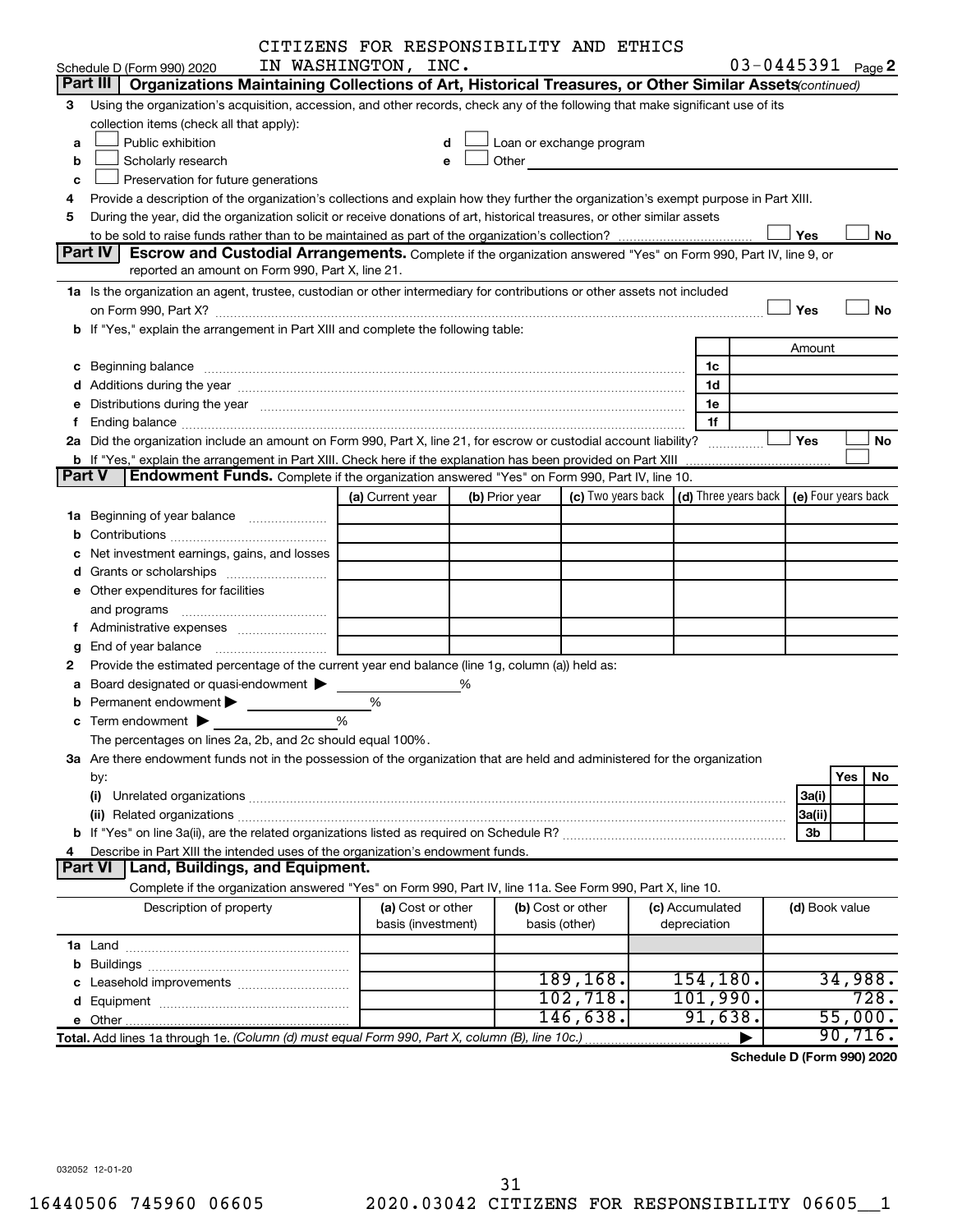| Schedule D (Form 990) 2020                                           | IN WASHINGTON, INC.          |                |                                                                                                                                                      | $03 - 0445391$ Page 3 |
|----------------------------------------------------------------------|------------------------------|----------------|------------------------------------------------------------------------------------------------------------------------------------------------------|-----------------------|
| Part VII Investments - Other Securities.                             |                              |                |                                                                                                                                                      |                       |
|                                                                      |                              |                | Complete if the organization answered "Yes" on Form 990, Part IV, line 11b. See Form 990, Part X, line 12.                                           |                       |
| (a) Description of security or category (including name of security) |                              | (b) Book value | (c) Method of valuation: Cost or end-of-year market value                                                                                            |                       |
|                                                                      |                              |                |                                                                                                                                                      |                       |
|                                                                      |                              |                |                                                                                                                                                      |                       |
| (3) Other                                                            |                              |                |                                                                                                                                                      |                       |
|                                                                      |                              |                |                                                                                                                                                      |                       |
| (A)                                                                  |                              |                |                                                                                                                                                      |                       |
| (B)                                                                  |                              |                |                                                                                                                                                      |                       |
| (C)                                                                  |                              |                |                                                                                                                                                      |                       |
| (D)                                                                  |                              |                |                                                                                                                                                      |                       |
| (E)                                                                  |                              |                |                                                                                                                                                      |                       |
| (F)                                                                  |                              |                |                                                                                                                                                      |                       |
| (G)                                                                  |                              |                |                                                                                                                                                      |                       |
| (H)                                                                  |                              |                |                                                                                                                                                      |                       |
| Total. (Col. (b) must equal Form 990, Part X, col. (B) line 12.)     |                              |                |                                                                                                                                                      |                       |
| Part VIII Investments - Program Related.                             |                              |                |                                                                                                                                                      |                       |
|                                                                      |                              |                | Complete if the organization answered "Yes" on Form 990, Part IV, line 11c. See Form 990, Part X, line 13.                                           |                       |
| (a) Description of investment                                        |                              | (b) Book value | (c) Method of valuation: Cost or end-of-year market value                                                                                            |                       |
| (1)                                                                  |                              |                |                                                                                                                                                      |                       |
|                                                                      |                              |                |                                                                                                                                                      |                       |
| (2)                                                                  |                              |                |                                                                                                                                                      |                       |
| (3)                                                                  |                              |                |                                                                                                                                                      |                       |
| (4)                                                                  |                              |                |                                                                                                                                                      |                       |
| (5)                                                                  |                              |                |                                                                                                                                                      |                       |
| (6)                                                                  |                              |                |                                                                                                                                                      |                       |
| (7)                                                                  |                              |                |                                                                                                                                                      |                       |
| (8)                                                                  |                              |                |                                                                                                                                                      |                       |
| (9)                                                                  |                              |                |                                                                                                                                                      |                       |
| Total. (Col. (b) must equal Form 990, Part X, col. (B) line 13.)     |                              |                |                                                                                                                                                      |                       |
| Part IX<br><b>Other Assets.</b>                                      |                              |                |                                                                                                                                                      |                       |
|                                                                      |                              |                | Complete if the organization answered "Yes" on Form 990, Part IV, line 11d. See Form 990, Part X, line 15.                                           |                       |
|                                                                      | (a) Description              |                |                                                                                                                                                      | (b) Book value        |
| (1)                                                                  |                              |                |                                                                                                                                                      |                       |
| (2)                                                                  |                              |                |                                                                                                                                                      |                       |
| (3)                                                                  |                              |                |                                                                                                                                                      |                       |
| (4)                                                                  |                              |                |                                                                                                                                                      |                       |
|                                                                      |                              |                |                                                                                                                                                      |                       |
| (5)                                                                  |                              |                |                                                                                                                                                      |                       |
| (6)                                                                  |                              |                |                                                                                                                                                      |                       |
| (7)                                                                  |                              |                |                                                                                                                                                      |                       |
| (8)                                                                  |                              |                |                                                                                                                                                      |                       |
| (9)                                                                  |                              |                |                                                                                                                                                      |                       |
| Total. (Column (b) must equal Form 990, Part X, col. (B) line 15.)   |                              |                |                                                                                                                                                      |                       |
| <b>Other Liabilities.</b><br>Part X                                  |                              |                |                                                                                                                                                      |                       |
|                                                                      |                              |                | Complete if the organization answered "Yes" on Form 990, Part IV, line 11e or 11f. See Form 990, Part X, line 25.                                    |                       |
| 1.                                                                   | (a) Description of liability |                |                                                                                                                                                      | (b) Book value        |
| (1) Federal income taxes                                             |                              |                |                                                                                                                                                      |                       |
| DEFERRED LOSS<br>(2)                                                 |                              |                |                                                                                                                                                      | 37,413.               |
| (3) SECURITY DEPOSIT                                                 |                              |                |                                                                                                                                                      | 16,815.               |
| (4) DEFERRED RENT ABATEMENT                                          |                              |                |                                                                                                                                                      | 20, 263.              |
| DEFERRED TENANT IMPROVEMENT<br>(5)                                   |                              |                |                                                                                                                                                      |                       |
| <b>ALLOWANCE</b>                                                     |                              |                |                                                                                                                                                      | 8,851.                |
| (6)                                                                  |                              |                |                                                                                                                                                      |                       |
| (7)                                                                  |                              |                |                                                                                                                                                      |                       |
| (8)                                                                  |                              |                |                                                                                                                                                      |                       |
| (9)                                                                  |                              |                |                                                                                                                                                      |                       |
|                                                                      |                              |                |                                                                                                                                                      | 83,342.               |
|                                                                      |                              |                | 2. Liability for uncertain tax positions. In Part XIII, provide the text of the footnote to the organization's financial statements that reports the |                       |

organization's liability for uncertain tax positions under FASB ASC 740. Check here if the text of the footnote has been provided in Part XIII…  $\boxed{\mathrm{X}}$ 

**Schedule D (Form 990) 2020**

032053 12-01-20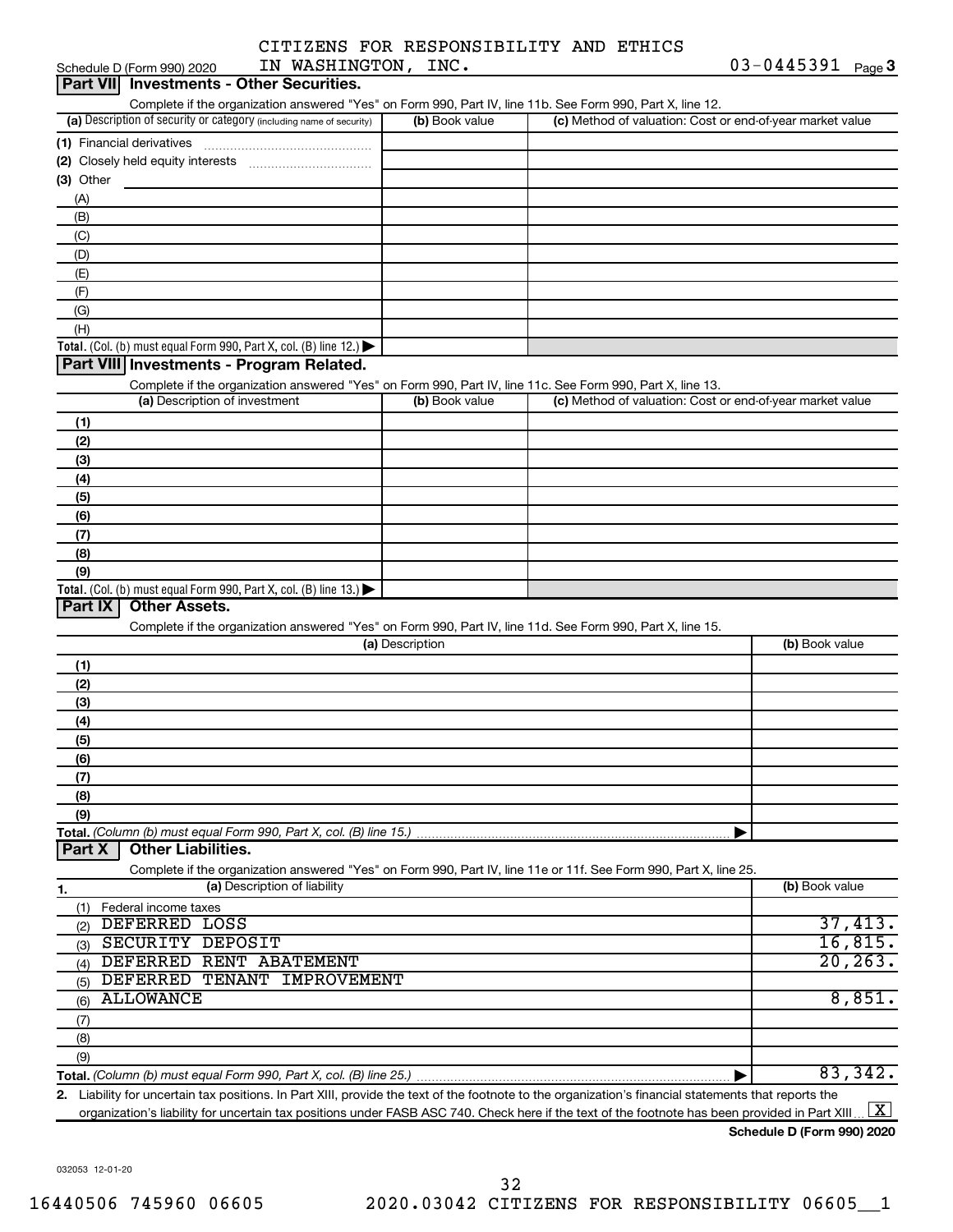| $03 - 0445391$ Page 4 |  |
|-----------------------|--|
|-----------------------|--|

|    | IN WASHINGTON, INC.<br>Schedule D (Form 990) 2020                                                                                                                                                                                    |                |      |              | 03-0445391 $_{Page 4}$ |      |
|----|--------------------------------------------------------------------------------------------------------------------------------------------------------------------------------------------------------------------------------------|----------------|------|--------------|------------------------|------|
|    | Reconciliation of Revenue per Audited Financial Statements With Revenue per Return.<br>Part XI                                                                                                                                       |                |      |              |                        |      |
|    | Complete if the organization answered "Yes" on Form 990, Part IV, line 12a.                                                                                                                                                          |                |      |              |                        |      |
| 1  | Total revenue, gains, and other support per audited financial statements [11] [11] Total revenue, gains, and other support per audited financial statements                                                                          |                |      | $\mathbf 1$  | 9,064,335.             |      |
| 2  | Amounts included on line 1 but not on Form 990, Part VIII, line 12:                                                                                                                                                                  |                |      |              |                        |      |
| a  | Net unrealized gains (losses) on investments [11] matter contracts and the unrealized gains (losses) on investments                                                                                                                  | 2a             | 31.  |              |                        |      |
|    |                                                                                                                                                                                                                                      | 2 <sub>b</sub> |      |              |                        |      |
| c  |                                                                                                                                                                                                                                      |                |      |              |                        |      |
| d  |                                                                                                                                                                                                                                      | 2d             |      |              |                        |      |
| е  | Add lines 2a through 2d <b>continuum continuum contract and all the contract of the contract of the contract of the contract of the contract of the contract of the contract of the contract of the contract of the contract of </b> |                |      | 2e           |                        | 31.  |
| 3  |                                                                                                                                                                                                                                      |                |      | 3            | 9,064,304.             |      |
|    | Amounts included on Form 990, Part VIII, line 12, but not on line 1:                                                                                                                                                                 |                |      |              |                        |      |
| a  | Investment expenses not included on Form 990, Part VIII, line 7b [100] [200] 4a [                                                                                                                                                    |                | 490. |              |                        |      |
| b  |                                                                                                                                                                                                                                      |                |      |              |                        |      |
|    | Add lines 4a and 4b                                                                                                                                                                                                                  | 4c             |      | 490.         |                        |      |
| 5  |                                                                                                                                                                                                                                      |                |      | 5            | 9,064,794.             |      |
|    | Part XII   Reconciliation of Expenses per Audited Financial Statements With Expenses per Return.                                                                                                                                     |                |      |              |                        |      |
|    | Complete if the organization answered "Yes" on Form 990, Part IV, line 12a.                                                                                                                                                          |                |      |              |                        |      |
| 1. |                                                                                                                                                                                                                                      |                |      | $\mathbf{1}$ | 5,928,246.             |      |
| 2  | Amounts included on line 1 but not on Form 990, Part IX, line 25:                                                                                                                                                                    |                |      |              |                        |      |
| a  |                                                                                                                                                                                                                                      | 2a             |      |              |                        |      |
| b  |                                                                                                                                                                                                                                      | 2 <sub>b</sub> |      |              |                        |      |
| c  |                                                                                                                                                                                                                                      | 2c             |      |              |                        |      |
| d  | Other (Describe in Part XIII.) (COLORED TO ANNO 1999) (COLORED TO A LOCAL DETAILS)                                                                                                                                                   | 2d             |      |              |                        |      |
| e  | Add lines 2a through 2d <b>manufactures</b> in the contract of the contract of the contract of the contract of the contract of the contract of the contract of the contract of the contract of the contract of the contract of the   |                |      | 2е           |                        | ο.   |
| 3  |                                                                                                                                                                                                                                      |                |      | $\mathbf{a}$ | 5,928,246.             |      |
| 4  | Amounts included on Form 990, Part IX, line 25, but not on line 1:                                                                                                                                                                   |                |      |              |                        |      |
| a  | Investment expenses not included on Form 990, Part VIII, line 7b [11, 111, 120]                                                                                                                                                      | - 4a           | 490. |              |                        |      |
|    |                                                                                                                                                                                                                                      | 4 <sub>h</sub> |      |              |                        |      |
|    | c Add lines 4a and 4b                                                                                                                                                                                                                |                |      | 4c           |                        | 490. |
|    |                                                                                                                                                                                                                                      |                |      | 5            | 5,928,736.             |      |
|    | Part XIII Supplemental Information.                                                                                                                                                                                                  |                |      |              |                        |      |

Provide the descriptions required for Part II, lines 3, 5, and 9; Part III, lines 1a and 4; Part IV, lines 1b and 2b; Part V, line 4; Part X, line 2; Part XI, lines 2d and 4b; and Part XII, lines 2d and 4b. Also complete this part to provide any additional information.

PART X, LINE 2:

|  |                           |  |  |  | FOR THE YEAR ENDED DECEMBER 31, 2020, THE ORGANIZATION HAS DOCUMENTED ITS  |  |  |  |
|--|---------------------------|--|--|--|----------------------------------------------------------------------------|--|--|--|
|  |                           |  |  |  | CONSIDERATION OF FASB ASC 740-10, INCOME TAXES, THAT PROVIDES GUIDANCE FOR |  |  |  |
|  |                           |  |  |  | REPORTING UNCERTAINTY IN INCOME TAXES AND HAS DETERMINED THAT NO MATERIAL  |  |  |  |
|  |                           |  |  |  | UNCERTAIN TAX POSITIONS QUALIFY FOR EITHER RECOGNITION OR DISCLOSURE IN    |  |  |  |
|  | THE FINANCIAL STATEMENTS. |  |  |  |                                                                            |  |  |  |

032054 12-01-20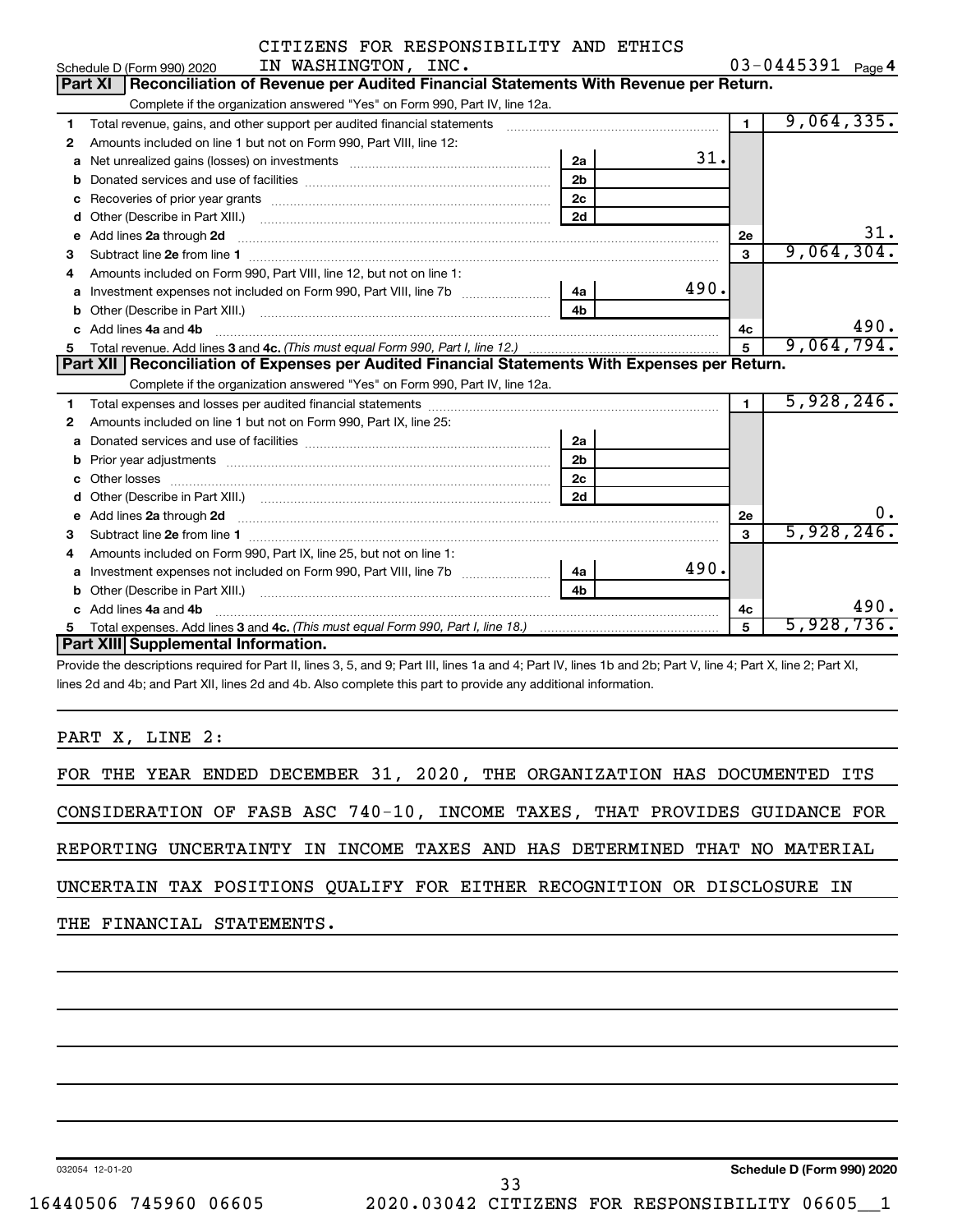| <b>SCHEDULE G</b>                                                                                                                                                                                                                                                                 |                                 | Supplemental Information Regarding Fundraising or Gaming Activities                                                                                                                                                                                                                                                                                                                                                                                                                                                                           |     |    |                                                                                                   |            | OMB No. 1545-0047                     |
|-----------------------------------------------------------------------------------------------------------------------------------------------------------------------------------------------------------------------------------------------------------------------------------|---------------------------------|-----------------------------------------------------------------------------------------------------------------------------------------------------------------------------------------------------------------------------------------------------------------------------------------------------------------------------------------------------------------------------------------------------------------------------------------------------------------------------------------------------------------------------------------------|-----|----|---------------------------------------------------------------------------------------------------|------------|---------------------------------------|
| (Form 990 or 990-EZ)                                                                                                                                                                                                                                                              |                                 | Complete if the organization answered "Yes" on Form 990, Part IV, line 17, 18, or 19, or if the<br>organization entered more than \$15,000 on Form 990-EZ, line 6a.                                                                                                                                                                                                                                                                                                                                                                           |     |    |                                                                                                   |            |                                       |
| Department of the Treasury                                                                                                                                                                                                                                                        |                                 | Attach to Form 990 or Form 990-EZ.                                                                                                                                                                                                                                                                                                                                                                                                                                                                                                            |     |    |                                                                                                   |            | <b>Open to Public</b>                 |
| Internal Revenue Service                                                                                                                                                                                                                                                          |                                 | Go to www.irs.gov/Form990 for instructions and the latest information.                                                                                                                                                                                                                                                                                                                                                                                                                                                                        |     |    |                                                                                                   |            | Inspection                            |
| Name of the organization                                                                                                                                                                                                                                                          |                                 | CITIZENS FOR RESPONSIBILITY AND ETHICS                                                                                                                                                                                                                                                                                                                                                                                                                                                                                                        |     |    |                                                                                                   |            | <b>Employer identification number</b> |
|                                                                                                                                                                                                                                                                                   |                                 | IN WASHINGTON, INC.                                                                                                                                                                                                                                                                                                                                                                                                                                                                                                                           |     |    |                                                                                                   | 03-0445391 |                                       |
| Part I                                                                                                                                                                                                                                                                            | required to complete this part. | Fundraising Activities. Complete if the organization answered "Yes" on Form 990, Part IV, line 17. Form 990-EZ filers are not                                                                                                                                                                                                                                                                                                                                                                                                                 |     |    |                                                                                                   |            |                                       |
| Mail solicitations<br>a<br>$\boxed{\textbf{X}}$ Internet and email solicitations<br>b<br>$\boxed{\text{X}}$ Phone solicitations<br>C<br>$\boxed{\textbf{X}}$ In-person solicitations<br>d<br>compensated at least \$5,000 by the organization.                                    |                                 | 1 Indicate whether the organization raised funds through any of the following activities. Check all that apply.<br>f<br>Special fundraising events<br>g<br>2 a Did the organization have a written or oral agreement with any individual (including officers, directors, trustees, or<br>key employees listed in Form 990, Part VII) or entity in connection with professional fundraising services?<br>b If "Yes," list the 10 highest paid individuals or entities (fundraisers) pursuant to agreements under which the fundraiser is to be |     |    | $e$ $\boxed{\text{X}}$ Solicitation of non-government grants<br>Solicitation of government grants | $X$ Yes    | <b>No</b>                             |
| (v) Amount paid<br>(iii) Did<br>(i) Name and address of individual<br>(iv) Gross receipts<br>fundraiser<br>to (or retained by)<br>(ii) Activity<br>have custody<br>fundraiser<br>from activity<br>or entity (fundraiser)<br>or control of<br>contributions?<br>listed in col. (i) |                                 |                                                                                                                                                                                                                                                                                                                                                                                                                                                                                                                                               |     |    | (vi) Amount paid<br>to (or retained by)<br>organization                                           |            |                                       |
| BONNER GROUP, INC. - 800                                                                                                                                                                                                                                                          |                                 |                                                                                                                                                                                                                                                                                                                                                                                                                                                                                                                                               | Yes | No |                                                                                                   |            |                                       |
| MAINE AVE, SW, 4TH FLOOR,                                                                                                                                                                                                                                                         |                                 | PROFESSIONAL FUNDRAISING                                                                                                                                                                                                                                                                                                                                                                                                                                                                                                                      |     | x  | 7,578,944.                                                                                        | 884.618.   | 6,694,326.                            |
|                                                                                                                                                                                                                                                                                   |                                 |                                                                                                                                                                                                                                                                                                                                                                                                                                                                                                                                               |     |    |                                                                                                   |            |                                       |
|                                                                                                                                                                                                                                                                                   |                                 |                                                                                                                                                                                                                                                                                                                                                                                                                                                                                                                                               |     |    |                                                                                                   |            |                                       |
|                                                                                                                                                                                                                                                                                   |                                 |                                                                                                                                                                                                                                                                                                                                                                                                                                                                                                                                               |     |    |                                                                                                   |            |                                       |
|                                                                                                                                                                                                                                                                                   |                                 |                                                                                                                                                                                                                                                                                                                                                                                                                                                                                                                                               |     |    |                                                                                                   |            |                                       |
|                                                                                                                                                                                                                                                                                   |                                 |                                                                                                                                                                                                                                                                                                                                                                                                                                                                                                                                               |     |    |                                                                                                   |            |                                       |
|                                                                                                                                                                                                                                                                                   |                                 |                                                                                                                                                                                                                                                                                                                                                                                                                                                                                                                                               |     |    |                                                                                                   |            |                                       |
|                                                                                                                                                                                                                                                                                   |                                 |                                                                                                                                                                                                                                                                                                                                                                                                                                                                                                                                               |     |    |                                                                                                   |            |                                       |
|                                                                                                                                                                                                                                                                                   |                                 |                                                                                                                                                                                                                                                                                                                                                                                                                                                                                                                                               |     |    |                                                                                                   |            |                                       |
| Total                                                                                                                                                                                                                                                                             |                                 |                                                                                                                                                                                                                                                                                                                                                                                                                                                                                                                                               |     |    | 7,578,944                                                                                         | 884,618    | 6,694,326.                            |
| or licensing.                                                                                                                                                                                                                                                                     |                                 | 3 List all states in which the organization is registered or licensed to solicit contributions or has been notified it is exempt from registration                                                                                                                                                                                                                                                                                                                                                                                            |     |    |                                                                                                   |            |                                       |

AK,AL,AR,CA,CO,CT,DC,FL,GA,HI,IL,KS,KY,MA,MD,ME,MI,MN,MO,MS,NC,ND,NH,NJ,NM NV,NY,OH,OK,OR,PA,RI,SC,TN,UT,VA,WA,WI,WV

**For Paperwork Reduction Act Notice, see the Instructions for Form 990 or 990-EZ. Schedule G (Form 990 or 990-EZ) 2020** LHA SEE PART IV FOR CONTINUATIONS

032081 11-25-20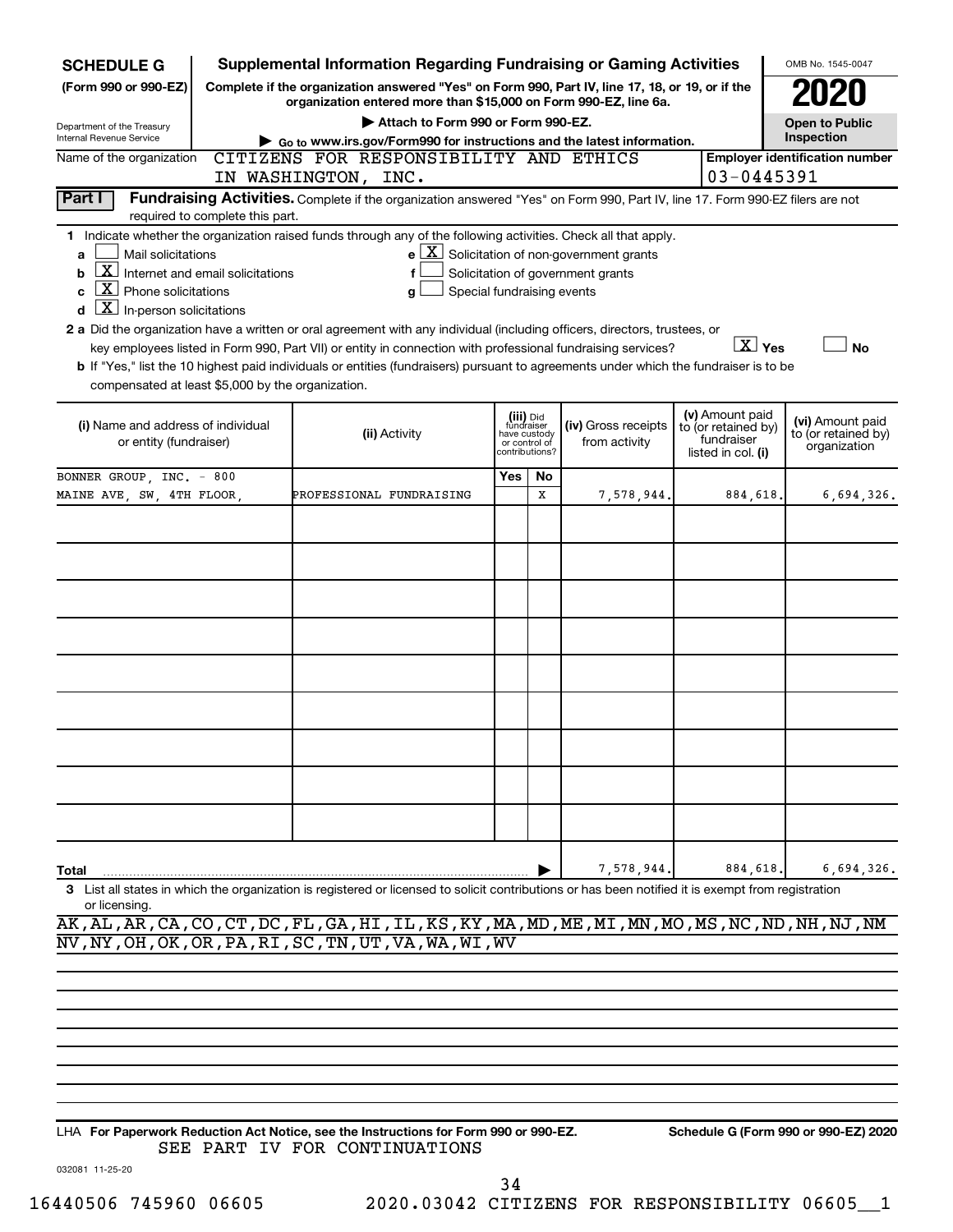|                 | CITIZENS FOR RESPONSIBILITY AND ETHICS<br>$03 - 0445391$ Page 2<br>Schedule G (Form 990 or 990-EZ) 2020 IN WASHINGTON, INC. |                                                                                                                                           |                |                                                  |                  |                                                     |  |  |
|-----------------|-----------------------------------------------------------------------------------------------------------------------------|-------------------------------------------------------------------------------------------------------------------------------------------|----------------|--------------------------------------------------|------------------|-----------------------------------------------------|--|--|
|                 | Part II                                                                                                                     | Fundraising Events. Complete if the organization answered "Yes" on Form 990, Part IV, line 18, or reported more than \$15,000             |                |                                                  |                  |                                                     |  |  |
|                 |                                                                                                                             | of fundraising event contributions and gross income on Form 990-EZ, lines 1 and 6b. List events with gross receipts greater than \$5,000. |                |                                                  |                  |                                                     |  |  |
|                 |                                                                                                                             |                                                                                                                                           | (a) Event $#1$ | $(b)$ Event #2                                   | (c) Other events | (d) Total events                                    |  |  |
|                 |                                                                                                                             |                                                                                                                                           |                |                                                  |                  | (add col. (a) through                               |  |  |
|                 |                                                                                                                             |                                                                                                                                           |                |                                                  |                  | col. (c)                                            |  |  |
|                 |                                                                                                                             |                                                                                                                                           | (event type)   | (event type)                                     | (total number)   |                                                     |  |  |
| Revenue         |                                                                                                                             |                                                                                                                                           |                |                                                  |                  |                                                     |  |  |
|                 | 1.                                                                                                                          |                                                                                                                                           |                |                                                  |                  |                                                     |  |  |
|                 |                                                                                                                             |                                                                                                                                           |                |                                                  |                  |                                                     |  |  |
|                 |                                                                                                                             |                                                                                                                                           |                |                                                  |                  |                                                     |  |  |
|                 | З                                                                                                                           | Gross income (line 1 minus line 2)                                                                                                        |                |                                                  |                  |                                                     |  |  |
|                 |                                                                                                                             |                                                                                                                                           |                |                                                  |                  |                                                     |  |  |
|                 | 4                                                                                                                           |                                                                                                                                           |                |                                                  |                  |                                                     |  |  |
|                 |                                                                                                                             |                                                                                                                                           |                |                                                  |                  |                                                     |  |  |
|                 | 5                                                                                                                           |                                                                                                                                           |                |                                                  |                  |                                                     |  |  |
|                 | 6                                                                                                                           |                                                                                                                                           |                |                                                  |                  |                                                     |  |  |
|                 |                                                                                                                             |                                                                                                                                           |                |                                                  |                  |                                                     |  |  |
| Direct Expenses | 7                                                                                                                           |                                                                                                                                           |                |                                                  |                  |                                                     |  |  |
|                 |                                                                                                                             |                                                                                                                                           |                |                                                  |                  |                                                     |  |  |
|                 | 8                                                                                                                           |                                                                                                                                           |                |                                                  |                  |                                                     |  |  |
|                 | 9<br>10                                                                                                                     |                                                                                                                                           |                |                                                  |                  |                                                     |  |  |
|                 |                                                                                                                             |                                                                                                                                           |                |                                                  |                  |                                                     |  |  |
|                 | Part III                                                                                                                    | Gaming. Complete if the organization answered "Yes" on Form 990, Part IV, line 19, or reported more than                                  |                |                                                  |                  |                                                     |  |  |
|                 |                                                                                                                             | \$15,000 on Form 990-EZ, line 6a.                                                                                                         |                |                                                  |                  |                                                     |  |  |
|                 |                                                                                                                             |                                                                                                                                           | (a) Bingo      | (b) Pull tabs/instant<br>bingo/progressive bingo | (c) Other gaming | (d) Total gaming (add<br>col. (a) through col. (c)) |  |  |
| Revenue         |                                                                                                                             |                                                                                                                                           |                |                                                  |                  |                                                     |  |  |
|                 | 1.                                                                                                                          |                                                                                                                                           |                |                                                  |                  |                                                     |  |  |
|                 |                                                                                                                             |                                                                                                                                           |                |                                                  |                  |                                                     |  |  |
|                 |                                                                                                                             |                                                                                                                                           |                |                                                  |                  |                                                     |  |  |
| Expenses        |                                                                                                                             |                                                                                                                                           |                |                                                  |                  |                                                     |  |  |
|                 | 3                                                                                                                           |                                                                                                                                           |                |                                                  |                  |                                                     |  |  |
| Direct          | 4                                                                                                                           |                                                                                                                                           |                |                                                  |                  |                                                     |  |  |
|                 |                                                                                                                             |                                                                                                                                           |                |                                                  |                  |                                                     |  |  |
|                 | 5                                                                                                                           |                                                                                                                                           |                |                                                  |                  |                                                     |  |  |
|                 |                                                                                                                             |                                                                                                                                           | Yes<br>%       | Yes<br>%                                         | Yes<br>%         |                                                     |  |  |
|                 |                                                                                                                             | 6 Volunteer labor                                                                                                                         | No             | No                                               | No               |                                                     |  |  |
|                 |                                                                                                                             |                                                                                                                                           |                |                                                  |                  |                                                     |  |  |
|                 | 7 Direct expense summary. Add lines 2 through 5 in column (d) matures and contain the summan control of the summary.        |                                                                                                                                           |                |                                                  |                  |                                                     |  |  |
|                 | 8                                                                                                                           |                                                                                                                                           |                |                                                  |                  |                                                     |  |  |
|                 |                                                                                                                             |                                                                                                                                           |                |                                                  |                  |                                                     |  |  |
|                 |                                                                                                                             | 9 Enter the state(s) in which the organization conducts gaming activities:                                                                |                |                                                  |                  |                                                     |  |  |
|                 |                                                                                                                             |                                                                                                                                           |                |                                                  |                  | Yes<br>No                                           |  |  |
|                 |                                                                                                                             |                                                                                                                                           |                |                                                  |                  |                                                     |  |  |
|                 |                                                                                                                             |                                                                                                                                           |                |                                                  |                  |                                                     |  |  |
|                 |                                                                                                                             |                                                                                                                                           |                |                                                  |                  | Yes<br>No                                           |  |  |
|                 |                                                                                                                             | <b>b</b> If "Yes," explain:<br><u> 1989 - Johann Barbara, martxa eta idazlea (h. 1989).</u>                                               |                |                                                  |                  |                                                     |  |  |
|                 |                                                                                                                             |                                                                                                                                           |                |                                                  |                  |                                                     |  |  |
|                 |                                                                                                                             |                                                                                                                                           |                |                                                  |                  |                                                     |  |  |
|                 |                                                                                                                             | 032082 11-25-20                                                                                                                           |                |                                                  |                  | Schedule G (Form 990 or 990-EZ) 2020                |  |  |
|                 |                                                                                                                             |                                                                                                                                           |                |                                                  |                  |                                                     |  |  |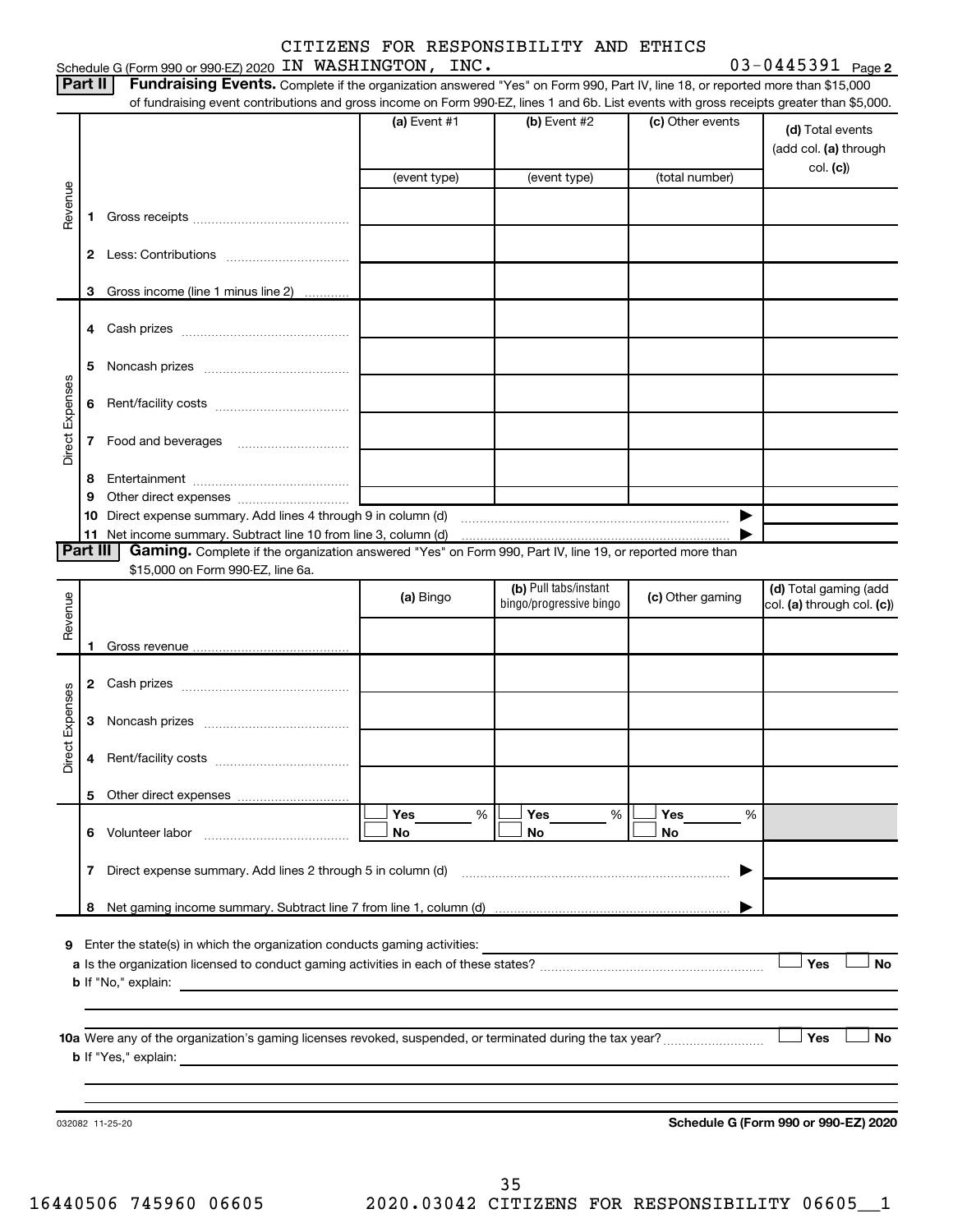| $03 - 0445391$ Page 3<br>Schedule G (Form 990 or 990-EZ) 2020 IN WASHINGTON, INC.<br>Yes<br>No<br>12 Is the organization a grantor, beneficiary or trustee of a trust, or a member of a partnership or other entity formed                                        |
|-------------------------------------------------------------------------------------------------------------------------------------------------------------------------------------------------------------------------------------------------------------------|
|                                                                                                                                                                                                                                                                   |
|                                                                                                                                                                                                                                                                   |
| $\Box$ Yes<br>No                                                                                                                                                                                                                                                  |
| 13 Indicate the percentage of gaming activity conducted in:                                                                                                                                                                                                       |
| 13а<br>%                                                                                                                                                                                                                                                          |
| 13 <sub>b</sub><br>%<br><b>b</b> An outside facility <i>www.communicallycommunicallycommunicallycommunicallycommunicallycommunicallycommunicallycommunicallycommunicallycommunicallycommunicallycommunicallycommunicallycommunicallycommunicallycommunicallyc</i> |
| 14 Enter the name and address of the person who prepares the organization's gaming/special events books and records:                                                                                                                                              |
| Name $\blacktriangleright$<br><u>some started and the started and the started and the started and the started and the started and the started and</u>                                                                                                             |
| Address $\blacktriangleright$                                                                                                                                                                                                                                     |
| <b>」Yes</b><br>No<br>15a Does the organization have a contract with a third party from whom the organization receives gaming revenue?                                                                                                                             |
|                                                                                                                                                                                                                                                                   |
| of gaming revenue retained by the third party $\triangleright$ \$                                                                                                                                                                                                 |
| c If "Yes," enter name and address of the third party:                                                                                                                                                                                                            |
| Name <b>Decision and Contract Contract Contract Contract Contract Contract Contract Contract Contract Contract Contract Contract Contract Contract Contract Contract Contract Contract Contract Contract Contract Contract Contr</b>                              |
| Address $\blacktriangleright$<br><u> 1989 - Johann Harry Harry Harry Harry Harry Harry Harry Harry Harry Harry Harry Harry Harry Harry Harry Harry</u>                                                                                                            |
| Gaming manager information:<br>16                                                                                                                                                                                                                                 |
| Name $\blacktriangleright$<br><u> 1980 - John Stein, mars and de Britain and de Britain and de Britain and de Britain and de Britain and de Br</u>                                                                                                                |
| Gaming manager compensation > \$                                                                                                                                                                                                                                  |
|                                                                                                                                                                                                                                                                   |
| Description of services provided > example and the contract of the contract of the contract of the contract of                                                                                                                                                    |
|                                                                                                                                                                                                                                                                   |
|                                                                                                                                                                                                                                                                   |
| Director/officer<br>Employee<br>Independent contractor                                                                                                                                                                                                            |
| 17 Mandatory distributions:                                                                                                                                                                                                                                       |
| a Is the organization required under state law to make charitable distributions from the gaming proceeds to                                                                                                                                                       |
| Yes<br>No<br>retain the state gaming license?                                                                                                                                                                                                                     |
| <b>b</b> Enter the amount of distributions required under state law to be distributed to other exempt organizations or spent in the                                                                                                                               |
| organization's own exempt activities during the tax year $\triangleright$ \$<br>Supplemental Information. Provide the explanations required by Part I, line 2b, columns (iii) and (v); and Part III, lines 9, 9b, 10b,<br> Part IV                                |
| 15b, 15c, 16, and 17b, as applicable. Also provide any additional information. See instructions.                                                                                                                                                                  |
| SCHEDULE G, PART I, LINE 2B, LIST OF TEN HIGHEST PAID FUNDRAISERS:                                                                                                                                                                                                |
|                                                                                                                                                                                                                                                                   |
| NAME OF FUNDRAISER: BONNER GROUP, INC.<br>( I )                                                                                                                                                                                                                   |
|                                                                                                                                                                                                                                                                   |
| ADDRESS OF FUNDRAISER:<br>( I )                                                                                                                                                                                                                                   |
| 20024<br>800 MAINE AVE, SW, 4TH FLOOR, WASHINGTON, DC                                                                                                                                                                                                             |
|                                                                                                                                                                                                                                                                   |
|                                                                                                                                                                                                                                                                   |
|                                                                                                                                                                                                                                                                   |
| Schodule C (Form 000 or 000 EZ) 2020                                                                                                                                                                                                                              |

032083 11-25-20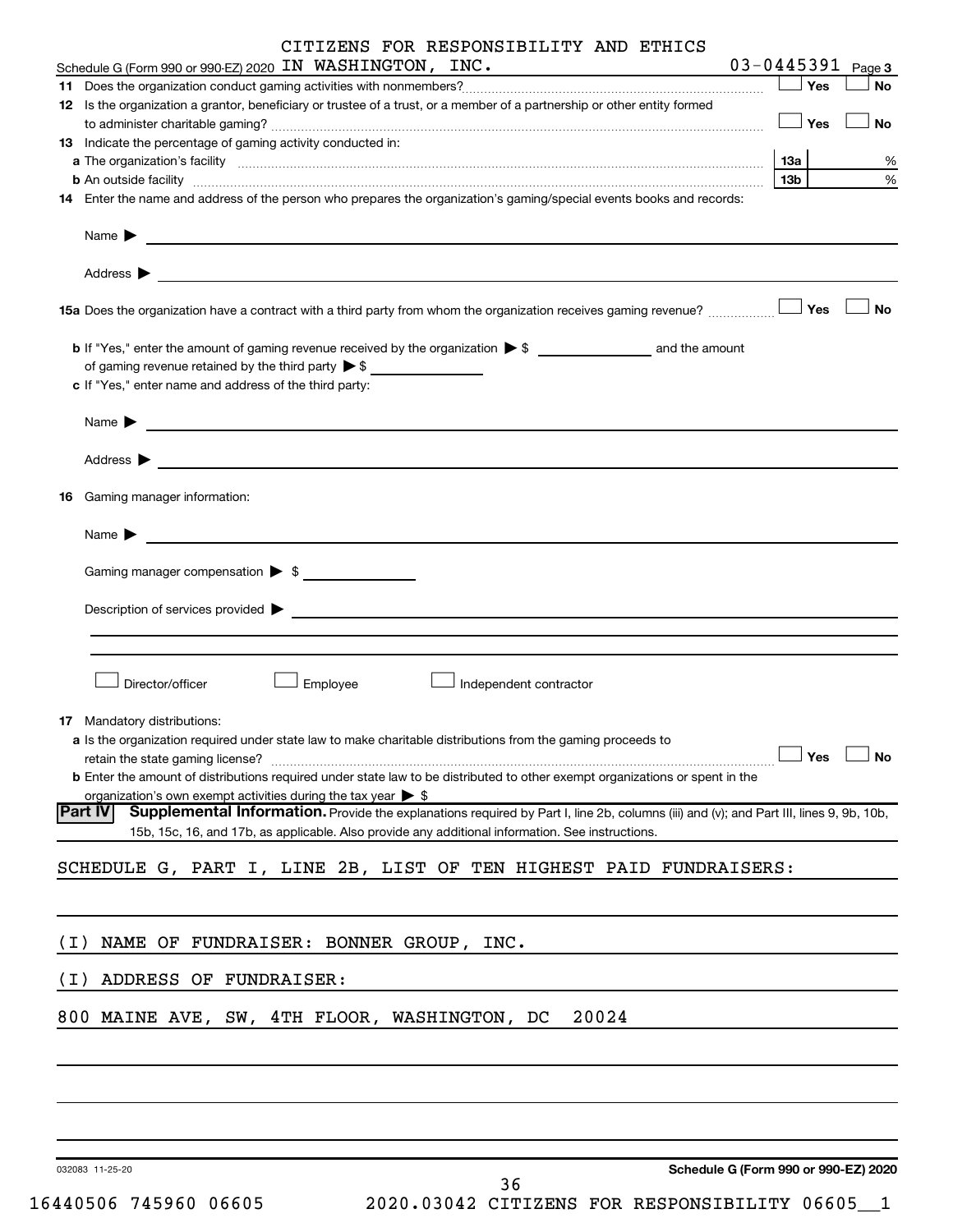|                 |                                                                                                     |                     | CITIZENS FOR RESPONSIBILITY AND ETHICS |                                 |
|-----------------|-----------------------------------------------------------------------------------------------------|---------------------|----------------------------------------|---------------------------------|
|                 | Schedule G (Form 990 or 990-EZ) IN WASHING<br><b>Part IV   Supplemental Information</b> (continued) | IN WASHINGTON, INC. |                                        | $03 - 0445391$ Page 4           |
|                 |                                                                                                     |                     |                                        |                                 |
|                 |                                                                                                     |                     |                                        |                                 |
|                 |                                                                                                     |                     |                                        |                                 |
|                 |                                                                                                     |                     |                                        |                                 |
|                 |                                                                                                     |                     |                                        |                                 |
|                 |                                                                                                     |                     |                                        |                                 |
|                 |                                                                                                     |                     |                                        |                                 |
|                 |                                                                                                     |                     |                                        |                                 |
|                 |                                                                                                     |                     |                                        |                                 |
|                 |                                                                                                     |                     |                                        |                                 |
|                 |                                                                                                     |                     |                                        |                                 |
|                 |                                                                                                     |                     |                                        |                                 |
|                 |                                                                                                     |                     |                                        |                                 |
|                 |                                                                                                     |                     |                                        |                                 |
|                 |                                                                                                     |                     |                                        |                                 |
|                 |                                                                                                     |                     |                                        |                                 |
|                 |                                                                                                     |                     |                                        |                                 |
|                 |                                                                                                     |                     |                                        |                                 |
|                 |                                                                                                     |                     |                                        |                                 |
|                 |                                                                                                     |                     |                                        |                                 |
|                 |                                                                                                     |                     |                                        |                                 |
|                 |                                                                                                     |                     |                                        |                                 |
|                 |                                                                                                     |                     |                                        |                                 |
|                 |                                                                                                     |                     |                                        |                                 |
|                 |                                                                                                     |                     |                                        |                                 |
|                 |                                                                                                     |                     |                                        |                                 |
|                 |                                                                                                     |                     |                                        |                                 |
|                 |                                                                                                     |                     |                                        |                                 |
|                 |                                                                                                     |                     |                                        |                                 |
|                 |                                                                                                     |                     |                                        |                                 |
|                 |                                                                                                     |                     |                                        |                                 |
|                 |                                                                                                     |                     |                                        |                                 |
|                 |                                                                                                     |                     |                                        |                                 |
|                 |                                                                                                     |                     |                                        |                                 |
|                 |                                                                                                     |                     |                                        |                                 |
|                 |                                                                                                     |                     |                                        |                                 |
|                 |                                                                                                     |                     |                                        |                                 |
|                 |                                                                                                     |                     |                                        |                                 |
|                 |                                                                                                     |                     |                                        |                                 |
|                 |                                                                                                     |                     |                                        |                                 |
|                 |                                                                                                     |                     |                                        |                                 |
|                 |                                                                                                     |                     |                                        |                                 |
|                 |                                                                                                     |                     |                                        |                                 |
|                 |                                                                                                     |                     |                                        |                                 |
|                 |                                                                                                     |                     |                                        |                                 |
|                 |                                                                                                     |                     |                                        |                                 |
| 032084 04-01-20 |                                                                                                     |                     |                                        | Schedule G (Form 990 or 990-EZ) |
|                 |                                                                                                     |                     | 27                                     |                                 |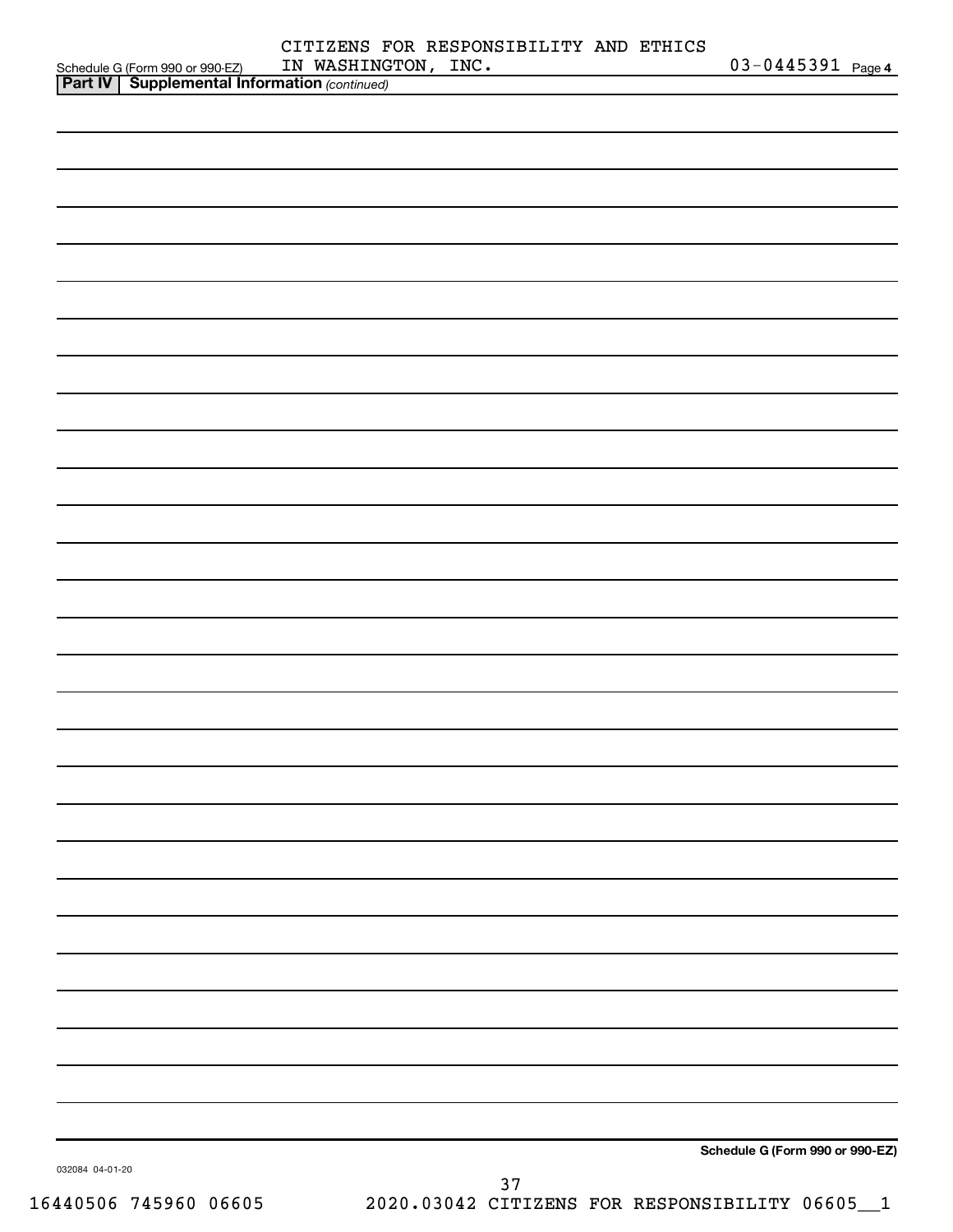|   | <b>Compensation Information</b><br><b>SCHEDULE J</b>                                                                                                                                                          |                                       | OMB No. 1545-0047 |            |                         |
|---|---------------------------------------------------------------------------------------------------------------------------------------------------------------------------------------------------------------|---------------------------------------|-------------------|------------|-------------------------|
|   | (Form 990)<br>For certain Officers, Directors, Trustees, Key Employees, and Highest                                                                                                                           |                                       | 2020              |            |                         |
|   | <b>Compensated Employees</b>                                                                                                                                                                                  |                                       |                   |            |                         |
|   | Complete if the organization answered "Yes" on Form 990, Part IV, line 23.<br>Attach to Form 990.<br>Department of the Treasury                                                                               |                                       |                   |            | <b>Open to Public</b>   |
|   | Go to www.irs.gov/Form990 for instructions and the latest information.<br>Internal Revenue Service                                                                                                            |                                       | Inspection        |            |                         |
|   | CITIZENS FOR RESPONSIBILITY AND ETHICS<br>Name of the organization                                                                                                                                            | <b>Employer identification number</b> |                   |            |                         |
|   | IN WASHINGTON, INC.                                                                                                                                                                                           | 03-0445391                            |                   |            |                         |
|   | <b>Questions Regarding Compensation</b><br>Part I                                                                                                                                                             |                                       |                   |            |                         |
|   |                                                                                                                                                                                                               |                                       |                   | <b>Yes</b> | No                      |
|   | Check the appropriate box(es) if the organization provided any of the following to or for a person listed on Form 990,                                                                                        |                                       |                   |            |                         |
|   | Part VII, Section A, line 1a. Complete Part III to provide any relevant information regarding these items.                                                                                                    |                                       |                   |            |                         |
|   | First-class or charter travel<br>Housing allowance or residence for personal use                                                                                                                              |                                       |                   |            |                         |
|   | Travel for companions<br>Payments for business use of personal residence                                                                                                                                      |                                       |                   |            |                         |
|   | Health or social club dues or initiation fees<br>Tax indemnification and gross-up payments                                                                                                                    |                                       |                   |            |                         |
|   | Discretionary spending account<br>Personal services (such as maid, chauffeur, chef)                                                                                                                           |                                       |                   |            |                         |
|   |                                                                                                                                                                                                               |                                       |                   |            |                         |
|   | <b>b</b> If any of the boxes on line 1a are checked, did the organization follow a written policy regarding payment or                                                                                        |                                       |                   |            |                         |
|   |                                                                                                                                                                                                               |                                       | 1b                |            |                         |
| 2 | Did the organization require substantiation prior to reimbursing or allowing expenses incurred by all directors,                                                                                              |                                       |                   |            |                         |
|   |                                                                                                                                                                                                               |                                       | $\mathbf{2}$      |            |                         |
|   |                                                                                                                                                                                                               |                                       |                   |            |                         |
| З | Indicate which, if any, of the following the organization used to establish the compensation of the organization's                                                                                            |                                       |                   |            |                         |
|   | CEO/Executive Director. Check all that apply. Do not check any boxes for methods used by a related organization to                                                                                            |                                       |                   |            |                         |
|   | establish compensation of the CEO/Executive Director, but explain in Part III.                                                                                                                                |                                       |                   |            |                         |
|   | Compensation committee<br>Written employment contract                                                                                                                                                         |                                       |                   |            |                         |
|   | $ \mathbf{X} $ Compensation survey or study<br>Independent compensation consultant                                                                                                                            |                                       |                   |            |                         |
|   | $\lfloor x \rfloor$ Form 990 of other organizations<br>$ \mathbf{X} $ Approval by the board or compensation committee                                                                                         |                                       |                   |            |                         |
|   |                                                                                                                                                                                                               |                                       |                   |            |                         |
|   | During the year, did any person listed on Form 990, Part VII, Section A, line 1a, with respect to the filing                                                                                                  |                                       |                   |            |                         |
|   | organization or a related organization:                                                                                                                                                                       |                                       |                   |            | х                       |
| а | Receive a severance payment or change-of-control payment?                                                                                                                                                     |                                       | 4a                |            | $\overline{\textbf{x}}$ |
| b |                                                                                                                                                                                                               |                                       | 4b                |            | $\mathbf x$             |
| c |                                                                                                                                                                                                               |                                       | 4c                |            |                         |
|   | If "Yes" to any of lines 4a-c, list the persons and provide the applicable amounts for each item in Part III.                                                                                                 |                                       |                   |            |                         |
|   |                                                                                                                                                                                                               |                                       |                   |            |                         |
| 5 | Only section 501(c)(3), 501(c)(4), and 501(c)(29) organizations must complete lines 5-9.<br>For persons listed on Form 990, Part VII, Section A, line 1a, did the organization pay or accrue any compensation |                                       |                   |            |                         |
|   | contingent on the revenues of:                                                                                                                                                                                |                                       |                   |            |                         |
| a |                                                                                                                                                                                                               |                                       | 5a                |            | х                       |
|   |                                                                                                                                                                                                               |                                       | 5b                |            | X                       |
|   | If "Yes" on line 5a or 5b, describe in Part III.                                                                                                                                                              |                                       |                   |            |                         |
|   | 6 For persons listed on Form 990, Part VII, Section A, line 1a, did the organization pay or accrue any compensation                                                                                           |                                       |                   |            |                         |
|   | contingent on the net earnings of:                                                                                                                                                                            |                                       |                   |            |                         |
| а |                                                                                                                                                                                                               |                                       | 6а                |            | х                       |
|   |                                                                                                                                                                                                               |                                       | 6b                |            | X                       |
|   | If "Yes" on line 6a or 6b, describe in Part III.                                                                                                                                                              |                                       |                   |            |                         |
|   | 7 For persons listed on Form 990, Part VII, Section A, line 1a, did the organization provide any nonfixed payments                                                                                            |                                       |                   |            |                         |
|   |                                                                                                                                                                                                               |                                       | 7                 |            | x                       |
| 8 | Were any amounts reported on Form 990, Part VII, paid or accrued pursuant to a contract that was subject to the                                                                                               |                                       |                   |            |                         |
|   |                                                                                                                                                                                                               |                                       | 8                 |            | x                       |
| 9 | If "Yes" on line 8, did the organization also follow the rebuttable presumption procedure described in                                                                                                        |                                       |                   |            |                         |
|   |                                                                                                                                                                                                               |                                       | 9                 |            |                         |
|   | LHA For Paperwork Reduction Act Notice, see the Instructions for Form 990.                                                                                                                                    | Schedule J (Form 990) 2020            |                   |            |                         |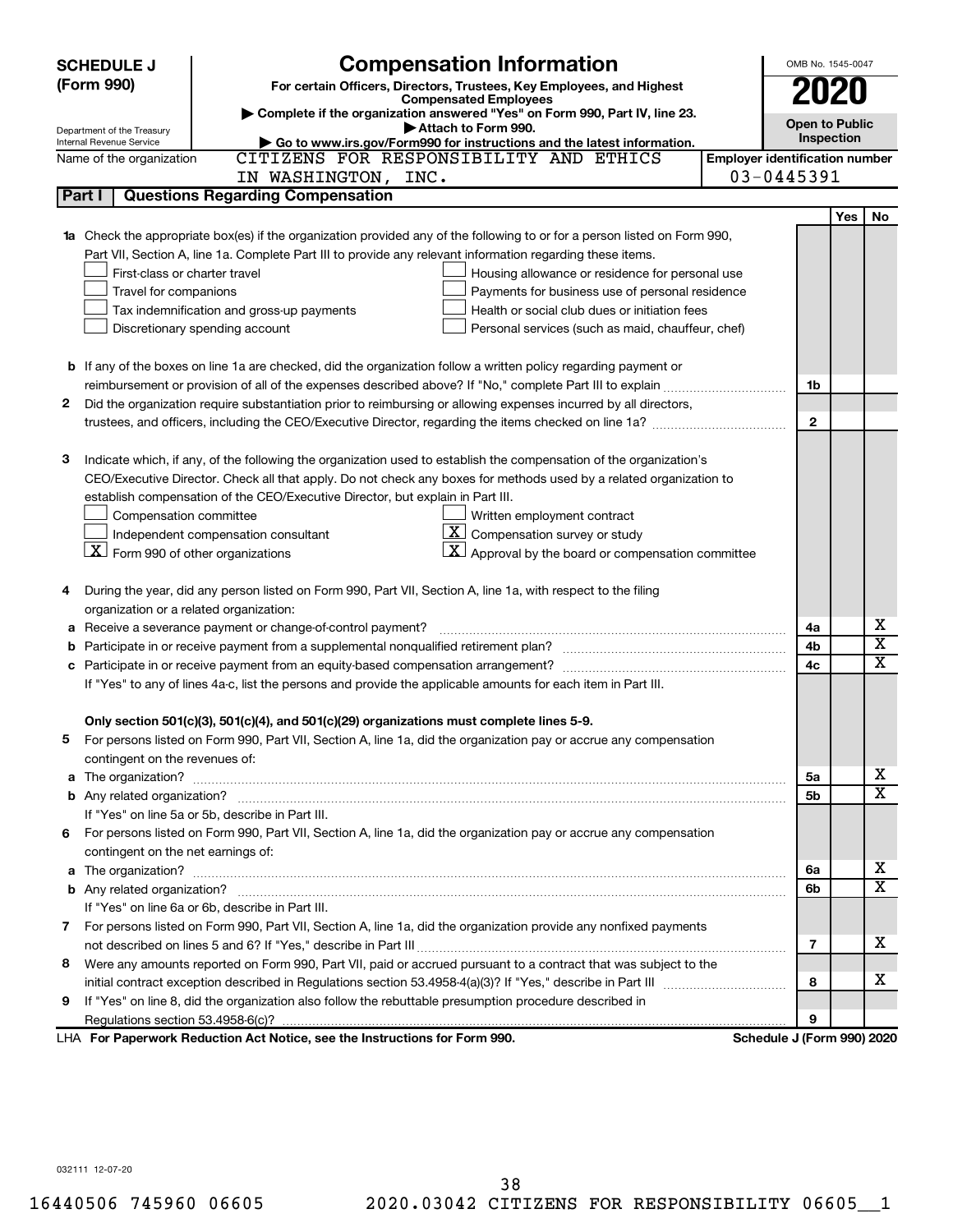#### Schedule J (Form 990) 2020  $IN$   $NASHINGTON$ ,  $INC$ .  $03-0445391$   $Page$

Part II | Officers, Directors, Trustees, Key Employees, and Highest Compensated Employees. Use duplicate copies if additional space is needed.

For each individual whose compensation must be reported on Schedule J, report compensation from the organization on row (i) and from related organizations, described in the instructions, on row (ii). Do not list any individuals that aren't listed on Form 990, Part VII.

Note: The sum of columns (B)(i)-(iii) for each listed individual must equal the total amount of Form 990, Part VII, Section A, line 1a, applicable column (D) and (E) amounts for that individual.

|                               |      | (B) Breakdown of W-2 and/or 1099-MISC compensation |                                           | (C) Retirement and<br>other deferred      | (D) Nontaxable<br>benefits | (E) Total of columns | (F) Compensation<br>in column (B) |                                           |
|-------------------------------|------|----------------------------------------------------|-------------------------------------------|-------------------------------------------|----------------------------|----------------------|-----------------------------------|-------------------------------------------|
| (A) Name and Title            |      | (i) Base<br>compensation                           | (ii) Bonus &<br>incentive<br>compensation | (iii) Other<br>reportable<br>compensation | compensation               |                      | $(B)(i)-(D)$                      | reported as deferred<br>on prior Form 990 |
| NOAH BOOKBINDER<br>(1)        | (i)  | 288,530.                                           | 0.                                        | 0.                                        | 8,550.                     | 948                  | 298,028.                          | $0$ .                                     |
| PRESIDENT & CEO               | (ii) | 0.                                                 | σ.                                        | $\overline{0}$ .                          | 0.                         | $\Omega$ .           | 0                                 | $\overline{0}$ .                          |
| ADAM RAPPAPORT<br>(2)         | (i)  | 186,945.                                           | $\overline{0}$ .                          | 0.                                        | 5,963.                     | 21,259.              | 214, 167.                         | $\overline{0}$ .                          |
| CHIEF COUNSEL                 | (ii) | 0.                                                 | $\overline{\mathfrak{o}}$ .               | 0.                                        | 0.                         | 0.                   | 0                                 | $\overline{0}$ .                          |
| DONALD SHERMAN<br>(3)         | (i)  | 186,494.                                           | $\overline{0}$ .                          | 0.                                        | 5,951.                     | 16,061               | 208,506.                          | $\overline{0}$ .                          |
| DEPUTY DIRECTOR               | (ii) | 0.                                                 | $\overline{0}$ .                          | 0.                                        | 0.                         | 0.                   | 0                                 | $\overline{0}$ .                          |
| STUART MCPHAIL<br>(4)         | (i)  | 152,826.                                           | $\overline{0}$ .                          | 0.                                        | 4,817.                     | 9,819                | 167,462.                          | $\overline{0}$ .                          |
| SR. LITIGATION COUNSEL        | (ii) | 0.                                                 | О.                                        | 0.                                        | 0.                         | $\Omega$ .           | $\Omega$ .                        | $\overline{0}$ .                          |
| <b>JENNIFER AHEARN</b><br>(5) | (i)  | 148,899.                                           | σ.                                        | 0.                                        | 4,607.                     | 11,000               | 164,506.                          | $\overline{0}$ .                          |
| POLICY DIRECTOR               | (ii) | $\overline{0}$ .                                   | σ.                                        | $\overline{0}$ .                          | О.                         | $\mathbf 0$ .        | $\overline{0}$ .                  | $\overline{0}$ .                          |
| ANNE WEISMANN<br>(6)          | (i)  | 130, 175.                                          | $\overline{\mathfrak{o}}$ .               | $\overline{0}$ .                          | 4,143.                     | 17,444.              | 151,762.                          | $\overline{0}$ .                          |
| CHIEF FOIA COUNSEL            | (ii) | $\overline{0}$ .                                   | σ.                                        | 0.                                        | 0.                         | 0.                   | 0.                                | $\overline{0}$ .                          |
|                               | (i)  |                                                    |                                           |                                           |                            |                      |                                   |                                           |
|                               | (i)  |                                                    |                                           |                                           |                            |                      |                                   |                                           |
|                               | (i)  |                                                    |                                           |                                           |                            |                      |                                   |                                           |
|                               | (i)  |                                                    |                                           |                                           |                            |                      |                                   |                                           |
|                               | (i)  |                                                    |                                           |                                           |                            |                      |                                   |                                           |
|                               | (i)  |                                                    |                                           |                                           |                            |                      |                                   |                                           |
|                               | (i)  |                                                    |                                           |                                           |                            |                      |                                   |                                           |
|                               | (i)  |                                                    |                                           |                                           |                            |                      |                                   |                                           |
|                               | (i)  |                                                    |                                           |                                           |                            |                      |                                   |                                           |
|                               | (i)  |                                                    |                                           |                                           |                            |                      |                                   |                                           |
|                               | (i)  |                                                    |                                           |                                           |                            |                      |                                   |                                           |
|                               | (i)  |                                                    |                                           |                                           |                            |                      |                                   |                                           |
|                               | (i)  |                                                    |                                           |                                           |                            |                      |                                   |                                           |
|                               | (i)  |                                                    |                                           |                                           |                            |                      |                                   |                                           |
|                               | (i)  |                                                    |                                           |                                           |                            |                      |                                   |                                           |
|                               | (i)  |                                                    |                                           |                                           |                            |                      |                                   |                                           |
|                               | (i)  |                                                    |                                           |                                           |                            |                      |                                   |                                           |
|                               | (ii) |                                                    |                                           |                                           |                            |                      |                                   |                                           |
|                               | (i)  |                                                    |                                           |                                           |                            |                      |                                   |                                           |
|                               | (ii) |                                                    |                                           |                                           |                            |                      |                                   |                                           |

**2**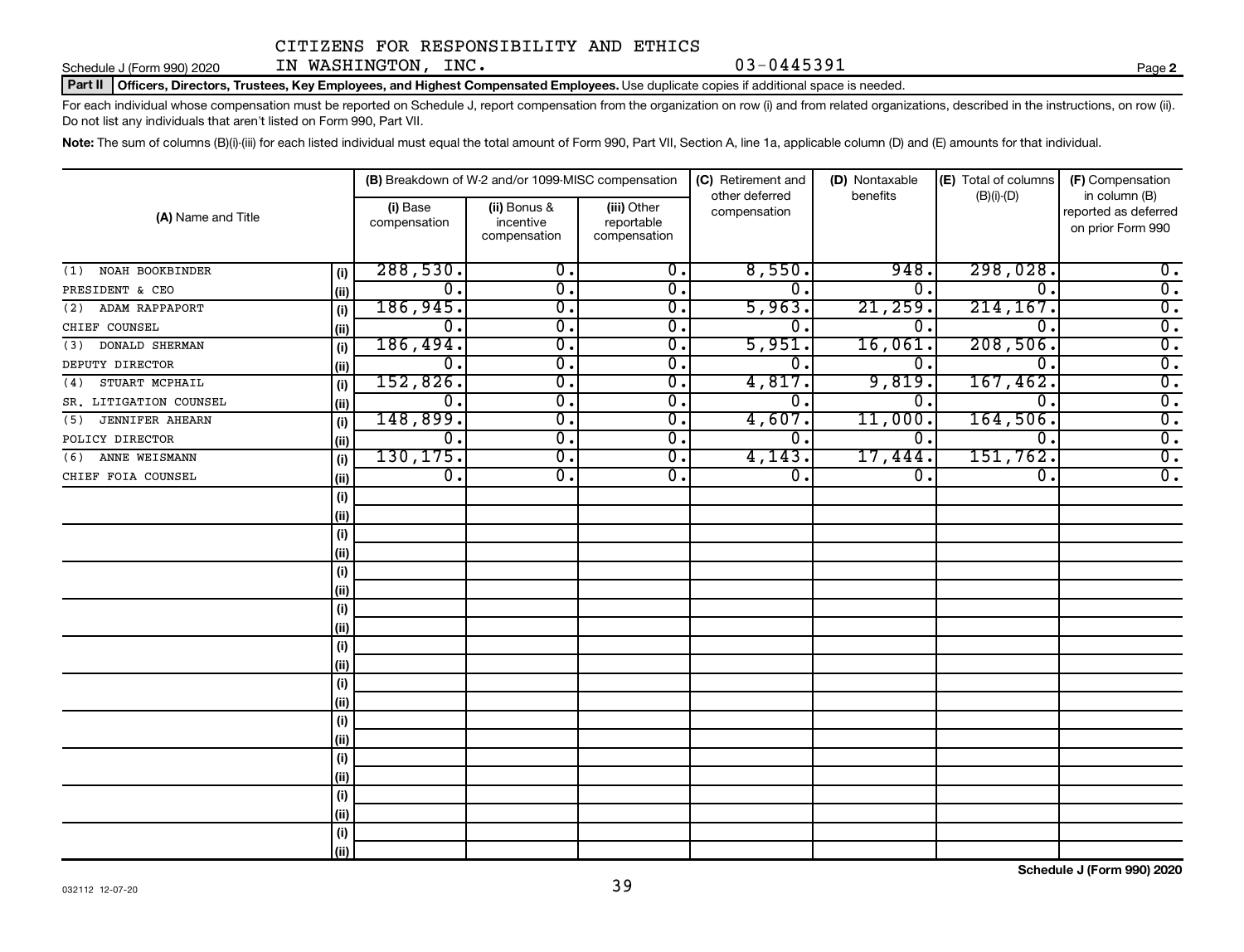## **Part III Supplemental Information**

Provide the information, explanation, or descriptions required for Part I, lines 1a, 1b, 3, 4a, 4b, 4c, 5a, 5b, 6a, 6b, 7, and 8, and for Part II. Also complete this part for any additional information.

**Schedule J (Form 990) 2020**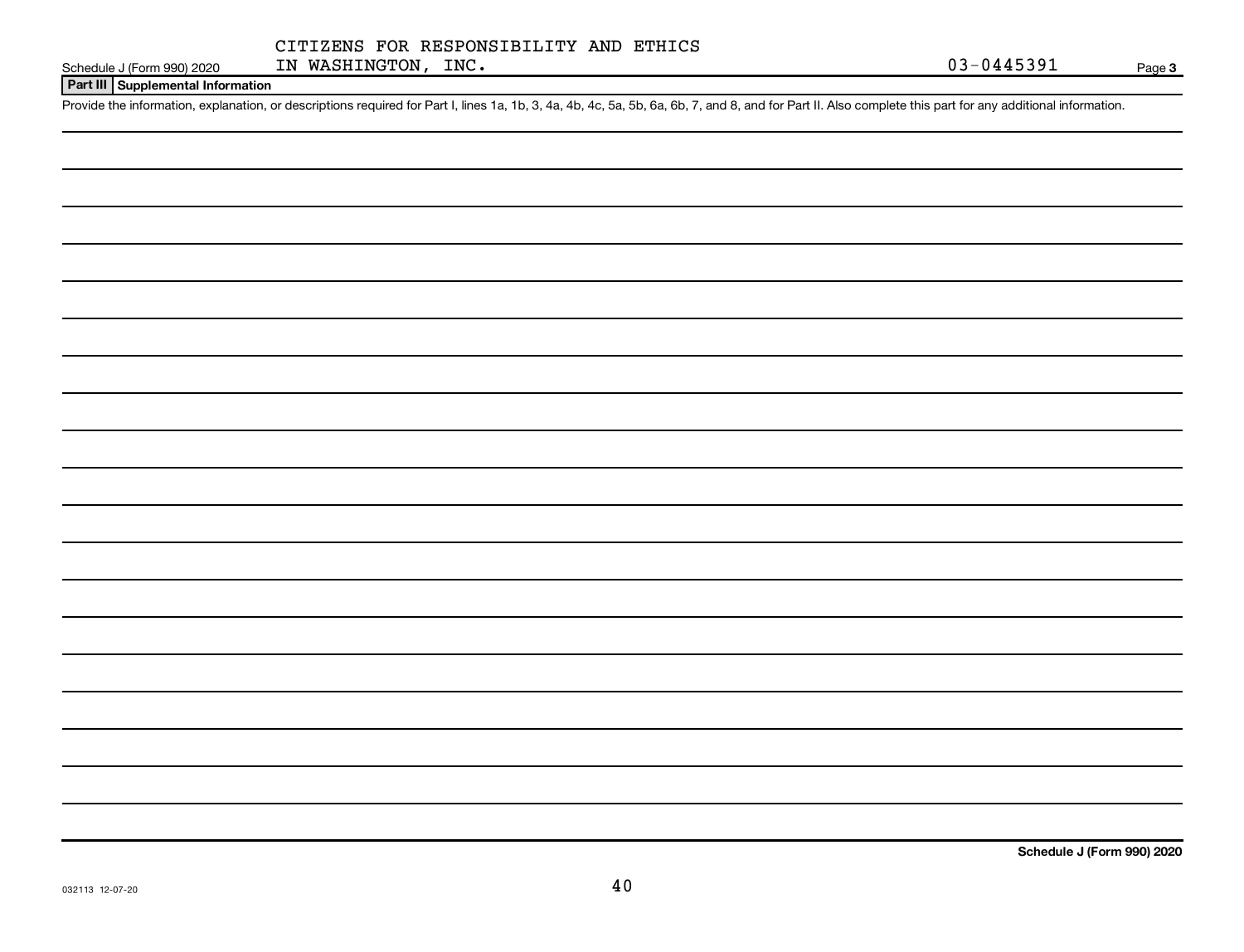| <b>SCHEDULE M</b> |  |
|-------------------|--|
| (Form 990)        |  |

# **Noncash Contributions**

OMB No. 1545-0047

| Department of the Treasury |
|----------------------------|
| Internal Revenue Service   |

◆ Complete if the organizations answered "Yes" on Form 990, Part IV, lines 29 or 30.<br>● Complete if the organizations answered "Yes" on Form 990, Part IV, lines 29 or 30. **Attach to Form 990.** J

**Open to Public Inspection**

|  | Name of the organization |
|--|--------------------------|
|  |                          |

 **Go to www.irs.gov/Form990 for instructions and the latest information.** J

CITIZENS FOR RESPONSIBILITY AND ETHICS<br>IN WASHINGTON INC

**Employer identification number** 03-0445391

|                            | TN MUDUTIMATON' T |  |
|----------------------------|-------------------|--|
| Part I   Types of Property |                   |  |
|                            |                   |  |

| IGTON, INC. |  |  |
|-------------|--|--|
|             |  |  |

|     |                                                                                                                                | (a)                   | (b)                           | (c)                                            | (d)                          |            |          |   |
|-----|--------------------------------------------------------------------------------------------------------------------------------|-----------------------|-------------------------------|------------------------------------------------|------------------------------|------------|----------|---|
|     |                                                                                                                                | Check if              | Number of<br>contributions or | Noncash contribution<br>amounts reported on    | Method of determining        |            |          |   |
|     |                                                                                                                                | applicable            |                               | items contributed Form 990, Part VIII, line 1g | noncash contribution amounts |            |          |   |
| 1.  |                                                                                                                                |                       |                               |                                                |                              |            |          |   |
| 2   |                                                                                                                                |                       |                               |                                                |                              |            |          |   |
| з   | Art - Fractional interests                                                                                                     |                       |                               |                                                |                              |            |          |   |
| 4   |                                                                                                                                |                       |                               |                                                |                              |            |          |   |
| 5   | Clothing and household goods                                                                                                   |                       |                               |                                                |                              |            |          |   |
| 6   |                                                                                                                                |                       |                               |                                                |                              |            |          |   |
| 7   |                                                                                                                                |                       |                               |                                                |                              |            |          |   |
| 8   |                                                                                                                                |                       |                               |                                                |                              |            |          |   |
| 9   | Securities - Publicly traded                                                                                                   | $\overline{\text{x}}$ | 61                            | 243,908.FMV                                    |                              |            |          |   |
| 10  | Securities - Closely held stock                                                                                                |                       |                               |                                                |                              |            |          |   |
| 11  | Securities - Partnership, LLC, or                                                                                              |                       |                               |                                                |                              |            |          |   |
|     | trust interests                                                                                                                |                       |                               |                                                |                              |            |          |   |
| 12  | Securities - Miscellaneous                                                                                                     |                       |                               |                                                |                              |            |          |   |
| 13  | Qualified conservation contribution -                                                                                          |                       |                               |                                                |                              |            |          |   |
|     |                                                                                                                                |                       |                               |                                                |                              |            |          |   |
| 14  | Qualified conservation contribution - Other                                                                                    |                       |                               |                                                |                              |            |          |   |
| 15  | Real estate - Residential                                                                                                      |                       |                               |                                                |                              |            |          |   |
| 16  |                                                                                                                                |                       |                               |                                                |                              |            |          |   |
| 17  |                                                                                                                                |                       |                               |                                                |                              |            |          |   |
| 18  |                                                                                                                                |                       |                               |                                                |                              |            |          |   |
| 19  |                                                                                                                                |                       |                               |                                                |                              |            |          |   |
| 20  |                                                                                                                                |                       |                               |                                                |                              |            |          |   |
| 21  |                                                                                                                                |                       |                               |                                                |                              |            |          |   |
| 22  |                                                                                                                                |                       |                               |                                                |                              |            |          |   |
| 23  |                                                                                                                                |                       |                               |                                                |                              |            |          |   |
| 24  |                                                                                                                                |                       |                               |                                                |                              |            |          |   |
| 25  | Other $\blacktriangleright$                                                                                                    |                       |                               |                                                |                              |            |          |   |
| 26  | Other                                                                                                                          |                       |                               |                                                |                              |            |          |   |
| 27  | Other<br>▸                                                                                                                     |                       |                               |                                                |                              |            |          |   |
| 28  | Other                                                                                                                          |                       |                               |                                                |                              |            |          |   |
| 29  | Number of Forms 8283 received by the organization during the tax year for contributions                                        |                       |                               |                                                |                              |            |          |   |
|     | for which the organization completed Form 8283, Part V, Donee Acknowledgement                                                  |                       |                               | 29                                             |                              |            | 0        |   |
|     |                                                                                                                                |                       |                               |                                                |                              |            | Yes   No |   |
|     | 30a During the year, did the organization receive by contribution any property reported in Part I, lines 1 through 28, that it |                       |                               |                                                |                              |            |          |   |
|     | must hold for at least three years from the date of the initial contribution, and which isn't required to be used for          |                       |                               |                                                |                              |            |          |   |
|     | exempt purposes for the entire holding period?                                                                                 |                       |                               |                                                |                              | <b>30a</b> |          | х |
|     | <b>b</b> If "Yes," describe the arrangement in Part II.                                                                        |                       |                               |                                                |                              |            |          |   |
| 31  | Does the organization have a gift acceptance policy that requires the review of any nonstandard contributions?                 |                       |                               |                                                |                              |            |          | x |
|     | 32a Does the organization hire or use third parties or related organizations to solicit, process, or sell noncash              |                       |                               |                                                |                              | 31         |          |   |
|     | contributions?                                                                                                                 |                       |                               |                                                |                              | 32a        |          | х |
|     | <b>b</b> If "Yes," describe in Part II.                                                                                        |                       |                               |                                                |                              |            |          |   |
| 33  | If the organization didn't report an amount in column (c) for a type of property for which column (a) is checked,              |                       |                               |                                                |                              |            |          |   |
|     | describe in Part II.                                                                                                           |                       |                               |                                                |                              |            |          |   |
| LHA | For Paperwork Reduction Act Notice, see the Instructions for Form 990.                                                         |                       |                               |                                                | Schedule M (Form 990) 2020   |            |          |   |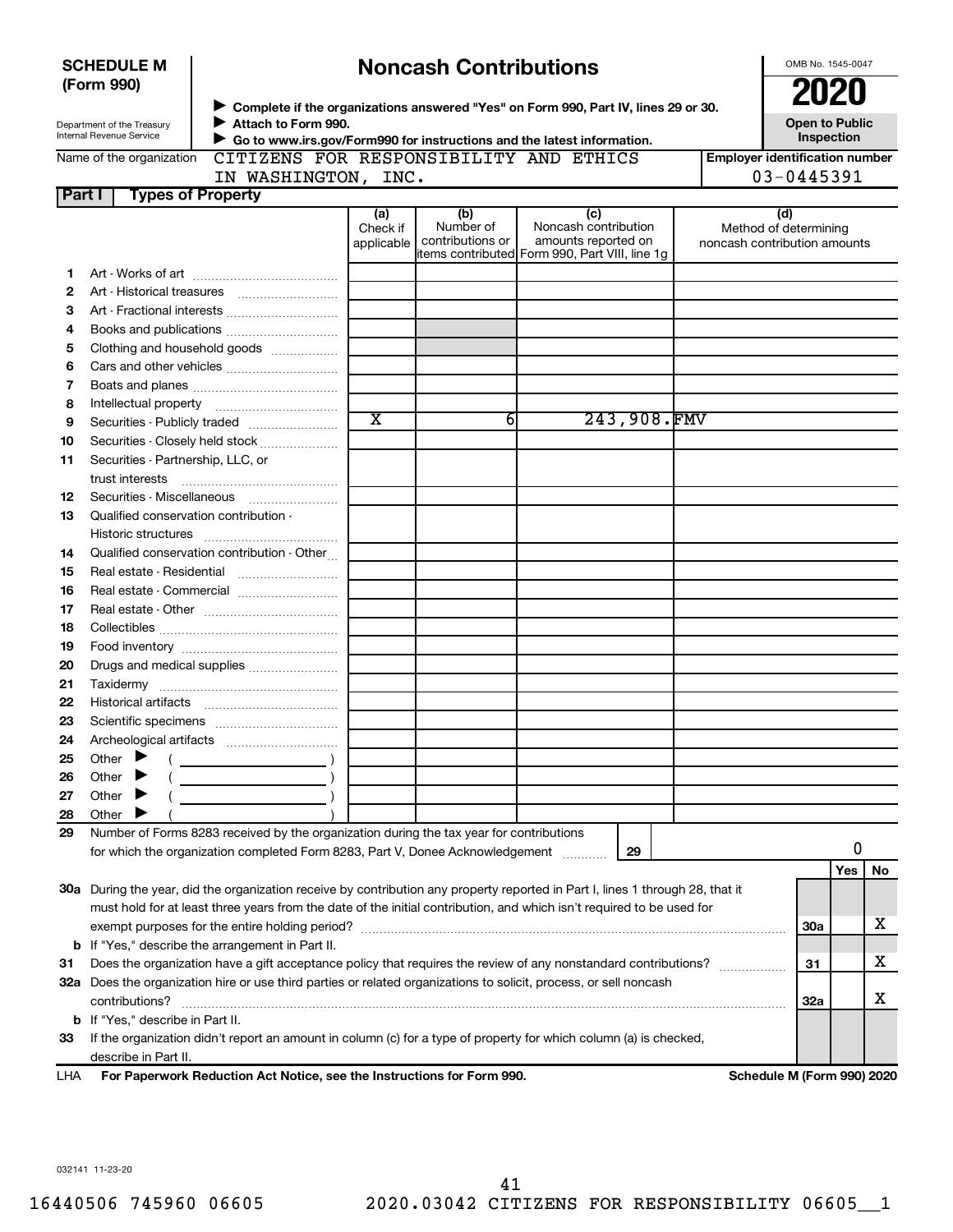### CITIZENS FOR RESPONSIBILITY AND ETHICS IN WASHINGTON,

**2**

Schedule M (Form 990) 2020 IN WASHINGTON, INC.<br>**Part II** Supplemental Information, Provide the information required by Part I. lines 30b, 32b, and 33, and whether the orga Part II | Supplemental Information. Provide the information required by Part I, lines 30b, 32b, and 33, and whether the organization is reporting in Part I, column (b), the number of contributions, the number of items received, or a combination of both. Also complete this part for any additional information.

SCHEDULE M, PART I, COLUMN (B):

THIS COLUMN REPRESENTS THE NUMBER OF CONTRIBUTIONS.

**Schedule M (Form 990) 2020**

032142 11-23-20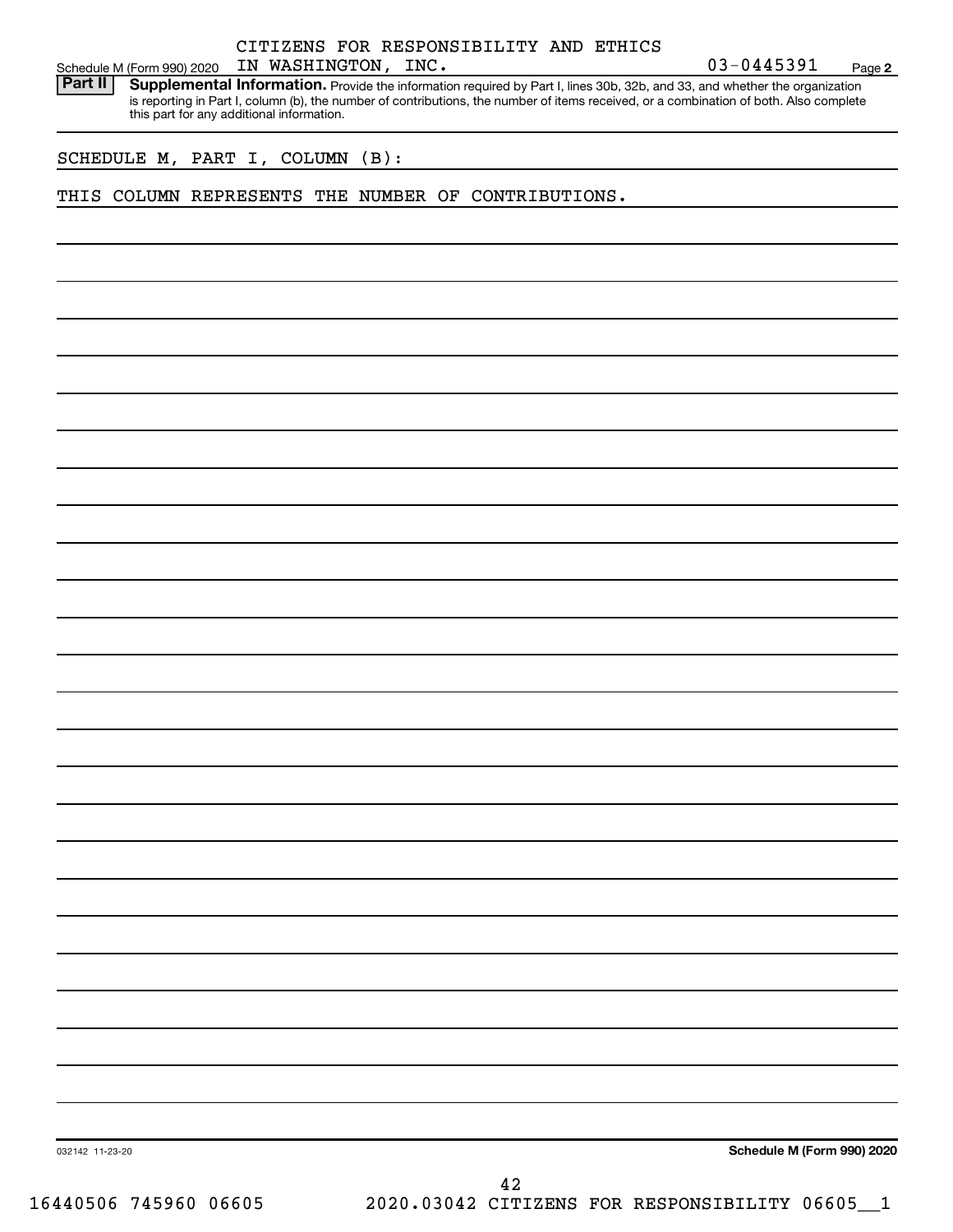**(Form 990 or 990-EZ)**

Department of the Treasury Internal Revenue Service Name of the organization

**Complete to provide information for responses to specific questions on Form 990 or 990-EZ or to provide any additional information. | Attach to Form 990 or 990-EZ. | Go to www.irs.gov/Form990 for the latest information. SCHEDULE O Supplemental Information to Form 990 or 990-EZ 2020**<br>(Form 990 or 990-EZ) Complete to provide information for responses to specific questions on CITIZENS FOR RESPONSIBILITY AND ETHICS IN WASHINGTON, INC. 03-0445391



FORM 990, PART III, LINE 1, DESCRIPTION OF ORGANIZATION MISSION:

WE HIGHLIGHT ABUSES, CHANGE BEHAVIOR, RAISE AWARENESS, AND LAY THE

GROUNDWORK FOR NEW POLICIES AND APPROACHES THAT ENCOURAGE PUBLIC

OFFICIALS TO WORK FOR THE BENEFIT OF THE PEOPLE, NOT FOR THEIR OWN

ENRICHMENT OR THE BENEFIT OF POWERFUL INTERESTS.

FORM 990, PART III, LINE 4A, PROGRAM SERVICE ACCOMPLISHMENTS:

OBTAINED DOCUMENTS, AND LEGAL ANALYSIS. CREW'S PRESIDENT & CEO, BOARD

MEMBERS, AND OTHER EMPLOYEES REGULARLY APPEAR IN PRINT AND BROADCAST

MEDIA DISCUSSING GOVERNMENT ETHICS AND MONEY IN POLITICS.

FORM 990, PART III, LINE 4B, PROGRAM SERVICE ACCOMPLISHMENTS:

THE ORGANIZATION HAS LITIGATED AGAINST GOVERNMENT AGENCIES TO ENSURE

THAT THEY ADEQUATELY ENFORCE CAMPAIGN FINANCE LAWS AND RELATED LAWS.

CREW HAS INITIATED FREEDOM OF INFORMATION ACT REQUESTS AND OTHER OPEN

RECORDS REQUESTS SEEKING INFORMATION REGARDING POTENTIAL ETHICS

VIOLATIONS AND CONFLICTS OF INTEREST BY GOVERNMENT OFFICIALS, THE

INFLUENCE OF MONEYED INTERESTS ON POLICY-MAKING, AND SECRET

DECISION-MAKING. THE ORGANIZATION HAS FILED NUMEROUS LAWSUITS IN

FEDERAL COURT OVER THE GOVERNMENT'S FAILURE TO RESPOND TO SOME OF THOSE

REQUESTS. CREW HAS WORKED TO DEVELOP LEGISLATIVE AND ADMINISTRATIVE

REFORMS TO IMPROVE ETHICS, TRANSPARENCY, AND ACCOUNTABILITY IN

GOVERNMENT AND IN CAMPAIGNS, AND HAS WORKED TO INFORM LEGISLATORS AND

OTHERS OF THESE DESIRED REFORMS. CREW HAS ALSO WORKED TO ENCOURAGE

APPROPIATE CONGRESSIONAL OVERSIGHT OF GOVERNMENT.

032211 11-20-20 **For Paperwork Reduction Act Notice, see the Instructions for Form 990 or 990-EZ. Schedule O (Form 990 or 990-EZ) 2020** LHA

43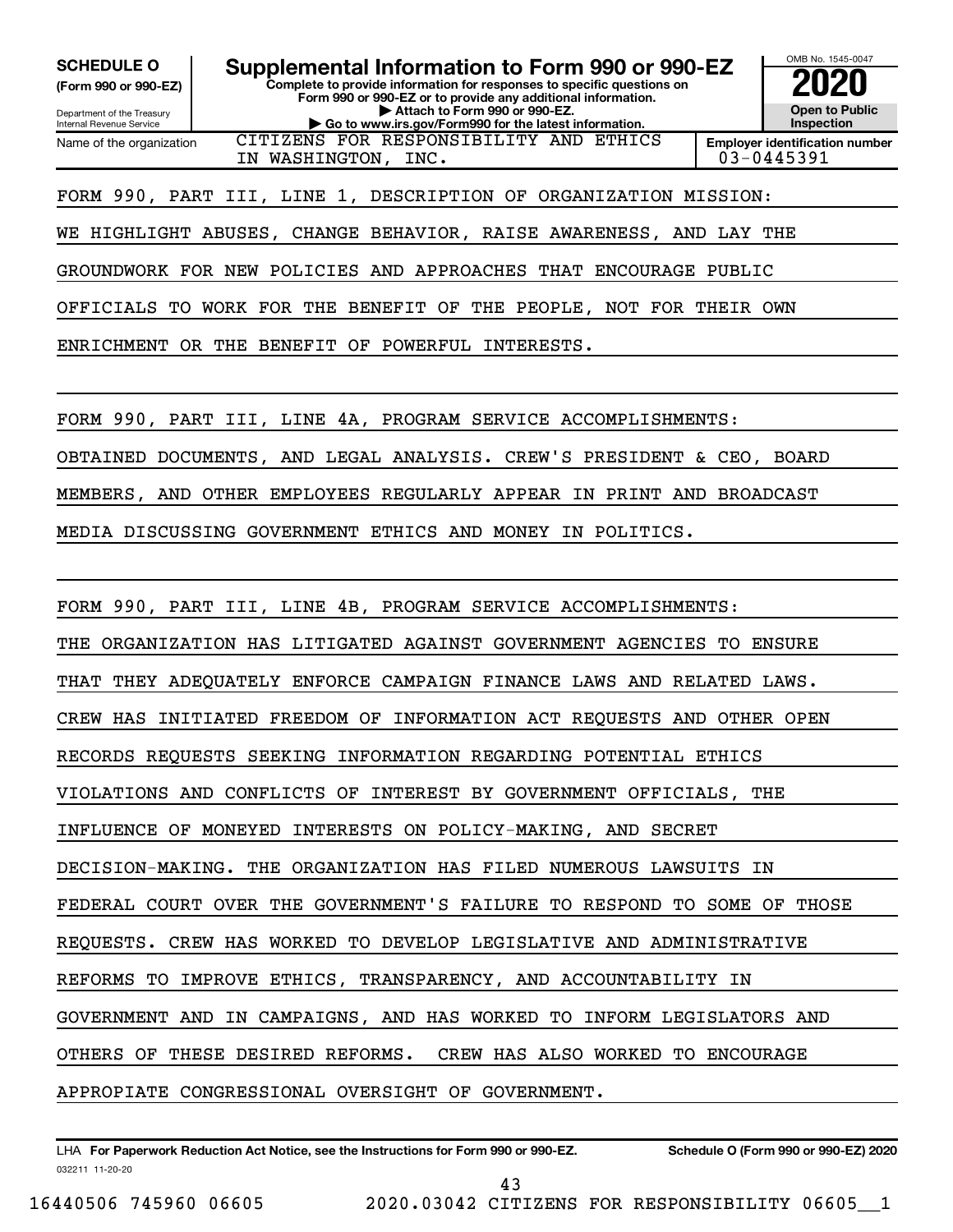| Schedule O (Form 990 or 990-EZ) 2020<br>Page 2                  |                                                                           |  |  |  |  |
|-----------------------------------------------------------------|---------------------------------------------------------------------------|--|--|--|--|
| Name of the organization CITIZENS FOR RESPONSIBILITY AND ETHICS | <b>Employer identification number</b><br>03-0445391                       |  |  |  |  |
|                                                                 | FORM 990, PART VI, SECTION B, LINE 11B:                                   |  |  |  |  |
|                                                                 | THE FORM 990 IS REVIEWED BY THE CFO, LEGAL COUNSEL, AND APPROVED BY THE   |  |  |  |  |
|                                                                 | PRESIDENT & CEO OF THE ORGANIZATION. THE RETURN IS FORWARDED TO THE BOARD |  |  |  |  |
|                                                                 | OF DIRECTORS BEFORE FILING WITH THE IRS.                                  |  |  |  |  |

FORM 990, PART VI, SECTION B, LINE 12C:

ALL EMPLOYEES AND BOARD MEMBERS ARE REQUIRED TO DISCLOSE ANY INTERESTS THAT COULD GIVE RISE TO CONFLICTS ON AN ANNUAL BASIS. INDIVIDUALS WITH KNOWLEDGE OF POSSIBLE CONFLICTS OF INTEREST MUST DISCLOSE THE CONFLICT TO THE OTHER DIRECTORS, OTHER MEMBERS OF A COMMITTEE OF THE BOARD OF DIRECTORS, OR AN OFFICER OF THE ORGANIZATION. UPON DISCLOSURE, THE REMAINING DIRECTORS, OR IN THE EVENT OF AN EMPLOYEE, THE OFFICERS OF THE ORGANIZATION, WILL GATHER INFORMATION AND DETERMINE WHETHER A CONFLICT EXISTS. IF IT IS DETERMINED THAT A CONFLICT DOES EXIST, THEN THE INTERESTED PERSON WILL BE RECUSED FROM ANY DECISION MAKING POSITION WITH REGARD TO THE TRANSACTION. A TRANSACTION, ARRANGEMENT, OR SOME ALTERNATIVE, MAY BE APPROVED IF IT IS IN THE ORGANIZATION'S BEST INTEREST AND FOR ITS OWN BENEFIT, IS FAIR AND REASONABLE TO THE ORGANIZATION, AND IS THE MOST ADVANTAGEOUS TRANSACTION OR ARRANGEMENT THE ORGANIZATION CAN OBTAIN WITH REASONABLE EFFORTS UNDER THE CIRCUMSTANCES. IF AN EMPLOYEE, OFFICER, DIRECTOR, OR MEMBER OF A COMMITIEE, WITH BOARD-DELEGATED POWERS, VIOLATES THIS POLICY, DISCIPLINARY ACTION MAY BE TAKEN INCLUDING TERMINATION OF THE TRANSACTION OR ARRANGEMENT GENERATING THE CONFLICT, FORMAL REPRIMAND, SUSPENSION OR TERMINATION OF EMPLOYMENT AND/OR REMOVAL FROM THE BOARD AS APPROPRIATE.

|                       |                 |  |  | FORM 990, PART VI, SECTION B, LINE 15: |  |    |  |                                                                 |                                                                          |  |  |
|-----------------------|-----------------|--|--|----------------------------------------|--|----|--|-----------------------------------------------------------------|--------------------------------------------------------------------------|--|--|
|                       |                 |  |  |                                        |  |    |  |                                                                 | THE COMPENSATION OF THE PRESIDENT & CEO AND TOP MANAGEMENT OFFICIALS WAS |  |  |
|                       |                 |  |  |                                        |  |    |  | BASED ON COMPENSATION STUDIES USING COMPARATIVE DATA FROM OTHER |                                                                          |  |  |
|                       | 032212 11-20-20 |  |  |                                        |  |    |  |                                                                 | Schedule O (Form 990 or 990-EZ) 2020                                     |  |  |
| 16440506 745960 06605 |                 |  |  |                                        |  | 44 |  |                                                                 | 2020.03042 CITIZENS FOR RESPONSIBILITY 06605 1                           |  |  |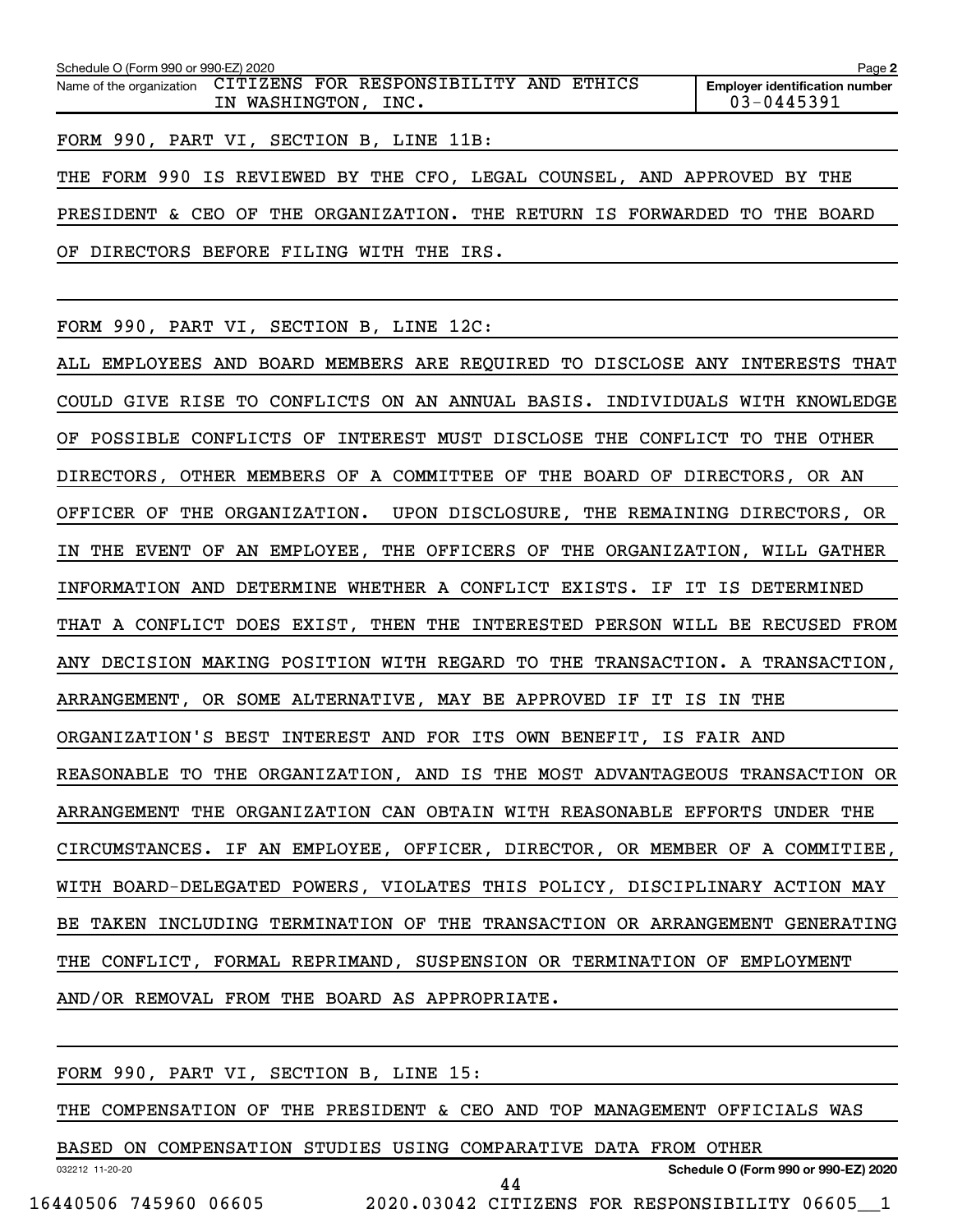**2 Employer identification number** Schedule O (Form 990 or 990-EZ) 2020 Name of the organization CITIZENS FOR RESPONSIBILITY AND ETHICS IN WASHINGTON, INC. 103-0445391 ORGANIZATIONS. THE FINAL COMPENSATION WAS REVIEWED AND APPROVED BY THE BOARD OF DIRECTORS. COMPENSATION FOR OTHER EMPLOYEES WAS APPROVED BY THE PRESIDENT & CEO OF THE ORGANIZATION. ALL COMPENSATION PROCESSES ARE DELIBERATED AND DOCUMENTED. THE LAST COMPENSATION REVIEW TOOK PLACE IN FEBRUARY 2020.

FORM 990, PART VI, LINE 17, LIST OF STATES RECEIVING COPY OF FORM 990: AL,AR,CA,FL,GA,HI,IL,KS,KY,MD,MA,MI,MN,MS,ND,NH,NJ,NM,NY,NC,OR,PA,RI,SC,TN UT,VA,WV,WI

FORM 990, PART VI, SECTION C, LINE 19:

THE ORGANIZATION MAKES ITS ARTICLES OF INCORPORATION AND FORM 990 AVAILABLE UPON REQUEST.

FORM 990, PART X, LINE 24:

032212 11-20-20 **Schedule O (Form 990 or 990-EZ) 2020** ON APRIL 30, 2020, THE ORGANIZATION RECEIVED LOAN PROCEEDS IN THE AMOUNT OF \$432,300 UNDER THE PAYCHECK PROTECTION PROGRAM. THE PROMISSORY NOTE CALLS FOR MONTHLY PRINCIPAL AND INTEREST PAYMENTS AMORTIZED OVER THE TERM OF THE PROMISSORY NOTE WITH A DEFERRAL OF PAYMENTS FOR THE FIRST SIX MONTHS. UNDER THE CORONAVIRUS AID, RELIEF, AND ECONOMIC SECURITY ACT (CARES ACT), THE PROMISSORY NOTE MAY BE FORGIVEN BY THE SMALL BUSINESS ADMINISTRATION IN WHOLE OR IN PART. THE ORGANIZATION INTENDS TO USE THE PROCEEDS FOR PURPOSES CONSISTENT WITH THE PAYCHECK PROTECTION PROGRAM AND BELIEVES THAT ITS USE OF THE LOAN PROCEEDS WILL MEET THE CONDITIONS FOR FORGIVENESS OF THE LOAN. THE ORGANIZATION HAS APPLIED FOR FORGIVENESS AFTER COMPLETING THE 8-WEEK PERIOD. IF FORGIVENESS IS GRANTED, THE ORGANIZATION WILL RECORD REVENUE FROM DEBT EXTINGUISHMENT DURING THE PERIOD THAT FORGIVENESS IS 45

16440506 745960 06605 2020.03042 CITIZENS FOR RESPONSIBILITY 06605\_\_1